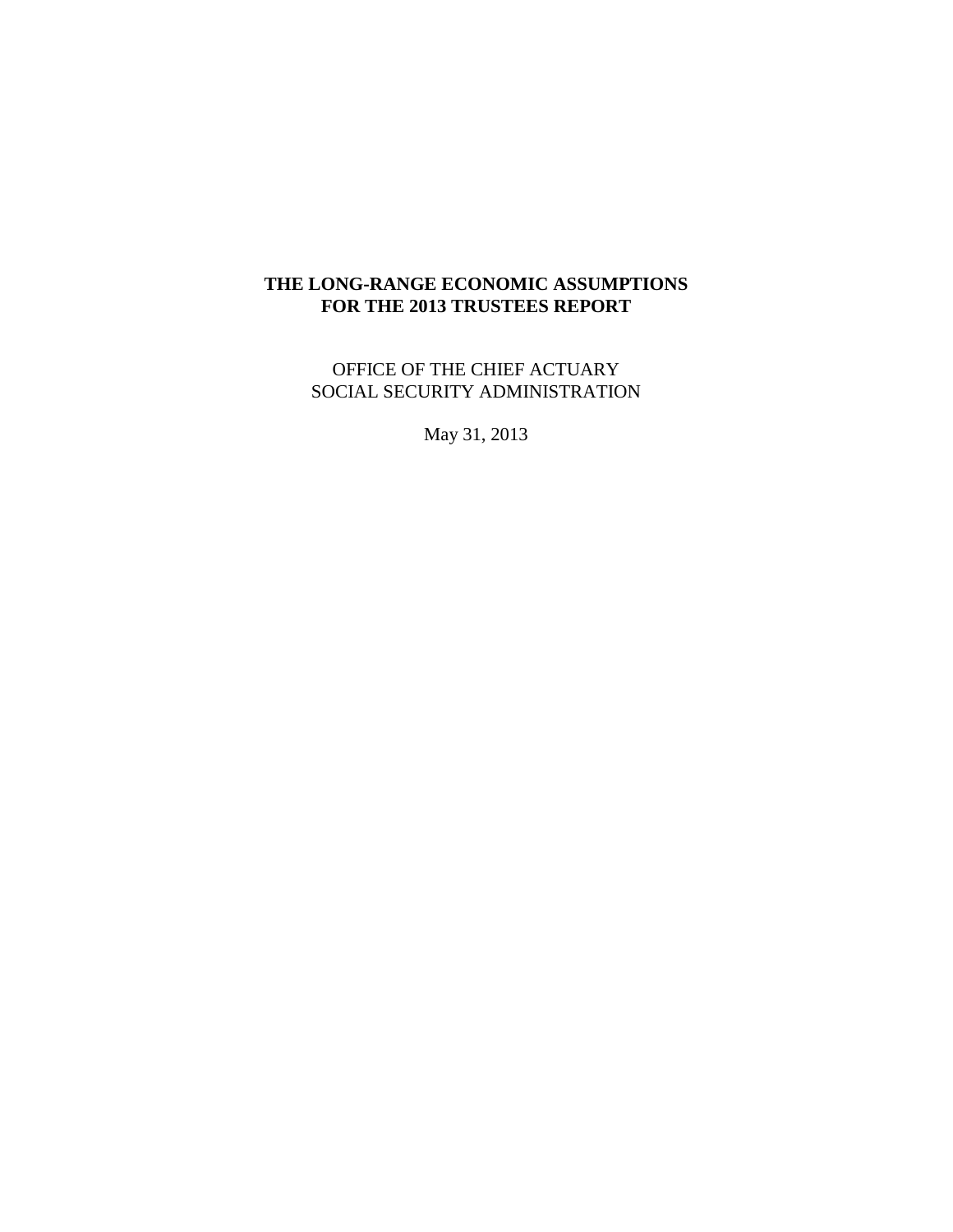# **PRINCIPAL ECONOMIC ASSUMPTIONS**

# **[Overview](#page-2-0)**

# **Sections**

- **1 [Productivity](#page-8-0)**
- **2 [Price Inflation](#page-24-0)**
- **3 [Average Real Wage Differential](#page-46-0)**
- **4 [Unemployment Rate](#page-62-0)**
- **5 [Annual Trust Fund Real Interest Rate](#page-67-0)**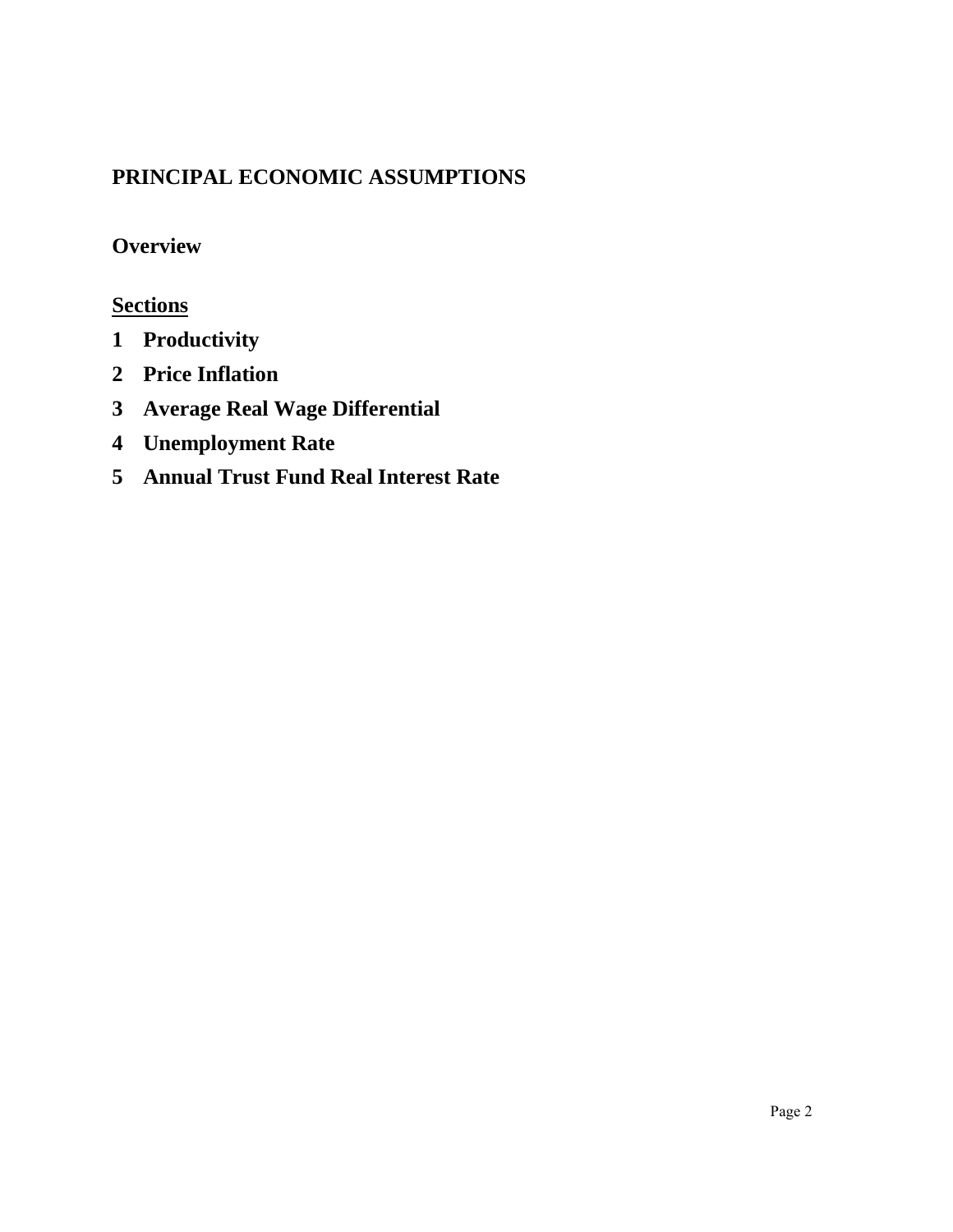# **OVERVIEW**

<span id="page-2-0"></span>Each year, the Board of Trustees of the Federal Old-Age and Survivors Insurance (OASI) and Disability Insurance (DI) Trust Funds provides an annual report to the Congress on the financial and actuarial status of the program. For this report, the Office of the Chief Actuary (OCACT), on behalf of the Board of Trustees, projects future cost and income based on three separate sets of long-range (75-year) assumptions for key economic variables. The intermediate (alternative II) set of assumptions represents the Trustees' best estimate for future experience, while the low cost (alternative I) and high cost (alternative III) sets of assumptions represent more and less favorable scenarios, respectively, from the perspective of program cost. The intermediate assumptions are also used as the central tendency for the stochastic projections presented in the OASDI Trustees Report. This memorandum presents the ultimate economic assumptions to be used in the 2013 Annual Report of the Board of Trustees. These are unchanged from the ones assumed for the 2012 Trustees Report.

The key economic variables include the average annual growth rates in total-economy productivity, the Consumer Price Index for Urban Wage Earners and Clerical Workers (CPI-W), and the gross domestic product (GDP) deflator, as well as the average OASDI real wage differential, the unemployment rate, and the annual trust fund real interest rate. Total-economy productivity is the ratio of real GDP to total hours worked. The real wage differential is the rate of change in the average OASDI covered wage less the rate of change in the CPI-W. Table A.1, below, lists the assumed ultimate (i.e., long-range future) values for these key economic variables in the 2013 Trustees Report alternatives I, II, and III, respectively.

|                                                   |      | 2013 Trustees Report<br>Alternative |      |      | 2012 Trustees Report<br>Alternative |      |      | 2013 Trustees Report Less<br>2012 Trustees Report |      |
|---------------------------------------------------|------|-------------------------------------|------|------|-------------------------------------|------|------|---------------------------------------------------|------|
| <b>Ultimate Assumptions</b>                       | I    | $\mathbf{H}$                        | Ш    | 1    | П                                   | Ш    | I    | $\mathbf H$                                       | Ш    |
| Average Percentage Change In:                     |      |                                     |      |      |                                     |      |      |                                                   |      |
| Productivity<br>(Total-Economy)                   | 1.98 | 1.68                                | 1.38 | 1.98 | 1.68                                | 1.38 | 0.00 | 0.00                                              | 0.00 |
| Prices (CPI-W)                                    | 1.80 | 2.80                                | 3.80 | 1.80 | 2.80                                | 3.80 | 0.00 | 0.00                                              | 0.00 |
| Prices (GDP Deflator)                             | 1.50 | 2.40                                | 3.30 | 1.50 | 2.40                                | 3.30 | 0.00 | 0.00                                              | 0.00 |
| Real Wage Differential<br>(Percent)               | 1.71 | 1.12                                | 0.51 | 1.71 | 1.12                                | 0.51 | 0.00 | 0.00                                              | 0.00 |
| Unemployment Rate (Percent)                       | 4.5  | 5.5                                 | 6.5  | 4.5  | 5.5                                 | 6.5  | 0.0  | 0.0                                               | 0.0  |
| Annual Trust Fund Real<br>Interest Rate (Percent) | 3.4  | 2.9                                 | 2.4  | 3.4  | 2.9                                 | 2.4  | 0.0  | 0.0                                               | 0.0  |

Table A.1: Ultimate Values for Key Economic Assumptions for the Long-Range (75-year) Projection Period

The remainder of this section provides brief descriptions and summary information for the key economic variables, as well as assumed values for **alternative II**.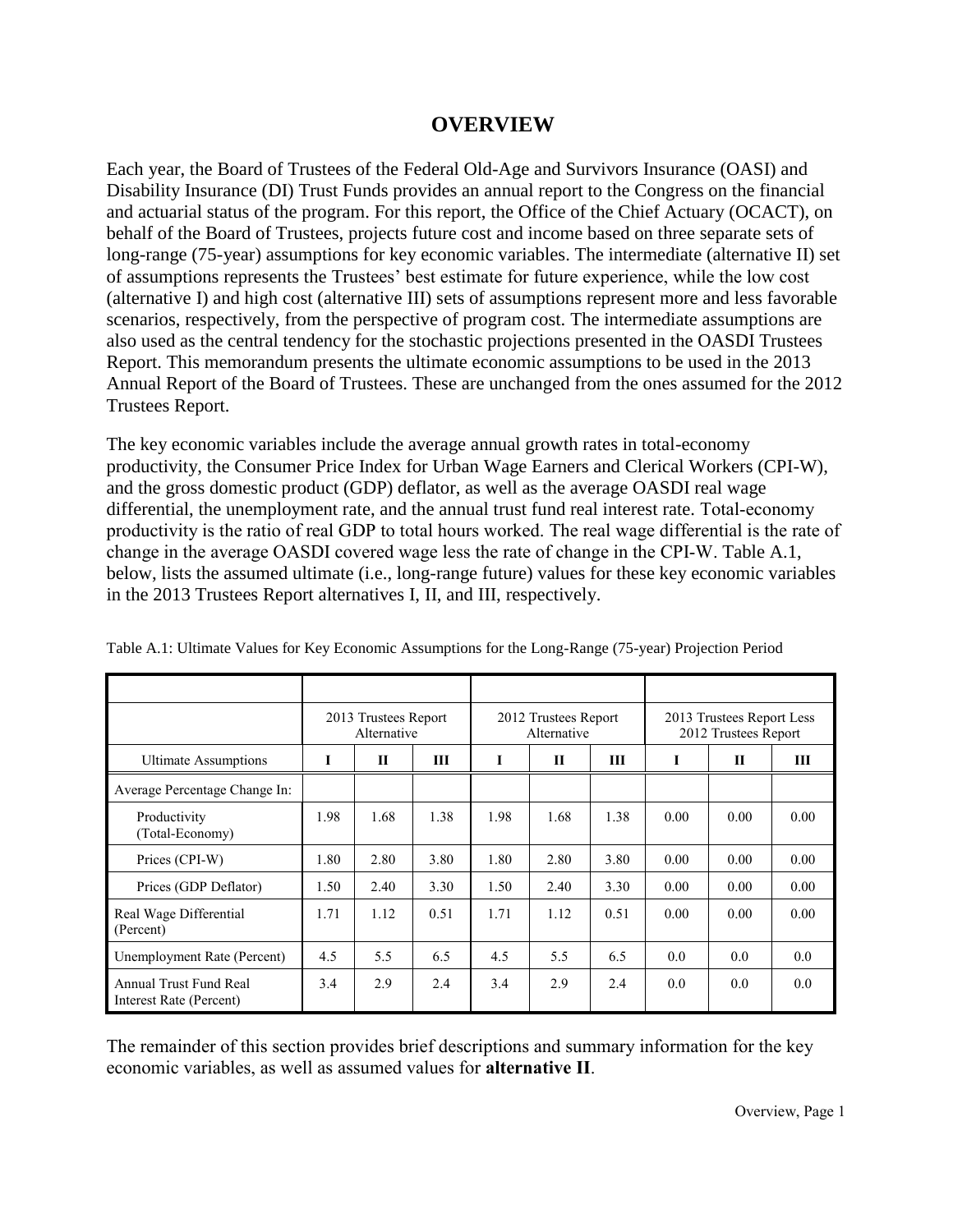Productivity - The growth rate in total-economy productivity is the largest component in the growth rate of the real wage. The historical growth rate in total-economy productivity has varied over economic cycles and longer periods. The annual growth rate in total-economy productivity averaged 1.8 percent over the 50-year period from 1961 to 2011, and 1.7 percent over the last five complete economic cycles, a 41-year period from 1966 to 2007. The Trustees have retained an ultimate growth rate assumption of 1.7 percent.

The growth rate in total-economy productivity can be viewed as a weighted average of the growth rates in economic sectors, where the weights are the shares of each sector in total GDP. The historical growth rate in total-economy productivity was boosted by a shift from the farm sector to the nonfarm sector, which has a higher level of productivity. Hence, it seems reasonable to evaluate historical growth rates in productivity by sector.

The annual growth rate in nonfarm business productivity averaged about 2.1 percent over the 50-year period from 1961 to 2011, and about 1.9 percent over the last five complete economic cycles. The Trustees assume an ultimate long-range average annual growth rate in nonfarm business productivity of 2.0 percent.

The annual growth rate in farm productivity averaged about 4.4 percent over the 50-year period from 1961 to 2011, and 4.7 percent over the last five complete economic cycles. OCACT believes that the growth rate in farm productivity was greatly influenced by a shift in workers and output from relatively small and inefficient sole proprietor farms to relatively large, more efficient corporate farms. OCACT assumes no such shift in the future and the Trustees assume an ultimate long-range growth rate in farm productivity of 2.0 percent, equal to the assumed ultimate long-range growth rate in nonfarm productivity.

The growth rates in productivity in the remaining sectors of the economy (i.e., households, nonprofit institutions, and general government) have been close to zero over the historical period, and are expected to be zero in the future. The weighted average of the assumed sector growth rates is equal to the Trustees' assumed ultimate long-range average annual growth rate in total-economy productivity of 1.7 percent.

Price Inflation - The growth rate in the CPI-W is used to set the annual increase in OASDI benefit payments. The average annual growth rate in the CPI-W was about 3.7 percent over the 50-year period from 1961 to 2011, about 4.2 percent over the last five complete economic cycles from 1966 to 2007, and about 2.6 percent over the last two complete economic cycles from 1989 to 2007. The lower growth rate over the more recent period reflects, among other things, the stronger implementation of anti-inflationary monetary policy and the effects of additional competition from emerging markets. However, the more recent period does not reflect the kind of inflationary shocks that may occur in the future. OCACT expects that monetary policy will, in general, continue to target relatively low inflation, but may not be able to fully prevent occasional bursts of inflation caused by demand and supply shocks. Thus, OCACT expects the future average growth rate in the CPI-W to be slightly higher than the more recent historical period. Accordingly, the Trustees have set the ultimate long-range average annual growth rate in the CPI-W to 2.8 percent.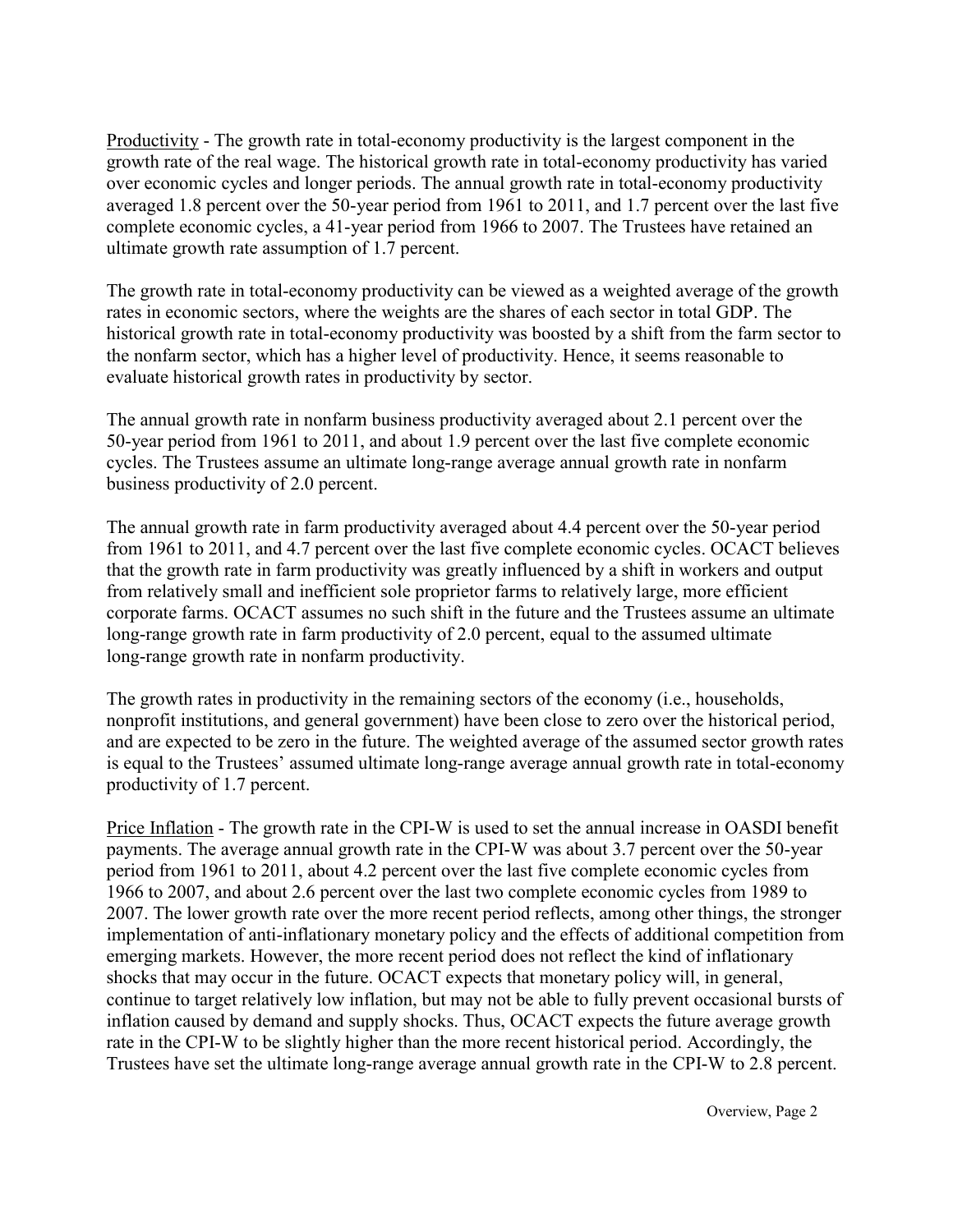The GDP deflator is another measure of price inflation. It is used in projecting the level of wages and, therefore, OASDI tax revenues. OCACT believes that the CPI-W and the GDP deflator will grow at different rates in the future due to inherent differences in their computational methods and coverage. The principal difference in computational methods is the way that groups of goods and services are weighted in computing the overall price increases. For the CPI-W, broad groups of goods and services use constant weights over 2-year periods, reflecting the distribution of purchases at the beginning of the period. For the GDP deflator, changes in the distribution of purchases from one quarter to the next are reflected in the computation of quarterly increases in price levels. When the price for one group of goods rises relative to the price of a second group, consumers tend to shift purchases from the first to the second group. The GDP deflator formula accounts for such shifts as they happen, and thus reflects to a greater degree the changes in behavior of consumers in response to price changes. Because of this computational difference, the GDP deflator tends to result in a lower measured increase compared to the CPI-W. The Bureau of Labor Statistics (BLS) estimates the effect that applying this behavioral response would have on the CPI-U for the 1990s, and publishes actual values for the 2000 to 2011 period. These data indicate that reflecting the behavioral response of consumers to price changes would lower the average annual growth rate in the CPI-W between 1990 and 2011 by 0.3 percentage point. OCACT expects the future average annual growth rate in the GDP deflator to be 0.3 percentage point below the average annual growth rate in the CPI-W due to this difference in computational methods.

The second important difference between the CPI-W and the GDP deflator is coverage. The CPI-W measures the annual growth rate in prices covered by consumer expenditures, while the GDP deflator reflects the annual growth rate in prices covered by all consumption, investment, and government expenditures. Investment expenditures include growing amounts for computers and software, two goods whose prices have fallen over the last twenty-five years and are likely to continue falling. OCACT expects that the overall price of investment goods will grow more slowly than the overall price of consumer goods. On the other hand, government expenditures include employee compensation as a significant component. As the average real wage for government employees increases, OCACT expects that the overall price of government goods will grow faster than the overall price of consumer goods. OCACT believes the net effect of difference in coverage is that the average annual growth rate in the GDP deflator will be about 0.1 percentage point lower than the average annual growth rate in the CPI-W.

Thus, the Trustees set the ultimate long-range average annual growth rate in the GDP deflator to 2.4 percent, or 0.4 percentage point below the 2.8 percent ultimate long-range average annual growth rate in the CPI-W. The price differential of 0.4 percentage point is the sum of 0.3 percentage point for computational difference and 0.1 percentage point for coverage difference.

Average Real Wage Differential – The Trustees set a pattern of assumed annual real wage differentials over the last 65 years of the 75-year projection horizon (i.e., 2022 to 2087) averaging 1.1 percent. OCACT expects the future growth rate in the average real OASDI covered wage to equal approximately the future growth rate in (1) average real U.S. wages and (2) average real U.S. earnings (which include the self-employed). Hence, the Trustees set the average annual growth rate in average real U.S. earnings to 1.1 percent over the 65-year period.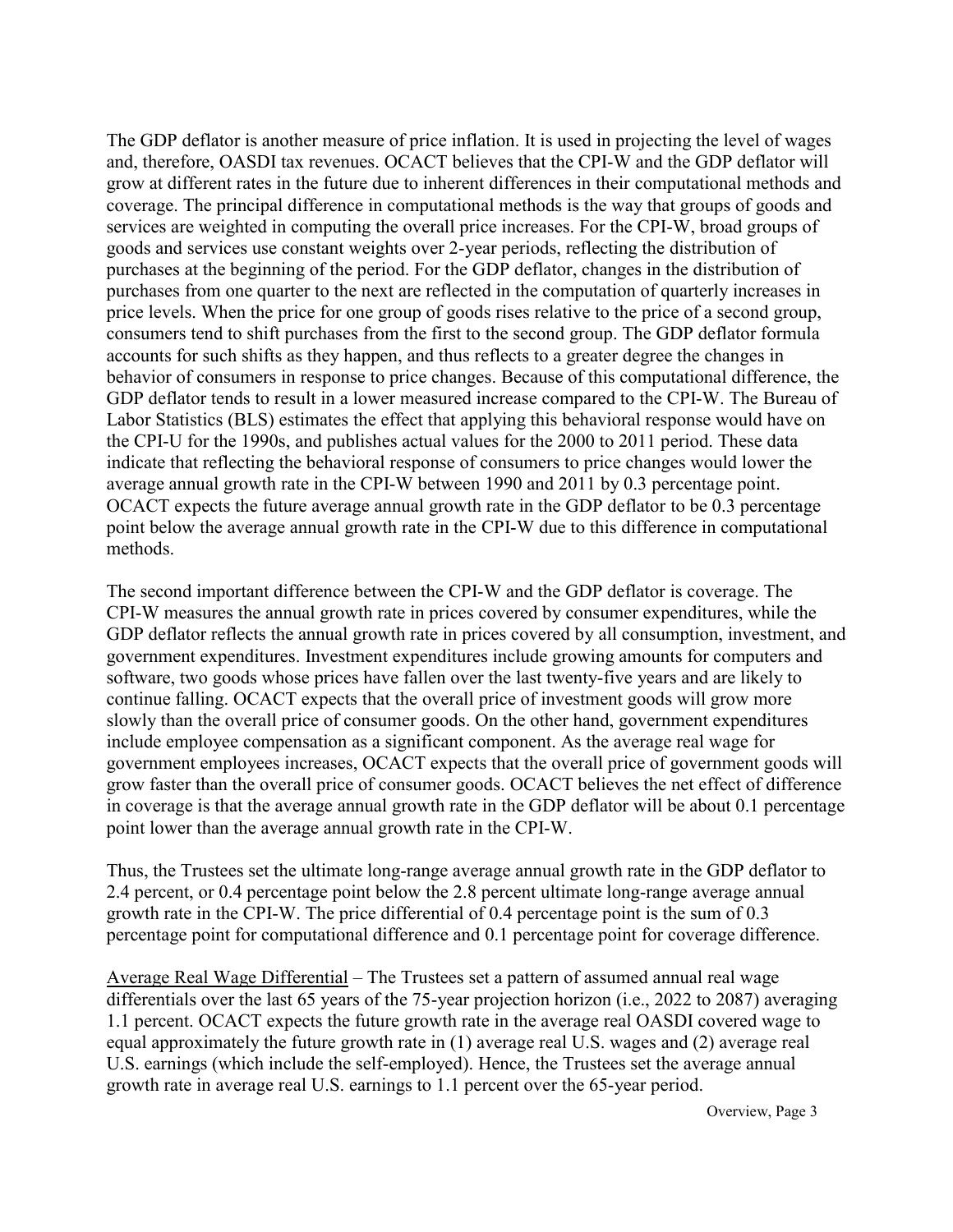The average real U.S. earnings can be described as the product of total-economy productivity, average hours worked per week, compensation ratio, earnings ratio, and the price differential (the rate of change in the GDP deflator less the rate of change in the CPI-W). Equation 1 expresses this relationship in terms of the rates of change:

| (1) | \n $\begin{pmatrix}\n \text{Average} \\ 1 + \text{ Real} \\ \text{Earning}\n \end{pmatrix}\n =\n \begin{pmatrix}\n \text{Total} \\ 1 + \text{ Economy} \\ \text{Productivity}\n \end{pmatrix}\n * \n \begin{pmatrix}\n \text{Average} \\ 1 + \text{Hours} \\ \text{Worked}\n \end{pmatrix}\n * \n \begin{pmatrix}\n \text{Comparison} \\ 1 + \text{Earnings} \\ \text{Ratio}\n \end{pmatrix}\n * \n \begin{pmatrix}\n \text{Earnings} \\ 1 + \text{Dirferential}\n \end{pmatrix}$ \n |
|-----|--------------------------------------------------------------------------------------------------------------------------------------------------------------------------------------------------------------------------------------------------------------------------------------------------------------------------------------------------------------------------------------------------------------------------------------------------------------------------------------|
|-----|--------------------------------------------------------------------------------------------------------------------------------------------------------------------------------------------------------------------------------------------------------------------------------------------------------------------------------------------------------------------------------------------------------------------------------------------------------------------------------------|

where  $x =$  $\bullet$ = the rate of change in x.

Equation 2 expresses the same relationship using specific definitions for each term:  
\n(2) 
$$
\left(1 + \frac{\epsilon_{\text{Farnings}}}{\epsilon_{\text{Employment}}}\right) = \left(1 + \frac{\epsilon_{\text{Real GDP}}}{\epsilon_{\text{Hours}}}\right) * \left(1 + \frac{\epsilon_{\text{Farnings}}}{\epsilon_{\text{imployment}}}\right) * \left(1 + \frac{\epsilon_{\text{Farnings}}}{\epsilon_{\text{DPDeflator}}}\right) * \left(1 + \frac{\epsilon_{\text{Farnings}}}{\epsilon_{\text{DPDeflator}}}\right) * \left(1 + \frac{\epsilon_{\text{Farnings}}}{\epsilon_{\text{DPDeflator}}}\right)
$$

The average annual change in average hours worked per week was about -0.21 percent over the 50-year period from 1961 to 2011, but only about -0.05 percent over the last two complete economic cycles, from 1989 to 2007. Some of this slowdown in the rate of decline is due to changes in the age-sex and educational distributions of the workforce. However, even after adjusting for distributional effects, the trend rate of change in average hours worked per week over the last two economic cycles has been less than 0.1 percent per year. For the future, the Trustees set the ultimate long-range average annual rate of change in average hours worked per week to -0.05 percent.

The compensation ratio is defined as the ratio of total labor compensation (i.e., total labor earnings plus employee benefits and wage-related employer taxes) to GDP and can be viewed as the "return to labor". The Trustees expect that the return to labor (and capital) will be constant in the future and therefore set the ultimate long-range average annual rate of change in the compensation ratio to zero.

The earnings ratio is the ratio of total labor earnings (i.e., the sum of wages and self-employment income) to total labor compensation. The average annual rate of change in the earnings ratio was about -0.24 percent over the 50-year period from 1961 to 2011 and about -0.17 percent over the last four complete economic cycles from 1973 to 2007.

OCACT expects contributions to employer-sponsored group health insurance (ESI) in the future to be significantly affected by the health care legislation enacted in 2010. This expectation led to a significant change in the assumed future path of the ratio of earnings to compensation between the 2009 and 2010 Trustees Reports. For the 2009 Trustees Report, the ratio of wage and salary disbursements (WSD) to employee compensation (WSS) was assumed to decline at a fixed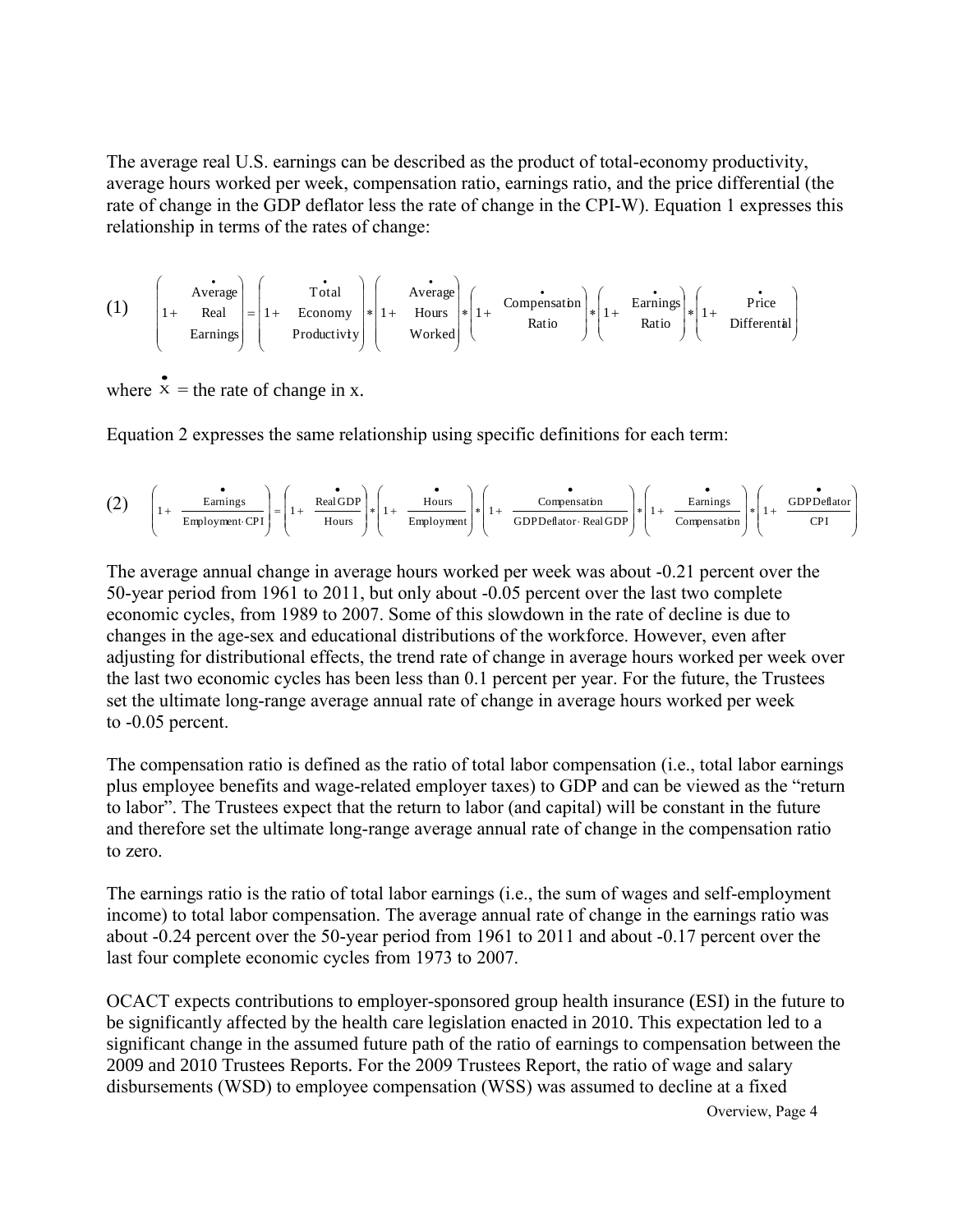"ultimate" annual rate in each of the last 65 years of the 75-year projection horizon. The assumed ultimate annual rate of change in the ratio of WSD to WSS was set to -0.2 percent. For the 2010 Trustees Report, the actuaries at the Centers for Medicare and Medicaid Services (CMS) projected components of national health care expenditures, including ESI, using "new law" assumptions (i.e., including the effect of the new health care reform legislation enacted in 2010). The more detailed CMS data enabled the projection of annual rates of change in the ratio of WSD to WSS. The resulting average annual rate of change in the ratio of wages to employee compensation (and for the earnings ratio) over the last 65 years of the projection horizon (2020 to 2085) was -0.1 percent for the 2010 Trustees Report.

For the 2013 Trustees Report, the Trustees set a path for the annual rates of change in the ratio of WSD to WSS over the last 65 years of the projection horizon (2022 to 2087) consistent with the annual rates of change over the same period from the 2012 Trustees Report. This results in an average annual rate of change in the ratio of WSD to WSS of about -0.1 percent over the last 65 years of the 75-year projection period.

Thus, the Trustees set an average annual rate of increase in average real US earnings of about 1.12 percent over the last 65 years of the 75-year projection period. This assumption reflects growth rates of 1.68 percent for total-economy productivity, -0.40 percent for the price differential, -0.11 percent for the average earnings ratio, 0.00 percent for the compensation ratio, and -0.05 percent for the average hours worked per week.

Unemployment Rate – The aggregate civilian unemployment rate, adjusted for changes in the age-sex distribution of the labor force, averaged about 5.5 percent over the last four complete economic cycles from 1973 to 2007. In the future, OCACT believes that the projected decline in the overall growth rate in the labor force will put some downward pressure on the aggregate unemployment rate. The Trustees set the ultimate long-range civilian age-sex adjusted unemployment rate to 5.5 percent.

Annual Trust Fund Real Interest Rate – The real interest rate (real effective annual yield) on the special public debt obligations issuable to the trust funds for a given year is defined as the nominal effective annual yield less the increase in the CPI-W for the first year after issue. Future real interest rates on long-term Treasury securities will likely depend on the market view of the stability and solidity of the domestic financial markets and the domestic economy. Real ex-post (actual) interest rates on long-term Treasury securities averaged 3.17 percent over the last five economic cycles (from 1966 to 2007).

The Trustees set the assumed ultimate long-range real interest rate to 2.9 percent, the same ultimate real interest rate in the 2012 Report. The Trustees believe that this assumption is appropriate, in spite of the Federal government's expected increase in debt over the short-range period. OCACT believes that this ultimate assumption is consistent with a fiscally sustainable path over the remainder of the long-range period.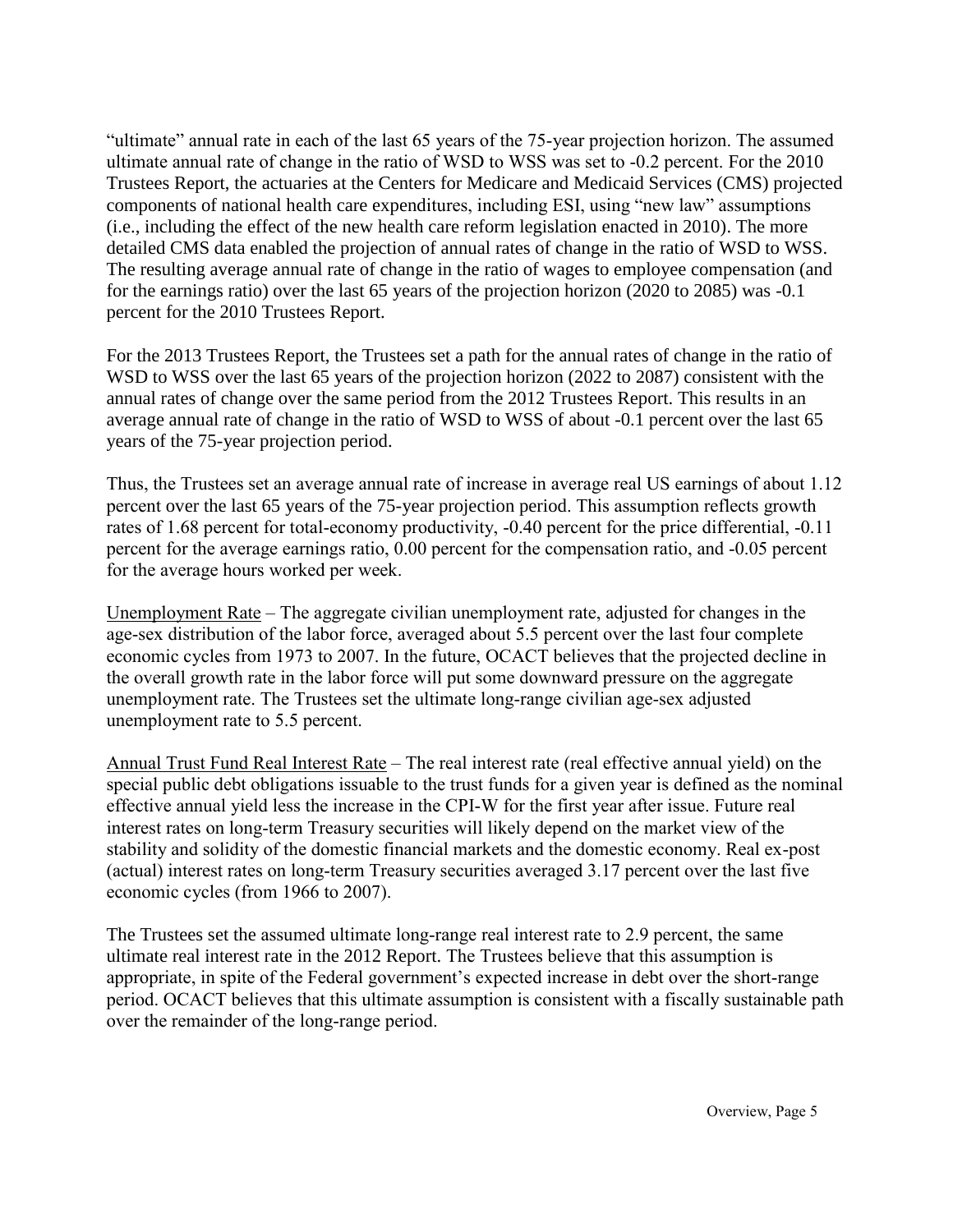# **1. PRODUCTIVITY**

THE 2013 TRUSTEES REPORT OFFICE OF THE CHIEF ACTUARY, SOCIAL SECURITY ADMINISTRATION

### **TABLE OF CONTENTS** PAGE

| 1.3   |         | PRODUCTIVITY GROWTH RATES BY MAJOR SECTORS AND OVER LONG TIME PERIODS AND ECONOMIC |  |
|-------|---------|------------------------------------------------------------------------------------|--|
|       |         |                                                                                    |  |
| 1.3.1 |         |                                                                                    |  |
|       | 1.3.1.1 |                                                                                    |  |
|       | 1.3.1.2 |                                                                                    |  |
|       | 1.3.1.3 | $\label{eq:nonprobit} {\rm Nonprofit\,Institutions (NI)}\,\\$                      |  |
|       | 1.3.1.4 |                                                                                    |  |
|       | 1.3.1.5 |                                                                                    |  |
| 1.3.2 |         |                                                                                    |  |
| 14    |         |                                                                                    |  |
|       |         |                                                                                    |  |

# **TABLE OF TABLES** PAGE

| TABLE 1.1: ASSUMED ULTIMATE ANNUAL RATES OF INCREASE IN TOTAL ECONOMY PRODUCTIVITY 2            |  |
|-------------------------------------------------------------------------------------------------|--|
| TABLE 1.2: HISTORICAL AVERAGE ANNUAL RATES OF INCREASE IN TOTAL-ECONOMY PRODUCTIVITY AND ITS    |  |
|                                                                                                 |  |
| TABLE 1.3: ULTIMATE AVERAGE ANNUAL RATES OF INCREASE IN TOTAL-ECONOMY PRODUCTIVITY AND ITS      |  |
|                                                                                                 |  |
| TABLE 1.4: TOTAL-ECONOMY PRODUCTIVITY: COMPOUND ANNUAL RATES OF GROWTH (%) (INDEX OF OUTPUT PER |  |
|                                                                                                 |  |
| TABLE 1.5: PRODUCTIVITY IN THE NONFARM BUSINESS SECTOR: COMPOUND ANNUAL RATES OF GROWTH (%)     |  |
| (INDEX OF OUTPUT PER HOUR IN THE NONFARM BUSINESS SECTOR, BASE YEAR = 2005)  14                 |  |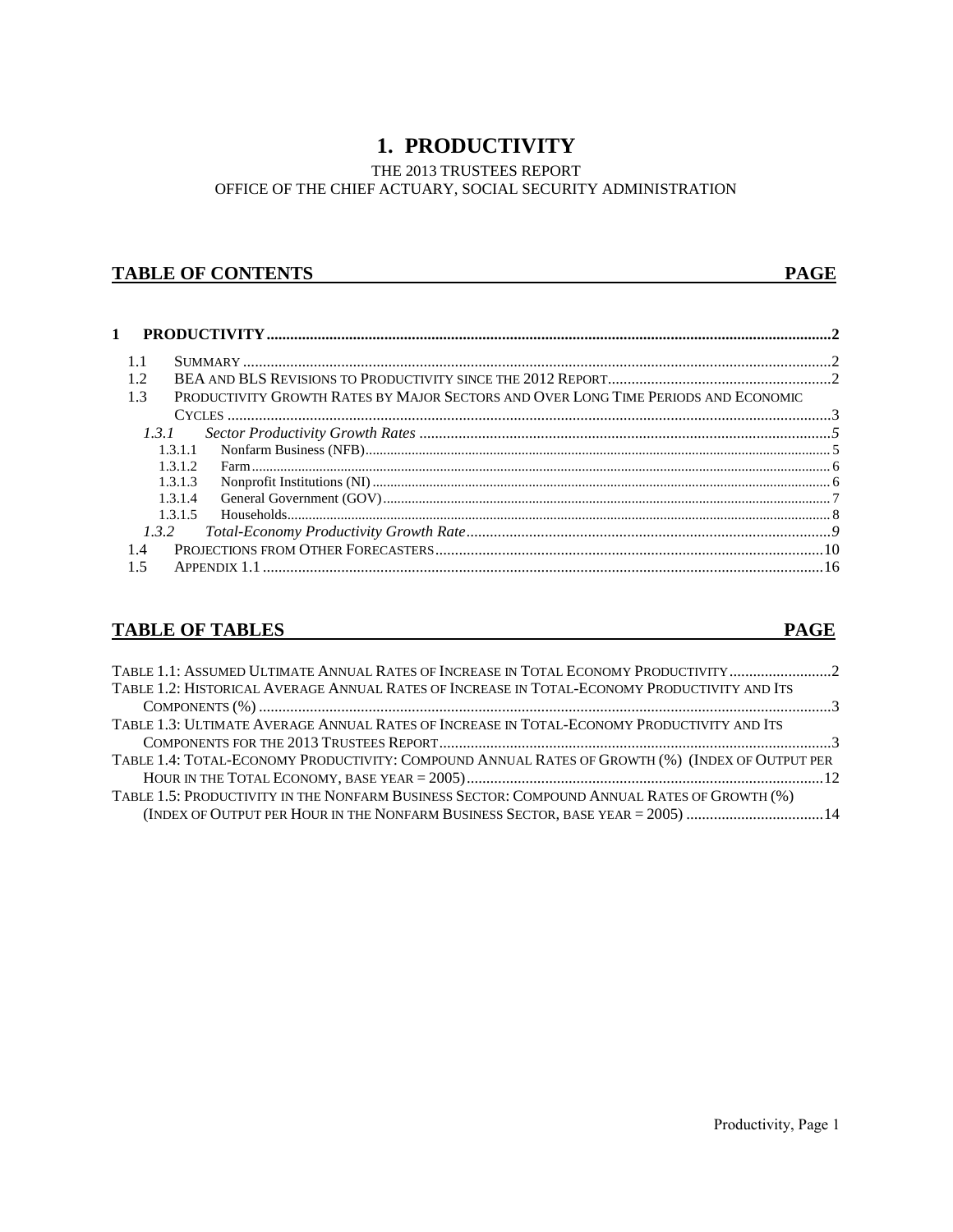# <span id="page-8-0"></span>**1 Productivity**

# **1.1 Summary**

For the 2013 Trustees Report, the Trustees set the assumed ultimate annual rates of increase in total-economy productivity<sup>1</sup> to 1.98 percent, 1.68 percent, and 1.38 percent for alternatives I, II, and III, respectively,<sup>2</sup> as shown in Table 1.1. These rates of increase are the same as those used in the 2012 Trustees Report. It is important to note that the assumed rates of increase for totaleconomy productivity for the 2013 Trustees Report are consistent with assumed ultimate annual rates of increase in nonfarm business productivity of 2.39 percent, 2.03 percent, and 1.67 percent for alternatives I, II, and III, respectively.

|                                   |      | 2013 Trustees Report<br>Alternative |     |     | 2012 Trustees Report<br>Alternative |      |     | 2013 Trustees Report Less<br>2012 Trustees Report |     |
|-----------------------------------|------|-------------------------------------|-----|-----|-------------------------------------|------|-----|---------------------------------------------------|-----|
|                                   |      | Н                                   | Ш   |     | П                                   | Ш    |     |                                                   | Ш   |
| <b>Total-Economy Productivity</b> | l.98 | .68                                 | .38 | .98 | .68                                 | 1.38 | 0.0 | 0.0                                               | 0.0 |

<span id="page-8-1"></span>Table 1.1: Assumed Ultimate Annual Rates of Increase in Total Economy Productivity

Total-economy productivity is defined as the ratio of real gross domestic product (GDP) to total hours worked by all workers in the U.S. economy. The Bureau of Economic Analysis (BEA) estimates historical values for real GDP in its National Income and Product Accounts (NIPA). The Bureau of Labor Statistics (BLS) provides total hours worked in an unpublished series based mostly on data from its Current Employment Statistics (CES) Survey.

This section is divided into three subsections. The first reviews BEA and BLS revisions to the real GDP and total hours worked since the 2012 Report. The second decomposes total-economy productivity by major sector and analyzes differences in sector productivity growth over several periods. A final subsection provides alternative long-run assumptions from private forecasters.

# **1.2 BEA and BLS Revisions to Productivity since the 2012 Report**

On July 27, 2012, BEA revised real GDP back to 2009 as part of its annual revision to the  $NIPA<sup>3</sup>$  Compared to the unrevised data, BEA raised the average annual growth rate in the real GDP by 0.4 percent for 2009, mostly due to upward revisions to inventory investment and state

l <sup>1</sup> Total-economy productivity is defined as the ratio of total real gross domestic product (GDP) to total hours worked by all workers.

<sup>&</sup>lt;sup>2</sup> The precise values of the productivity assumptions are rounded to more than one decimal place to allow them to be fully consistent with rounded growth rate assumptions for the real-wage differential and certain links between these variables.

<sup>&</sup>lt;sup>3</sup> "Gross Domestic Product: Second Quarter of 2012" BEA, News Release, July 27, 2012. http://www.bea.gov/newsreleases/national/gdp/2012/gdp2q12\_adv.htm.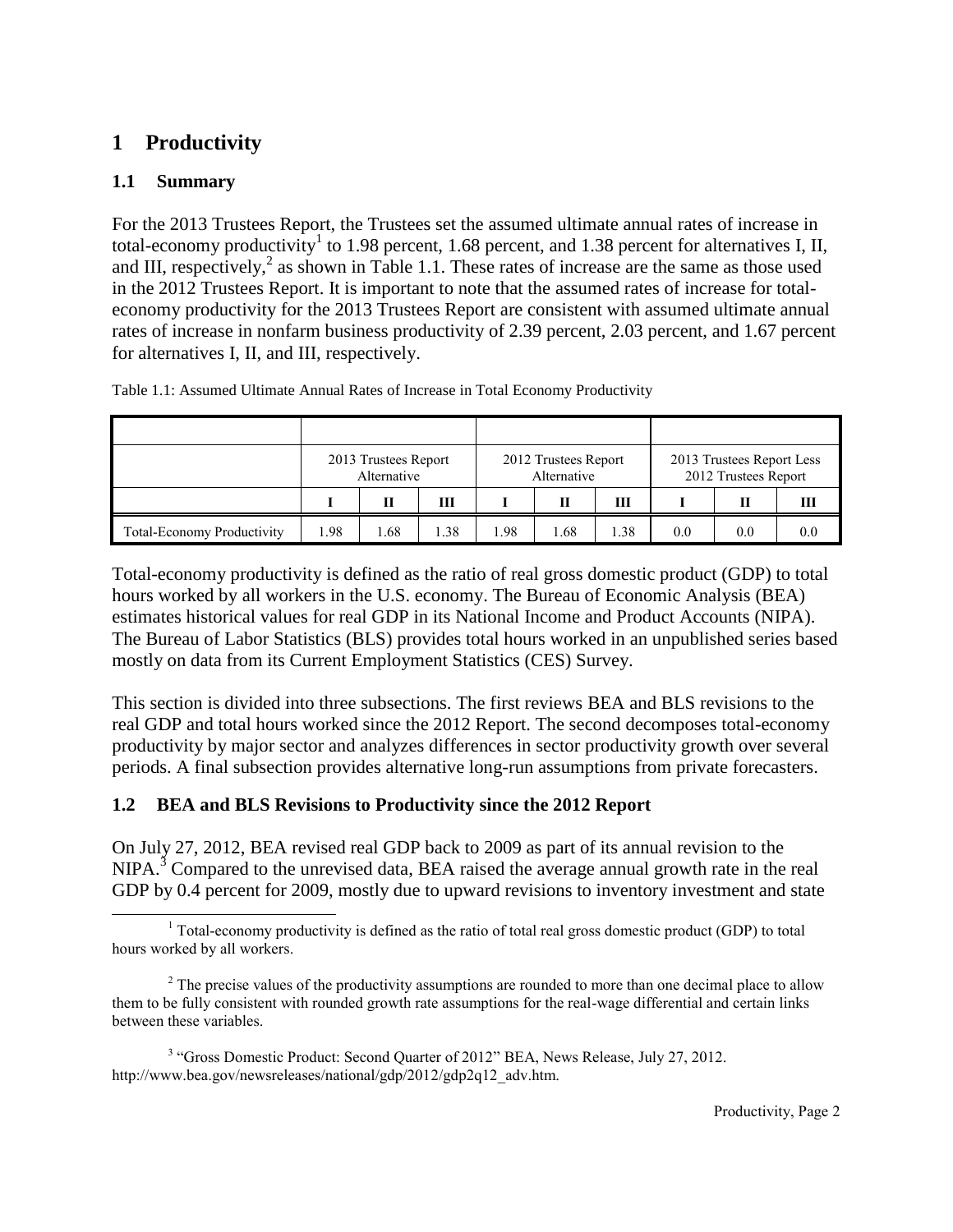and local government spending. BEA also lowered the average annual growth rate in real GDP by 0.6 percent for 2010, due in part to downward revisions in personal consumption expenditures and inventory investment. Since the BLS made no substantive changes to the level of total hours worked for 2010 and earlier, the BEA revisions raised the annual growth rate in total-economy productivity by about 0.4 percent for 2009, and lowered the annual growth rate by about 0.6 percent for 2010.

# **1.3 Productivity Growth Rates by Major Sectors and Over Long Time Periods and Economic Cycles<sup>4</sup>**

|                                                                             | Total<br>Economy | Nonfarm<br><b>Business</b> | Farm | Households | Nonprofit<br>Institutions | General<br>Government |
|-----------------------------------------------------------------------------|------------------|----------------------------|------|------------|---------------------------|-----------------------|
| 1961-2011 (50 years)                                                        | 1.82             | 2.07                       | 4.37 | 4.64       | 0.47                      | 0.05                  |
| 1961-1986 (25 years)                                                        | 1.95             | 2.11                       | 5.34 | 4.97       | 0.90                      | 0.04                  |
| 1986-2011 (25 years)                                                        | 1.68             | 2.04                       | 3.40 | 4.32       | 0.04                      | 0.06                  |
| Economic Cycles                                                             |                  |                            |      |            |                           |                       |
| Last One - 2000-2007 (7 years)                                              | 2.06             | 2.55                       | 3.53 | 0.88       | $-0.41$                   | 0.18                  |
| Last Two - 1989-2007 (18 years)                                             | 1.87             | 2.27                       | 4.52 | 4.19       | $-0.11$                   | $-0.12$               |
| Last Three - 1979-2007 (28)<br>$\mathbf{r} \cap \mathbf{r} \cap \mathbf{r}$ | 1.67             | 1.95                       | 4.75 | 3.96       | 0.01                      | 0.06                  |
| Last Four - 1973-2007 (34 years)                                            | 1.56             | 1.81                       | 4.61 | 3.96       | 0.07                      | 0.00                  |
| Last Five - 1966-2007 (41 years)                                            | 1.68             | 1.92                       | 4.68 | 4.31       | 0.33                      | 0.03                  |

<span id="page-9-0"></span>Table 1.2: Historical Average Annual Rates of Increase in Total-Economy Productivity and Its Components (%)

<span id="page-9-1"></span>Table 1.3: Ultimate Average Annual Rates of Increase in Total-Economy Productivity and Its Components for the 2013 Trustees Report

|    | 1.98 | 2.39 | 2.39 | 1.98 | 0.00 | 0.00 |
|----|------|------|------|------|------|------|
| 11 | 1.68 | 2.03 | 2.03 | 1.68 | 0.00 | 0.00 |
| Ш  | 1.38 | 1.67 | 1.67 | 1.38 | 0.00 | 0.00 |

Table 1.2 lists the average annual rates of increase in productivity for the total economy and its major sectors over the last one, two, three, four, and five complete economic cycles, and over the last 50 years from 1961 to 2011. The major sectors include nonfarm business, farm, households, nonprofit institutions, and general government. Listed in Table 1.3 are the assumed ultimate average annual rates of increase in productivity for the total economy and its major sectors. For

 $\overline{a}$ 

<sup>&</sup>lt;sup>4</sup> Peaks in economic cycles roughly follow the NBER cycle dating, except for short recoveries such as 1980-81, which are not counted as separate cycles.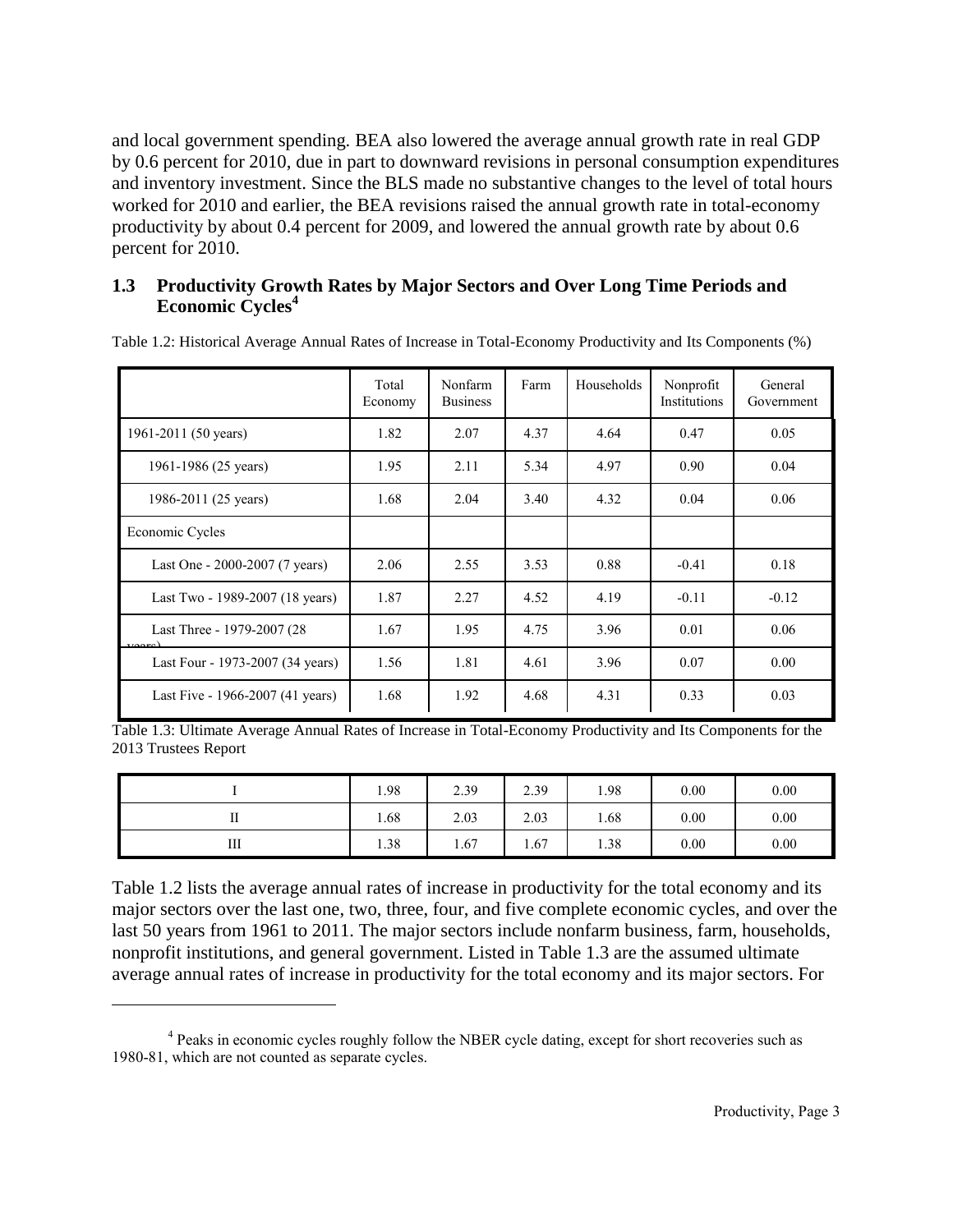the ultimate assumptions, OCACT assumes that the relative size of employment by sector will stabilize.

The annual growth rate in productivity can vary from its trend growth rate over an economic cycle, assuming employers are slow to adjust labor to changes in output. Going into a recession, the growth rate in productivity may drop below trend, as employers reduce output faster than labor. During an economic recovery, the growth rate in productivity may rise above trend, as employers increase output using their existing stock of labor. Productivity growth rates also vary over longer periods that may span multiple cycles. For example, the growth rate in total-economy productivity was 2.7 percent over the 25-year period from 1948 to 1973, 1.2 percent over the 22-year period from 1973 to 1995, and 2.0 percent over the 16-year period from 1995 to 2011. Hence, it seems reasonable to analyze productivity growth rates over several economic cycles and long timespans, such as the latest 50-year period from 1961 to 2011, or even longer periods.<sup>5</sup>

However, setting the ultimate long-range assumption for the annual rate of increase in productivity to its average value over some long-range historical period has its limitations. First, the NIPA data are less reliable in earlier periods. $6\overline{BE}$ A began measuring income in the mid-1930s, and output in the early to mid-1940s.<sup>7</sup> It then "backcasted" both measures to 1929. Based on conversations with BEA analysts, the agency did not introduce the more modern methods of sampling, collecting, and processing of data until 1948, and did not simultaneously collect and balance income and output data until the early 1950s. Consequently, it seems reasonable to limit the use of historical data to the last forty to fifty years. Compound annual rates of growth for total-economy labor productivity for approximately the past five decades are shown in Table 1.4.

A second important limitation derives from the fact that a significant portion of the total historical average annual rate of increase in total-economy productivity is due to shifts in workers from relatively low- to high-productivity jobs. For example, over the 50-year period from 1961 to 2011, the ratio of agricultural to total-economy hours worked declined from about 0.072 to 0.016, and the ratio of agricultural to total nominal GDP declined from about 0.034 to 0.009. Meanwhile, the average *level* of productivity for agricultural workers in 2011 was about 42 percent of the average *level* of productivity for all other workers.

l

<sup>&</sup>lt;sup>5</sup> Ferguson, Roger W. and William L. Wascher. "Distinguished Lecture on Economics in Government: Lessons from Past Productivity Booms," *Journal of Economic Perspectives*. Volume 18, Number 2 (Spring 2004), pp. 3-28.

<sup>&</sup>lt;sup>6</sup> The reliability of NIPA data for the most recent years is also questionable, since they are subject to the greatest number of revisions.

<sup>7</sup> BEA, "GDP: One of the Great Inventions of the 20th Century," *Survey of Current Business*, January 2000, p. 7.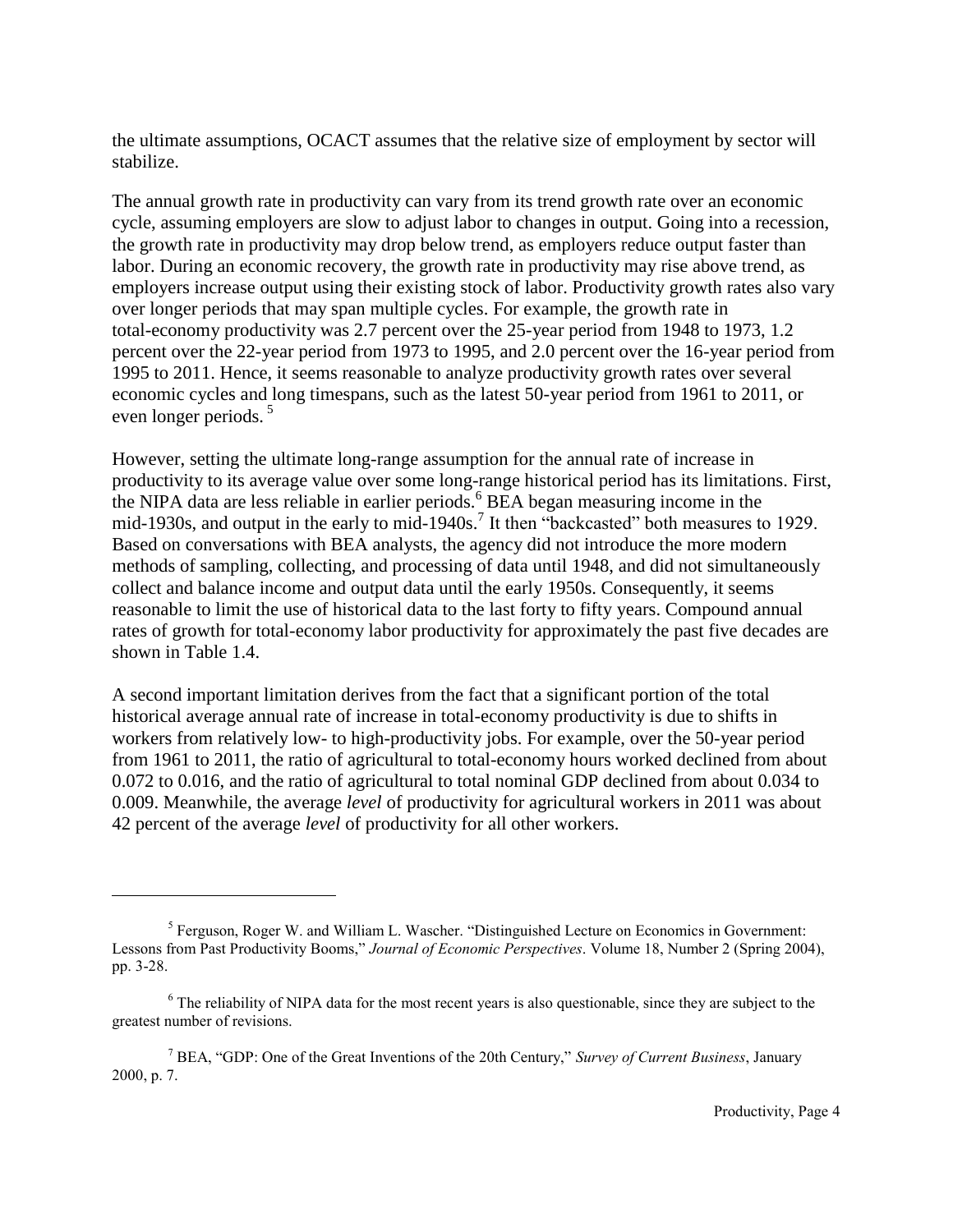This shift complicates the consideration of historical experience. The assumed ultimate longrange value for the annual rate of increase in total-economy productivity should be consistent with the average value over a long-range historical period with adjustment for differences between conditions of the past and conditions expected for the future. The average long-range historical value is inflated due to sectoral shifts in employment that are not expected to continue into the future.<sup>8</sup> This problem can be resolved by removing the effects of sectoral shifts in employment from the historical record or, more simply, by setting the ultimate long-range value for the annual rate of increase in total-economy productivity to a weighted average of the expected ultimate long-range values for the annual rate of increase in productivity for each sector.

- 1.3.1 Sector Productivity Growth Rates
- 1.3.1.1 Nonfarm Business (NFB)

 $\overline{a}$ 

The average annual growth rate in NFB productivity was 2.55 percent over the last economic cycle (i.e., a 7-year period from 2000 to 2007), and 2.27 percent over the last two economic cycles (18-year period from 1989 to 2007). These relatively high growth rates reflect the heavy influence of the post-1995 "new economy" characterized by rapid improvements in computers and their assimilation into the economy.

Looking at longer periods, the average annual growth rate in NFB productivity was 1.95 percent over the last three economic cycles (28-year period from 1979 to 2007), 1.81 percent over the last four economic cycles (34-year period from 1973 to 2007), and 1.92 percent over the last five economic cycles (41-year period from 1966 to 2007). These productivity growth rates include the effects of a relatively low growth rate period from 1973 to 1995. This slowdown has been attributed to a shift in employment from relatively high-productivity manufacturing jobs to low-productivity service jobs, and to the influx of new unskilled baby-boomers into the workforce. Historical compound annual rates of growth in labor productivity for the nonfarm business sector are shown in Table 1.5.

On balance, OCACT believes that the 1.92 percent average annual growth rate for NFB productivity over the last five economic cycles (1966 to 2007) is somewhat below the most reasonable assumption for the ultimate growth rate. Although the evidence for faster productivity growth from the last two economic cycles is still unclear (for example, the average annual growth rate in NFB productivity was only 1.68 percent over the 4-year period from 2003 to 2007), OCACT believes that somewhat greater weight should be placed on more recent experience to the degree that it better reflects the conditions expected generally for the future. Thus, OCACT believes it is reasonable to assume an ultimate rate of increase in NFB productivity of 2.03 percent.<sup>9</sup>

 $8$  For example, the 0.056 decline (i.e., from 0.072 to 0.016) in the ratio of agriculture to total-economy hours worked over the last fifty years can't be repeated in the future since the level of the ratio in 2011 is 0.016.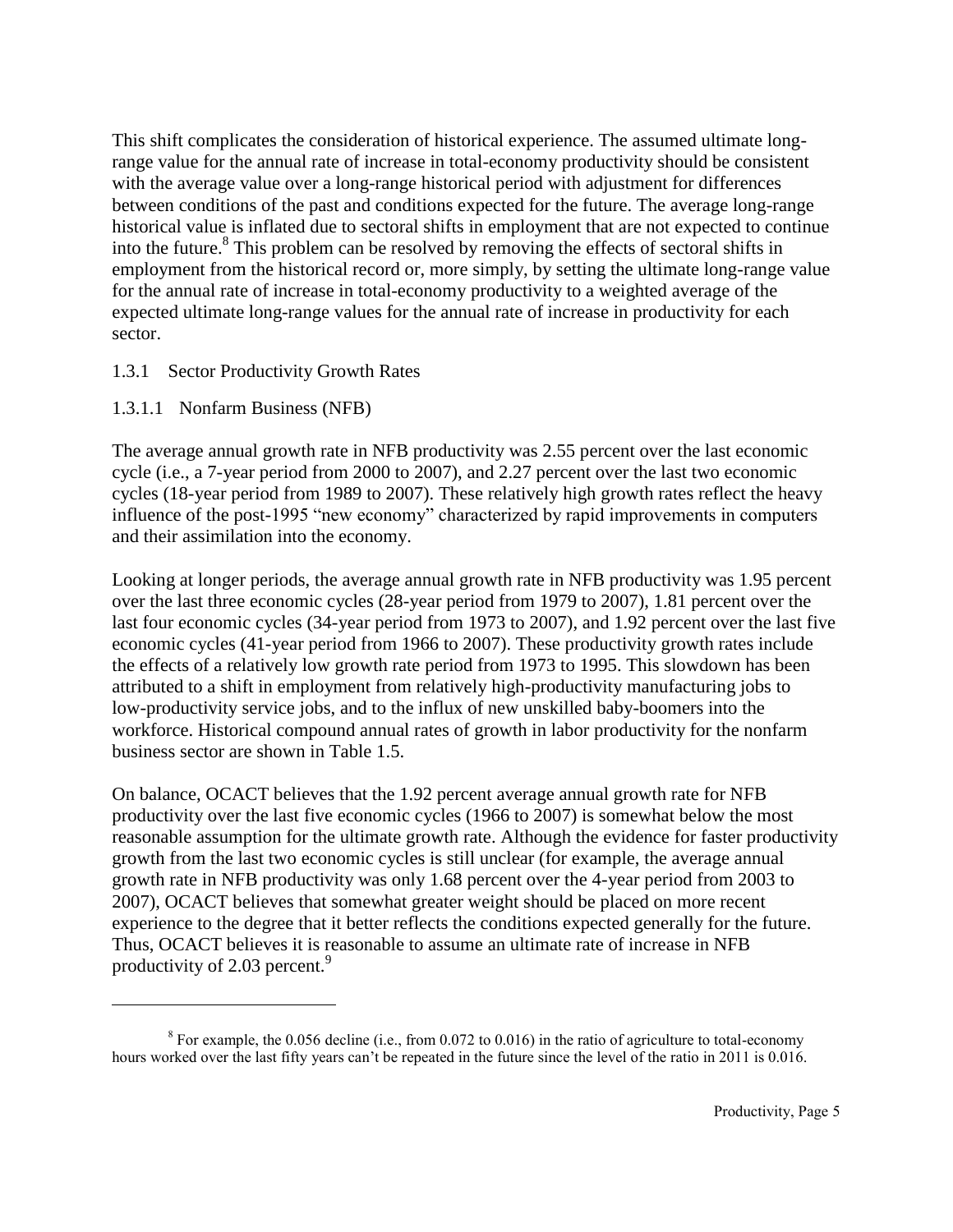# 1.3.1.2 Farm

 $\overline{a}$ 

The average annual growth rate in farm productivity was about 4.37 percent from 1961 to 2011. OCACT believes that a significant portion of the relatively high growth rate in farm productivity was due to a shift in farm operation and ownership from smaller farms run by the self-employed to more efficient larger farms run by corporations. For example, based on BLS' Current Population Survey (CPS) data, the ratio of self-employed to all workers in the agricultural sector fell from about 0.53 in 1961 to 0.38 in 2011. For the long-range future, this shift is expected to slow and the difference in the productivity growth rates between the farm and nonfarm sectors is expected to decline to zero. Thus, OCACT believes it is reasonable to set the assumed ultimate average annual growth rate in farm productivity to 2.03 percent, or equal to the assumed ultimate average annual growth rate in NFB productivity.

# 1.3.1.3 Nonprofit Institutions (NI)

The average annual rate of increase in NI productivity was 0.90 percent over the 25-year period from 1961 to 1986, 0.04 percent over the 25-year period from 1986 to 2011, and 0.47 percent over the combined 50-year period from 1961 to 2011. OCACT believes that these positive values in the growth rates in NI productivity, and the declining values over time, are due to shifts in employment within the NI sector.

In the NIPA, NI labor compensation accounts for about 86 percent of NI nominal GDP. NI compensation is summed from five subsectors including education, health, social, religious, and business services. For each subsector, the level of real output is defined as the product of the level of average compensation per hour in a base year (presently 2005) and the level of hours worked. This means that the *level* of productivity in each subsector is a constant (i.e., the average compensation per hour in a base year), and that the *growth rate* in productivity in each sector is zero. However, this also means that the *level* of productivity for the total NI sector is a weighted average of the *levels* of productivity in the subsectors, and that the *growth rate* in total NI productivity may be positive (or negative), due to shifts in employment from sectors with relatively low (high) average compensation to sectors with relatively high (low) compensation.

In fact, BEA data indicate that the average annual compensation in health services in 2011 is higher than the average annual compensation in other service sectors, and that the growth in employment in health services over the 25-year period from 1961 to 1986 is higher than the growth in employment in other service sectors. The NIPA include data on compensation and full-time equivalent employment in health care, educational services, and social assistance.<sup>10</sup>

<sup>&</sup>lt;sup>9</sup> This average annual growth rate of 2.03 percent includes a 0.03 percentage point adjustment to recognize that the productivity growth rate in the pre-1978 period would have been higher had the CPI been constructed using today's definition (see Appendix 2.1).

<sup>&</sup>lt;sup>10</sup> BEA, NIPA, Tables 6.2B through 6.2D and Tables 6.5B through 6.5D. <http://www.bea.gov/iTable/iTable.cfm?ReqID=9&step=1>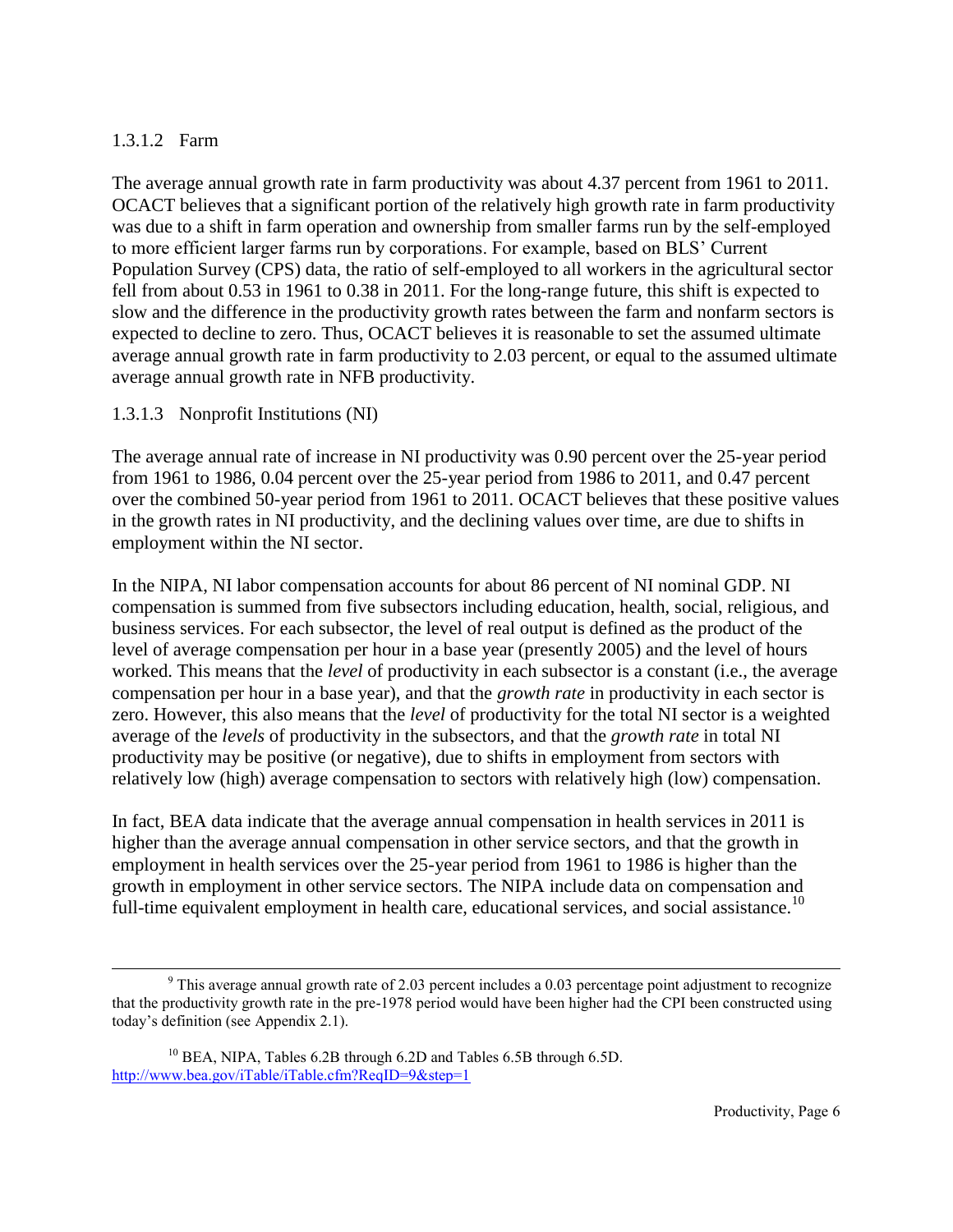These three sectors are mostly composed of NI workers.<sup>11</sup> The data show that the level of average annual compensation for full-time equivalent employment in 2011 was \$65,700, \$50,800, and \$33,500 in health care, educational services, and social assistance, respectively. The data also show that the ratio of full-time equivalent employment in the health sector to the total for all three sectors rose from about 0.44 in 1961 to 0.61 in 1986, and remained relatively constant thereafter.

Thus, the data indicate that the relative increase in employment in health services significantly contributed to the average annual rate of increase in NI productivity of 0.90 percent over the 25-year period from 1961 to 1986. The data also indicate that the subsequent relative stability in the growth rates in employment across NI subsectors significantly contributed to the decline in the NI productivity growth rate to 0.04 percent over the 25-year period from 1986 to 2011. In the future, it seems reasonable to assume that this historical trend in employment will continue, and that the ultimate long-range growth rates in employment in the NI subsectors will be roughly equal.<sup>12</sup> Thus, OCACT believes it reasonable to set the assumed ultimate long-range growth rate in NI productivity to zero.

## 1.3.1.4 General Government (GOV)

l

The average annual rate of increase in GOV productivity was 0.4 percent over the 25-year period from 1961 to 1986 and 0.06 percent over the 25-year period from 1986 to 2011. OCACT believes that these relatively small growth rates in GOV productivity are due to shifts in employment within the GOV sector.

GOV labor compensation accounts for about 85 percent of GOV nominal GDP. GOV compensation is summed from three primary subsectors: federal civilian, federal military, and state and local government. As with the NI subsector, the *level* of productivity in each subsector is a constant (i.e., the average compensation per hour in a base year), and the *growth rate* in productivity in each sector is zero. However, this also means that the *level* of productivity for the total GOV sector is a weighted average of the *levels* of productivity in the subsectors, and that the *growth rate* in total GOV productivity may be positive (negative), due to shifts in employment from sectors with relatively low (high) average compensation to sectors with relatively high (low) compensation. $13$ 

<sup>&</sup>lt;sup>11</sup> BEA, "Income and Outlays of Households and of Nonprofit Institutions Serving Households," *Survey of Current Business*, April 2003, p. 14. http://www.bea.gov/scb/pdf/2003/04april/0403household.pdf

<sup>&</sup>lt;sup>12</sup>Given that the overall assumptions reflect a continued growth in the health sector as a percent of GDP, this faster growth is assumed to occur in the for-profit sector of the economy.

<sup>&</sup>lt;sup>13</sup> BEA, "Government Transactions, Methodology Papers: U.S. National Income and Product Accounts," September 2005, http://www.bea.gov/national/pdf/mp5.pdf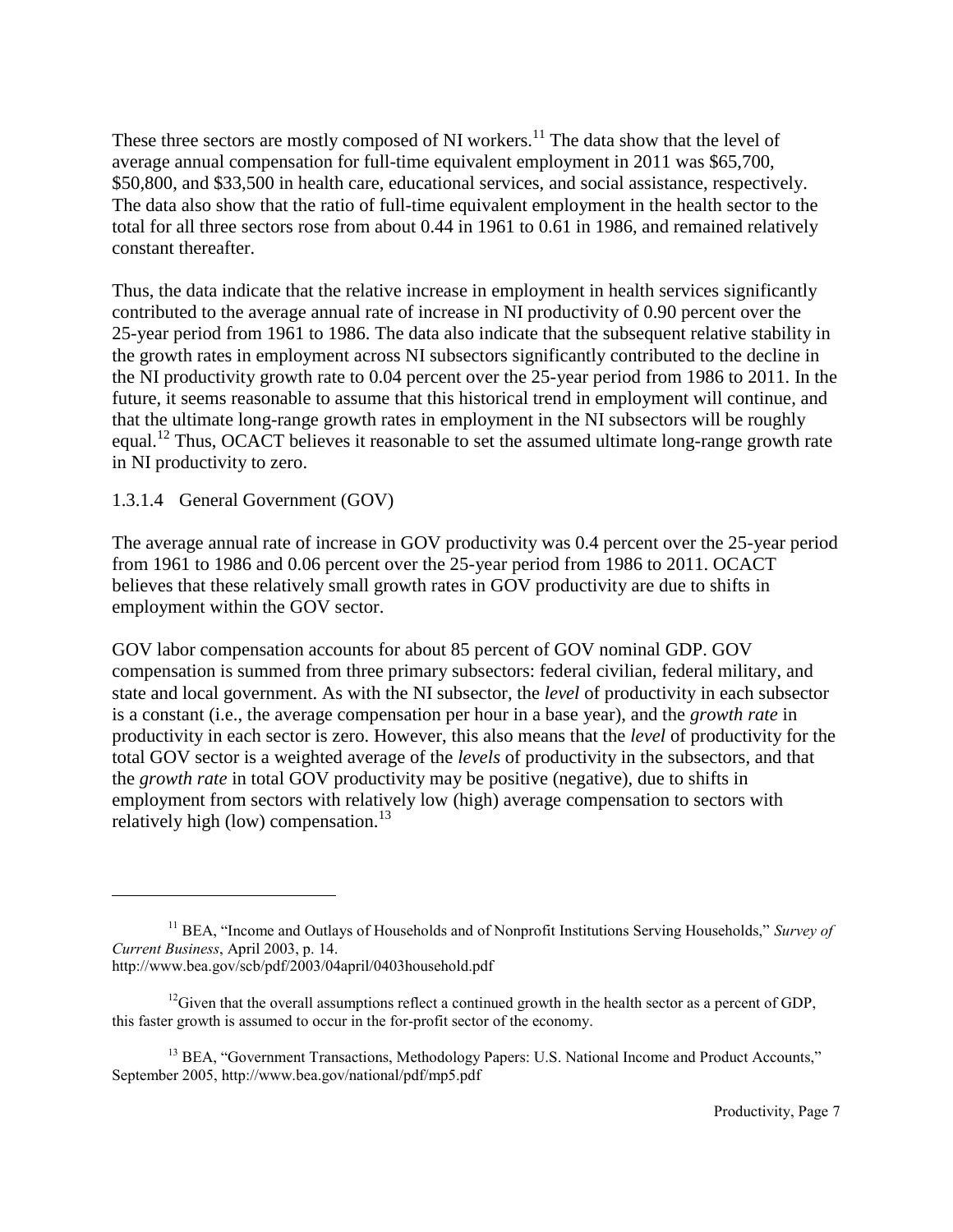OCACT believes that the relatively small, positive growth rate in GOV productivity is due to shifts in employment among and within the subsectors. For example, it may be due to a changing distribution of employment by grade level related to the aging of the federal civilian workforce, or to a shift from a draft to a volunteer army. If so, in the future, the growth rate in GOV productivity could be negative, reflecting a reversal of historical trends. For the future, however, it seems reasonable to assume that the ultimate long-range growth rates in employment in the GOV subsectors will be about equal and that the ultimate long-range growth rate in GOV productivity will be zero.

### 1.3.1.5 Households

 $\overline{a}$ 

In the NIPA, nominal GDP in the household sector is the sum of the nominal compensation of private household workers and the nominal imputed output of owner-occupied housing (IOH). In 2010, the nominal compensation of private household workers made up only about 2.0 percent of the total nominal GDP in the household sector. Though this component is relatively small, it is useful to analyze each component of GDP in the household sector.

Compensation of Household Workers - As with NI and GOV compensation sectors, BEA sets the growth rate in real GDP equal to the growth rate in hours worked. Hence, the growth rate in productivity is, by definition, zero.

Imputed Output of Owner-Occupied Housing (IOH) - Renters of apartments and homes pay rent and receive streams of housing services. BEA includes these business transactions in the NIPA. Though the owners of homes pay no rent and have no business transactions, they receive similar streams of housing services. Hence, for consistency, BEA estimates the real and nominal values of housing services received by those who own their own homes (i.e., real and nominal IOH) and includes these amounts in the NIPA.

BEA's inclusion of real IOH creates a problem. Since real IOH has no associated measure of labor hours worked, how is it included when estimating historical and projecting future growth rates in sector and total-economy productivity? There are two approaches in handling real IOH in projections of total-economy productivity for the long-range.

First, total real GDP could be projected as the sum of projections for real IOH and real GDP less IOH. Real GDP less IOH would be the product of the total-economy-less-IOH productivity and total hours worked. The ultimate average annual growth rate in total-economy-less-IOH productivity could be set to the weighted average of the assumed ultimate average annual growth rates in sector productivity.<sup>14</sup> Real IOH could be projected as a fixed ratio to total real GDP less IOH. <sup>15</sup> Total-economy productivity could then be constructed as the ratio of the sum of real IOH and real GDP less IOH to total hours worked.

<sup>&</sup>lt;sup>14</sup> Sector weights would be defined as the ratio of sector to total nominal GDP less IOH.

<sup>&</sup>lt;sup>15</sup> Over the 30-year period from 1981 to 2011, the ratio of real IOH to real GDP less IOH has been mostly constant and averaged 0.074.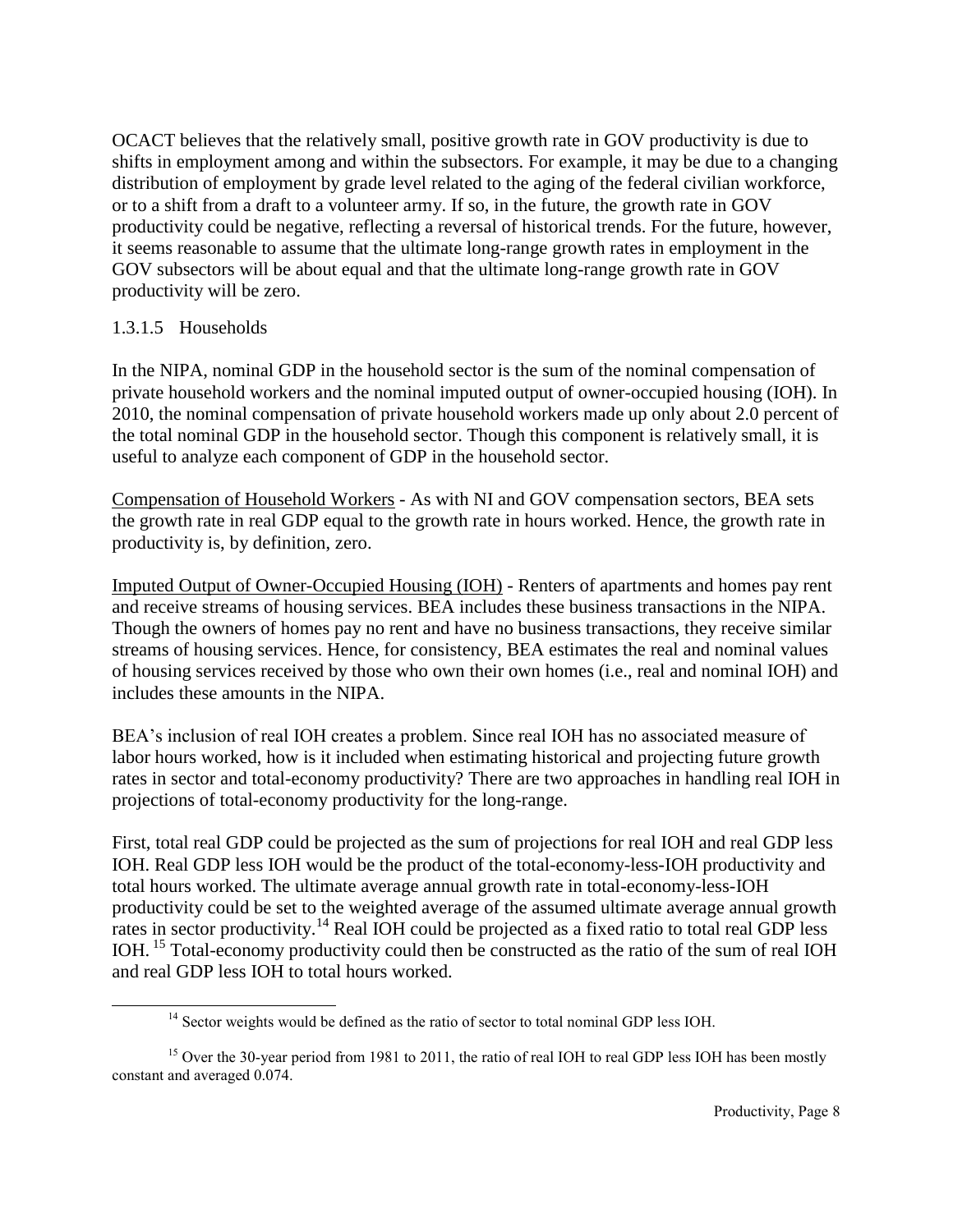As a second and equivalent approach, household productivity could be defined as the sum of real IOH and real output of private household workers to the total hours worked of private household workers (as in Table 1.2). Using this definition, the average annual rate of increase in productivity for private household workers over the 50-year period from 1961 to 2011 was about 4.64 percent. In the future, however, the average annual growth rate in productivity for private household workers is expected to be much lower. In fact, it is expected to equal the average annual growth rate of total-economy-less-IOH productivity, as described in the first approach.<sup>16</sup> The ultimate average annual growth rate in total-economy productivity could be set to the weighted average of the assumed ultimate average annual growth rates in sector productivity.<sup>17</sup> Finally, total real GDP would be the product of total-economy productivity and hours worked.

## 1.3.2 Total-Economy Productivity Growth Rate

 $\overline{a}$ 

The assumed ultimate growth rate in total-economy productivity is equal to a weighted average of the growth rates in sector productivity and employment (see Appendix 1.1). This relationship is simplified by assuming that the ultimate long-range growth rate in employment in all sectors of the economy will be about equal, and that the ultimate long-range growth rates in productivity for the nonprofit institution, and general government sectors will be zero. Given these assumptions, the ultimate long-range growth rate in total-economy productivity is equal to the weighted average of the ultimate long-range growth rates in productivity in the farm, nonfarm business, and household sectors of the economy.

 $16$  If Pph  $=$  Real IOH / Hph  $Pxph = Real GDP less IOH / Hxph$ Then, **. . .** Pph  $=$  Real IOH – Hph **. . .** Pxph = Real GDP less IOH – Hxph Assuming, **. .** Real IOH =  $Real GDP$  less IOH **. .**  $Hph = Hxph$ Then, **. .** Pph = Pxph Where,  $Pph = Productivity, private household  
\nPxbh = Productivity. total economy less$  $=$  Productivity, total economy less private household  $Hph =$  Hours worked, private household<br> $Hxph =$  Hours worked, total economy less  $=$  Hours worked, total economy less private household **.**  $\dot{Y}$  = Rate of change in Y

 $17$  In this second approach, sector weights would be defined as the ratio of sector to total nominal GDP.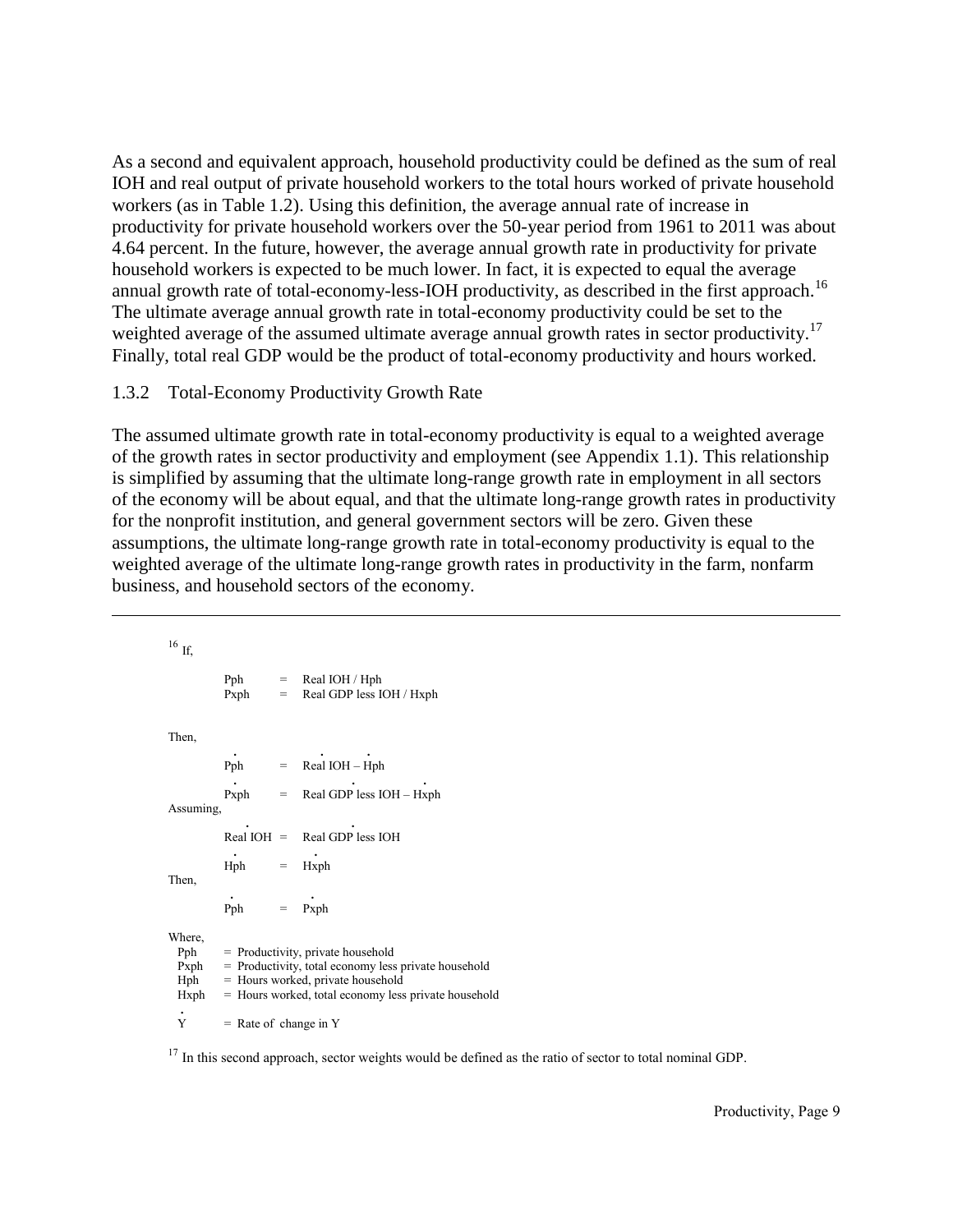Sector weights are defined as the ratio of sector to total nominal GDP. This "nominal output" weight for the farm sector declined from about 0.034 in 1961 to 0.009 in 2011, and has averaged about 0.008 over the last business cycle from 2000 to 2007. The nominal output weight for the nonfarm business sector was much more stable. It averaged 0.759 over the 25-year period from 1962 to 1986, 0.755 over the 25-year period from 1987 to 2011, and 0.759 over the last business cycle. For the future, OCACT believes the ultimate long-range values for the nominal output weights will remain at 0.76 for the nonfarm business sector and 0.01 for the farm sector.

The nominal weight for the household sector rose from about 0.053 in 1978 to 0.070 in 2011. As mentioned, the increase in the weight occurred because the GDP deflator for IOH grew faster than the GDP deflator for all other goods over the period. In the future, OCACT expects the GDP deflator for IOH will grow at about the same rate as the GDP deflator for all other goods and that therefore the nominal weight for the household sector should stabilize at its recent historical value of 0.07.

Sector weights can also be defined as the ratio of sector to total nominal GDP excluding IOH. In this case, the ultimate long-range values for the nominal output weights will be 0.0108 (i.e., 0.01  $/(1.0 - 0.07)$ ) for the farm sector, and 0.8172 (i.e., 0.76  $/(1.0 - 0.07)$ ) for the nonfarm sector.

This analysis suggests that the long-range future growth rate in productivity for the total economy excluding IOH will be about 1.68 percent (i.e.,  $2.03 * (0.8172 + 0.0108)$ ). It also suggests that the long-range future growth rate in productivity for the total economy including IOH will be about 1.68 percent (i.e.,  $2.03 * (0.76 + 0.01) + 1.68 * 0.07$ ). Thus, for the 2013 Trustees Report, the Trustees set the ultimate annual rates of increase in total-economy productivity to 1.98 percent, 1.68 percent, and 1.38 percent for alternatives I, II, and III, respectively. These rates of increase are the same as those used in the 2012 Trustees Report.

# **1.4 Projections from Other Forecasters**

Global Insight, Inc. includes projections through 2042 in its latest long-run trend forecast (see August 2012 30-year US Macro Trend Projection). Over the 20-year period from 2022 to 2042, Global Insight, Inc. projects that the average annual rate of increase in productivity will be about 2.1 percent for the nonfarm business sector and 1.7 percent for the total economy. Macroeconomic Advisers' latest published long-run forecast (*Long-Term Economic Outlook*, Third Quarter, 2012) extends through 2021. For 2020 and 2021, it projects average annual growth rates in productivity of about 2.0 percent for the nonfarm business sector and about 1.7 percent for the total economy. Moody's Analytics' August 2012 forecast extends to 2042. For the 20-year period from 2022 to 2042, Moody's Analytics projects the average annual growth rate in productivity will be about 1.7 percent for the nonfarm business sector and 1.5 percent for the total economy.

The Office of Management and Budget (OMB) Mid-Session Review of the Fiscal Year 2013 Budget includes projections through 2090. The OMB annual growth rate for the total-economy productivity was 1.8 percent for 2021 through 2090. The Congressional Budget Office (CBO)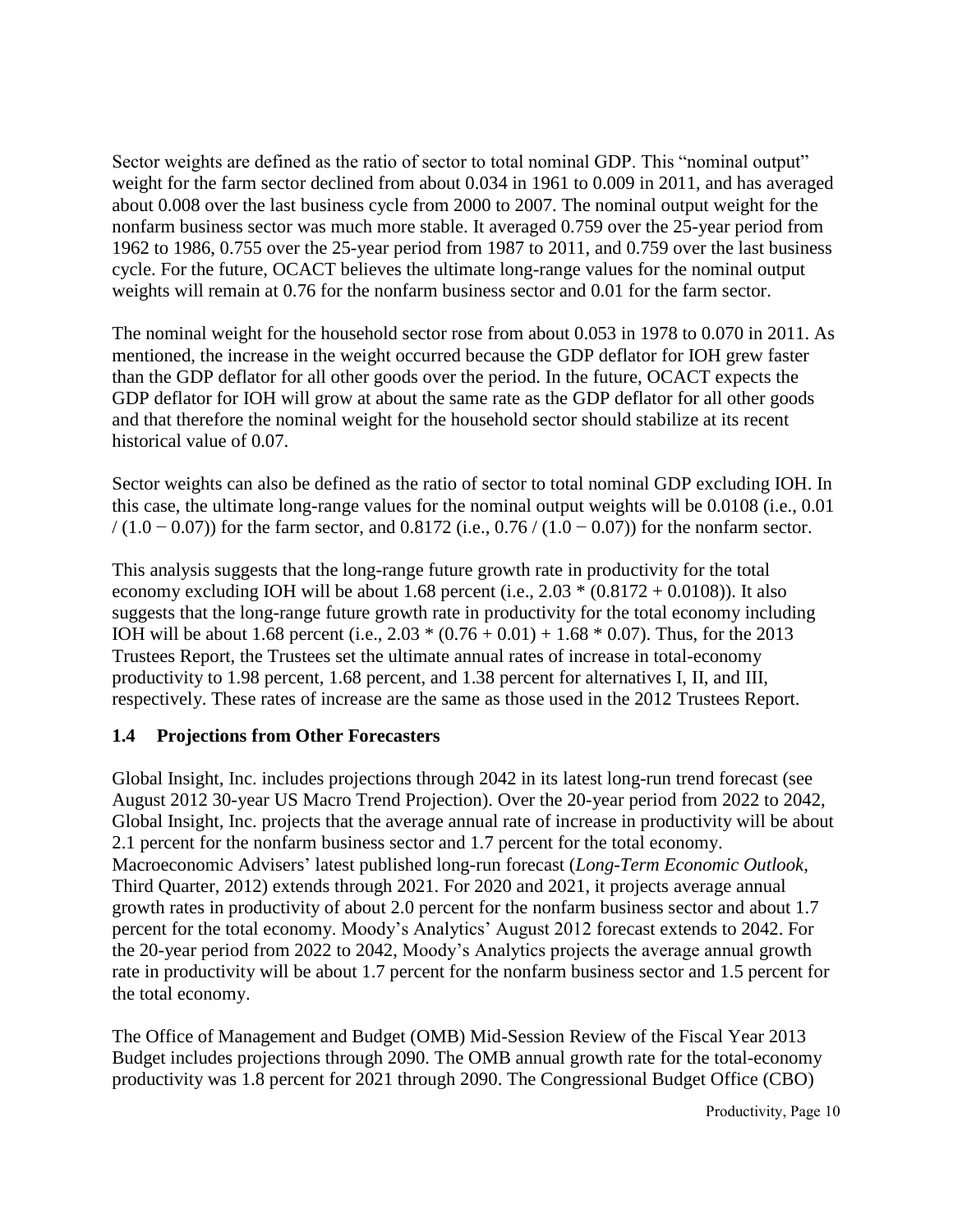June 2012 report, *The 2012 Long-Term Budget Outlook*, includes projections through 2087. CBO's annual growth rate for total-economy productivity was 1.7 percent for 2022 and later. The Social Security Advisory Board's 2011 Technical Panel on Assumptions and Methods recommended assuming an ultimate (i.e., long-range average) annual rate of increase in total-economy productivity of 1.7 percent for alternative II.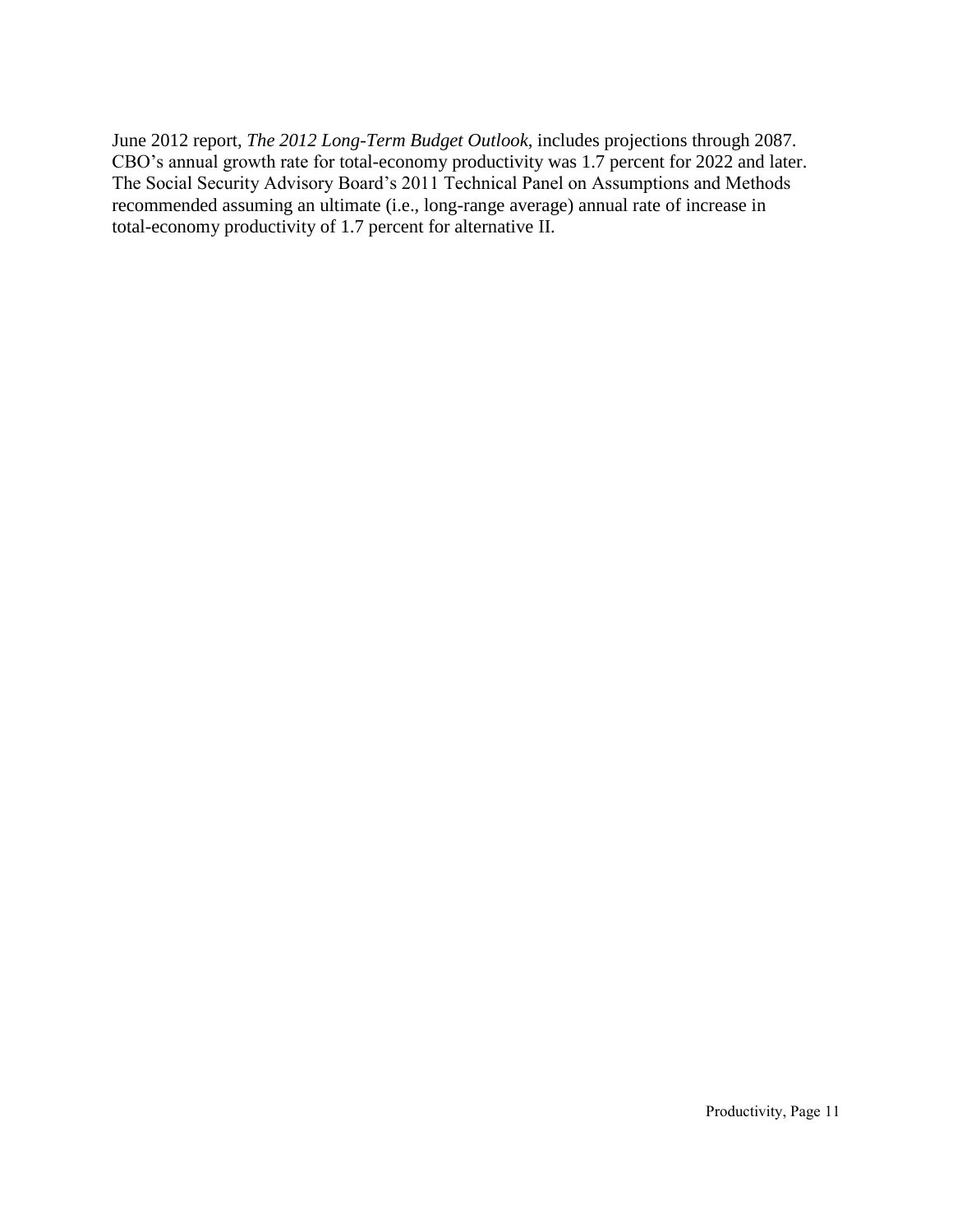#### Table 1.4: Total-Economy Productivity: Compound Annual Rates of Growth (%) (Index of Output per Hour in the Total Economy, base year = 2005)

<span id="page-18-0"></span>

|                                                                                                                                                                                                                                                                                                                                                                   |          | From |      |      |      |      |      |      |      |      |      |      |      |         |      |      |      |      |      |
|-------------------------------------------------------------------------------------------------------------------------------------------------------------------------------------------------------------------------------------------------------------------------------------------------------------------------------------------------------------------|----------|------|------|------|------|------|------|------|------|------|------|------|------|---------|------|------|------|------|------|
| To                                                                                                                                                                                                                                                                                                                                                                | Variable | 1961 | 1962 | 1963 | 1964 | 1965 | 1966 | 1967 | 1968 | 1969 | 1970 | 1971 | 1972 | 1973    | 1974 | 1975 | 1976 | 1977 | 1978 |
| 1961                                                                                                                                                                                                                                                                                                                                                              | 44.06    |      |      |      |      |      |      |      |      |      |      |      |      |         |      |      |      |      |      |
| 1962                                                                                                                                                                                                                                                                                                                                                              | 45.58    | 3.46 |      |      |      |      |      |      |      |      |      |      |      |         |      |      |      |      |      |
| 1963                                                                                                                                                                                                                                                                                                                                                              | 47.20    | 3.50 | 3.55 |      |      |      |      |      |      |      |      |      |      |         |      |      |      |      |      |
| 1964                                                                                                                                                                                                                                                                                                                                                              | 48.67    | 3.37 | 3.33 | 3.11 |      |      |      |      |      |      |      |      |      |         |      |      |      |      |      |
| 1965                                                                                                                                                                                                                                                                                                                                                              | 50.07    | 3.25 | 3.18 | 3.00 | 2.88 |      |      |      |      |      |      |      |      |         |      |      |      |      |      |
| 1966                                                                                                                                                                                                                                                                                                                                                              | 51.53    | 3.18 | 3.11 | 2.97 | 2.90 | 2.92 |      |      |      |      |      |      |      |         |      |      |      |      |      |
| 1967                                                                                                                                                                                                                                                                                                                                                              | 52.26    | 2.88 | 2.77 | 2.58 | 2.40 | 2.16 | 1.41 |      |      |      |      |      |      |         |      |      |      |      |      |
| 1968                                                                                                                                                                                                                                                                                                                                                              | 53.81    | 2.90 | 2.80 | 2.66 | 2.54 | 2.43 | 2.19 | 2.98 |      |      |      |      |      |         |      |      |      |      |      |
| 1969                                                                                                                                                                                                                                                                                                                                                              | 54.17    | 2.62 | 2.49 | 2.32 | 2.16 | 1.99 | 1.68 | 1.81 | 0.66 |      |      |      |      |         |      |      |      |      |      |
| 1970                                                                                                                                                                                                                                                                                                                                                              | 55.24    | 2.54 | 2.43 | 2.27 | 2.13 | 1.98 | 1.75 | 1.87 | 1.32 | 1.98 |      |      |      |         |      |      |      |      |      |
| 1971                                                                                                                                                                                                                                                                                                                                                              | 57.34    | 2.67 | 2.58 | 2.46 | 2.37 | 2.29 | 2.16 | 2.35 | 2.14 | 2.89 | 3.81 |      |      |         |      |      |      |      |      |
| 1972                                                                                                                                                                                                                                                                                                                                                              | 58.77    | 2.65 | 2.57 | 2.47 | 2.39 | 2.31 | 2.21 | 2.38 | 2.23 | 2.76 | 3.15 | 2.49 |      |         |      |      |      |      |      |
| 1973                                                                                                                                                                                                                                                                                                                                                              | 60.25    | 2.64 | 2.57 | 2.47 | 2.40 | 2.34 | 2.26 | 2.40 | 2.28 | 2.70 | 2.94 | 2.50 | 2.52 |         |      |      |      |      |      |
| 1974                                                                                                                                                                                                                                                                                                                                                              | 59.70    | 2.36 | 2.27 | 2.16 | 2.06 | 1.97 | 1.86 | 1.92 | 1.74 | 1.96 | 1.96 | 1.35 | 0.79 | $-0.91$ |      |      |      |      |      |
| 1975                                                                                                                                                                                                                                                                                                                                                              | 61.33    | 2.39 | 2.31 | 2.21 | 2.12 | 2.05 | 1.95 | 2.02 | 1.89 | 2.09 | 2.11 | 1.69 | 1.43 | 0.89    | 2.73 |      |      |      |      |
| 1976                                                                                                                                                                                                                                                                                                                                                              | 62.80    | 2.39 | 2.31 | 2.22 | 2.15 | 2.08 | 2.00 | 2.06 | 1.95 | 2.14 | 2.16 | 1.83 | 1.67 | 1.39    | 2.57 | 2.40 |      |      |      |
| 1977                                                                                                                                                                                                                                                                                                                                                              | 63.45    | 2.31 | 2.23 | 2.14 | 2.06 | 1.99 | 1.91 | 1.96 | 1.85 | 2.00 | 2.00 | 1.70 | 1.55 | 1.30    | 2.06 | 1.72 | 1.04 |      |      |
| 1978                                                                                                                                                                                                                                                                                                                                                              | 63.98    | 2.22 | 2.14 | 2.05 | 1.97 | 1.90 | 1.82 | 1.86 | 1.75 | 1.87 | 1.85 | 1.58 | 1.43 | 1.21    | 1.75 | 1.42 | 0.94 | 0.83 |      |
| 1979                                                                                                                                                                                                                                                                                                                                                              | 64.24    | 2.12 | 2.04 | 1.95 | 1.87 | 1.80 | 1.71 | 1.74 | 1.62 | 1.72 | 1.69 | 1.43 | 1.28 | 1.08    | 1.48 | 1.17 | 0.76 | 0.62 | 0.41 |
|                                                                                                                                                                                                                                                                                                                                                                   |          |      |      |      |      |      |      |      |      |      |      |      |      |         |      |      | 0.57 |      |      |
| 1980                                                                                                                                                                                                                                                                                                                                                              | 64.25    | 2.01 | 1.92 | 1.83 | 1.75 | 1.68 | 1.59 | 1.60 | 1.49 | 1.56 | 1.52 | 1.27 | 1.12 | 0.92    | 1.23 | 0.93 | 0.92 | 0.41 | 0.21 |
| 1981                                                                                                                                                                                                                                                                                                                                                              | 65.74    | 2.02 | 1.95 | 1.86 | 1.78 | 1.72 | 1.64 | 1.65 | 1.55 | 1.63 | 1.60 | 1.38 | 1.25 | 1.10    | 1.39 | 1.16 |      | 0.89 | 0.91 |
| 1982                                                                                                                                                                                                                                                                                                                                                              | 65.44    | 1.90 | 1.82 | 1.73 | 1.66 | 1.59 | 1.50 | 1.51 | 1.41 | 1.46 | 1.42 | 1.21 | 1.08 | 0.92    | 1.15 | 0.93 | 0.69 | 0.62 | 0.56 |
| 1983                                                                                                                                                                                                                                                                                                                                                              | 67.19    | 1.94 | 1.86 | 1.78 | 1.71 | 1.65 | 1.57 | 1.58 | 1.49 | 1.55 | 1.52 | 1.33 | 1.22 | 1.10    | 1.32 | 1.15 | 0.97 | 0.96 | 0.98 |
| 1984                                                                                                                                                                                                                                                                                                                                                              | 68.56    | 1.94 | 1.87 | 1.79 | 1.73 | 1.67 | 1.60 | 1.61 | 1.53 | 1.58 | 1.56 | 1.38 | 1.29 | 1.18    | 1.39 | 1.25 | 1.10 | 1.11 | 1.16 |
| 1985                                                                                                                                                                                                                                                                                                                                                              | 69.80    | 1.94 | 1.87 | 1.79 | 1.73 | 1.67 | 1.61 | 1.62 | 1.54 | 1.60 | 1.57 | 1.41 | 1.33 | 1.23    | 1.43 | 1.30 | 1.18 | 1.20 | 1.25 |
| 1986                                                                                                                                                                                                                                                                                                                                                              | 71.38    | 1.95 | 1.89 | 1.81 | 1.76 | 1.70 | 1.64 | 1.65 | 1.58 | 1.64 | 1.62 | 1.47 | 1.40 | 1.31    | 1.50 | 1.39 | 1.29 | 1.32 | 1.38 |
| 1987                                                                                                                                                                                                                                                                                                                                                              | 71.72    | 1.89 | 1.83 | 1.76 | 1.70 | 1.65 | 1.59 | 1.60 | 1.52 | 1.57 | 1.55 | 1.41 | 1.34 | 1.25    | 1.42 | 1.31 | 1.21 | 1.23 | 1.28 |
| 1988                                                                                                                                                                                                                                                                                                                                                              | 72.50    | 1.86 | 1.80 | 1.73 | 1.67 | 1.62 | 1.56 | 1.57 | 1.50 | 1.55 | 1.52 | 1.39 | 1.32 | 1.24    | 1.40 | 1.30 | 1.20 | 1.22 | 1.26 |
| 1989                                                                                                                                                                                                                                                                                                                                                              | 73.07    | 1.82 | 1.76 | 1.70 | 1.64 | 1.59 | 1.53 | 1.54 | 1.47 | 1.51 | 1.48 | 1.36 | 1.29 | 1.21    | 1.36 | 1.26 | 1.17 | 1.18 | 1.22 |
| 1990                                                                                                                                                                                                                                                                                                                                                              | 74.32    | 1.82 | 1.76 | 1.70 | 1.64 | 1.59 | 1.54 | 1.54 | 1.48 | 1.52 | 1.49 | 1.37 | 1.31 | 1.24    | 1.38 | 1.29 | 1.21 | 1.22 | 1.26 |
| 1991                                                                                                                                                                                                                                                                                                                                                              | 75.21    | 1.80 | 1.74 | 1.68 | 1.63 | 1.58 | 1.52 | 1.53 | 1.47 | 1.50 | 1.48 | 1.37 | 1.31 | 1.24    | 1.37 | 1.28 | 1.21 | 1.22 | 1.25 |
| 1992                                                                                                                                                                                                                                                                                                                                                              | 77.70    | 1.85 | 1.79 | 1.73 | 1.68 | 1.64 | 1.59 | 1.60 | 1.54 | 1.58 | 1.56 | 1.46 | 1.41 | 1.35    | 1.47 | 1.40 | 1.34 | 1.36 | 1.40 |
| 1993                                                                                                                                                                                                                                                                                                                                                              | 78.09    | 1.80 | 1.75 | 1.69 | 1.64 | 1.60 | 1.55 | 1.56 | 1.50 | 1.54 | 1.52 | 1.41 | 1.36 | 1.31    | 1.42 | 1.35 | 1.29 | 1.31 | 1.34 |
| 1994                                                                                                                                                                                                                                                                                                                                                              | 78.80    | 1.78 | 1.73 | 1.67 | 1.62 | 1.58 | 1.53 | 1.53 | 1.48 | 1.51 | 1.49 | 1.39 | 1.34 | 1.29    | 1.40 | 1.33 | 1.27 | 1.28 | 1.31 |
| 1995                                                                                                                                                                                                                                                                                                                                                              | 78.84    | 1.73 | 1.67 | 1.62 | 1.57 | 1.52 | 1.48 | 1.48 | 1.42 | 1.45 | 1.43 | 1.34 | 1.29 | 1.23    | 1.33 | 1.26 | 1.20 | 1.21 | 1.24 |
| 1996                                                                                                                                                                                                                                                                                                                                                              | 80.78    | 1.75 | 1.70 | 1.64 | 1.60 | 1.55 | 1.51 | 1.51 | 1.46 | 1.49 | 1.47 | 1.38 | 1.33 | 1.28    | 1.38 | 1.32 | 1.27 | 1.28 | 1.30 |
| 1997                                                                                                                                                                                                                                                                                                                                                              | 81.98    | 1.74 | 1.69 | 1.64 | 1.59 | 1.55 | 1.51 | 1.51 | 1.46 | 1.49 | 1.47 | 1.38 | 1.34 | 1.29    | 1.39 | 1.33 | 1.28 | 1.29 | 1.31 |
| 1998                                                                                                                                                                                                                                                                                                                                                              | 83.75    | 1.75 | 1.70 | 1.65 | 1.61 | 1.57 | 1.53 | 1.53 | 1.49 | 1.51 | 1.50 | 1.41 | 1.37 | 1.33    | 1.42 | 1.36 | 1.32 | 1.33 | 1.36 |
| 1999                                                                                                                                                                                                                                                                                                                                                              | 86.10    | 1.78 | 1.73 | 1.68 | 1.64 | 1.61 | 1.57 | 1.57 | 1.53 | 1.56 | 1.54 | 1.46 | 1.42 | 1.38    | 1.48 | 1.42 | 1.38 | 1.40 | 1.42 |
| 2000                                                                                                                                                                                                                                                                                                                                                              | 88.49    | 1.80 | 1.76 | 1.71 | 1.67 | 1.64 | 1.60 | 1.61 | 1.57 | 1.60 | 1.58 | 1.51 | 1.47 | 1.43    | 1.53 | 1.48 | 1.44 | 1.46 | 1.48 |
| 2001                                                                                                                                                                                                                                                                                                                                                              | 90.55    | 1.82 | 1.78 | 1.73 | 1.69 | 1.66 | 1.62 | 1.63 | 1.59 | 1.62 | 1.61 | 1.53 | 1.50 | 1.47    | 1.56 | 1.51 | 1.47 | 1.49 | 1.52 |
| 2002                                                                                                                                                                                                                                                                                                                                                              | 93.41    | 1.85 | 1.81 | 1.77 | 1.73 | 1.70 | 1.67 | 1.67 | 1.64 | 1.67 | 1.66 | 1.59 | 1.56 | 1.52    | 1.61 | 1.57 | 1.54 | 1.56 | 1.59 |
| 2003                                                                                                                                                                                                                                                                                                                                                              | 96.28    | 1.88 | 1.84 | 1.80 | 1.76 | 1.74 | 1.70 | 1.71 | 1.68 | 1.71 | 1.70 | 1.63 | 1.61 | 1.58    | 1.66 | 1.62 | 1.60 | 1.62 | 1.65 |
| 2004                                                                                                                                                                                                                                                                                                                                                              | 98.51    | 1.89 | 1.85 | 1.81 | 1.78 | 1.75 | 1.72 | 1.73 | 1.69 | 1.72 | 1.72 | 1.65 | 1.63 | 1.60    | 1.68 | 1.65 | 1.62 | 1.64 | 1.67 |
| 2005                                                                                                                                                                                                                                                                                                                                                              | 100.00   | 1.88 | 1.84 | 1.80 | 1.77 | 1.74 | 1.71 | 1.72 | 1.69 | 1.72 | 1.71 | 1.65 | 1.62 | 1.60    | 1.68 | 1.64 | 1.62 | 1.64 | 1.67 |
| 2006                                                                                                                                                                                                                                                                                                                                                              | 100.82   | 1.86 | 1.82 | 1.78 | 1.75 | 1.72 | 1.69 | 1.70 | 1.67 | 1.69 | 1.69 | 1.63 | 1.60 | 1.57    | 1.65 | 1.62 | 1.59 | 1.61 | 1.64 |
| 2007                                                                                                                                                                                                                                                                                                                                                              | 102.04   | 1.84 | 1.81 | 1.77 | 1.74 | 1.71 | 1.68 | 1.69 | 1.65 | 1.68 | 1.67 | 1.61 | 1.59 | 1.56    | 1.64 | 1.60 | 1.58 | 1.60 | 1.62 |
| 2008                                                                                                                                                                                                                                                                                                                                                              | 102.79   | 1.82 | 1.78 | 1.74 | 1.71 | 1.69 | 1.66 | 1.66 | 1.63 | 1.66 | 1.65 | 1.59 | 1.57 | 1.54    | 1.61 | 1.58 | 1.55 | 1.57 | 1.59 |
| 2009                                                                                                                                                                                                                                                                                                                                                              | 105.02   | 1.83 | 1.79 | 1.75 | 1.72 | 1.70 | 1.67 | 1.68 | 1.64 | 1.67 | 1.66 | 1.61 | 1.58 | 1.56    | 1.63 | 1.59 | 1.57 | 1.59 | 1.61 |
|                                                                                                                                                                                                                                                                                                                                                                   | 108.19   | 1.85 | 1.82 | 1.78 | 1.75 | 1.73 | 1.70 | 1.71 | 1.68 | 1.70 | 1.69 | 1.64 | 1.62 | 1.59    | 1.67 | 1.64 | 1.61 | 1.63 | 1.66 |
|                                                                                                                                                                                                                                                                                                                                                                   | 108.44   | 1.82 | 1.78 | 1.75 | 1.72 | 1.69 | 1.67 | 1.67 | 1.64 | 1.67 | 1.66 | 1.61 | 1.58 | 1.56    | 1.63 | 1.60 | 1.57 | 1.59 | 1.61 |
|                                                                                                                                                                                                                                                                                                                                                                   |          |      |      |      |      |      |      |      |      |      |      |      |      |         |      |      |      |      |      |
|                                                                                                                                                                                                                                                                                                                                                                   |          |      |      |      |      |      |      |      |      |      |      |      |      |         |      |      |      |      |      |
|                                                                                                                                                                                                                                                                                                                                                                   |          |      |      |      |      |      |      |      |      |      |      |      |      |         |      |      |      |      |      |
|                                                                                                                                                                                                                                                                                                                                                                   |          |      |      |      |      |      |      |      |      |      |      |      |      |         |      |      |      |      |      |
|                                                                                                                                                                                                                                                                                                                                                                   |          |      |      |      |      |      |      |      |      |      |      |      |      |         |      |      |      |      |      |
| $\frac{1}{2}$<br>$\frac{1}{2}$<br>$\frac{1}{2}$<br>$\frac{1}{2}$<br>$\frac{1}{2}$<br>$\frac{1}{2}$<br>$\frac{1}{2}$<br>$\frac{1}{2}$<br>$\frac{1}{2}$<br>$\frac{1}{2}$<br>$\frac{1}{2}$<br>$\frac{1}{2}$<br>$\frac{1}{2}$<br>$\frac{1}{2}$<br>$\frac{1}{2}$<br>$\frac{1}{2}$<br>$\frac{1}{2}$<br>$\frac{1}{2}$<br>$\frac{1}{2}$<br>$\frac{1}{2}$<br>$\frac{1}{2}$ |          |      |      |      |      |      |      |      |      |      |      |      |      |         |      |      |      |      |      |
| $\overline{5}$                                                                                                                                                                                                                                                                                                                                                    |          |      |      |      |      |      |      |      |      |      |      |      |      |         |      |      |      |      |      |
|                                                                                                                                                                                                                                                                                                                                                                   |          |      |      |      |      |      |      |      |      |      |      |      |      |         |      |      |      |      |      |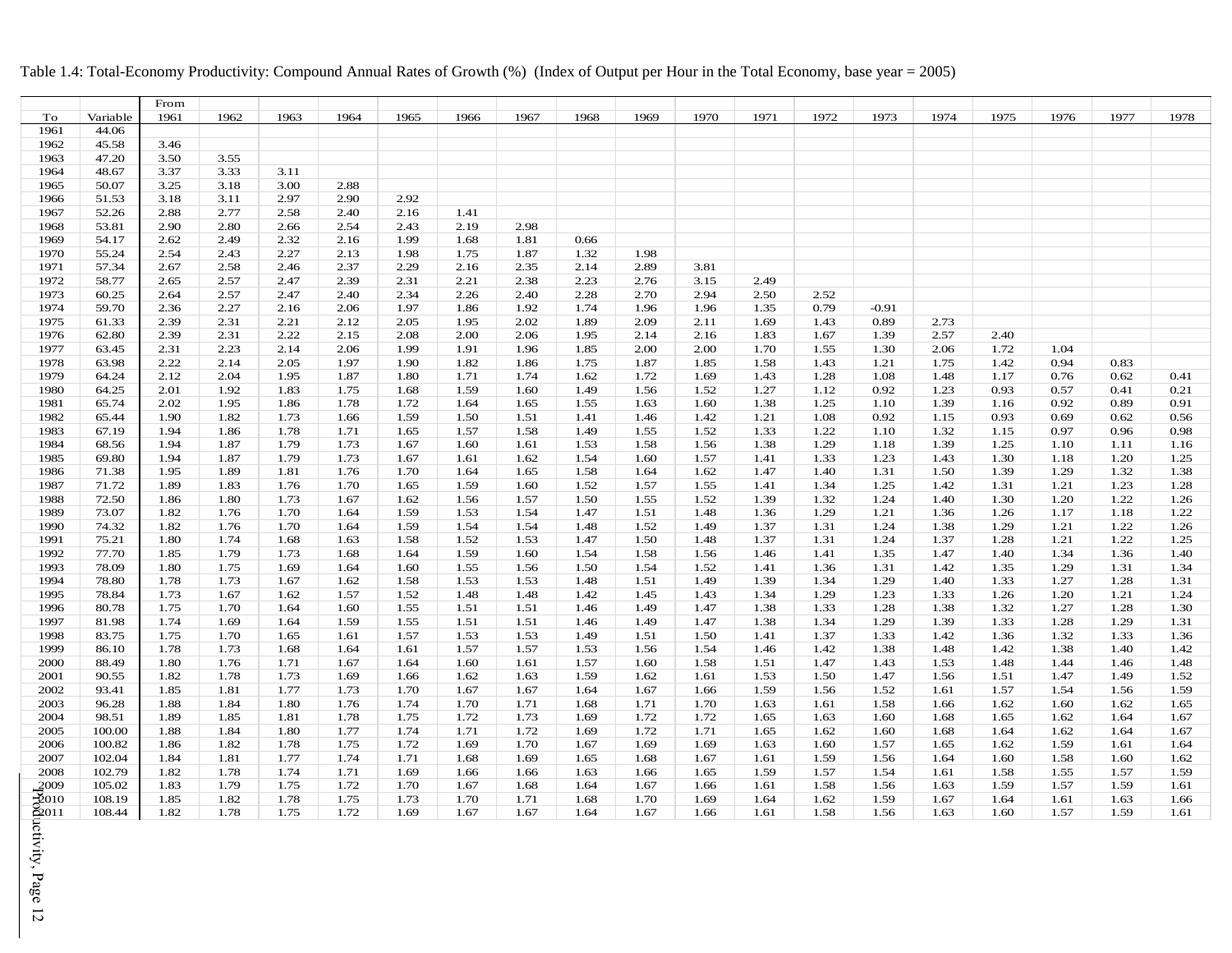|                            |                  | From         |              |              |              |              |              |              |              |              |              |              |      |      |      |      |      |      |  |
|----------------------------|------------------|--------------|--------------|--------------|--------------|--------------|--------------|--------------|--------------|--------------|--------------|--------------|------|------|------|------|------|------|--|
| To                         | Variable         | 1978         | 1979         | 1980         | 1981         | 1982         | 1983         | 1984         | 1985         | 1986         | 1987         | 1988         | 1989 | 1990 | 1991 | 1992 | 1993 | 1994 |  |
| 1978                       | 63.98            |              |              |              |              |              |              |              |              |              |              |              |      |      |      |      |      |      |  |
| 1979                       | 64.24            | 0.41         |              |              |              |              |              |              |              |              |              |              |      |      |      |      |      |      |  |
| 1980                       | 64.25            | 0.21         | 0.00         |              |              |              |              |              |              |              |              |              |      |      |      |      |      |      |  |
| 1981                       | 65.74            | 0.91         | 1.16         | 2.32         |              |              |              |              |              |              |              |              |      |      |      |      |      |      |  |
| 1982                       | 65.44            | 0.56         | 0.62         | 0.92         | $-0.46$      |              |              |              |              |              |              |              |      |      |      |      |      |      |  |
| 1983                       | 67.19            | 0.98         | 1.13         | 1.50         | 1.10         | 2.67         |              |              |              |              |              |              |      |      |      |      |      |      |  |
| 1984                       | 68.56            | 1.16         | 1.31         | 1.64         | 1.41         | 2.36         | 2.04         |              |              |              |              |              |      |      |      |      |      |      |  |
| 1985                       | 69.80            | 1.25         | 1.39         | 1.67         | 1.51         | 2.17         | 1.92         | 1.81         |              |              |              |              |      |      |      |      |      |      |  |
| 1986                       | 71.38            | 1.38         | 1.52         | 1.77         | 1.66         | 2.20         | 2.04         | 2.04         | 2.27         |              |              |              |      |      |      |      |      |      |  |
| 1987                       | 71.72            | 1.28         | 1.39         | 1.58         | 1.46         | 1.85         | 1.65         | 1.51         | 1.37         | 0.48         |              |              |      |      |      |      |      |      |  |
| 1988                       | 72.50            | 1.26         | 1.35         | 1.52         | 1.41         | 1.72         | 1.53         | 1.41         | 1.28         | 0.78         | 1.09         |              |      |      |      |      |      |      |  |
| 1989                       | 73.07            | 1.22         | 1.30         | 1.44         | 1.33         | 1.59         | 1.41         | 1.28         | 1.15         | 0.79         | 0.94         | 0.79         |      |      |      |      |      |      |  |
| 1990                       | 74.32            | 1.26         | 1.33         | 1.47         | 1.37         | 1.60         | 1.45         | 1.35         | 1.26         | 1.01         | 1.19         | 1.24         | 1.70 |      |      |      |      |      |  |
| 1991                       | 75.21            | 1.25         | 1.32         | 1.44         | 1.35         | 1.56         | 1.42         | 1.33         | 1.25         | 1.05         | 1.19         | 1.23         | 1.45 | 1.20 |      |      |      |      |  |
| 1992                       | 77.70            | 1.40         | 1.47         | 1.60         | 1.53         | 1.73         | 1.63         | 1.58         | 1.54         | 1.42         | 1.61         | 1.74         | 2.07 | 2.25 | 3.31 |      |      |      |  |
| 1993                       | 78.09            | 1.34         | 1.40         | 1.51         | 1.44         | 1.62         | 1.51         | 1.46         | 1.41         | 1.29         | 1.43         | 1.49         | 1.67 | 1.66 | 1.90 | 0.50 |      |      |  |
| 1994                       | 78.80            | 1.31         | 1.37         | 1.47         | 1.40         | 1.56         | 1.46         | 1.40         | 1.36         | 1.24         | 1.35         | 1.40         | 1.52 | 1.47 | 1.57 | 0.71 | 0.92 |      |  |
| 1995                       | 78.84            | 1.24         | 1.29         | 1.37         | 1.31         | 1.44         | 1.34         | 1.28         | 1.23         | 1.11         | 1.19         | 1.20         | 1.27 | 1.19 | 1.19 | 0.49 | 0.48 | 0.05 |  |
| 1996                       | 80.78            | 1.30         | 1.36         | 1.44         | 1.38         | 1.52         | 1.43         | 1.38         | 1.34         | 1.24         | 1.33         | 1.36         | 1.44 | 1.40 | 1.44 | 0.98 | 1.14 | 1.25 |  |
| 1997                       | 81.98            | 1.31         | 1.36         | 1.44         | 1.39         | 1.51         | 1.43         | 1.38         | 1.35         | 1.27         | 1.35         | 1.37         | 1.45 | 1.41 | 1.45 | 1.08 | 1.22 | 1.33 |  |
| 1998                       | 83.75            | 1.36         | 1.41         | 1.48         | 1.43         | 1.55         | 1.48         | 1.44         | 1.41         | 1.34         | 1.42         | 1.45         | 1.53 | 1.50 | 1.55 | 1.26 | 1.41 | 1.53 |  |
| 1999                       | 86.10            | 1.42         | 1.48         | 1.55         | 1.51         | 1.63         | 1.56         | 1.53         | 1.51         | 1.45         | 1.54         | 1.58         | 1.65 | 1.65 | 1.71 | 1.48 | 1.64 | 1.79 |  |
| 2000                       | 88.49            | 1.48         | 1.54         | 1.61         | 1.58         | 1.69         | 1.63         | 1.61         | 1.59         | 1.55         | 1.63         | 1.67         | 1.76 | 1.76 | 1.82 | 1.64 | 1.80 | 1.95 |  |
| 2001                       | 90.55            | 1.52         | 1.57         | 1.65         | 1.61         | 1.72         | 1.67         | 1.65         | 1.64         | 1.60         | 1.68         | 1.72         | 1.80 | 1.81 | 1.87 | 1.72 | 1.87 | 2.01 |  |
| 2002                       | 93.41            | 1.59         | 1.64         | 1.72         | 1.69         | 1.80         | 1.75         | 1.73         | 1.73         | 1.70         | 1.78         | 1.83         | 1.91 | 1.92 | 1.99 | 1.86 | 2.01 | 2.15 |  |
| 2003                       | 96.28            | 1.65         | 1.70         | 1.77         | 1.75         | 1.86         | 1.82         | 1.80         | 1.80         | 1.78         | 1.86         | 1.91         | 1.99 | 2.01 | 2.08 | 1.97 | 2.12 | 2.25 |  |
| 2004                       | 98.51            | 1.67         | 1.72         | 1.80         | 1.77         | 1.88         | 1.84         | 1.83         | 1.83         | 1.81         | 1.88         | 1.93         | 2.01 | 2.03 | 2.10 | 2.00 | 2.14 | 2.26 |  |
| 2005                       | 100.00           | 1.67         | 1.72         | 1.79         | 1.76         | 1.86         | 1.82         | 1.81         | 1.81         | 1.79         | 1.86         | 1.91         | 1.98 | 2.00 | 2.06 | 1.96 | 2.08 | 2.19 |  |
| 2006                       | 100.82           | 1.64         | 1.68         | 1.75         | 1.73         | 1.82         | 1.78         | 1.77         | 1.77         | 1.74         | 1.81         | 1.85         | 1.91 | 1.92 | 1.97 | 1.88 | 1.98 | 2.07 |  |
| 2007                       | 102.04           | 1.62         | 1.67         | 1.73         | 1.71         | 1.79         | 1.76         | 1.74         | 1.74         | 1.72         | 1.78         | 1.81         | 1.87 | 1.88 | 1.93 | 1.83 | 1.93 | 2.01 |  |
| 2008                       | 102.79           | 1.59         | 1.63         | 1.69         | 1.67         | 1.75         | 1.72         | 1.70         | 1.70         | 1.67         | 1.73         | 1.76         | 1.81 | 1.82 | 1.86 | 1.76 | 1.85 | 1.92 |  |
| 2009                       | 105.02           | 1.61         | 1.65         | 1.71         | 1.69         | 1.77         | 1.73         | 1.72         | 1.72         | 1.69         | 1.75         | 1.78         | 1.83 | 1.84 | 1.87 | 1.79 | 1.87 | 1.93 |  |
| 2010                       | 108.19           | 1.66         | 1.70         | 1.75         | 1.73         | 1.81         | 1.78         | 1.77         | 1.77         | 1.75         | 1.80         | 1.84         | 1.89 | 1.90 | 1.93 | 1.86 | 1.94 | 2.00 |  |
| 2011                       | 108.44           |              | 1.65         | 1.70         | 1.68         | 1.76         | 1.72         | 1.71         | 1.71         | 1.69         | 1.74         | 1.77         | 1.81 | 1.82 | 1.85 | 1.77 | 1.84 | 1.90 |  |
|                            |                  | 1.61         |              |              |              |              |              |              |              |              |              |              |      |      |      |      |      |      |  |
|                            |                  |              |              |              |              |              |              |              |              |              |              |              |      |      |      |      |      |      |  |
|                            |                  | From         |              |              |              |              |              |              |              |              |              |              |      |      |      |      |      |      |  |
| To                         | Variable         | 1994         | 1995         | 1996         | 1997         | 1998         | 1999         | 2000         | 2001         | 2002         | 2003         | 2004         | 2005 | 2006 | 2007 | 2008 | 2009 | 2010 |  |
| 1994                       | 78.80            |              |              |              |              |              |              |              |              |              |              |              |      |      |      |      |      |      |  |
| 1995                       | 78.84            | 0.05         |              |              |              |              |              |              |              |              |              |              |      |      |      |      |      |      |  |
| 1996                       | 80.78            | 1.25         | 2.46         |              |              |              |              |              |              |              |              |              |      |      |      |      |      |      |  |
| 1997                       | 81.98            | 1.33         | 1.97         | 1.48         |              |              |              |              |              |              |              |              |      |      |      |      |      |      |  |
| 1998                       | 83.75            | 1.53         | 2.03         | 1.82         | 2.16         |              |              |              |              |              |              |              |      |      |      |      |      |      |  |
| 1999                       | 86.10            | 1.79         | 2.23         | 2.15         | 2.49         | 2.82         |              |              |              |              |              |              |      |      |      |      |      |      |  |
| 2000                       | 88.49            | 1.95         | 2.34         | 2.30         | 2.58         | 2.79         | 2.77         |              |              |              |              |              |      |      |      |      |      |      |  |
| 2001                       | 90.55            | 2.01         | 2.33         | 2.31         | 2.52         | 2.64         | 2.55         | 2.33         |              |              |              |              |      |      |      |      |      |      |  |
| 2002                       | 93.41            | 2.15         | 2.45         | 2.45         | 2.64         | 2.77         | 2.75         | 2.74         | 3.16         |              |              |              |      |      |      |      |      |      |  |
| 2003                       | 96.28            | 2.25         | 2.53         | 2.54         | 2.72         | 2.83         | 2.83         | 2.85         | 3.12         | 3.08         |              |              |      |      |      |      |      |      |  |
| 2004                       | 98.51            | 2.26         | 2.51         | 2.51         | 2.66         | 2.74         | 2.73         | 2.72         | 2.85         | 2.70         | 2.32         |              |      |      |      |      |      |      |  |
| 2005                       | 100.00           | 2.19         | 2.41         | 2.40         | 2.51         | 2.57         | 2.52         | 2.48         | 2.51         | 2.30         | 1.91         | 1.51         |      |      |      |      |      |      |  |
|                            |                  |              |              |              |              |              |              |              |              |              |              |              | 0.82 |      |      |      |      |      |  |
| 2006<br>2007               | 100.82<br>102.04 | 2.07         | 2.26         | 2.24<br>2.15 | 2.32<br>2.21 | 2.35<br>2.22 | 2.28<br>2.15 | 2.20<br>2.06 | 2.17<br>2.01 | 1.93         | 1.55         | 1.16<br>1.18 | 1.02 | 1.22 |      |      |      |      |  |
| 2008                       | 102.79           | 2.01<br>1.92 | 2.17<br>2.06 | 2.03         | 2.08         | 2.07         | 1.99         | 1.89         | 1.83         | 1.78<br>1.61 | 1.46<br>1.32 | 1.07         | 0.92 | 0.98 | 0.74 |      |      |      |  |
|                            |                  |              |              |              |              |              |              |              |              |              |              |              |      |      |      |      |      |      |  |
| 2009<br>$\mathfrak{D}$ 010 | 105.02           | 1.93         | 2.07         | 2.04<br>2.11 | 2.09         | 2.08         | 2.01         | 1.92<br>2.03 | 1.87         | 1.69         | 1.46         | 1.29         | 1.23 | 1.37 | 1.45 | 2.16 |      |      |  |
|                            | 108.19           | 2.00         | 2.13         |              | 2.16         | 2.16         | 2.10         |              | 2.00         | 1.85         | 1.68         | 1.57         | 1.59 | 1.78 | 1.97 | 2.59 | 3.03 |      |  |
| 2011                       | 108.44           | 1.90         | 2.01         | 1.98         | 2.02         | 2.01         | 1.94         | 1.87         | 1.82         | 1.67         | 1.50         | 1.38         | 1.36 | 1.47 | 1.53 | 1.80 | 1.62 | 0.23 |  |

#### Table 1.4. Total-Economy Productivity: Compound Annual Rates of Growth (%) (continued)

Productivity, Page 13 luctivity, Page 13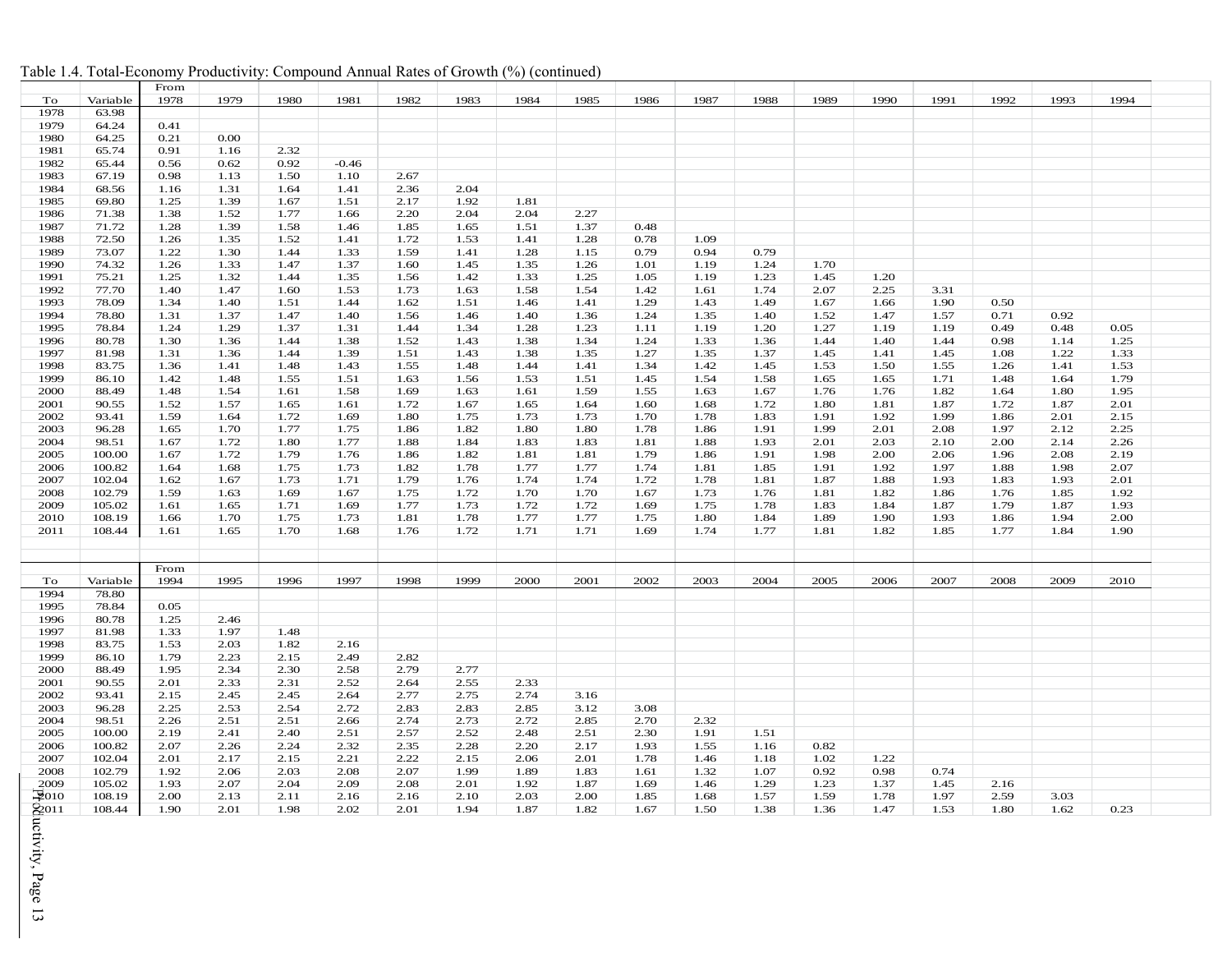#### Table 1.5: Productivity in the Nonfarm Business Sector: Compound Annual Rates of Growth (%) (Index of Output per Hour in the Nonfarm Business Sector, base year = 2005)

<span id="page-20-0"></span>

|         |          | From |      |      |      |      |      |      |      |      |      |      |      |         |      |      |      |      |         |
|---------|----------|------|------|------|------|------|------|------|------|------|------|------|------|---------|------|------|------|------|---------|
| To      | Variable | 1961 | 1962 | 1963 | 1964 | 1965 | 1966 | 1967 | 1968 | 1969 | 1970 | 1971 | 1972 | 1973    | 1974 | 1975 | 1976 | 1977 | 1978    |
| 1961    | 39.50    |      |      |      |      |      |      |      |      |      |      |      |      |         |      |      |      |      |         |
| 1962    | 41.29    | 4.53 |      |      |      |      |      |      |      |      |      |      |      |         |      |      |      |      |         |
| 1963    | 42.74    | 4.02 | 3.51 |      |      |      |      |      |      |      |      |      |      |         |      |      |      |      |         |
| 1964    | 43.99    | 3.65 | 3.22 | 2.93 |      |      |      |      |      |      |      |      |      |         |      |      |      |      |         |
| 1965    | 45.35    | 3.51 | 3.18 | 3.01 | 3.09 |      |      |      |      |      |      |      |      |         |      |      |      |      |         |
| 1966    | 46.97    | 3.52 | 3.27 | 3.20 | 3.33 | 3.57 |      |      |      |      |      |      |      |         |      |      |      |      |         |
| 1967    | 47.79    | 3.23 | 2.97 | 2.83 | 2.80 | 2.65 | 1.75 |      |      |      |      |      |      |         |      |      |      |      |         |
| 1968    | 49.42    | 3.25 | 3.04 | 2.95 | 2.95 | 2.91 | 2.58 | 3.41 |      |      |      |      |      |         |      |      |      |      |         |
| 1969    | 49.51    |      |      | 2.48 | 2.39 | 2.21 |      |      | 0.17 |      |      |      |      |         |      |      |      |      |         |
|         |          | 2.86 | 2.63 |      |      |      | 1.77 | 1.78 |      |      |      |      |      |         |      |      |      |      |         |
| 1970    | 50.25    | 2.71 | 2.48 | 2.34 | 2.24 | 2.07 | 1.70 | 1.68 | 0.83 | 1.49 |      |      |      |         |      |      |      |      |         |
| 1971    | 52.25    | 2.84 | 2.65 | 2.54 | 2.49 | 2.39 | 2.15 | 2.26 | 1.87 | 2.73 | 3.99 |      |      |         |      |      |      |      |         |
| 1972    | 53.99    | 2.88 | 2.72 | 2.63 | 2.59 | 2.52 | 2.35 | 2.47 | 2.23 | 2.93 | 3.65 | 3.32 |      |         |      |      |      |      |         |
| 1973    | 55.68    | 2.90 | 2.76 | 2.68 | 2.65 | 2.60 | 2.46 | 2.58 | 2.41 | 2.98 | 3.48 | 3.23 | 3.14 |         |      |      |      |      |         |
| 1974    | 54.79    | 2.55 | 2.39 | 2.28 | 2.22 | 2.12 | 1.94 | 1.97 | 1.73 | 2.05 | 2.19 | 1.59 | 0.74 | $-1.61$ |      |      |      |      |         |
| 1975    | 56.30    | 2.56 | 2.41 | 2.32 | 2.27 | 2.18 | 2.03 | 2.07 | 1.88 | 2.16 | 2.30 | 1.88 | 1.41 | 0.55    | 2.75 |      |      |      |         |
| 1976    | 58.17    | 2.61 | 2.48 | 2.40 | 2.36 | 2.29 | 2.16 | 2.21 | 2.06 | 2.33 | 2.47 | 2.17 | 1.88 | 1.47    | 3.04 | 3.34 |      |      |         |
| 1977    | 59.08    | 2.55 | 2.42 | 2.34 | 2.29 | 2.23 | 2.11 | 2.14 | 2.00 | 2.24 | 2.34 | 2.07 | 1.82 | 1.49    | 2.55 | 2.45 | 1.56 |      |         |
| 1978    | 59.86    | 2.48 | 2.35 | 2.27 | 2.22 | 2.16 | 2.04 | 2.07 | 1.93 | 2.13 | 2.21 | 1.96 | 1.74 | 1.46    | 2.24 | 2.07 | 1.44 | 1.31 |         |
| 1979    | 59.62    | 2.31 | 2.18 | 2.10 | 2.05 | 1.97 | 1.85 | 1.86 | 1.72 | 1.88 | 1.92 | 1.66 | 1.43 | 1.14    | 1.70 | 1.44 | 0.82 | 0.45 | $-0.40$ |
| 1980    | 59.46    | 2.18 | 2.05 | 1.96 | 1.90 | 1.82 | 1.70 | 1.69 | 1.55 | 1.68 | 1.70 | 1.45 | 1.21 | 0.94    | 1.37 | 1.10 | 0.55 | 0.21 | $-0.33$ |
| 1981    | 60.30    | 2.14 | 2.01 | 1.93 | 1.87 | 1.80 | 1.68 | 1.67 | 1.54 | 1.66 | 1.67 | 1.44 | 1.24 | 1.00    | 1.38 | 1.15 | 0.72 | 0.51 | 0.24    |
| 1982    | 59.66    | 1.98 | 1.86 | 1.77 | 1.71 | 1.63 | 1.51 | 1.49 | 1.35 | 1.44 | 1.44 | 1.21 | 1.00 | 0.77    | 1.07 | 0.83 | 0.42 | 0.19 | $-0.08$ |
| 1983    | 62.28    | 2.09 | 1.98 | 1.90 | 1.85 | 1.78 | 1.67 | 1.67 | 1.55 | 1.65 | 1.67 | 1.47 | 1.31 | 1.13    | 1.43 | 1.27 | 0.98 | 0.88 | 0.80    |
| 1984    | 63.53    | 2.09 | 1.98 | 1.91 | 1.85 | 1.79 | 1.69 | 1.69 | 1.58 | 1.68 | 1.69 | 1.52 | 1.37 | 1.21    | 1.49 | 1.35 | 1.11 | 1.04 | 1.00    |
| 1985    | 64.57    | 2.07 | 1.96 | 1.89 | 1.84 | 1.78 | 1.69 | 1.69 | 1.58 | 1.67 | 1.69 | 1.52 | 1.39 | 1.24    | 1.50 | 1.38 | 1.17 | 1.12 | 1.09    |
| 1986    | 66.56    | 2.11 | 2.01 | 1.94 | 1.90 | 1.84 | 1.76 | 1.76 | 1.67 | 1.76 | 1.77 | 1.63 | 1.51 | 1.38    | 1.63 | 1.53 | 1.36 | 1.33 | 1.34    |
| 1987    | 66.75    | 2.04 | 1.94 | 1.88 | 1.83 | 1.77 | 1.69 | 1.69 | 1.59 | 1.67 | 1.69 | 1.54 | 1.43 | 1.30    | 1.53 | 1.43 | 1.26 | 1.23 | 1.22    |
| 1988    | 67.85    | 2.02 | 1.93 | 1.87 | 1.82 | 1.77 | 1.69 | 1.68 | 1.60 | 1.67 | 1.68 | 1.55 | 1.44 | 1.33    | 1.54 | 1.45 | 1.29 | 1.27 | 1.26    |
| 1989    | 68.37    | 1.98 | 1.89 | 1.82 | 1.78 | 1.73 | 1.65 | 1.64 | 1.56 | 1.63 | 1.63 | 1.51 | 1.40 | 1.29    | 1.49 | 1.40 | 1.25 | 1.22 | 1.22    |
| 1990    | 69.63    | 1.97 | 1.88 | 1.82 | 1.78 | 1.73 | 1.65 | 1.65 | 1.57 | 1.64 | 1.64 | 1.52 | 1.42 | 1.32    | 1.51 | 1.43 | 1.29 | 1.27 | 1.27    |
| 1991    | 70.70    | 1.96 | 1.87 | 1.81 | 1.77 | 1.72 | 1.65 | 1.65 | 1.57 | 1.63 | 1.64 | 1.52 | 1.43 | 1.34    | 1.51 | 1.43 | 1.31 | 1.29 | 1.29    |
| 1992    | 73.53    | 2.02 | 1.94 | 1.89 | 1.85 | 1.81 | 1.74 | 1.74 | 1.67 | 1.73 | 1.75 | 1.64 | 1.56 | 1.47    | 1.65 | 1.58 | 1.47 | 1.47 | 1.48    |
| 1993    | 73.94    | 1.98 | 1.90 | 1.84 | 1.81 | 1.76 | 1.69 | 1.69 | 1.62 | 1.69 | 1.69 | 1.59 | 1.51 | 1.43    | 1.59 | 1.53 | 1.42 | 1.41 | 1.42    |
| 1994    | 74.70    | 1.95 | 1.87 | 1.82 | 1.78 | 1.74 | 1.67 | 1.67 | 1.60 | 1.66 | 1.67 | 1.57 | 1.49 | 1.41    | 1.56 | 1.50 | 1.40 | 1.39 | 1.39    |
| 1995    | 75.00    | 1.90 | 1.83 | 1.77 | 1.74 | 1.69 | 1.63 | 1.62 | 1.56 | 1.61 | 1.62 | 1.52 | 1.44 | 1.36    | 1.51 | 1.44 | 1.35 | 1.33 | 1.34    |
| 1996    | 76.94    | 1.92 | 1.85 | 1.80 | 1.76 | 1.72 | 1.66 | 1.66 | 1.59 | 1.65 | 1.65 | 1.56 | 1.49 | 1.42    | 1.56 | 1.50 | 1.41 | 1.40 | 1.40    |
| 1997    | 78.12    | 1.91 | 1.84 | 1.79 | 1.76 | 1.71 | 1.65 | 1.65 | 1.59 | 1.64 | 1.65 | 1.56 | 1.49 | 1.42    | 1.55 | 1.50 | 1.41 | 1.41 | 1.41    |
| 1998    | 80.41    | 1.94 | 1.87 | 1.82 | 1.79 | 1.75 | 1.69 | 1.69 | 1.64 | 1.69 | 1.69 | 1.61 | 1.54 | 1.48    | 1.61 | 1.56 | 1.48 | 1.48 | 1.49    |
| 1999    | 83.08    | 1.98 | 1.91 | 1.86 | 1.83 | 1.80 | 1.74 | 1.74 | 1.69 | 1.74 | 1.75 | 1.67 | 1.61 | 1.55    | 1.68 | 1.63 | 1.56 | 1.56 | 1.57    |
| 2000    | 85.90    | 2.01 | 1.95 | 1.90 | 1.88 | 1.84 | 1.79 | 1.79 | 1.74 | 1.79 | 1.80 | 1.73 | 1.67 | 1.62    | 1.74 | 1.70 | 1.64 | 1.64 | 1.66    |
| 2001    | 88.41    | 2.03 | 1.97 | 1.93 | 1.90 | 1.87 | 1.82 | 1.83 | 1.78 | 1.83 | 1.84 | 1.77 | 1.72 | 1.66    | 1.79 | 1.75 | 1.69 | 1.69 | 1.71    |
|         |          |      |      |      | 1.97 | 1.94 |      |      |      |      | 1.92 |      |      |         |      |      |      |      |         |
| 2002    | 92.45    | 2.10 | 2.04 | 2.00 |      |      | 1.90 | 1.90 | 1.86 | 1.91 |      | 1.86 | 1.81 | 1.76    | 1.89 | 1.85 | 1.80 | 1.81 | 1.83    |
| 2003    | 95.85    | 2.13 | 2.08 | 2.04 | 2.02 | 1.99 | 1.95 | 1.95 | 1.91 | 1.96 | 1.98 | 1.91 | 1.87 | 1.83    | 1.95 | 1.92 | 1.87 | 1.88 | 1.90    |
| 2004    | 98.39    | 2.14 | 2.09 | 2.05 | 2.03 | 2.01 | 1.96 | 1.97 | 1.93 | 1.98 | 2.00 | 1.94 | 1.89 | 1.85    | 1.97 | 1.94 | 1.89 | 1.91 | 1.93    |
| 2005    | 100.00   | 2.13 | 2.08 | 2.04 | 2.02 | 2.00 | 1.96 | 1.96 | 1.92 | 1.97 | 1.99 | 1.93 | 1.89 | 1.85    | 1.96 | 1.93 | 1.89 | 1.90 | 1.92    |
| 2006    | 100.89   | 2.11 | 2.05 | 2.02 | 2.00 | 1.97 | 1.93 | 1.93 | 1.90 | 1.94 | 1.96 | 1.90 | 1.86 | 1.82    | 1.93 | 1.90 | 1.85 | 1.86 | 1.88    |
| 2007    | 102.46   | 2.09 | 2.04 | 2.01 | 1.99 | 1.96 | 1.92 | 1.92 | 1.89 | 1.93 | 1.94 | 1.89 | 1.85 | 1.81    | 1.91 | 1.89 | 1.84 | 1.85 | 1.87    |
| 2008    | 103.10   | 2.06 | 2.01 | 1.98 | 1.95 | 1.93 | 1.89 | 1.89 | 1.86 | 1.90 | 1.91 | 1.85 | 1.81 | 1.78    | 1.88 | 1.85 | 1.80 | 1.81 | 1.83    |
| 2009    | 106.13   | 2.08 | 2.03 | 2.00 | 1.98 | 1.95 | 1.91 | 1.92 | 1.88 | 1.92 | 1.94 | 1.88 | 1.84 | 1.81    | 1.91 | 1.88 | 1.84 | 1.85 | 1.86    |
| 2010    | 109.41   | 2.10 | 2.05 | 2.02 | 2.00 | 1.98 | 1.94 | 1.95 | 1.91 | 1.95 | 1.96 | 1.91 | 1.88 | 1.84    | 1.94 | 1.92 | 1.88 | 1.88 | 1.90    |
| $-2011$ | 110.17   | 2.07 | 2.02 | 1.99 | 1.97 | 1.95 | 1.91 | 1.92 | 1.88 | 1.92 | 1.93 | 1.88 | 1.85 | 1.81    | 1.91 | 1.88 | 1.84 | 1.85 | 1.87    |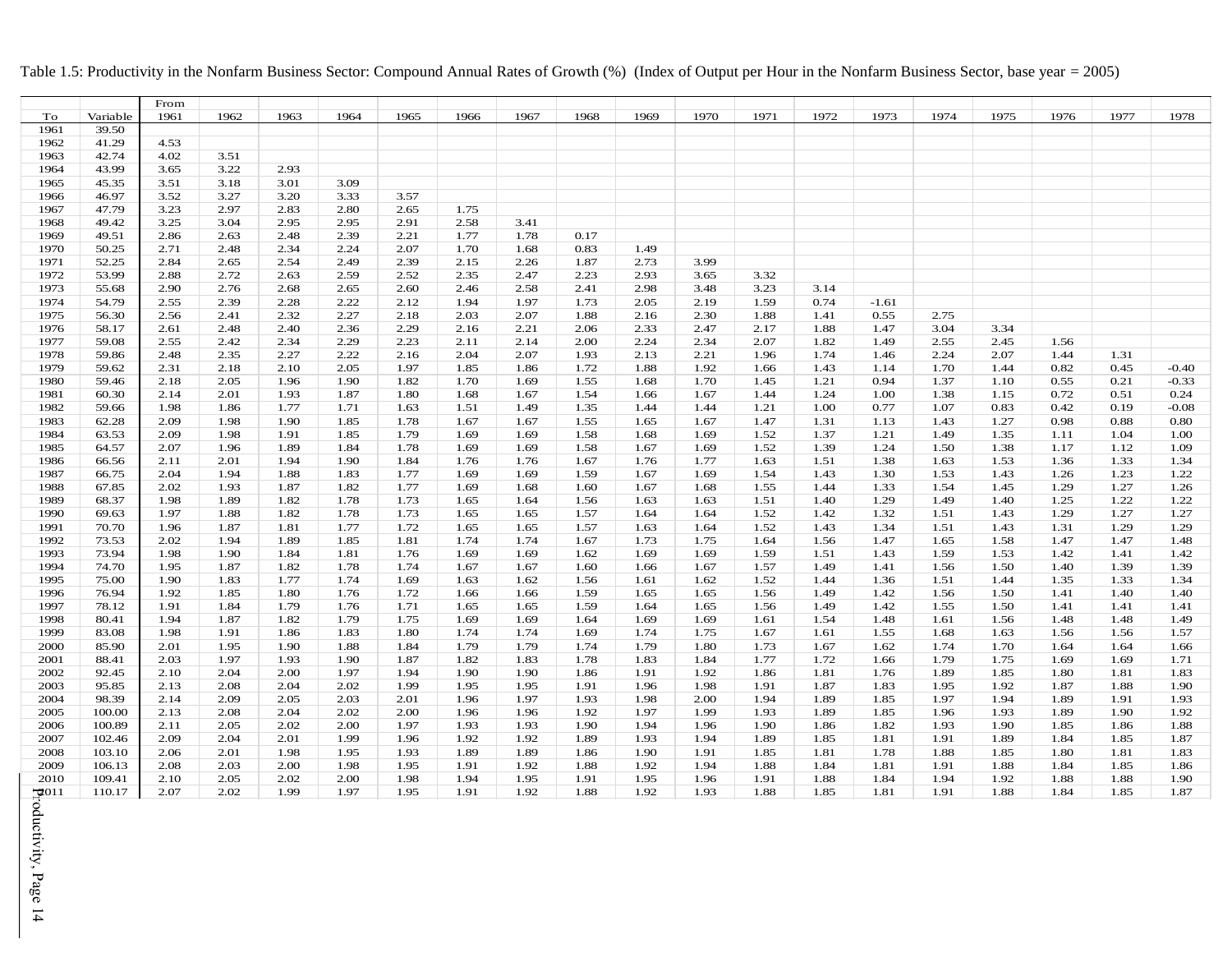|  | Table 1.5. Productivity in the Nonfarm Business Sector: Compound Annual Rates of Growth (%) (continued) base year = 2005 |  |  |  |  |  |  |  |  |
|--|--------------------------------------------------------------------------------------------------------------------------|--|--|--|--|--|--|--|--|
|--|--------------------------------------------------------------------------------------------------------------------------|--|--|--|--|--|--|--|--|

|                      |          | From         |              |      |              |      |      |      |      |      |      |      |      |      |      |      |      |      |  |
|----------------------|----------|--------------|--------------|------|--------------|------|------|------|------|------|------|------|------|------|------|------|------|------|--|
| To                   | Variable | 1978         | 1979         | 1980 | 1981         | 1982 | 1983 | 1984 | 1985 | 1986 | 1987 | 1988 | 1989 | 1990 | 1991 | 1992 | 1993 | 1994 |  |
| 1978                 | 59.86    |              |              |      |              |      |      |      |      |      |      |      |      |      |      |      |      |      |  |
| 1979                 | 59.62    | $-0.40$      |              |      |              |      |      |      |      |      |      |      |      |      |      |      |      |      |  |
| 1980                 | 59.46    | $-0.33$      | $-0.27$      |      |              |      |      |      |      |      |      |      |      |      |      |      |      |      |  |
| 1981                 | 60.30    | 0.24         | 0.57         | 1.41 |              |      |      |      |      |      |      |      |      |      |      |      |      |      |  |
| 1982                 | 59.66    | $-0.08$      | 0.02         | 0.16 | $-1.06$      |      |      |      |      |      |      |      |      |      |      |      |      |      |  |
| 1983                 | 62.28    | 0.80         | 1.10         | 1.56 | 1.63         | 4.40 |      |      |      |      |      |      |      |      |      |      |      |      |  |
| 1984                 |          |              |              | 1.67 |              | 3.20 | 2.01 |      |      |      |      |      |      |      |      |      |      |      |  |
| 1985                 | 63.53    | 1.00<br>1.09 | 1.28<br>1.34 | 1.66 | 1.76<br>1.73 | 2.67 | 1.82 | 1.63 |      |      |      |      |      |      |      |      |      |      |  |
|                      | 64.57    |              |              |      |              |      | 2.24 |      |      |      |      |      |      |      |      |      |      |      |  |
| 1986                 | 66.56    | 1.34         | 1.59         | 1.90 | 2.00         | 2.78 |      | 2.35 | 3.08 |      |      |      |      |      |      |      |      |      |  |
| 1987                 | 66.75    | 1.22         | 1.42         | 1.67 | 1.71         | 2.27 | 1.75 | 1.66 | 1.68 | 0.29 |      |      |      |      |      |      |      |      |  |
| 1988                 | 67.85    | 1.26         | 1.45         | 1.66 | 1.70         | 2.17 | 1.73 | 1.66 | 1.67 | 0.97 | 1.65 |      |      |      |      |      |      |      |  |
| 1989                 | 68.37    | 1.22         | 1.38         | 1.56 | 1.58         | 1.97 | 1.57 | 1.48 | 1.44 | 0.90 | 1.21 | 0.76 |      |      |      |      |      |      |  |
| 1990                 | 69.63    | 1.27         | 1.42         | 1.59 | 1.61         | 1.95 | 1.61 | 1.54 | 1.52 | 1.13 | 1.42 | 1.30 | 1.84 |      |      |      |      |      |  |
| 1991                 | 70.70    | 1.29         | 1.43         | 1.59 | 1.61         | 1.91 | 1.60 | 1.54 | 1.52 | 1.22 | 1.45 | 1.38 | 1.69 | 1.54 |      |      |      |      |  |
| 1992                 | 73.53    | 1.48         | 1.63         | 1.79 | 1.82         | 2.11 | 1.86 | 1.84 | 1.87 | 1.67 | 1.95 | 2.03 | 2.45 | 2.76 | 4.00 |      |      |      |  |
| 1993                 | 73.94    | 1.42         | 1.55         | 1.69 | 1.71         | 1.97 | 1.73 | 1.70 | 1.71 | 1.51 | 1.72 | 1.73 | 1.98 | 2.02 | 2.26 | 0.55 |      |      |  |
| 1994                 | 74.70    | 1.39         | 1.51         | 1.64 | 1.66         | 1.89 | 1.67 | 1.63 | 1.63 | 1.45 | 1.62 | 1.61 | 1.78 | 1.77 | 1.85 | 0.79 | 1.03 |      |  |
| 1995                 | 75.00    | 1.34         | 1.45         | 1.56 | 1.57         | 1.78 | 1.56 | 1.52 | 1.51 | 1.34 | 1.47 | 1.44 | 1.55 | 1.50 | 1.49 | 0.66 | 0.72 | 0.41 |  |
| 1996                 | 76.94    | 1.40         | 1.51         | 1.62 | 1.64         | 1.83 | 1.64 | 1.61 | 1.61 | 1.46 | 1.59 | 1.58 | 1.70 | 1.68 | 1.70 | 1.14 | 1.34 | 1.49 |  |
| 1997                 | 78.12    | 1.41         | 1.51         | 1.62 | 1.63         | 1.81 | 1.63 | 1.60 | 1.60 | 1.47 | 1.58 | 1.58 | 1.68 | 1.66 | 1.68 | 1.22 | 1.38 | 1.50 |  |
| 1998                 | 80.41    | 1.49         | 1.59         | 1.69 | 1.71         | 1.88 | 1.72 | 1.70 | 1.70 | 1.59 | 1.71 | 1.71 | 1.82 | 1.82 | 1.86 | 1.50 | 1.69 | 1.86 |  |
| 1999                 | 83.08    | 1.57         | 1.67         | 1.78 | 1.80         | 1.97 | 1.82 | 1.80 | 1.82 | 1.72 | 1.84 | 1.86 | 1.97 | 1.98 | 2.04 | 1.76 | 1.96 | 2.15 |  |
| 2000                 | 85.90    | 1.66         | 1.75         | 1.86 | 1.88         | 2.05 | 1.91 | 1.90 | 1.92 | 1.84 | 1.96 | 1.98 | 2.10 | 2.12 | 2.19 | 1.96 | 2.17 | 2.36 |  |
| 2001                 | 88.41    | 1.71         | 1.81         | 1.91 | 1.93         | 2.09 | 1.97 | 1.96 | 1.98 | 1.91 | 2.03 | 2.06 | 2.17 | 2.19 | 2.26 | 2.07 | 2.26 | 2.44 |  |
| 2002                 | 92.45    | 1.83         | 1.93         | 2.03 | 2.06         | 2.21 | 2.10 | 2.11 | 2.13 | 2.07 | 2.19 | 2.23 | 2.35 | 2.39 | 2.47 | 2.32 | 2.51 | 2.70 |  |
| 2003                 | 95.85    | 1.90         | 2.00         | 2.10 | 2.13         | 2.28 | 2.18 | 2.19 | 2.22 | 2.17 | 2.29 | 2.33 | 2.44 | 2.49 | 2.57 | 2.44 | 2.63 | 2.81 |  |
| 2004                 | 98.39    | 1.93         | 2.02         | 2.12 | 2.15         | 2.30 | 2.20 | 2.21 | 2.24 | 2.19 | 2.31 | 2.35 | 2.46 | 2.50 | 2.57 | 2.46 | 2.63 | 2.79 |  |
| 2005                 | 100.00   | 1.92         | 2.01         | 2.10 | 2.13         | 2.27 | 2.18 | 2.18 | 2.21 | 2.17 | 2.27 | 2.31 | 2.40 | 2.44 | 2.51 | 2.39 | 2.55 | 2.69 |  |
| 2006                 | 100.89   | 1.88         | 1.97         | 2.05 | 2.08         | 2.21 | 2.12 | 2.12 | 2.15 | 2.10 | 2.20 | 2.23 | 2.32 | 2.35 | 2.40 | 2.29 | 2.42 | 2.54 |  |
| 2007                 | 102.46   | 1.87         | 1.95         | 2.04 | 2.06         | 2.19 | 2.10 | 2.10 | 2.12 | 2.08 | 2.17 | 2.19 | 2.27 | 2.30 | 2.35 | 2.24 | 2.36 | 2.46 |  |
| 2008                 | 103.10   | 1.83         | 1.91         | 1.99 | 2.01         | 2.13 | 2.04 | 2.04 | 2.06 | 2.01 | 2.09 | 2.11 | 2.19 | 2.20 | 2.24 | 2.14 | 2.24 | 2.33 |  |
| 2009                 | 106.13   | 1.86         | 1.94         | 2.02 | 2.04         | 2.16 | 2.07 | 2.07 | 2.09 | 2.05 | 2.13 | 2.15 | 2.22 | 2.24 | 2.28 | 2.18 | 2.28 | 2.37 |  |
| 2010                 | 109.41   | 1.90         | 1.98         | 2.05 | 2.08         | 2.19 | 2.11 | 2.11 | 2.13 | 2.09 | 2.17 | 2.20 | 2.26 | 2.29 | 2.32 | 2.23 | 2.33 | 2.41 |  |
| 2011                 | 110.17   | 1.87         | 1.94         | 2.01 | 2.03         | 2.14 | 2.06 | 2.06 | 2.08 | 2.04 | 2.11 | 2.13 | 2.19 | 2.21 | 2.24 | 2.15 | 2.24 | 2.31 |  |
|                      |          |              |              |      |              |      |      |      |      |      |      |      |      |      |      |      |      |      |  |
|                      |          |              |              |      |              |      |      |      |      |      |      |      |      |      |      |      |      |      |  |
|                      |          | From         |              |      |              |      |      |      |      |      |      |      |      |      |      |      |      |      |  |
| To                   | Variable | 1994         | 1995         | 1996 | 1997         | 1998 | 1999 | 2000 | 2001 | 2002 | 2003 | 2004 | 2005 | 2006 | 2007 | 2008 | 2009 | 2010 |  |
| 1994                 | 74.70    |              |              |      |              |      |      |      |      |      |      |      |      |      |      |      |      |      |  |
| 1995                 | 75.00    | 0.41         |              |      |              |      |      |      |      |      |      |      |      |      |      |      |      |      |  |
| 1996                 | 76.94    | 1.49         | 2.58         |      |              |      |      |      |      |      |      |      |      |      |      |      |      |      |  |
| 1997                 | 78.12    | 1.50         | 2.06         | 1.53 |              |      |      |      |      |      |      |      |      |      |      |      |      |      |  |
|                      |          |              |              | 2.23 |              |      |      |      |      |      |      |      |      |      |      |      |      |      |  |
| 1998                 | 80.41    | 1.86         | 2.35         |      | 2.94         |      |      |      |      |      |      |      |      |      |      |      |      |      |  |
| 1999<br>2000         | 83.08    | 2.15<br>2.36 | 2.59         | 2.59 | 3.13         | 3.32 | 3.40 |      |      |      |      |      |      |      |      |      |      |      |  |
|                      | 85.90    |              | 2.75         | 2.79 | 3.22         | 3.36 |      |      |      |      |      |      |      |      |      |      |      |      |  |
| 2001                 | 88.41    | 2.44         | 2.78         | 2.82 | 3.14         | 3.21 | 3.16 | 2.92 |      |      |      |      |      |      |      |      |      |      |  |
| 2002                 | 92.45    | 2.70         | 3.03         | 3.11 | 3.43         | 3.55 | 3.62 | 3.74 | 4.56 |      |      |      |      |      |      |      |      |      |  |
| 2003                 | 95.85    | 2.81         | 3.11         | 3.19 | 3.47         | 3.57 | 3.64 | 3.72 | 4.12 | 3.68 |      |      |      |      |      |      |      |      |  |
| 2004                 | 98.39    | 2.79         | 3.06         | 3.12 | 3.35         | 3.42 | 3.44 | 3.45 | 3.63 | 3.16 | 2.65 |      |      |      |      |      |      |      |  |
| 2005                 | 100.00   | 2.69         | 2.92         | 2.96 | 3.14         | 3.16 | 3.14 | 3.09 | 3.13 | 2.65 | 2.14 | 1.64 |      |      |      |      |      |      |  |
| 2006                 | 100.89   | 2.54         | 2.73         | 2.75 | 2.88         | 2.88 | 2.81 | 2.72 | 2.68 | 2.21 | 1.72 | 1.27 | 0.89 |      |      |      |      |      |  |
| 2007                 | 102.46   | 2.46         | 2.63         | 2.64 | 2.75         | 2.73 | 2.66 | 2.55 | 2.49 | 2.08 | 1.68 | 1.36 | 1.22 | 1.55 |      |      |      |      |  |
| 2008                 | 103.10   | 2.33         | 2.48         | 2.47 | 2.56         | 2.52 | 2.43 | 2.31 | 2.22 | 1.84 | 1.47 | 1.18 | 1.02 | 1.09 | 0.63 |      |      |      |  |
| 2009                 | 106.13   | 2.37         | 2.51         | 2.51 | 2.59         | 2.55 | 2.48 | 2.38 | 2.31 | 1.99 | 1.71 | 1.53 | 1.50 | 1.70 | 1.78 | 2.93 |      |      |  |
| $\mathfrak{P}_{010}$ | 109.41   | 2.41         | 2.55         | 2.55 | 2.63         | 2.60 | 2.53 | 2.45 | 2.40 | 2.13 | 1.91 | 1.79 | 1.82 | 2.05 | 2.21 | 3.02 | 3.10 |      |  |
| 2011                 | 110.17   | 2.31         | 2.43         | 2.42 | 2.49         | 2.45 | 2.38 | 2.29 | 2.22 | 1.97 | 1.76 | 1.63 | 1.63 | 1.77 | 1.83 | 2.23 | 1.89 | 0.69 |  |
| Ξ.                   |          |              |              |      |              |      |      |      |      |      |      |      |      |      |      |      |      |      |  |

Productivity, Page 15 ictivity, Page 15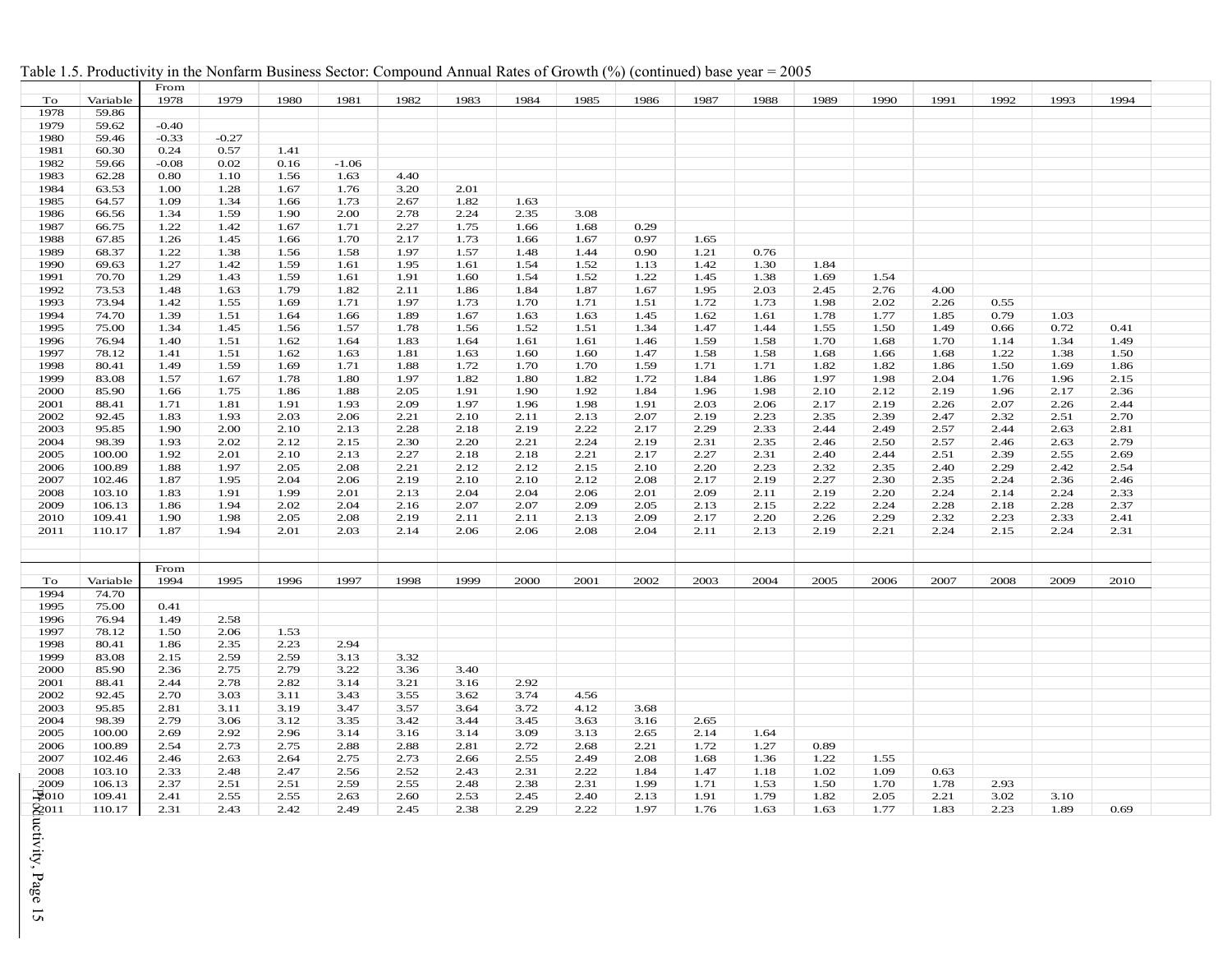#### **1.5 Appendix 1.1**

Nordhaus demonstrates how the growth rates in productivity in *n* sectors of the economy can be aggregated to the growth rate in total-economy productivity.<sup>18</sup> Monaco adopts the formulation to aggregate the growth rates in productivity in the nonfarm business, farm, and "all other" sectors.<sup>19</sup> Equation A1 is a similar adaptation to five sectors: nonfarm business (n), farm (f), households  $(h)$ , nonprofit institutions  $(i)$ , and general government  $(g)$ .

(A1) 
$$
\vec{P}_t = \vec{P}_n wt_n^Q + \vec{P}_f wt_f^Q + \vec{P}_h wt_h^Q + \vec{P}_i wt_i^Q + \vec{P}_g wt_g^Q + \vec{H}_n (wt_n^Q - wt_n^H) + \vec{H}_f (wt_f^Q - wt_f^H) + \vec{H}_h (wt_n^Q - wt_h^H) + \vec{H}_g (wt_g^Q - wt_g^H)
$$

Where,

l

| ٠ |                                                                                                   |
|---|---------------------------------------------------------------------------------------------------|
| X | $=$ rate of change in x                                                                           |
| P | $=$ productivity                                                                                  |
| H | $=$ hours worked                                                                                  |
|   | $wt^{Q}$ <sub>f</sub> = nominal output weight for farm sector defined as the ratio of nominal GDP |
|   | in the farm sector to nominal GDP for the total economy                                           |
|   | $wt_{f}^{H}$ = hours worked weight for farm sector defined as the ratio of hours worked           |
|   | in the farm sector to hours worked in the total economy                                           |
|   | $=$ total economy                                                                                 |

In the long-range, it is reasonable to assume that the growth rate in hours worked in all sectors will be equal. Thus, Equation A1 can be simplified to A2.

$$
(A2) \qquad \dot{P_{t}} = \qquad \dot{P_{n}} \le^{Q}_{n} \le^{Q}_{n} + \qquad \dot{P_{f}} \le^{Q}_{f} + \qquad \dot{P_{n}} \le^{Q}_{n} + \qquad \dot{P_{i}} \le^{Q}_{n} + \qquad \dot{P_{g}} \le^{Q}_{g}
$$

Furthermore, if the ultimate long-range growth rates in productivity in the household, nonprofits, and general government sectors are zero, Equation A2 can be further simplified to A3.

$$
(A3) \qquad \dot{P_t} = \dot{P_n} wt_n^Q + \dot{P_f} wt_f^Q
$$

<sup>&</sup>lt;sup>18</sup> Nordhaus, William D., "Productivity Growth and the New Economy." Brookings Papers on Economic Activity, (Volume 2, 2002). pp.211-265

<sup>&</sup>lt;sup>19</sup> Monaco, Ralph, "Issues in Projecting Productivity in the Very Long Term." Sept. 28, 2005. Treasury Office of Economic Policy. Unpublished.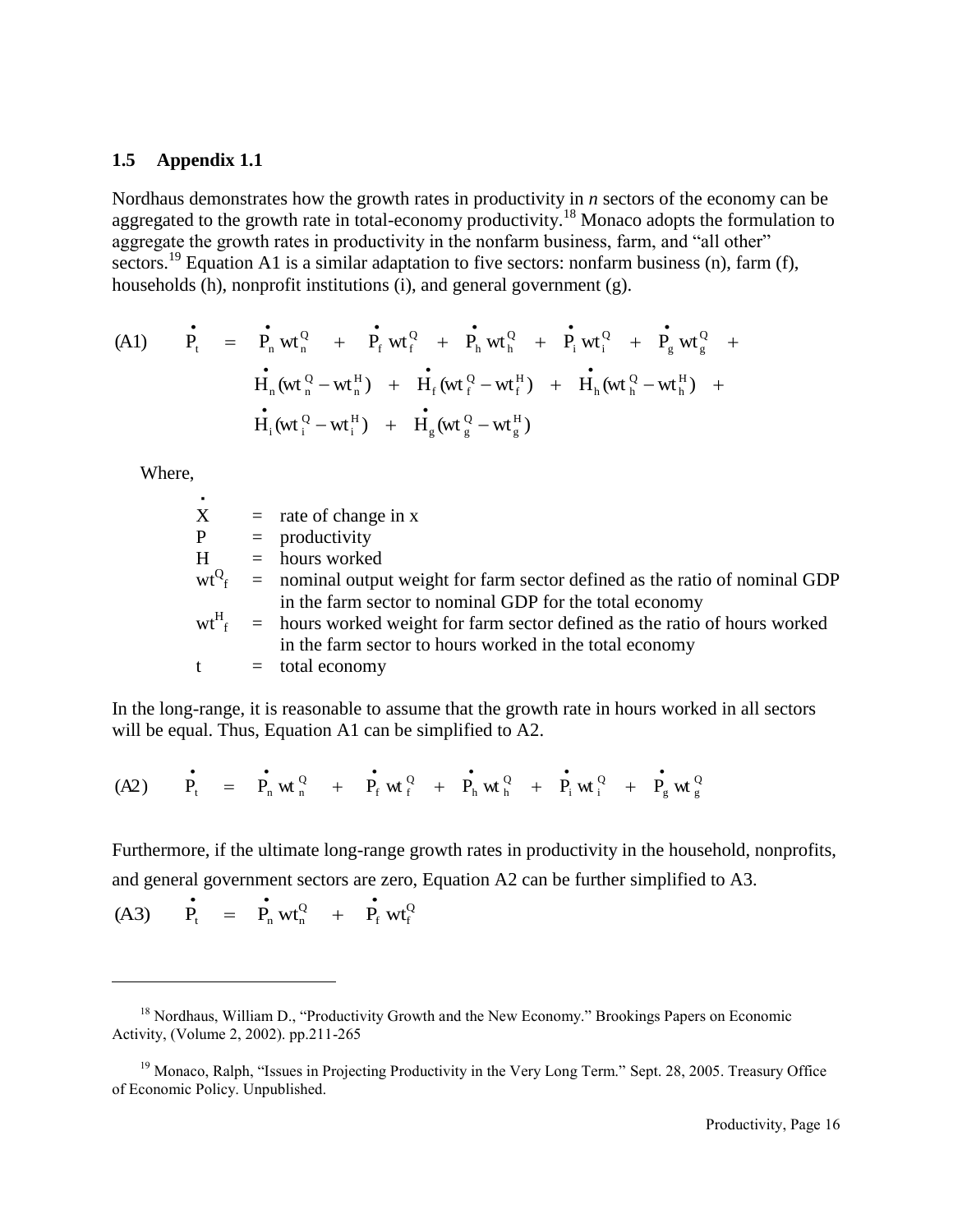# **2. PRICE INFLATION**

THE 2013 TRUSTEES REPORT

OFFICE OF THE CHIEF ACTUARY, SOCIAL SECURITY ADMINISTRATION

# **TABLE OF CONTENTS** PAGE

| 2             |                                                                                             |  |
|---------------|---------------------------------------------------------------------------------------------|--|
| 2.1           |                                                                                             |  |
| 2.2           | CONSUMER PRICE INDEX FOR URBAN WAGE EARNERS AND CLERICAL WORKERS (CPI-W)  2                 |  |
| 2.2.1         |                                                                                             |  |
| 2.2.2         |                                                                                             |  |
| 2.2.3         |                                                                                             |  |
| 2.2.4         |                                                                                             |  |
| $2.3 -$       |                                                                                             |  |
| 2.3.1         |                                                                                             |  |
| 2.3.2         |                                                                                             |  |
| 2.3.3         |                                                                                             |  |
| 2.4           |                                                                                             |  |
| 2.4.1         |                                                                                             |  |
|               | 2.4.1.1                                                                                     |  |
|               | 2.4.1.2                                                                                     |  |
|               | 2.4.1.3                                                                                     |  |
| 2.4.2         | Future Expectations for Aggregate PGDP Growth Rate and Price Differential (PGDP Growth Rate |  |
|               |                                                                                             |  |
| 2.4.3         |                                                                                             |  |
| 2.4.4         |                                                                                             |  |
| $2.5^{\circ}$ |                                                                                             |  |
| 2.6           |                                                                                             |  |

# **TABLE OF TABLES** PAGE

| TABLE 2.3: ADJUSTED CPI-W: COMPOUND ANNUAL RATES OF GROWTH (%) BASE YEAR = 1982-1984 18        |  |
|------------------------------------------------------------------------------------------------|--|
| TABLE 2.4: ADJUSTED GDP DEFLATOR: COMPOUND ANNUAL RATES OF GROWTH (%) BASE YEAR = 1982-1984 20 |  |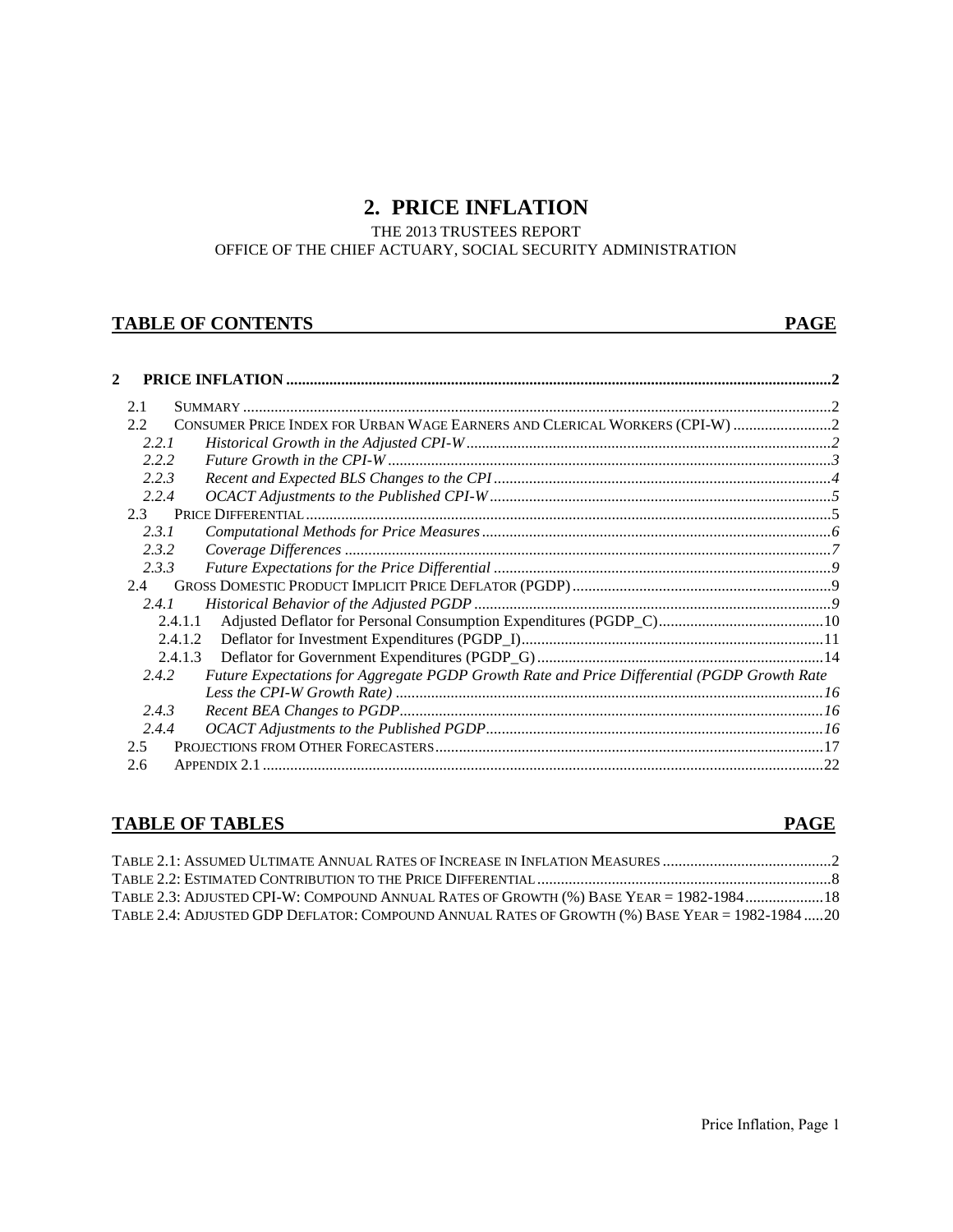# <span id="page-24-0"></span>**2 Price Inflation**

# **2.1 Summary**

l

For the 2013 Trustees Report, the Trustees set the assumed ultimate annual rates of increase in the CPI-W to 1.8 percent, 2.8 percent, and 3.8 percent for alternatives I, II, and III, respectively, as shown in Table 2.1. The Trustees also set the ultimate annual rates of increase in the gross domestic product implicit price deflator (PGDP) to 1.5 percent, 2.4 percent, and 3.3 percent for alternatives I, II, and III, respectively. Thus, the Trustees set the ultimate price differential, defined as the PGDP less CPI-W average annual rates of increase, to -0.3, -0.4, -0.5 percentage point for alternatives I, II, and III, respectively.<sup>20</sup> These values are unchanged from the ones assumed by the Trustees for the 2012 Report.

|                                         | 2013 Trustees Report<br>Alternative |        |        | 2012 Trustees Report<br>Alternative |        |        | 2013 Trustees Report Less<br>2012 Trustees Report |     |     |
|-----------------------------------------|-------------------------------------|--------|--------|-------------------------------------|--------|--------|---------------------------------------------------|-----|-----|
|                                         |                                     | П      | Ш      |                                     | П      | Ш      |                                                   | П   | Ш   |
| CPI-W                                   | 1.8                                 | 2.8    | 3.8    | 1.8                                 | 2.8    | 3.8    | 0.0                                               | 0.0 | 0.0 |
| <b>PGDP</b>                             | 1.5                                 | 2.4    | 3.3    | 1.5                                 | 2.4    | 3.3    | 0.0                                               | 0.0 | 0.0 |
| Price Differential<br>(PGDP less CPI-W) | $-0.3$                              | $-0.4$ | $-0.5$ | $-0.3$                              | $-0.4$ | $-0.5$ | 0.0                                               | 0.0 | 0.0 |

Table 2.1: Assumed Ultimate Annual Rates of Increase in Inflation Measures

# **2.2 Consumer Price Index for Urban Wage Earners and Clerical Workers (CPI-W)**

# 2.2.1 Historical Growth in the Adjusted CPI- $W^{21}$

Over the last fifty years (1961 to 2011), the adjusted CPI-W grew at an average annual rate of 3.7 percent, or about 0.9 percentage point higher than the assumed ultimate rate of increase of 2.8 percent in the 2012 Trustees Report alternative II. Splitting this period into five decades, the CPI-W grew at average annual rates of 2.6, 7.5, 3.8, 2.3, and 2.5 percent over the 1961-71, 1971-81, 1981-91, 1991-2001, and 2001-11 periods, respectively. Over the last five complete economic cycles (1966 to 2007), the adjusted CPI-W grew at an average annual rate of 4.2 percent. The growth rates by cycle were 4.0, 7.6, 5.0, 2.6, and 2.6 percent for the 1966-73, 1973-

<sup>&</sup>lt;sup>20</sup> The projected price differential is important because it affects the rate of increase in the average real OASDI covered wage (see Section 3.3.2.4) and, therefore, the long-range actuarial balance. Holding other factors constant, if the ultimate price differential is moved from -0.4 to -0.5 percentage point, then the long-range rate of increase in the average real OASDI covered wage will decrease by 0.1 percentage point, which in turn, based on the 2012 Trustees Report sensitivity analysis, will lower the long-range actuarial balance by about 0.14 percentage point.

 $21$  See section 2.2.4 for a description of the adjusted CPI-W.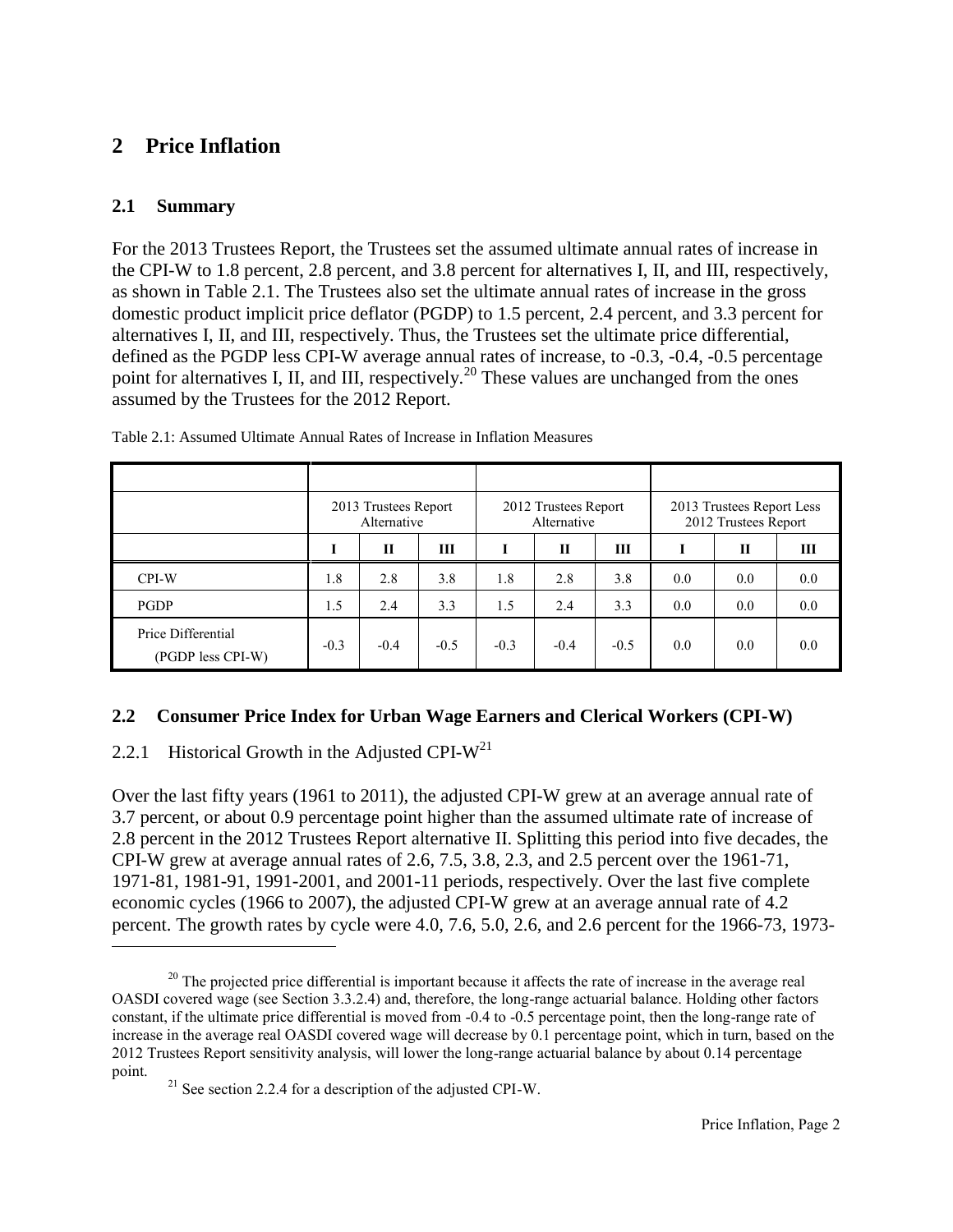79, 1979-89, 1989-2000, and 2000-07 periods, respectively. The relatively higher inflation rates experienced from the mid-1960s to the mid-1980s can be reasonably attributed to high capacity utilization associated with the Vietnam War, the two oil price shocks in the early and late 1970s, and the fiscal and monetary policy responses to those events.

After 1981, various factors contributed to the slowdown in the inflation rate. Oil prices were mostly stable between 1980 and 2001, and the dependence of the US economy on oil has decreased since the 1970s. Economic output of developing nations with relatively low labor costs (for example, China and India) increased substantially, as did the share of US imports from those countries. The dollar increased relative to the trade-weighted average of other currencies between 1980 and 1985 and again between 1995 and 2002, further contributing to decreases in prices of imported goods. Although some of those factors have reversed in the last decades (in particular, the price of oil and other commodities increased sharply and the exchange rate of the dollar plummeted between 2002 and 2008), there was little corresponding increase in the inflation rate.<sup>22</sup> This fact may point to the importance of monetary policy as the key factor of price inflation. Since 1979, the monetary policy of the Federal Reserve has been explicitly and consistently geared toward price stability.

## 2.2.2 Future Growth in the CPI-W

If only past inflation rates were used to determine the assumed ultimate rate for the future, then only the period (e.g., the most recent 50 or 20 years) and method (e.g., a simple, weighted or geometric average) would need to be chosen. The best historical period would be the one that is most representative of the conditions that are expected to prevail over the upcoming 75-year projection period. The 50-year historical record is filled with inflation-related events, some of which occurred in unique circumstances and have limited relevance for projecting the future. These may include the Vietnam War, oil price shocks, and periods of price controls. Furthermore, after a historically unusual departure in the 1970s, monetary policy has returned to a strong emphasis on price stability.

While these specific historical events will not recur in the future (at least not exactly as they have in the past), other inflation-related events may take their place. OCACT believes the average annual rate of increase in the CPI for medical services will continue to grow faster than the CPI for other consumer goods and services. OCACT also believes the effect of this trend on the overall CPI growth rate will be more pronounced in the future because the ratio of health expenditures to total consumer expenditures will rise.<sup>23</sup> It is also reasonable to expect some additional upward pressure on the future growth rate in the CPI due to changes in international trade. The ratio of net exports (i.e., exports less imports) to GDP averaged about -4.5 percent over the 10-year period from 2002 to 2011. Part of this imbalance is due to imports of relatively

 $\overline{a}$  $22$  CPI-W grew at a 3.1 percent annual rate over those 6 years, compared to 2.2 percent over the preceding 10 years.

<sup>&</sup>lt;sup>23</sup> The Boards of Trustees for the Federal Hospital Insurance and Federal Supplementary Medical Insurance Trust Funds assume that the average annual rate of increase in total health expenditures over the next 75 years will continue to exceed the growth rate in GDP. See http://www.cms.hhs.gov/ReportsTrustFunds/downloads/tr2012.pdf, pp. 13–20.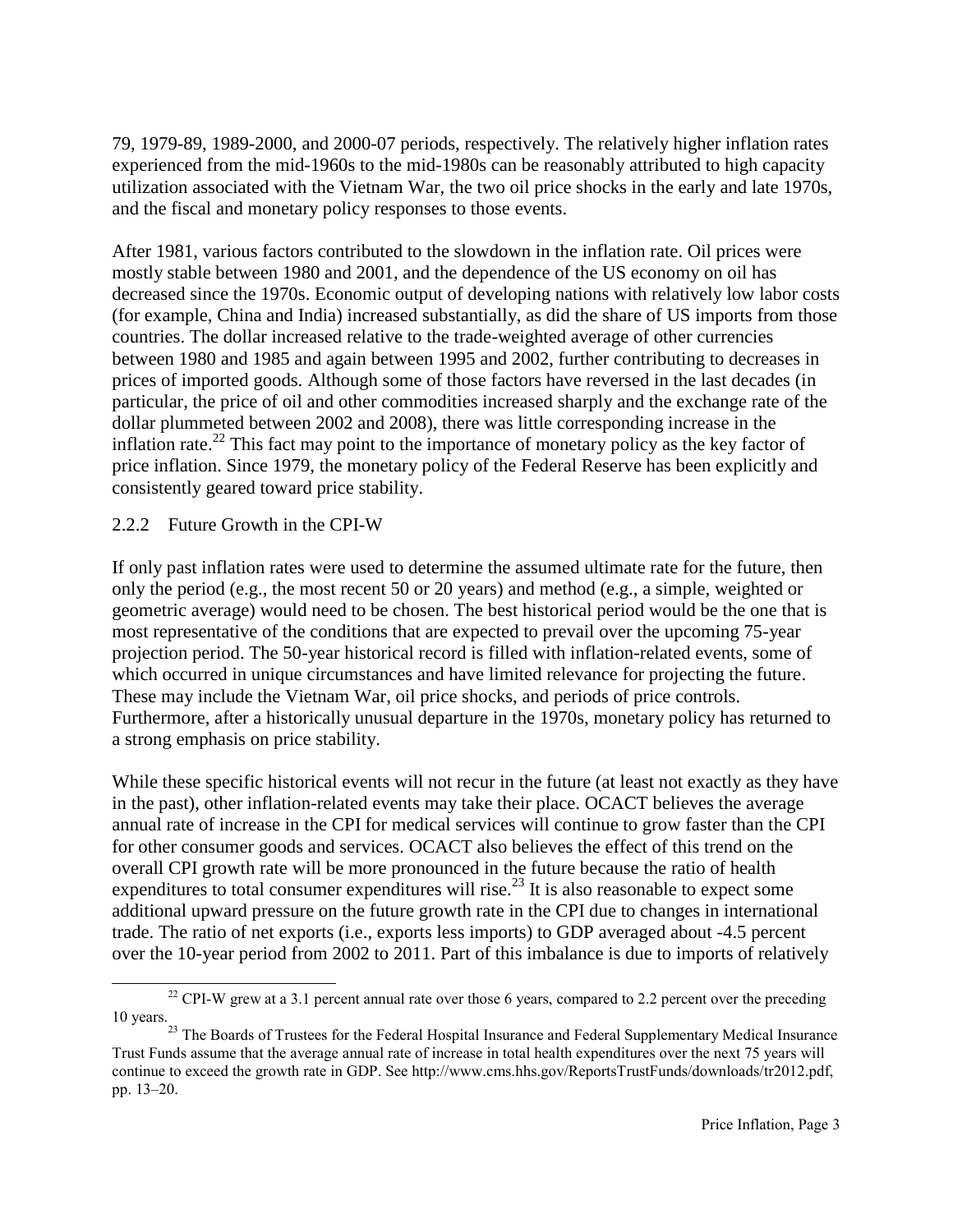low-priced consumer goods from emerging markets, such as China. However, as these developing economies mature, their average wage and consumption are expected to rise relative to their output, and their currencies and price levels are expected to rise relative to those of the U.S. OCACT believes this may put further upward pressure on the prices of basic commodities and, therefore, the CPI. These trends are also expected to ultimately return the ratio of net exports to GDP to zero in the future.

OCACT believes that the 3.7 percent average annual growth rate for the adjusted CPI-W for the 50-year period from 1961 to 2011 is somewhat above the most reasonable assumption for the ultimate CPI-W annual rate of increase. OCACT also believes that the 2.6 percent average annual growth rate for the adjusted CPI-W over the last two complete economic cycles (as measured over an 18-year period from 1989 to 2007) will not be sustainable indefinitely.<sup>24</sup> Since this period reflects the current domestic monetary policy environment expected to exist in the future, somewhat greater weight is placed on more recent experience. Thus, the Trustees set the assumed ultimate rate of increase in the CPI-W to 2.8 percent for the 2013 Trustees Report alternative II, and to 1.8 and 3.8 percent for alternatives I and III, respectively. These values are the same as the ones set by the Trustees for the 2012 Report.

## 2.2.3 Recent and Expected BLS Changes to the CPI

The Bureau of Labor Statistics (BLS) collects and publishes data on the CPI. BLS updated the consumption expenditure weights in the CPI-W and in the CPI for all Urban Consumers (CPI-U) from the 2007-2008 to 2009-2010 period, effective January 2012.<sup>25</sup> Since 2000, BLS has been updating the weights every two years, and plans to continue on that schedule, instead of the pre-2000 historical average of about once per decade. BLS believes that more frequent updates of the consumption-expenditure weights will have little or no effect on the average future growth rate in the CPI over long periods.<sup>26</sup> Recent data support this view for relatively short periods. When BLS switched from using 1999-2000 to 2001-2002 weights beginning in January 2004, it published monthly values for the CPI-W (and CPI-U) for January through June 2004 based on the 1999-2000 expenditure weights.<sup>27</sup> The values in June 2004 for the CPI-W (and CPI-U) based on the old and new weights were identical. However, the data may also vary over short periods. When BLS switched from using 2001-2002 to 2003-2004 weights beginning in January 2006, it published monthly values for the CPI-W (and CPI-U) for January through June 2006 based on

 $\overline{a}$ 

<sup>&</sup>lt;sup>24</sup> Peaks in economic cycles roughly follow the NBER cycle dating, except for short recoveries such as 1980-81, which are not counted as separate cycles.

<sup>25</sup> *News Release for Consumer Price Index, January 2012*, BLS, p. 7 [http://stats.bls.gov/news.release/archives/cpi\\_02172012.pdf](http://stats.bls.gov/news.release/archives/cpi_02172012.pdf)

<sup>26</sup> *Future Schedule for Expenditure Weight Updates in the Consumer Price Index*, BLS, http://stats.bls.gov/cpi/cpiupdt.htm

<sup>27</sup> *News Release for Consumer Price Index, January through June 2004*, BLS, Table 1(OW) and Table 2(OW), http://stats.bls.gov/schedule/archives/cpi\_nr.htm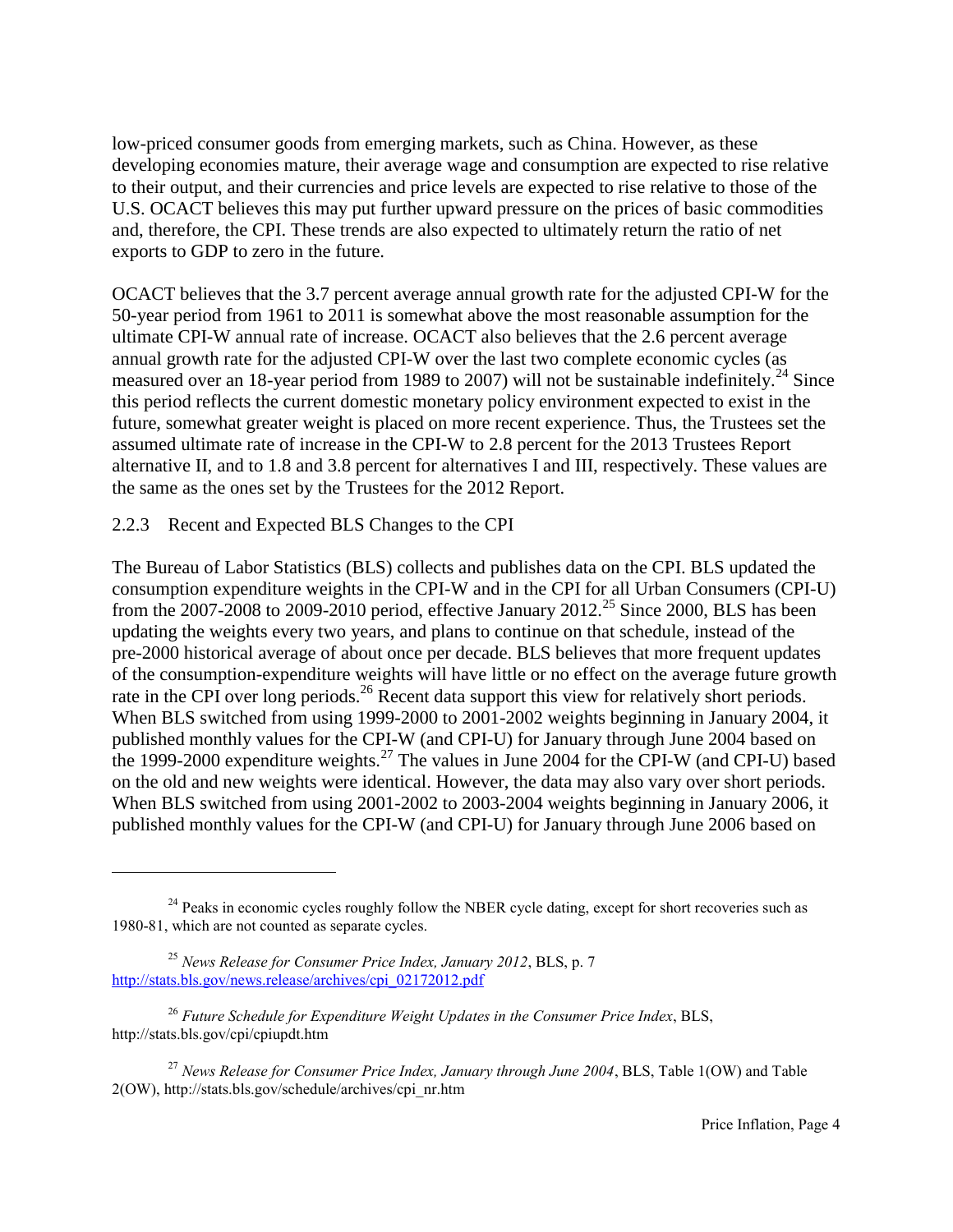the  $2001-2002$  expenditure weights.<sup>28</sup> The data indicate that the growth rate in the CPI-W (and CPI-U) over this period was about 0.2 percentage point lower using the newer weights.  $^{29}$ 

# 2.2.4 OCACT Adjustments to the Published CPI-W

Over the years, BLS has introduced numerous improvements to the CPI-W. For example, beginning in January 1995 and July 1996, BLS introduced changes to correct methodological errors introduced into the index in January 1978 and January 1987. And, beginning in January 1999, BLS introduced a new geometric mean formula that assumes some lower-level substitution among items purchased by consumers within broad categories of goods and services due to changes in relative prices.

Since BLS has no plans to revise the historical CPI, these improvements present a comparability problem. The goal is to project future growth rates in the CPI, based, in part, on an analysis of historical growth rates. Any projected growth rate in the CPI will be affected by the BLS corrections mentioned above. Thus, OCACT adjusted the historical CPI to reflect the estimated effects of these corrections, effectively reducing the measured growth rate in the CPI-W over the historical period. This adjustment is the same as in last year's Trustees Report. Table 2.3 lists the adjusted CPI-W. (See Appendix 2.1 for details on OCACT's adjustments to the actual published CPI-W annual growth rates.)

# **2.3 Price Differential**

 $\overline{a}$ 

The Bureau of Economic Analysis (BEA) publishes values for the PGDP in its National Income and Product Accounts (NIPA). The price differential is defined as the annual growth rate in the PGDP less the annual growth rate in the CPI-W. The price differential is mostly due to differences in computational methods and, to a lesser degree, coverage differences between the CPI-W and the PGDP. The Trustees set the ultimate price differential to -0.4 percentage point, which is equal to the sum of  $-0.3$  percentage point due to the difference in computational methods and -0.1 percentage point due to coverage differences.

Over the 10-year complete economic cycle from 1979 to 1989, the average annual growth rates in the PGDP and the adjusted CPI-W were 4.73 and 5.02 percent, respectively, resulting in a price differential of -0.28 percentage point (i.e., approximately 4.73 less 5.02). Over the next complete economic cycle, an 11-year period from 1989 to 2000, the average annual growth rates in the PGDP and the adjusted CPI-W were 2.23 and 2.63 percent, respectively, resulting in a price differential of -0.39 percentage point (i.e., approximately 2.23 less 2.63).

<sup>28</sup> *News Release for Consumer Price Index, January through June 2006*, BLS, Table 1(OW) and Table 2(OW), http://stats.bls.gov/schedule/archives/cpi\_nr.htm

<sup>&</sup>lt;sup>29</sup> This was partly due to the fact that, compared to the old 2001-2002 weight, the new 2003-2004 weight for gasoline fell by about 0.2 percentage point while the price of gasoline rose by about 25.0 percent from January to June 2006.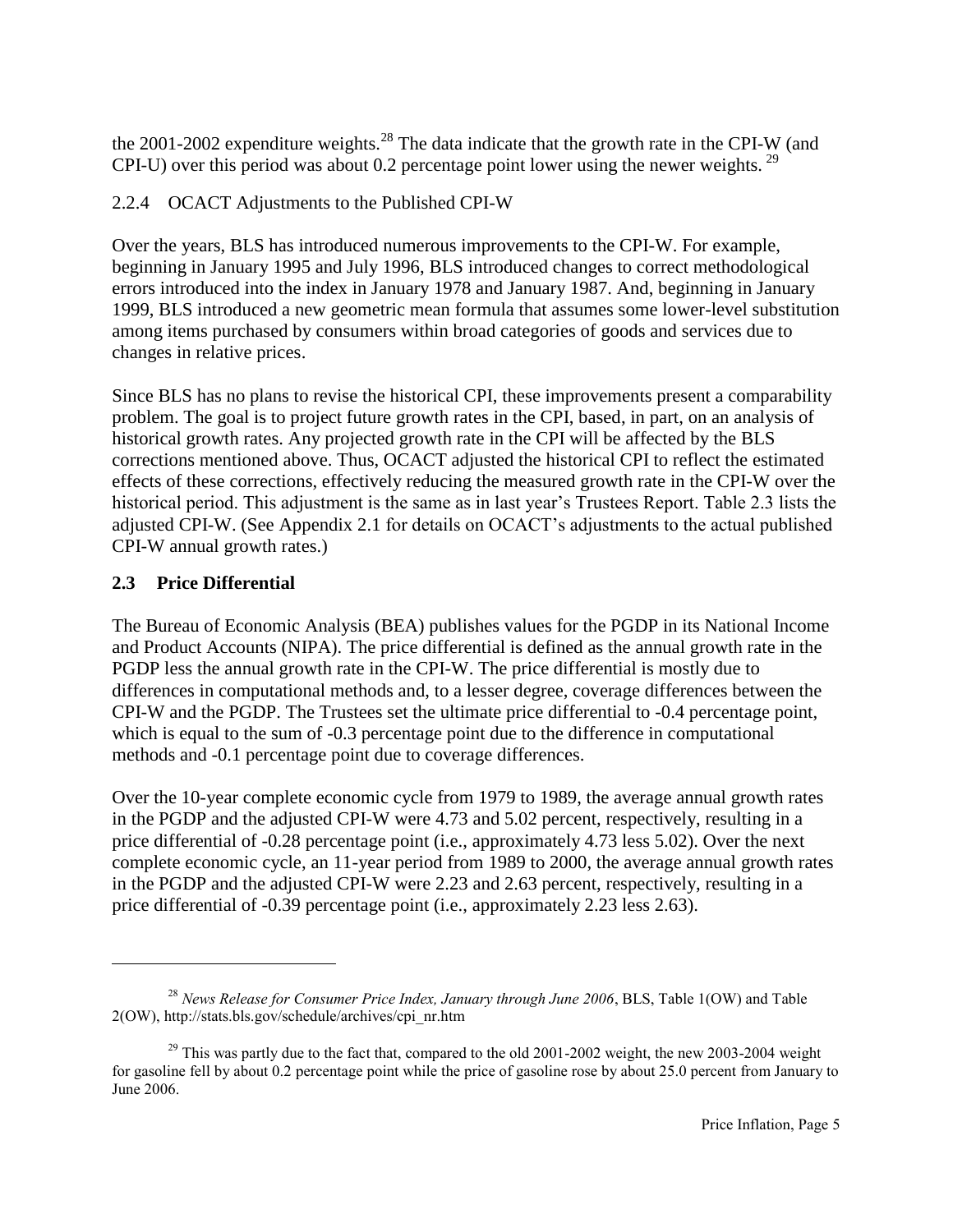Over the latest complete economic cycle, a 7-year period from 2000 to 2007, the price differential averaged only -0.04 percentage point. It is reasonable to believe this experience was an aberration due to highly unusual price changes in areas where coverage is different between the CPI-W and the PGDP. As explained below, the causes for this peculiar circumstance are not sustainable and have already begun to reverse. For example, the average annual price differential over the 4-year period from 2007 to 2011 was -0.60 percentage point.

### 2.3.1 Computational Methods for Price Measures $30$

Prior to August 2002, BLS announced that it would produce an additional monthly price index based on the CPI-U using an alternative chained formula for combining prices across broad categories of goods and services.<sup>31</sup> This measure (C-CPI-U) is designed to reflect changes in the distribution of consumer expenditures across these broad groups as they occur during each month. The CPI-U (as well as the CPI-W) reflects a static distribution of consumer expenditures on a monthly basis, adjusting the static distribution every 2 years. BLS simulated a C-CPI-U for the 1990 to 1995 period and estimated that the average annual growth rate in the C-CPI-U would have been 0.15 percentage point lower than the actual published CPI-U for the period. Based in part on this value, the Trustees assumed a 0.2 percentage point difference in the future ultimate average annual growth rates for the PGDP and CPI-W (i.e., a -0.2 price differential) in the 2000, 2001, and 2002 Trustees Reports.

In August 2002, BLS began publishing monthly values for the C-CPI-U. BLS also improved and extended its simulation of the C-CPI-U and estimated that the average annual growth rate in the C-CPI-U would have been lower by 0.22 (instead of 0.15) percentage point over the 1990 to 1995 period, 0.43 percentage point over the 1996 to 1999 period, and 0.30 percentage point over the combined 1990 to 1999 period.<sup>32</sup> Based in part on these higher values, the Trustees increased the assumed difference in the future ultimate average annual growth rates for the PGDP and CPI-W from 0.2 to 0.3 percentage point (i.e., a change from a -0.2 to -0.3 price differential) for the 2003, 2004, and 2005 Trustees Reports.

Actual *final* monthly values for the C-CPI-U are now available back to December 1999.<sup>33</sup> One can directly calculate the difference between the static and chained computational methods for

 $\overline{a}$ 

<sup>&</sup>lt;sup>30</sup> By convention, the computational effect and price differential are expressed in positive and negative terms, respectively. For example, a computational effect of 0.3 percentage point will, by itself, contribute -0.3 percentage point to the price differential.

<sup>31</sup> *Note on a New, Supplemental Index of Consumer Price Change*, BLS, http://stats.bls.gov/cpi/cpisuptn.htm

<sup>32</sup>*Simulated CPI-U compared to simulated C-CPI-U: U.S. city average, All-items, December indexes relative to previous December*, BLS, http://stats.bls.gov/cpi/superchart2.htm

<sup>&</sup>lt;sup>33</sup> Because the C-CPI-U is dependent upon expenditure data that lag the CPI release date, BLS publishes initial, interim, and final monthly values for each calendar year. As of October 2012, final values were only available through December 2010.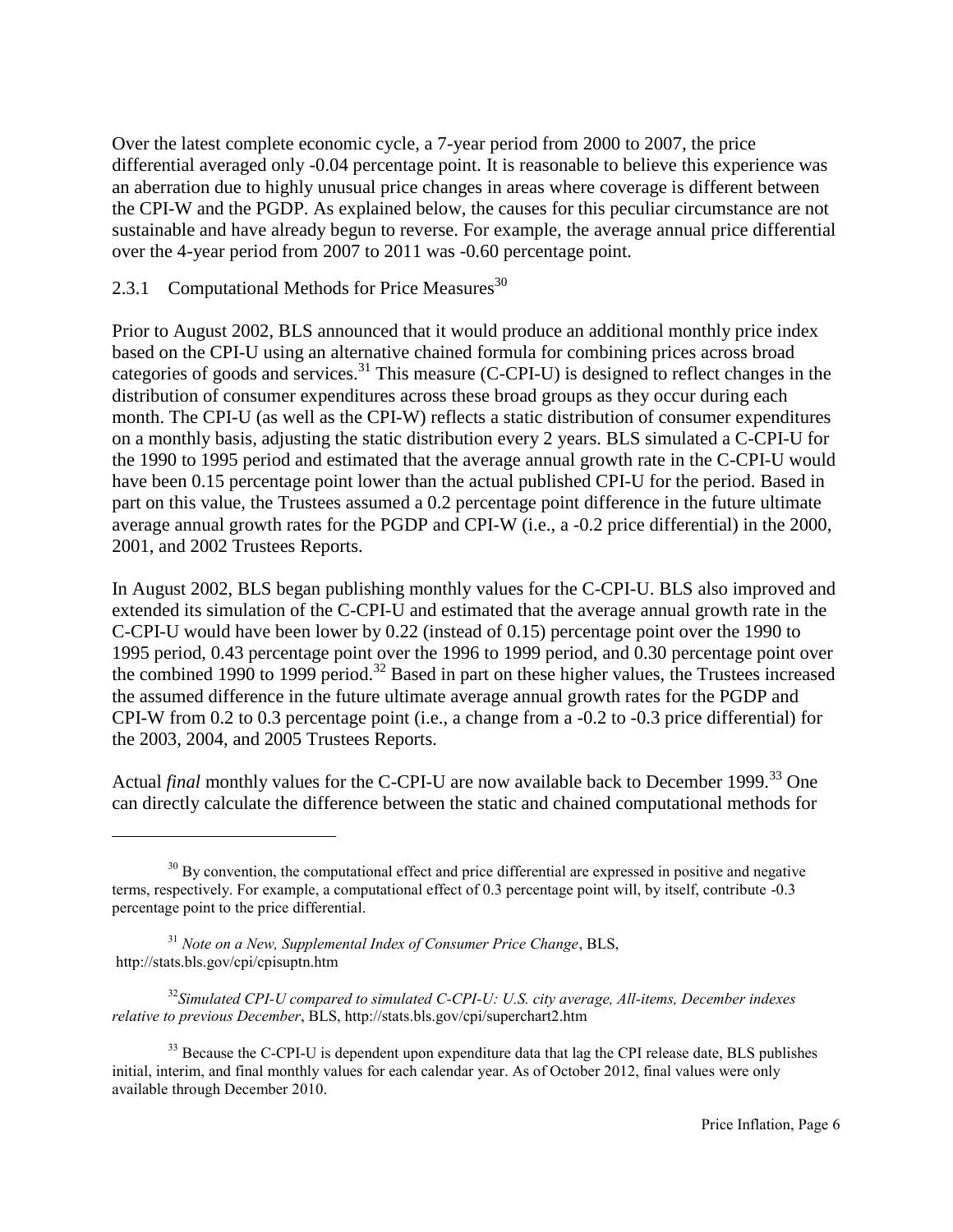the latest periods as the CPI-U less C-CPI-U annual growth rates. The average annual difference over the period from December 1999 to December 2010 was 0.30, and the differences for the 12 month periods ending each December ranged from -0.1 to 0.8 percentage points. In 9 out of the 11 years, the difference was between 0.1 and 0.5 percentage points.

It is reasonable to believe that some of the difference between these computational methods in the more recent period may have been due to unique circumstances associated with price volatility in particular items such as energy, and thus that the difference between these two computational methods may be lower in the future. However, for the post-1999 period, the average annual difference using the *all items less food and energy* expenditure category for the C-CPI-U and CPI-U was 0.33 percent, or approximately equal to the value for the *all items* category.<sup>34</sup>

Summarizing the BLS data, the difference in growth in the CPI-U and the C-CPI-U was about 0.3 percentage point over the 1990 to 1999 period and about 0.3 percentage point over the period from December 1999 to December 2010. This suggests that the difference in measured growth in prices in the CPI-U and the C-CPI-U is likely to average about 0.3 percentage point.

## 2.3.2 Coverage Differences

 $\overline{a}$ 

The CPI-W covers the consumption pattern for roughly 32 percent of the U.S. population.<sup>35</sup> The PGDP covers the consumption expenditures for the entire population, along with investment and government expenditures.<sup>36</sup> In fact, the PGDP can be viewed as a weighted average of deflators for its principal components: personal consumption expenditures (PGDP\_C), gross private domestic investment (PGDP\_I), and government consumption expenditures and gross investment (PGDP\_G).

Table 2.2, below, shows the contribution to the price differential over varying historical periods due to including the PGDP\_I and the PGDP\_G in the PGDP. The contribution of the PGDP\_I to the price differential is defined as the product of its growth rate differential (defined as PGDP\_I less PGDP\_C) and its GDP weight (defined as the ratio of nominal investment expenditures to nominal GDP). The contribution of the PGDP\_G to the price differential is defined similarly. Columns (a) and (b) list the growth rate differentials for PGDP\_I and PGDP\_G, while columns

<sup>34</sup> Using the *all items less food and energy* expenditure category for the C-CPI-U and CPI-U, the difference between the static and the chained computational methods was 0.7 percentage point in 2000 (compared to 0.8 using the *all items* category). For subsequent years, the difference was 0.6 (0.3), 0.3 (0.4), 0.4 (0.2), -0.1 (0.1), 0.3 (0.5), 0.4 (0.3), 0.5 (0.4), 0.0 (-0.1), 0.3 (0.3), and 0.2 (0.2) percentage point for 12-month periods ending in December 2001, 2002, 2003, 2004, 2005, 2006, 2007, 2008, 2009, and 2010, respectively.

<sup>&</sup>lt;sup>35</sup> *Overview of the CPI*, BLS. http://stats.bls.gov/cpi/cpifaq.htm#Question 1

<sup>&</sup>lt;sup>36</sup> The PGDP also incorporates the effect of price changes in exports less the effect of price changes in imports. The net effect of these price changes over the historical period has been relatively small. For the long-range future, OCACT assumes net exports (i.e., exports minus imports) will be zero along with their effect on the total PGDP.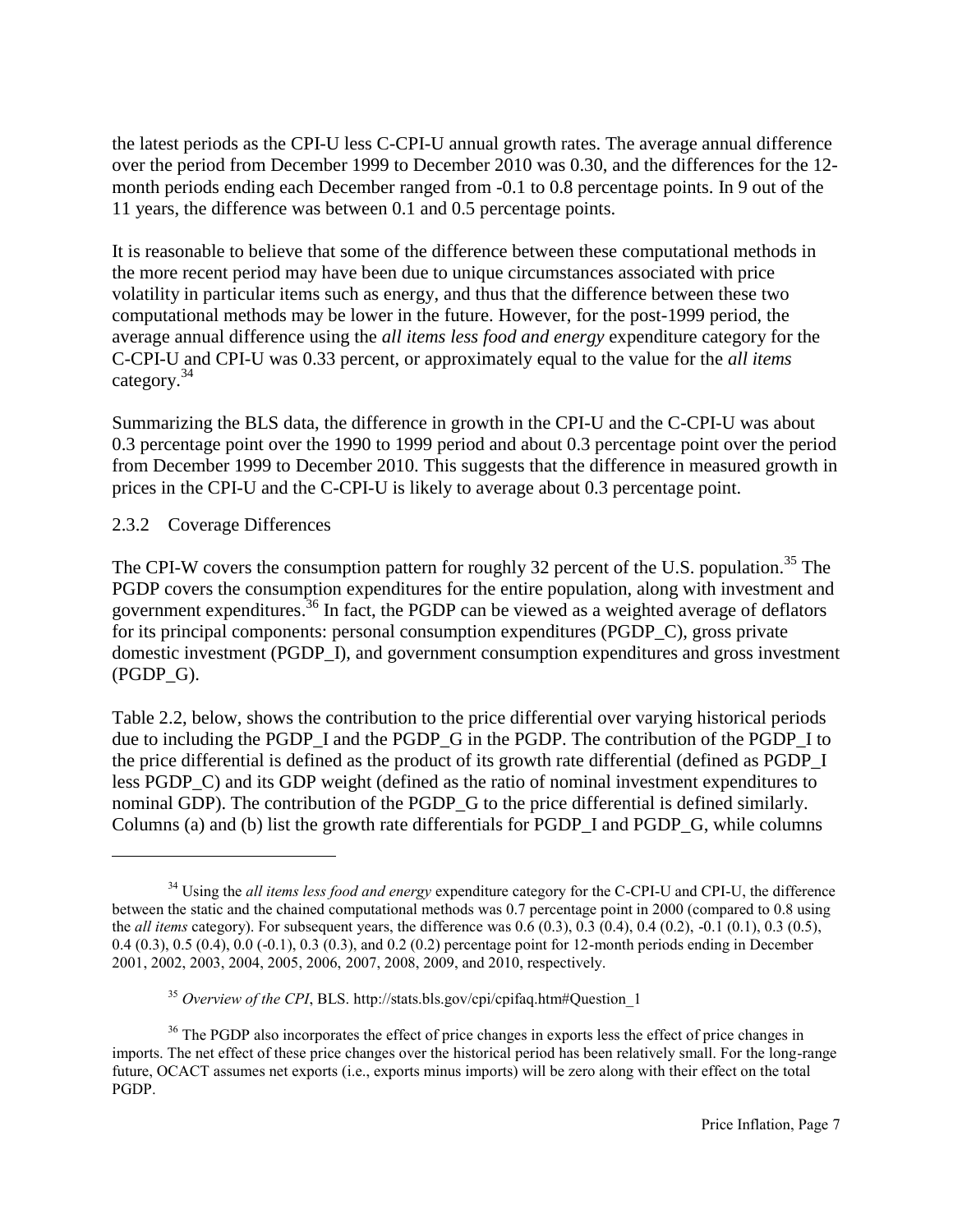(c) and (d) list the separate contributions to the price differential due to PGDP\_I and PGDP\_G. Column (e) lists the sum of the contributions to the price differential due to the PGDP\_I and PGDP\_G. Finally, the table includes the Trustees' assumed ultimate values for the growth rate differentials, the weighted differentials, and the sum of the weighted differentials. (See section 2.4.1 for a detailed development of these assumptions.)

The growth rate differentials for PGDP\_I were -1.69 and -1.92 percent over the 1979 to 1989 and 1989 to 2000 economic cycles, respectively. When weighted, these growth rate differentials contributed -0.29 and -0.30 percentage point to the overall price differential for the periods. The Trustees set the future assumed growth rate differential for PGDP\_I to -1.29. When weighted, this will contribute about -0.20 to the overall price differential. The assumed future contribution to the price differential is about two-thirds (i.e., -0.20 / -0.30) of its historical contribution over the 1979 to 2000 period, due mostly to OCACT's assumption that the price of computers and software will not fall as steeply in the long-range future compared to the post-1979 historical period. The 7-year period from 2000 to 2007 was discounted on the belief that the behavior of the PGDP\_I during this period was an aberration. The growth rate differential for PGDP\_I turned positive during this period due to the relatively rapid growth in the investment deflators for residential and nonresidential structures. OCACT believes this behavior is not sustainable into the near future. In fact, the growth rate differential for PGDP\_I turned back to an average annual value of -1.88 percent for the 4-year period from 2007 to 2011, reflecting, in part, actual declines in the price of new housing in most markets during the period.

|                                                               | Differences in Deflator Growth Rates |                         |                                                      |                         |                            |  |  |
|---------------------------------------------------------------|--------------------------------------|-------------------------|------------------------------------------------------|-------------------------|----------------------------|--|--|
| Range                                                         |                                      | Unweighted              | Weighted<br>(Contribution to the Price Differential) |                         |                            |  |  |
|                                                               | PGDP_G<br>PGDP I                     |                         | PGDP I                                               | PGDP G                  | PGDP I                     |  |  |
|                                                               | less                                 | less                    |                                                      |                         | And                        |  |  |
|                                                               | PGDP C                               | PGDP C                  |                                                      |                         | PGDP G                     |  |  |
|                                                               |                                      |                         | $(a)$ * weight                                       | $(b)$ * weight          | $(c + d)$                  |  |  |
|                                                               | (a)                                  | (b)                     | (c)                                                  | (d)                     | (e)                        |  |  |
| Econ. Cycles<br>1979-1989<br>1989-2000<br>2000-2007<br>Latest | $-1.69$<br>$-1.92$<br>0.04           | $-0.11$<br>0.37<br>1.85 | $-0.29$<br>$-0.30$<br>0.01                           | $-0.02$<br>0.07<br>0.34 | $-0.31$<br>$-0.23$<br>0.35 |  |  |
| 2007-2011                                                     | $-1.88$                              | 0.58                    | $-0.25$                                              | 0.12                    | $-0.13$                    |  |  |
| Assumed<br>Values                                             | $-1.26$                              | 0.65                    | $-0.20$                                              | 0.12                    | $-0.08$                    |  |  |

Table 2.2: Estimated Contribution to the Price Differential

The growth rate differentials for PGDP G were -0.11 and 0.37 percent over the 1979 to 1989 and 1989 to 2000 economic cycles, respectively. When weighted, these growth rate differentials contributed -0.02 and 0.07 percentage point to the overall price differential for those periods. The Trustees set the future assumed growth rate differential for PGDP\_G to 0.67, which when weighted will contribute about 0.12 to the overall price differential. The assumed future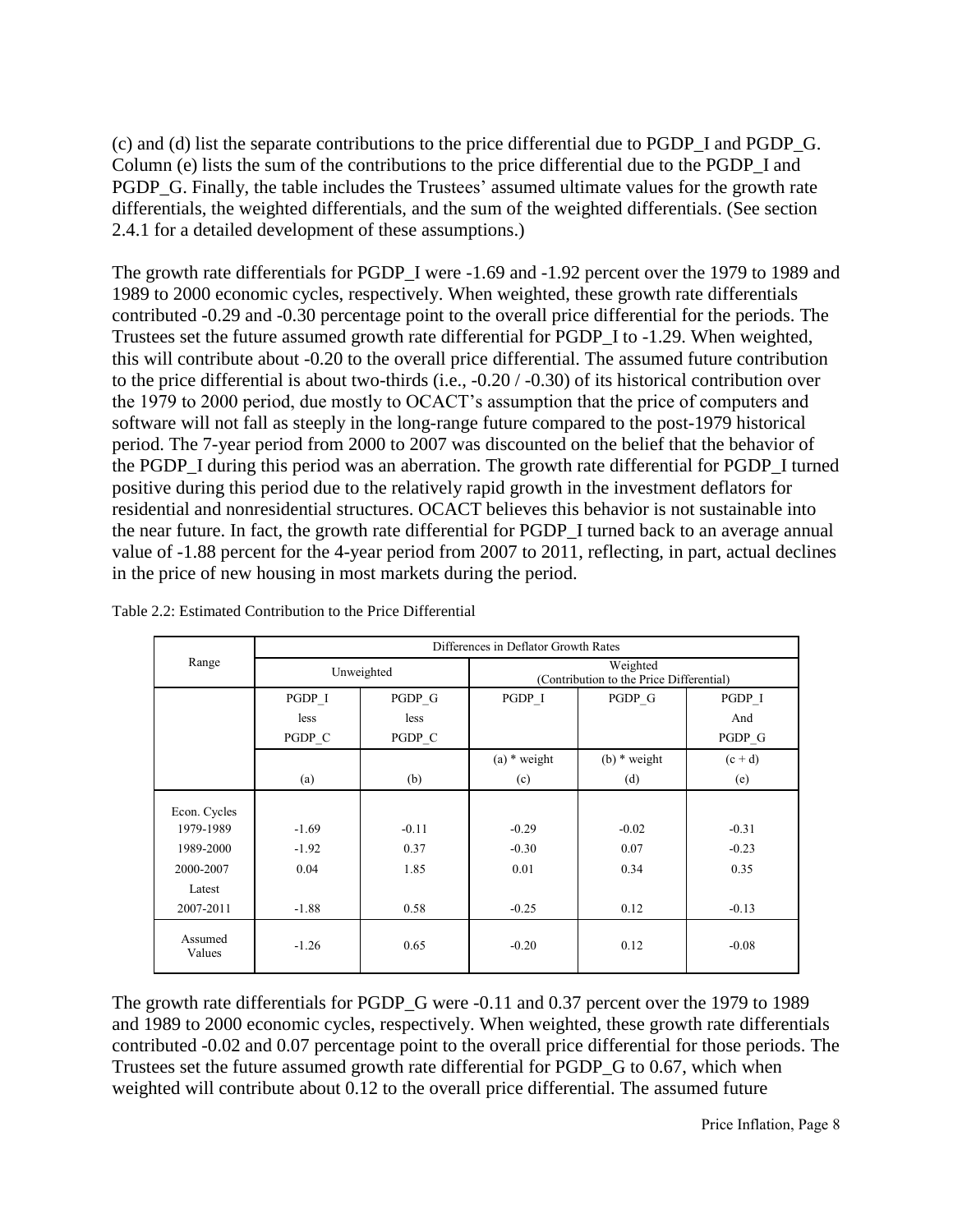contribution to the price differential is about 0.10 higher (i.e.,  $0.12 - 0.02$ ) than its historical contribution over the 1978 to 2000 period. OCACT believes the PGDP\_G contribution to the price differential during this historical period was temporarily depressed due to a relative increase in lower-paid state and local government workers. OCACT also believes the PGDP\_G contribution to the price differential during the 7-year period from 2000 to 2007 was high because the growth rate in average military compensation averaged 9.2 percent over the period. OCACT believes this relatively high growth rate was due to temporary factors. Federal payments for basic military pay, reenlistment bonuses, and other types of incentive pay increased sharply after the 9/11 terrorist attacks. Furthermore, beginning in 2002, the BEA redefined military compensation to include federal payments to the Uniformed Services Retiree Healthcare Fund. In the future, OCACT believes that the annual growth rate in average military compensation will slow and follow the assumed ultimate 4.1 percent average annual growth rate in compensation for all workers.

Thus, the Trustees set the future contribution to the price differential due to the PGDP\_I and the PGDP\_G to -0.1 percentage point. This is approximately equal to the sum of a -0.20 percentage point price differential due to the PGDP\_I and 0.12 percentage point due to the PGDP\_G. The assumed future combined contribution of -0.1 percentage point is smaller (less negative) than the actual historical combined contribution to the price differential of -0.27 percentage point over the 1979 to 2000 period.

# 2.3.3 Future Expectations for the Price Differential

For the 2013 Trustees Report, the Trustees set the assumed ultimate price differential to -0.3, - 0.4, and -0.5 percentage point for alternative I, II, and III, respectively. For the alternative II, the ultimate price differential of -0.4 percentage point is the sum of -0.3 percentage point due to the difference in computational methods and -0.1 percentage point due to coverage differences between the PGDP and CPI-W. These values are unchanged from the ones assumed by the Trustees for the 2012 Report.

# **2.4 Gross Domestic Product Implicit Price Deflator (PGDP)**

# 2.4.1 Historical Behavior of the Adjusted PGDP

As mentioned in section 2.3.2, for the future, the PGDP can be viewed as a weighted average of the PGDP C, PGDP I, and PGDP G. The weights are the ratios of the components' nominal expenditures to total nominal GDP. In 2011, the weights for personal consumption, investment, and government expenditures were about 0.71, 0.12, and 0.20, respectively. These weights summed to more than one because net exports were negative. However, over the 50-year period from 1961 to 2011, the weights for personal consumption, investment, and government expenditures were approximately 0.65, 0.16, and 0.20, respectively, and summed to about 1.0. The long-run assumption is that net exports will be zero and the weights will sum to 1.0.

Because these weights have been relatively stable over the last four decades (and have summed to about 1.0), the long-run historical growth rate in PGDP is mostly explained by the separate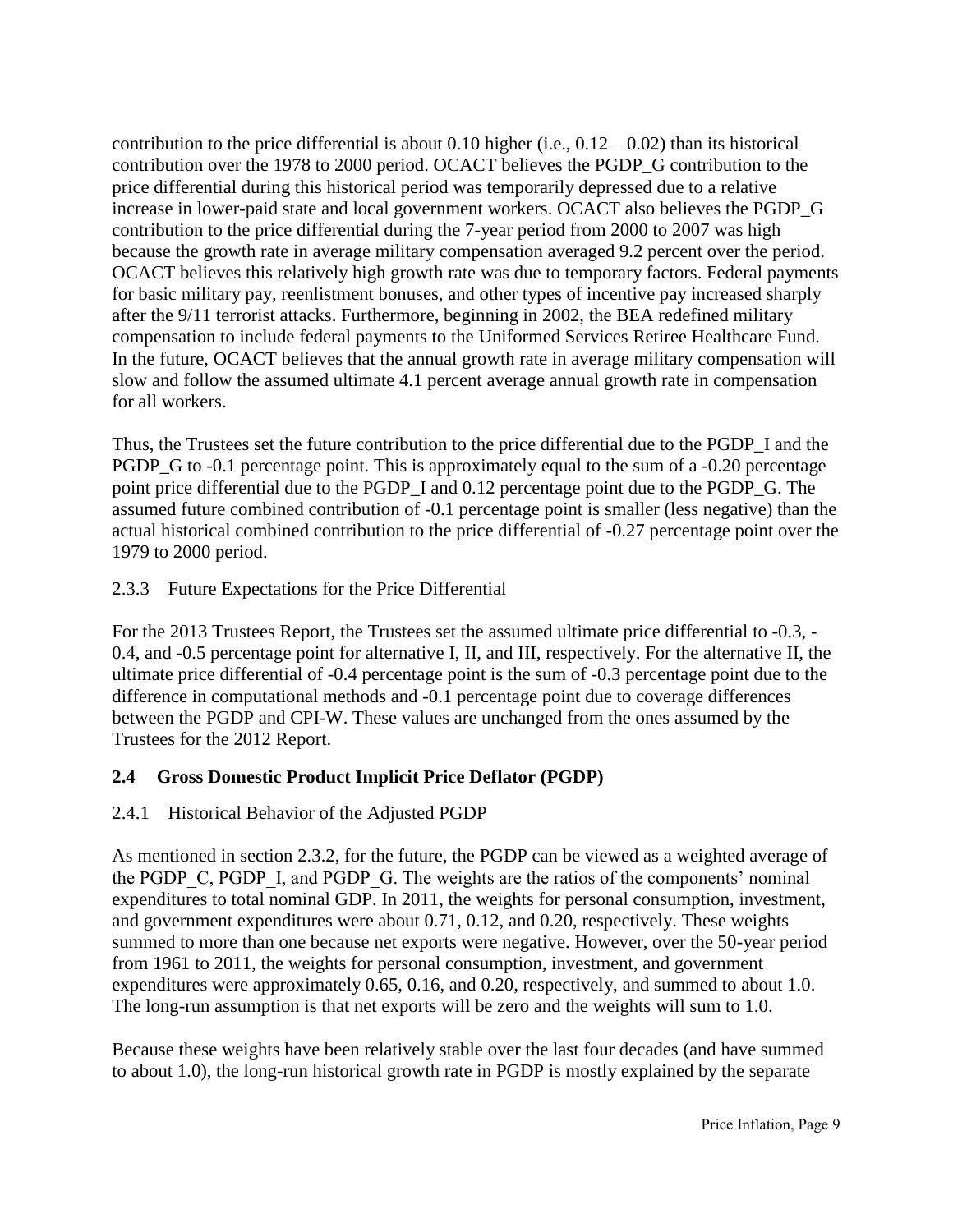historical growth rates in PGDP\_C, PGDP\_I, and PGDP\_G. The historical and expected future growth rates for each component deflator are examined below.

It should be noted that the PGDP (and each of its major components— PGDP\_C, PGDP\_I, and PGDP\_G) are combined using a chain-weighted computational method. Thus, when computing a price differential between the PGDP (or any of its major components) and the CPI-W, the historical and expected future difference between the CPI-U and the chain-weighted C-CPI-U of -0.30 percentage point applies similarly to the expected price differential between the PGDP and the CPI-W for the future.

# 2.4.1.1 Adjusted Deflator for Personal Consumption Expenditures (PGDP\_C)

Given all of the changes to the CPI and PGDP over time, it seems reasonable to expect that the more recent decades best depict the future relationship between the two price measures; more specifically, only the post-1977 period when the adjusted CPI-W incorporates most of the improvements in the CPI as presently defined. Over the 32-year period from 1979 to 2011, the average annual growth rates for the adjusted PGDP\_C and adjusted CPI-W were 3.15 and 3.32 percent, respectively. Hence, the difference between these average annual growth rates over this period was about -0.17 percentage point (i.e.,  $3.15 - 3.32$ ).

This -0.17 percentage point observed difference over the 1979 to 2011 period is smaller than the -0.30 percentage point expected future difference (consistent with the estimated 0.30 percentage point difference due to the computational methods used for weighting broad groups of goods and services), in part, because the populations covered by the two price measures are different. As mentioned in Section 2.3.2, the CPI-W covers the consumption pattern for roughly 32 percent of the population, while the PGDP\_C covers personal consumption expenditures for the total population. The CPI-U, on the other hand, covers about 87 percent of the population. Over the 1979 to 2011 period, the CPI-U grew faster than the CPI-W by about 0.07 percentage point per year, mostly because the former had relatively larger weights for medical and college expenditures—two areas where prices had been rising faster than for other goods. If the CPI-W had the same expenditure weights as the CPI-U, then the adjusted CPI-W would have grown at an annual rate of roughly 0.07 percentage point faster than it did. This would have resulted in an observed difference (adjusted PGDP\_C less adjusted CPI-W growth rates) of -0.24 (i.e., -0.17 − 0.07) percentage point, closer to the -0.30 percentage point expected difference due to computational methods alone.

The most recently revised BLS and BEA data for 2000 and later also support a 0.30 percentage point effect for the different computational methods (adjusted PGDP\_C less adjusted CPI-W growth rates). As mentioned in Section 2.3.1, BLS has published initial, interim, and final monthly values for the C-CPI-U for each year beginning January 2000. Final values are now available for 2010. The average annual growth rate in the C-CPI-U from the first quarter of 2000 to the fourth quarter of 2010 was 2.09 percent. Over the same period, the average annual growth rates in the PGDP\_C, CPI-U, and CPI-W were approximately 2.13, 2.38, and 2.39 percent, respectively. The data suggest that over this period, the contribution of the difference in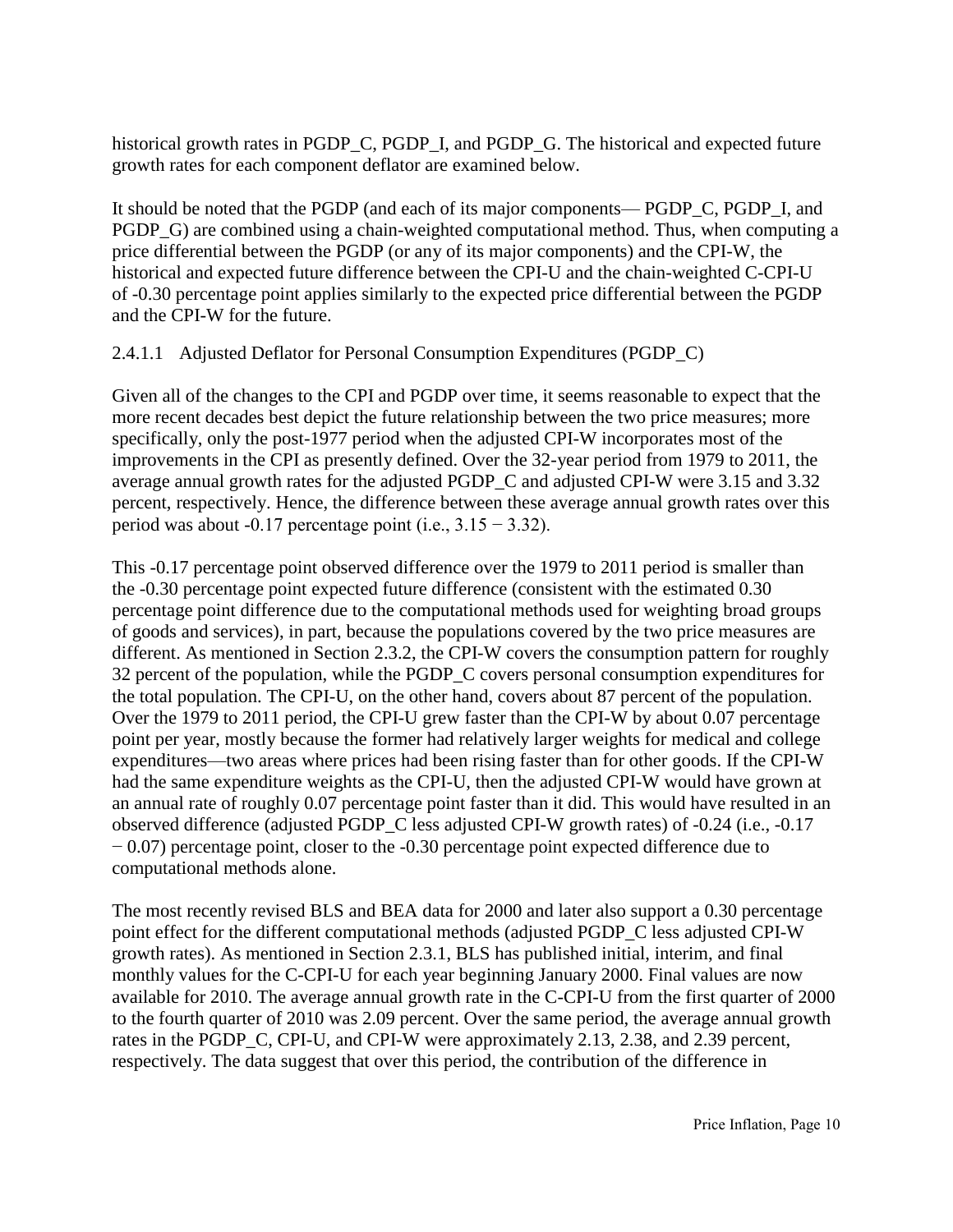computational methods was about 0.29 percentage point (i.e.,  $2.38 - 2.09$ ), and that the PGDP C price differential was -0.26 percentage point (i.e.,  $2.13 - 2.39$ ).<sup>37</sup>

Over the long-range period, it is reasonable to assume that the average annual growth rates in the CPI-W and CPI-U will be roughly equal. It also seems reasonable to assume that the difference in the long-range average annual growth rates (PGDP\_C less CPI-W) will be -0.30 percentage point, and that this difference will be only due to the expected 0.30 percentage point effect from the different computational weighting methods. Stated differently, the expected growth-rate differential for the personal consumption deflator (PGDP\_C less CPI-W) due to factors other than from the computational weighting methods is assumed to be zero. Thus, the Trustees set the assumed ultimate annual growth rate for PGDP\_C to 2.5 percent, or equal to the assumed ultimate annual growth rate for CPI-W (i.e., 2.8 percent) less the 0.30 percentage point effect of the different computational weighting methods.

2.4.1.2 Deflator for Investment Expenditures (PGDP\_I)

l

The PGDP I can be viewed as a weighted average of deflators for its principal components: investment in nonresidential equipment and software (PGDP\_INE), residential investment (PGDP\_IR), and investment in nonresidential structures (PGDP\_INS).<sup>38</sup> Based on new analysis, the Trustees set some changes in assumptions for price changes and weights for those components, but those changes largely offset each other and the resulting assumption for the price differential is unchanged.

Deflator for Equipment and Software (PGDP\_INE) – Over the 32-year period from 1979 to 2011, the average annual growth rate was about 0.03 percent for the PGDP\_INE, compared to 3.15 percent for the PGDP\_C. The PGDP\_INE growth rate has been depressed by two well-documented trends: the sharp decline in quality-adjusted prices for computers and software and the rapid rise in nominal investment expenditures for those two products. Over this period, the deflators for computers and software fell at an average annual rate of about 13.6 and 1.1 percent, respectively. Also over this period, the ratio of nominal investment expenditures for computers to all investment expenditures for equipment and software rose from about 4 percent to about 11 percent in the late 1990s, followed by a decline to about 7 percent, while the ratio of nominal investment expenditures for software rose fairly steadily from about 4 percent to about 26 percent.

It seems reasonable to assume that quality-adjusted computer prices will continue to decline into the future, but at a somewhat slower rate. The average annual rate of decline was about 12.9 percent over the 1982 to 1994 period, 22.2 percent over the 1994 to 1999 period, and 10.2

 $37$  The data also suggest that over the period the average annual growth rate in the C-CPI-U (2.09 percent) was a reasonable approximation of the average annual growth rate in the PGDP\_C (2.13 percent), and that the average annual growth rates in the CPI-U (2.38 percent) and CPI-W (2.39 percent) were approximately equal over the period, compared to the 0.08 average annual percentage point differential over the 1978-2011 period.

 $38$  This decomposition excludes the change in business inventories, which has averaged roughly 2.0 percent of total investment expenditures over the 33-year period from 1978 to 2011.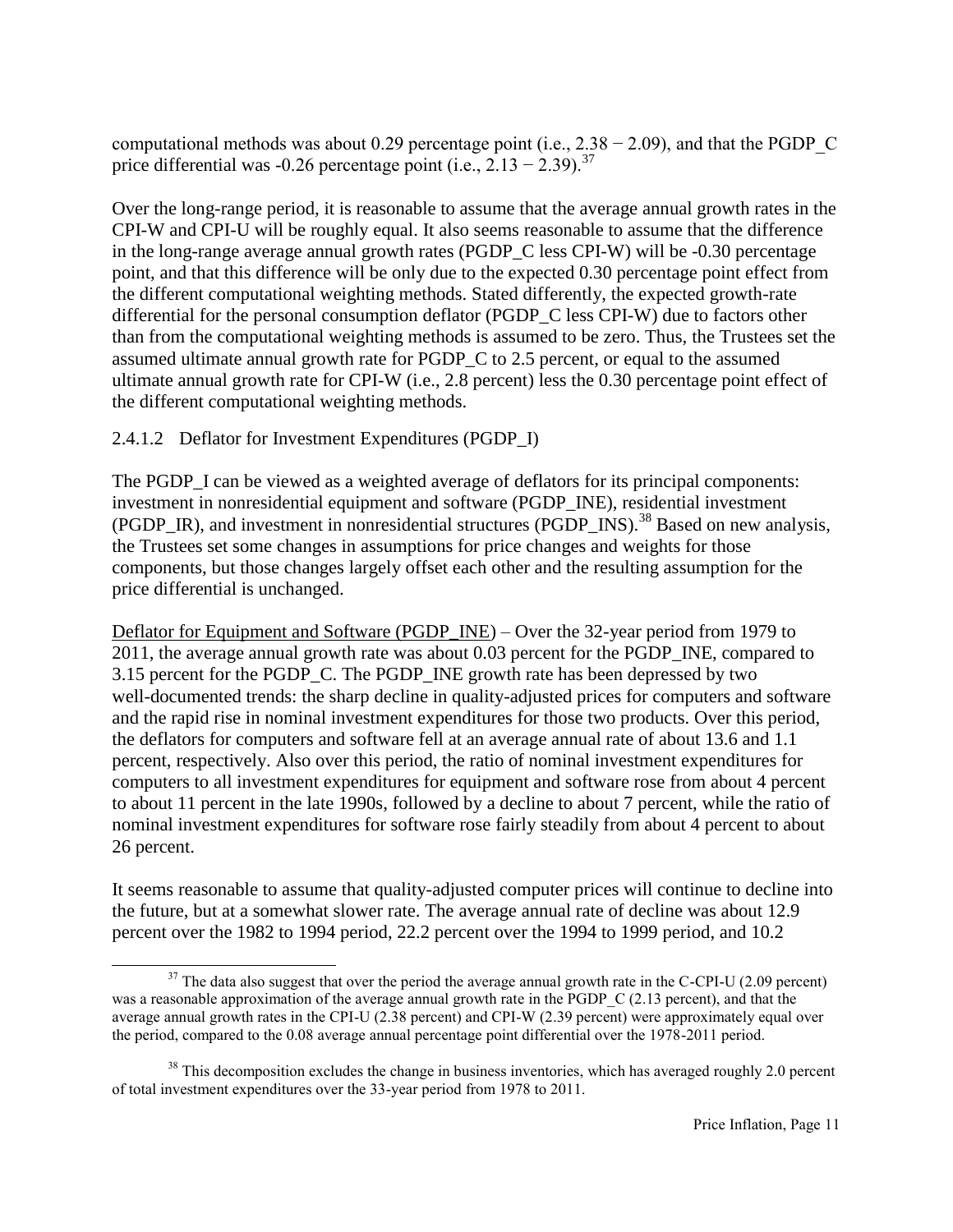percent over the 1999 to 2011 period. The large rate of decline in the late 1990s was probably due to a combination of technological advances and production volume increases that are unlikely to be sustained over a longer period. It seems more reasonable to assume that the future rate of price decline will be similar to that over the last 12 years; thus, the Trustees assume a rate of decline of quality-adjusted computer prices of 10 percent per year. Furthermore, it is expected that the ratio of nominal investment expenditures for computers to all investment expenditures for equipment and software will stabilize at the approximate average value of the ratio over the last decade (i.e., 8 percent). $39$ 

Software prices have been declining slowly, but steadily. They declined over four of the last five economic cycles (the only exception being the 1973-79 cycle), and their rate of decline averaged between 0 and 1 percent per year over three of those four cycles. (The rate of decline over the 1989-2000 cycle was 1.9 percent per year.) The price level in 2011 was about the same as in 2004. It seems reasonable to expect some future price decline, but at a somewhat slower rate than the average over the last 30 years. The Trustees assume that software prices will decline at a rate of 0.5 percent per year. OCACT also expects that the ratio of nominal investment expenditures for software to all investment expenditures for equipment and software will stabilize at about 27 percent. 40

Besides computers and software, equipment and software expenditures include a residual component for other equipment. Over the last three decades from 1981 to 2011, the deflator for other equipment grew on average at a 1.57 percent annual rate, or 1.15 percent less than the 2.72 percent annual growth rate for the PGDP\_C. Similarly, over the last three complete economic cycles (1979-2007), the deflator for other equipment grew slower by 1.14 percent per year than PGDP\_C. The difference was somewhat greater in more recent years: 1.52 percent over the last two complete cycles, and 1.48 percent over the last 20 years. OCACT believes that the growth rate in the price deflator for other equipment will continue to be depressed relative to the PGDP\_C, since the prices for at least some items in other equipment (e.g., printers, calculators, etc.) will be driven down by the same types of future technological advancements expected for computers. Thus, OCACT believes that it is reasonable to expect that, in the future, the average annual growth rate in other equipment will be about 1.25 percent, or 1.25 percent less than the 2.5 percent assumed ultimate average annual growth rate in the PGDP\_C.

Using these average annual growth rates and weights, OCACT believes that it is reasonable to set the assumed ultimate average annual rate of growth in PGDP INE in the future to about -0.12 percent (i.e.,  $-10.0 * 0.08 - 0.5 * 0.27 + 1.25 * 0.65$ ).

Deflator for Residential Investment (PGDP\_IR) – Residential investment is almost entirely composed of investment in fixed structures which, in turn, is composed of single-family, multifamily, and other structures (e.g., manufactured homes, dormitories, etc.). Over the 21-year period from 1979 to 2000, the average annual growth rate was about 3.73 percent for the PGDP\_IR, compared to 3.67 percent for the PGDP\_C. Thus, the average annual growth rate for

 $\overline{a}$ 

<sup>&</sup>lt;sup>39</sup> In the 2012 Trustees Report, the assumed rate of decline was 11.9 percent and the ratio was 10 percent.

<sup>&</sup>lt;sup>40</sup> In the 2012 Trustees report, software prices were assumed not to change and the ratio was 25 percent.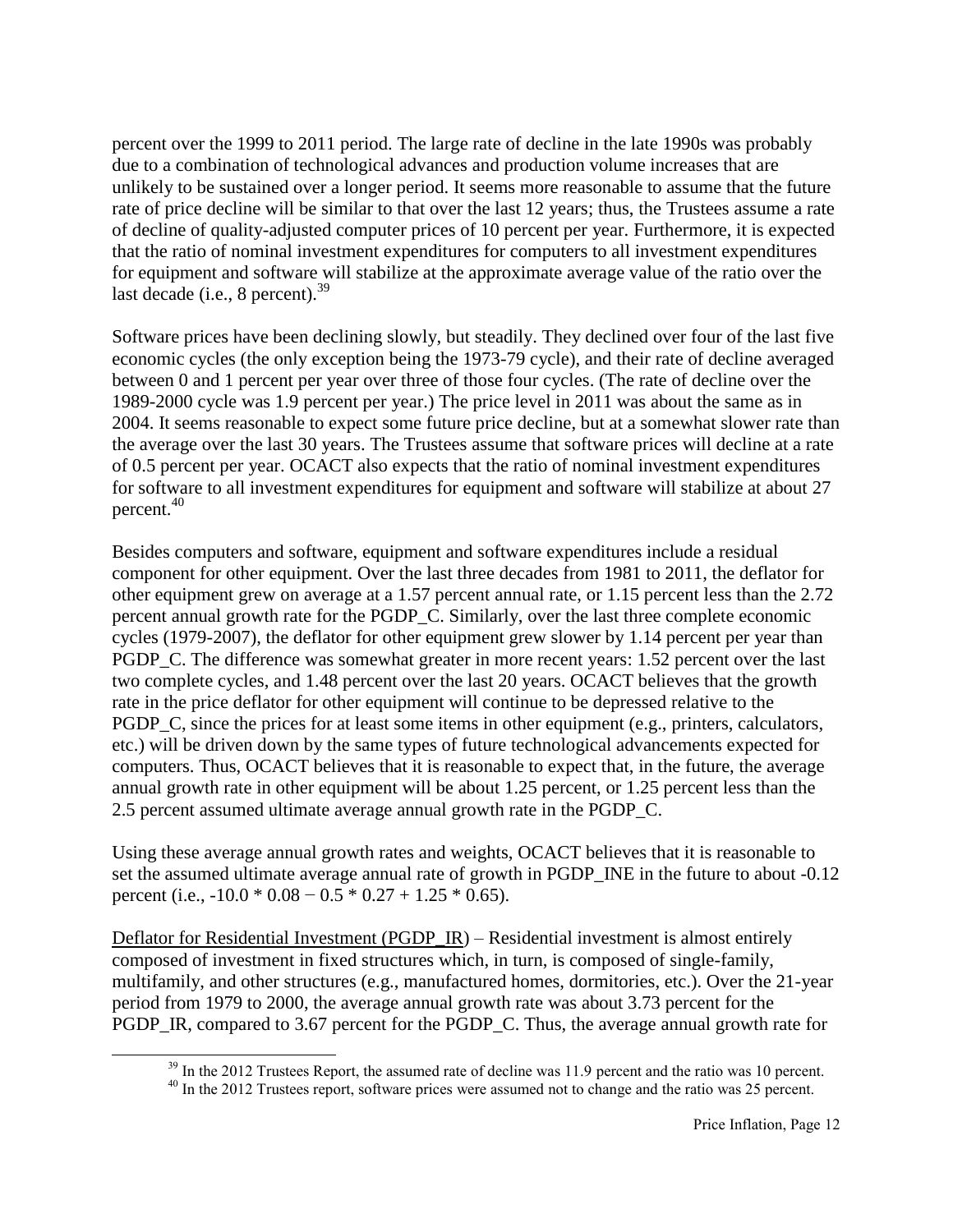the PGDP IR was about 0.06 percentage point  $(3.73 - 3.67)$  higher than the average annual growth rate in the PGDP\_C over the period. However, over the next 7-year period, this differential increased substantially. From 2000 to 2007, the average annual growth rate was about 4.82 percent for the PGDP\_IR and 2.33 percent for the PGDP\_C. Thus, the average annual growth rate for the PGDP\_IR was about 2.49 percentage points  $(4.82 - 2.33)$  higher than the average annual growth rate in the PGDP\_C over the period.

OCACT believes that the 2.48 percent growth rate differential between the PGDP\_IR and the PGDP C over the last business cycle was a temporary market phenomenon characterized by overheated demand for housing, house "flipping," subprime mortgage lending, and unusually high profits and gains in stock prices for the builders of new homes. Since 2007, there has been a market correction: the subprime mortgage market has collapsed, new and existing home sales have dropped nationally, actual prices of new homes in most markets have declined, and the profits and stock prices of new homebuilders have plummeted. For the 2007 to 2010 period, the average annual growth in PGDP\_IR and PGDP\_C was -1.6 and 1.7 percent, respectively, indicating a -3.3 percent (-1.6 – 1.7) differential between the two deflators. Although the growth rate of PGDP\_IR turned positive again in 2011, at 0.9 percent it was still 1.5 percentage points below the growth rate in PGDP\_C (which was 2.4 percent).

OCACT believes it is reasonable to disregard the post-2000 period and set the assumed ultimate average annual rate of increase in the PGDP\_IR to 2.6 percent, or about 0.1 percentage point higher than the 2.5 percent assumed ultimate average annual rate of increase in the PGDP  $C$ . <sup>41</sup>

Deflator for Investment in Nonresidential Structures (PGDP\_INS) – Investment in nonresidential structures includes amounts for drilling for petroleum and natural gas. Over the 22-year period from 1979 to 2000, the average annual growth rate for PGDP\_INS was 3.62 percent, or slightly less than the 3.73 percent growth rate in PGDP\_IR. However, over the 7-year period from 2000 to 2007, the average annual growth rates for PGDP\_INS and PGDP\_IR were 7.48 and 4.82 percent, respectively. The relatively faster average annual growth rate for PGDP\_INS occurred because the average annual growth rate in the deflator for investment in petroleum and natural gas was about 20.9 percent. Excluding the effects of petroleum and natural gas, the average annual growth rate for PGDP\_INS was about 6.0 percent, much closer to the 4.8 percent average annual growth rate in PGDP\_IR over the period.

OCACT believes the relatively rapid growth rate in the deflator for investment in petroleum and natural gas is another temporary market phenomenon associated with a run-up in oil prices. The price of a barrel of oil rose from about \$26 in 2001 to \$72 in 2007, or at an average annual rate of about 19.0 percent. As the market price for oil rose, previously expensive investment technologies became economically profitable.

 $\overline{a}$ <sup>41</sup> In the future, the PGDP\_IR may grow faster than the PGDP\_C due to more rapid increases in the prices of scarce land and basic building commodities such as copper, lumber, and cement. In the 2012 Trustees Report, OCACT assumed a 2.8 percent annual rate.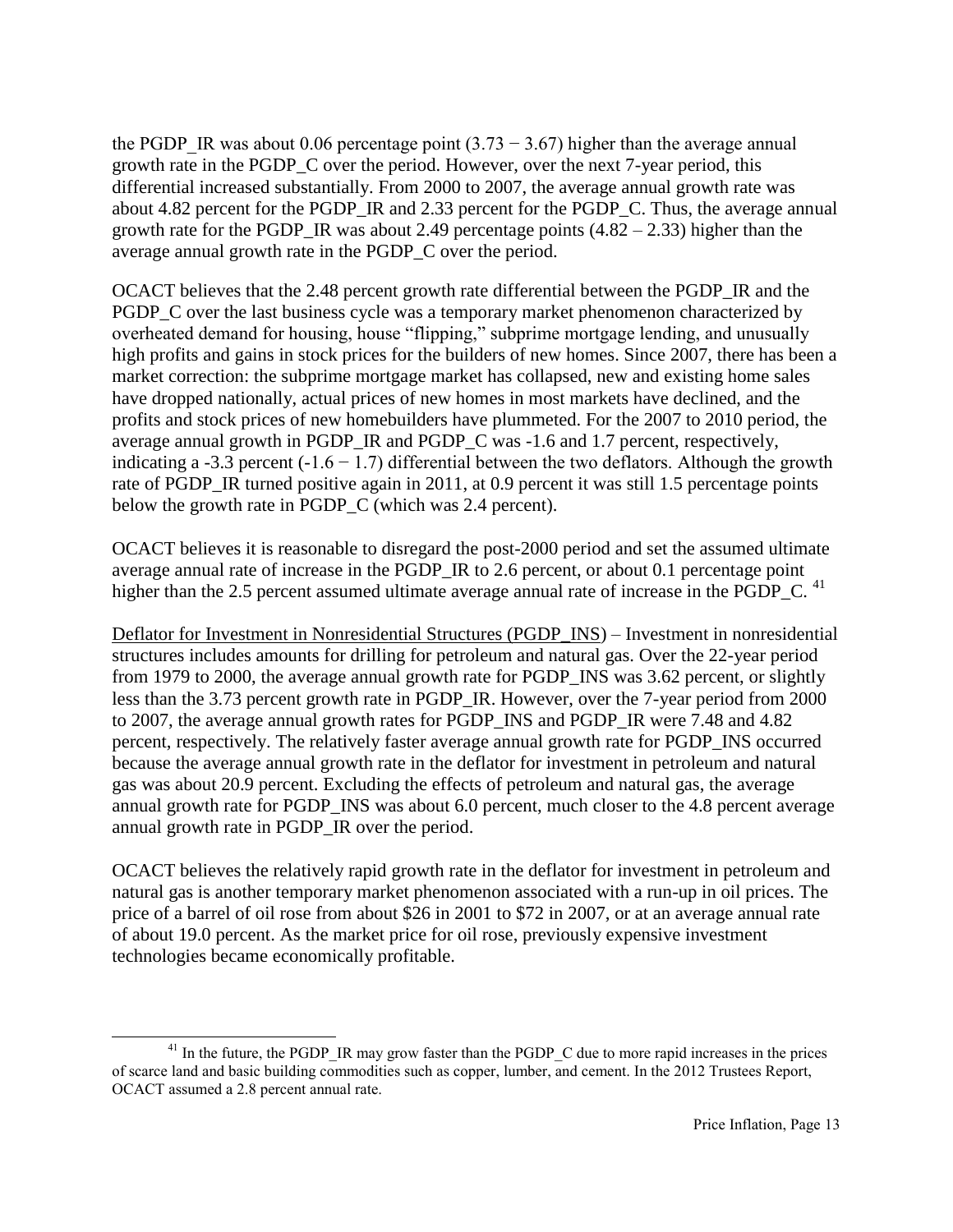OCACT believes that in the future the average annual growth rate in the price of a barrel of oil will not be significantly greater than the growth rate in the PGDP C and that the average annual growth rates in the PGDP\_INS and PGDP\_IR will be approximately equal. Thus, the Trustees set the assumed ultimate average annual rate of increase in PGDP\_INS to 2.6 percent, or 0.1 percentage point higher than the 2.5 percent assumed ultimate average annual growth rate in the PGDP\_C, and equal to the assumed ultimate average annual rate of increase in the PGDP\_IR.

Using rough averages and trends over the last 40 years, OCACT assumes the future ratio of nonresidential investment for equipment and software to total investment expenditures will be 50.0 percent, and the investment expenditure weights for nonresidential investment for structures and residential investment will be 25 percent each. Thus, the Trustees set the assumed ultimate average annual rate of increase for PGDP I to 1.24 percent (i.e.,  $-0.12 * 0.5 + 2.6 * (0.25 + 1.6)$  $(0.25)$ ).

Given the assumed ultimate average annual growth rate for the CPI-W of 2.8 percent, the expected future investment price differential is  $-1.56$  percent (i.e.,  $1.24 - 2.8$ ), which can be viewed as the sum of -0.3 percentage point for the computational weighting method and -1.26 percentage points (i.e.,  $-1.56 - (-0.3)$ ) for the compositional effects of factors such as computers and software. With a weighting of about 16 percent in the overall PGDP, a -1.26 percentage point price differential in PGDP\_I (beyond that for computational method) contributes about -0.20 percentage point (0.16 \* -1.26) to the overall price differential for PGDP.

2.4.1.3 Deflator for Government Expenditures (PGDP\_G)

The PGDP G can be viewed as a weighted average of deflators for government consumption expenditures (PGDP\_GC) and government investment (PGDP\_GI). The historical proportions of government consumption and investment expenditures have been relatively stable over the 30-year period from 1981 to 2011, averaging about 83 and 17 percent of total government expenditures, respectively.

Deflator for Government Consumption Expenditures (PGDP\_GC) – Government consumption expenditures can be separated into employee compensation and other (residual) government consumption expenditures. In the NIPA, the deflator for government consumption expenditures on employee compensation is defined as average employee compensation. From 1979 to 2000, a 21-year period covering two complete economic cycles, the average annual growth rate in the deflator for employee compensation and the adjusted CPI-W were about 5.16 and 3.76 percent, respectively. This indicates that over the period, the real annual growth rate in average employee compensation was 1.4 percent (i.e.,  $5.16 - 3.76$ ), slightly higher than the assumed ultimate real annual growth rate in average compensation in the  $2012$  Trustees Report.<sup>42</sup>

From 2000 to 2007, a 7-year period covering the latest economic cycle, the average annual growth rate in the deflator for employee compensation and the adjusted CPI-W were about 5.08

 $\overline{a}$  $42$  For the 2012 Trustees Report alternative II, the Trustees assumed that the ultimate average annual rates of increase in the average compensation for all employees and in the CPI were 4.07 and 2.8 percent, respectively.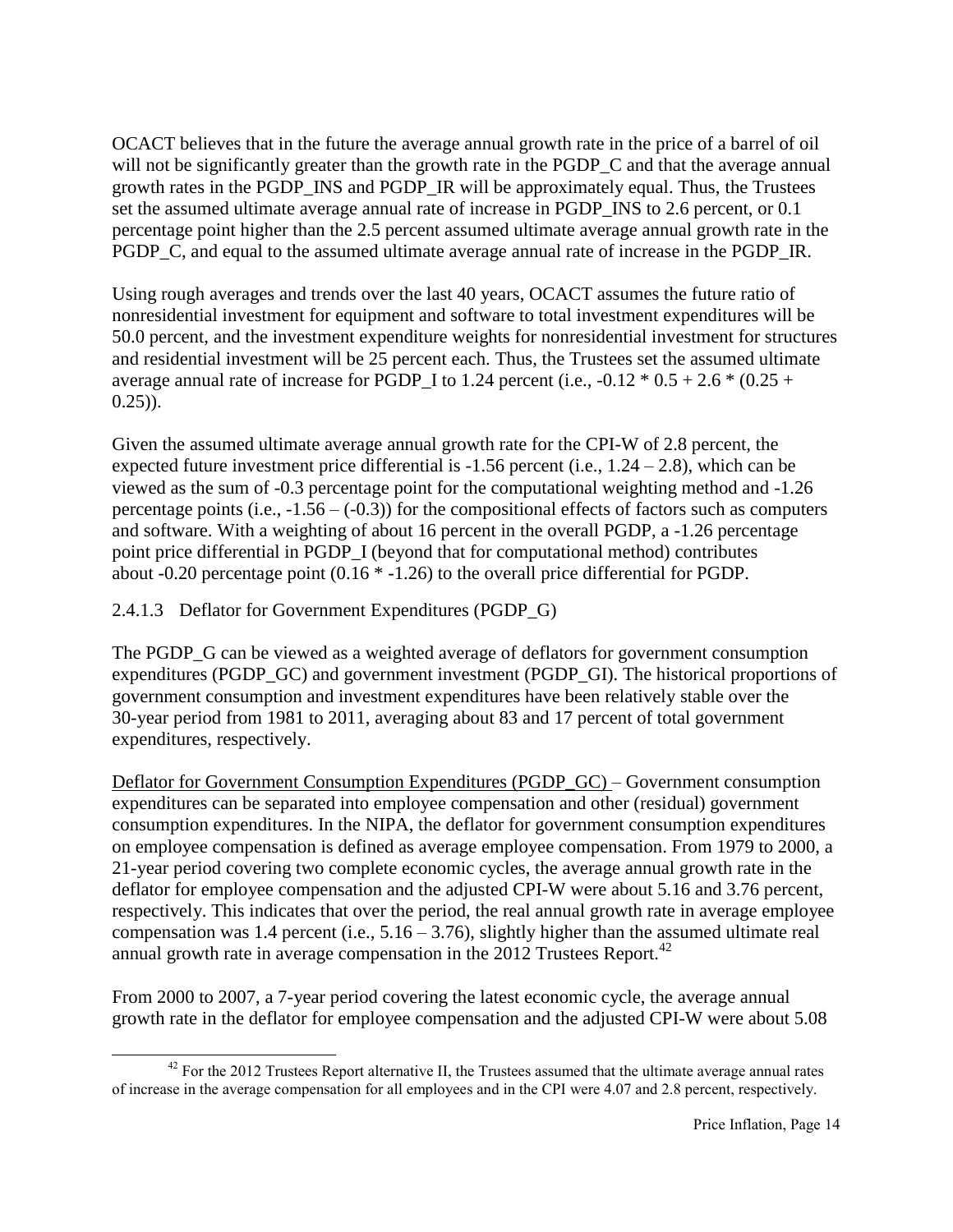and 2.64 percent, respectively. This indicates that over the period, the real annual growth rate in average government compensation was 2.44 percent (i.e.,  $5.08 - 2.64$ ), or almost twice the 1.23 percent ultimate real annual growth rate in average compensation assumed in the 2012 Trustees Report.

OCACT believes that the relatively high growth rate in the deflator for employee compensation over the 2000 to 2007 period is a temporary phenomenon mostly associated with military pay incentives for the conflicts in Iraq and Afghanistan. Over this period, the average annual growth rates in the average compensation of state and local, federal civilian, and federal military employees were 4.37, 6.22, and 9.16 percent, respectively. By contrast, between 2007 and 2011, the average annual growth rates in the average compensation of state and local, federal civilian, and federal military employees were 2.59, 2.49, and 4.67 percent, respectively, and the average annual growth rate in the deflator for employee compensation was 3.12 percent, or just 0.88 percentage points higher than the 2.24 percent growth rate in CPI-W over the same period. It is reasonable to assume that in the future the average annual growth rate in the average compensation for all government employees will be 4.07 percent, the same rate assumed for the economy-wide average compensation. Therefore, OCACT believes that the average annual growth rate in the deflator for government consumption expenditures on employee compensation will be 4.07 percent.

It is also reasonable and consistent to assume that the average annual growth rate in the deflator for other government consumption will be equal to the assumed ultimate average annual growth rate in the PGDP\_C. Hence, OCACT assumes that the average annual growth rate in the deflator for other government consumption will be 2.5 percent, or equal to the assumed ultimate average annual growth rate in the PGDP\_C.

Using rough averages over the 1978 to 2011 period, OCACT assumes that future government consumption expenditures for employee compensation will be about 63.0 percent of total government consumption expenditures. Thus, the Trustees set the assumed ultimate average annual growth rate for PGDP\_GC to 3.49 percent (i.e.,  $4.07 * 0.63 + 2.5 * 0.37$ ).

Deflator for Government Investment (PGDP\_GI) – Government investment can be separated into 1) structures and 2) equipment and software. It is reasonable to assume that the future average annual growth rate in the deflator for government investment for structures will be 2.6 percent, or equal to the expected future average annual growth rate in private investment in nonresidential structures (PGDP\_INS). Similarly, OCACT also assumes the future average annual growth rate in the deflator for government investment in equipment and software will be -0.12 percent, or equal to the expected future average annual growth rate in PGDP\_INE.

Using rough averages over the 1979 to 2010 period, OCACT assumes the future ratio of government investment for structures to total government investment will be about 0.60. Thus, the Trustees set the assumed ultimate average annual growth rate for PGDP\_GI to 1.51 percent  $(i.e., 2.6 * 0.60 - 0.12 * 0.40).$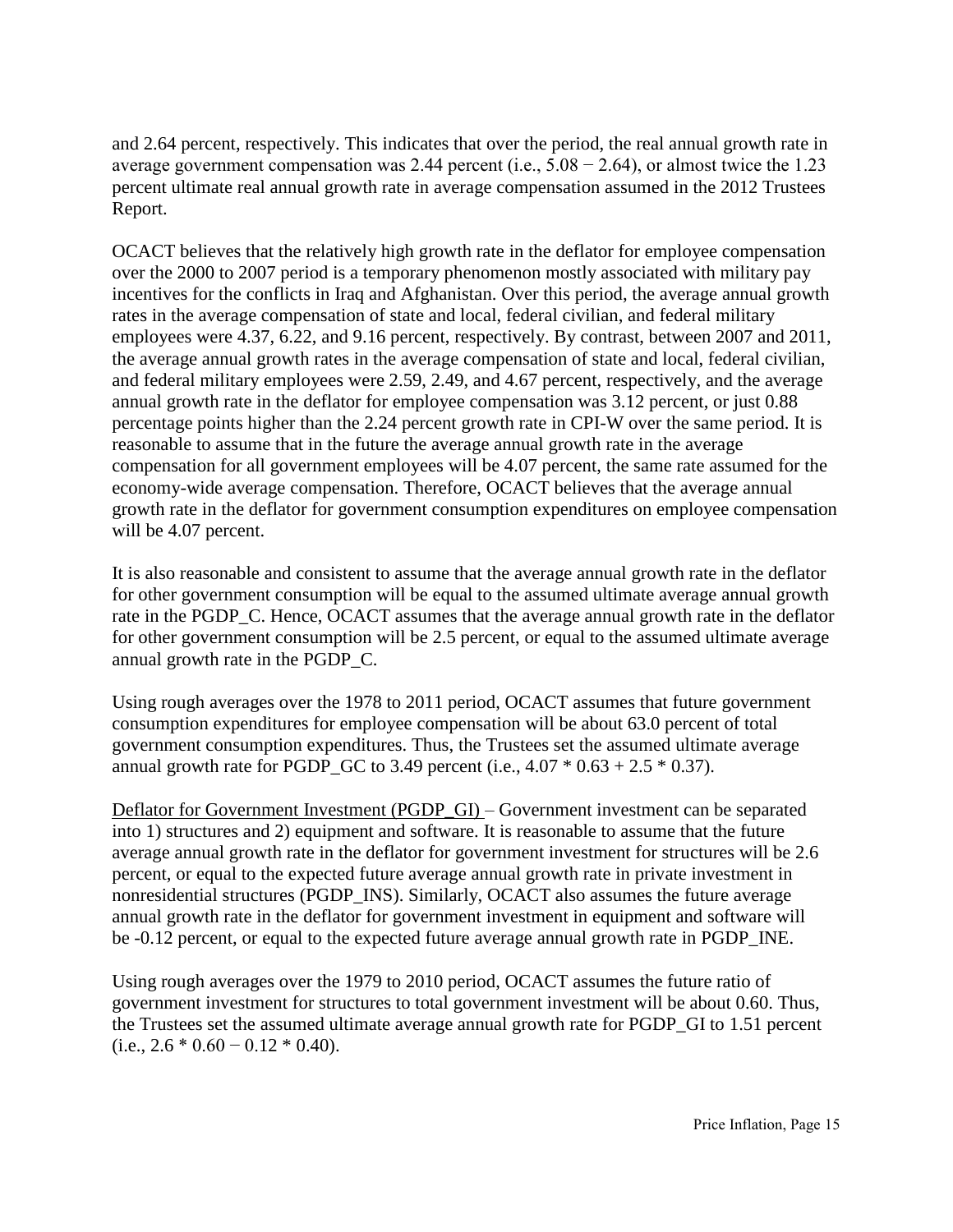The Trustees also set the assumed ultimate average annual rate of increase in the PGDP\_G to 3.15 percent (i.e.,  $3.49 * 0.83 + 1.51 * 0.17$ ). Given the assumed ultimate average annual growth rate for the CPI-W of 2.8 percent, the expected future government price differential is 0.35 percent (i.e.,  $3.15 - 2.8$ ), which can be viewed as the sum of -0.3 for the CPI computational method and  $0.65$  (i.e.,  $0.35 - (-0.3)$ ) for the compositional effects of factors such as compensation, computers, and software. With a weighting of about 18.0 percent in the overall PGDP, a 0.65 percentage point price differential in PGDP\_G (beyond that for computational method) contributes about 0.12 percentage point (0.18 \* 0.65) to the overall price differential for PGDP.

2.4.2 Future Expectations for Aggregate PGDP Growth Rate and Price Differential (PGDP Growth Rate Less the CPI-W Growth Rate)

OCACT believes it is reasonable to set the assumed ultimate aggregate price differential to -0.4 percentage point. This aggregate value is the sum of the -0.3 percentage point for the difference in computational weighting methods and an additional -0.1 percentage point coverage differential which, in turn, is the approximate sum of a -0.20 percentage point coverage differential due to the PGDP\_I and a 0.12 percentage point coverage differential due to the PGDP G. Thus, for alternative II, the Trustees set the assumed ultimate average annual rate of increase in the PGDP to 2.4 percent, or equal to the assumed ultimate annual rate of increase in the CPI-W of 2.8 percent plus the assumed ultimate price differential of -0.4 percentage point. For alternative I, the Trustees set the assumed ultimate average annual rate of increase in the PGDP to 1.5, or equal to the ultimate annual rate of increase in the CPI-W of 1.8 percent plus the assumed ultimate price differential of -0.3 percentage point. For alternative III, the Trustees set the assumed ultimate average annual rate of increase in the PGDP to 3.3, or equal to the ultimate annual rate of increase in the CPI-W of 3.8 percent plus the assumed ultimate price differential of -0.5 percentage point.

#### 2.4.3 Recent BEA Changes to PGDP

 $\overline{a}$ 

On July 27, 2012, BEA released an annual revision to the NIPA back to 2009.<sup>43</sup> Compared to the unrevised data, BEA increased the average annual growth rate in the PGDP by about 0.1 percentage point for 2010 and decreased it by about the same amount for 2009.

#### 2.4.4 OCACT Adjustments to the Published PGDP

BEA's estimate of the PGDP is based, in part, on BLS's estimate of the CPI. BLS has introduced numerous improvements to the CPI that have lowered its post-1995 growth rate. BEA "backcasted" these improvements in the NIPA, lowering the growth rate in the PGDP (and raising the growth rate in real GDP). However, because BEA only backcasted these effects to 1978, OCACT has lowered the pre-1978 growth rate in the PGDP for consistency (see Appendix

<sup>&</sup>lt;sup>43</sup> "National Income and Product Accounts Gross Domestic Product, 2nd quarter 2012 (advance estimate); Revised Estimates: 2009 through First Quarter 2012" BEA, News Release, July 27, 2012. http://bea.gov/newsreleases/national/gdp/2012/gdp2q12\_adv.htm.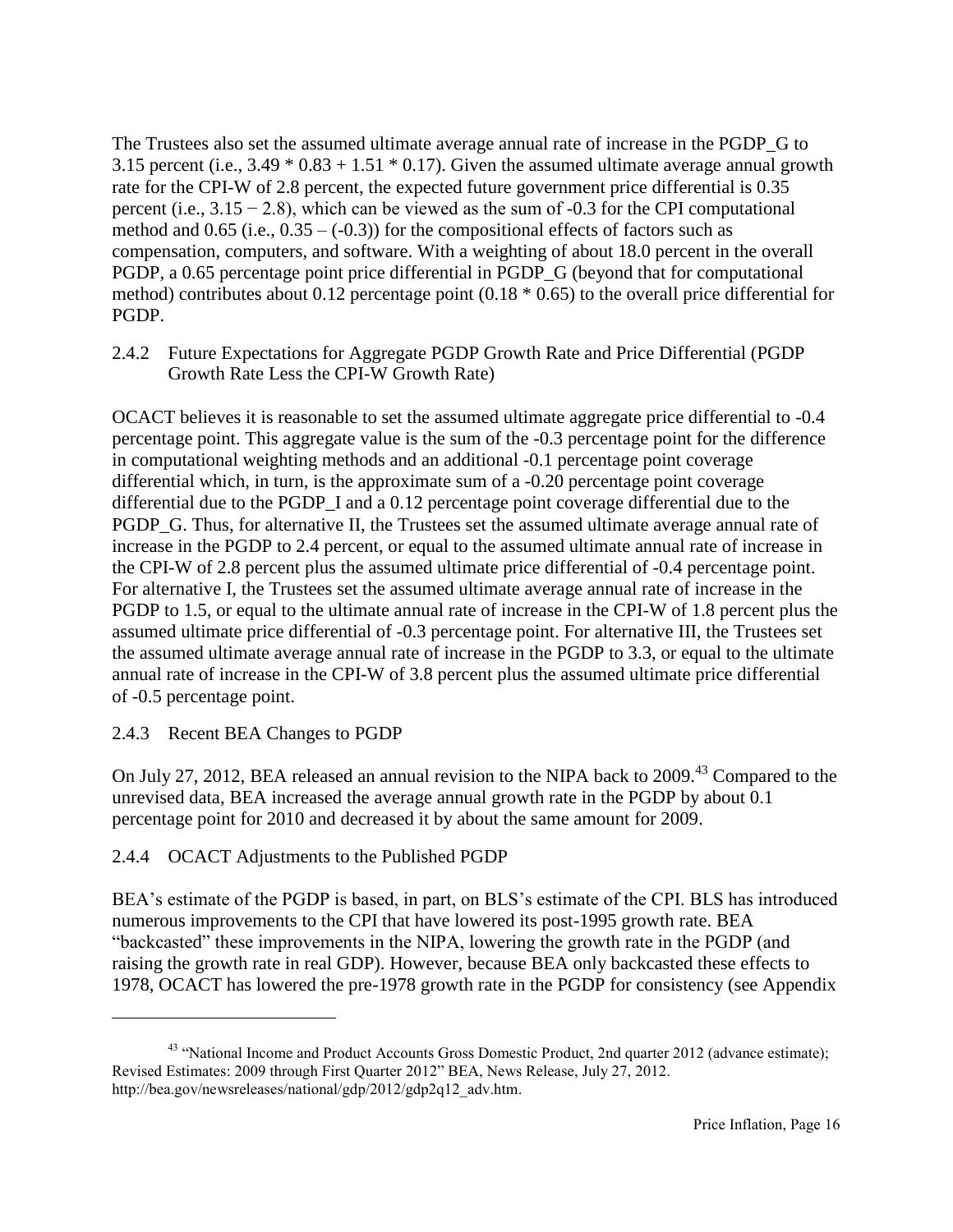2.1 for further details on the adjustments to the actual published PGDP and real GDP annual growth rates). The adjusted PGDP is shown in Table 2.4.

#### **2.5 Projections from Other Forecasters**

Global Insight, Inc. includes projections through 2042 in its latest long-run trend forecast (see August 2012 30-year US Macro Trend Projection). Over the 20-year period from 2022 to 2042, Global Insight, Inc. projects an average annual rate of increase of 2.02 percent for the CPI and 1.80 percent for the PGDP, with a resulting price differential of -0.22 percentage point (1.80 − 2.02). Macroeconomic Advisers publishes its latest long-run projections (*Long-Term Economic Outlook*, Third Quarter, 2012) through 2021. Over the 5-year period from 2016 to 2021, it projects an average annual rate of increase of 2.21 percent for the CPI and 1.98 percent for the PGDP, for a price differential of -0.23 percentage point (1.98 – 2.21). The Moody's Analytics' August 2012 forecast extends to 2042. Over the 20-year period from 2022 to 2042, Moody's Analytics projects an average annual growth rate of 1.96 percent for the CPI and 1.76 percent for the PGDP, for a price differential of  $-0.20$  percentage point  $(1.76 - 1.96)$ .

The Office of Management and Budget (OMB) Mid-Session Review of the Fiscal Year 2013 Budget includes projections through 2090. OMB's annual growth rates for the PGDP and CPI-W (and CPI-U) for the 2017-2090 period were 1.9 and 2.2 percent, respectively. Thus, OMB projects a price differential of  $-0.3$  percentage point (i.e.,  $1.9 - 2.2$ ). The Congressional Budget Office (CBO) June 2012 report, *The 2012 Long-Term Budget Outlook*, includes projections through 2087. CBO's annual growth rates for the PGDP and CPI-W (and CPI-U) for 2022 were 2.0 and 2.3 percent, respectively. For 2087, the respective growth rates were 2.2 and 2.5 percent. Thus, CBO projects an average annual price differential of -0.3 percentage point for 2022 (i.e.,  $2.0 - 2.3$ ) and for 2087 (i.e.,  $2.2 - 2.5$ ). The Social Security Advisory Board's 2011 Technical Panel on Assumptions and Methods recommended assuming an ultimate (i.e., long-range average) annual rate of increase in the Consumer Price Index for Urban Wage Earners and Clerical Workers (CPI-W) of 2.8 percent for alternative II, and a price differential of -0.2 percentage point.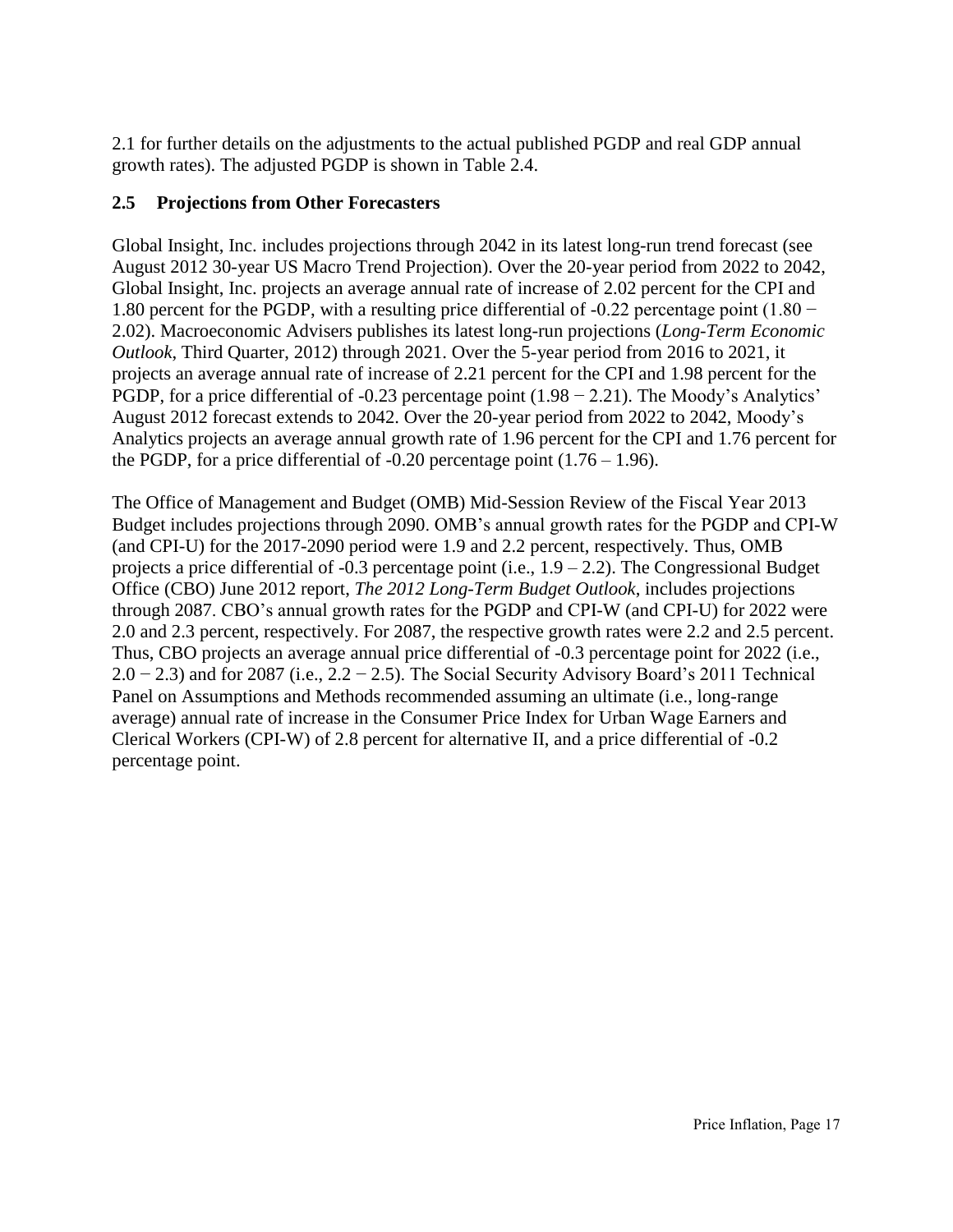## Table 2.3: Adjusted CPI-W: Compound Annual Rates of Growth (%) Base Year = 1982-1984

|                    |          | From |      |      |      |      |      |      |      |      |      |      |      |      |      |      |      |      |       |
|--------------------|----------|------|------|------|------|------|------|------|------|------|------|------|------|------|------|------|------|------|-------|
| To                 | Variable | 1961 | 1962 | 1963 | 1964 | 1965 | 1966 | 1967 | 1968 | 1969 | 1970 | 1971 | 1972 | 1973 | 1974 | 1975 | 1976 | 1977 | 1978  |
| 1961               | 35.41    |      |      |      |      |      |      |      |      |      |      |      |      |      |      |      |      |      |       |
| 1962               | 35.69    | 0.80 |      |      |      |      |      |      |      |      |      |      |      |      |      |      |      |      |       |
| 1963               | 36.09    | 0.96 | 1.12 |      |      |      |      |      |      |      |      |      |      |      |      |      |      |      |       |
| 1964               | 36.48    | 1.00 | 1.11 | 1.10 |      |      |      |      |      |      |      |      |      |      |      |      |      |      |       |
| 1965               | 36.99    | 1.10 | 1.21 | 1.25 | 1.40 |      |      |      |      |      |      |      |      |      |      |      |      |      |       |
| 1966               | 37.97    | 1.41 | 1.56 | 1.71 | 2.02 | 2.64 |      |      |      |      |      |      |      |      |      |      |      |      |       |
| 1967               | 39.06    | 1.65 | 1.82 | 2.00 | 2.30 | 2.75 | 2.87 |      |      |      |      |      |      |      |      |      |      |      |       |
| 1968               | 40.42    | 1.91 | 2.10 | 2.29 | 2.59 | 2.99 | 3.17 | 3.48 |      |      |      |      |      |      |      |      |      |      |       |
| 1969               | 42.13    | 2.20 | 2.40 | 2.61 | 2.92 | 3.30 | 3.53 | 3.86 | 4.24 |      |      |      |      |      |      |      |      |      |       |
| 1970               | 44.07    | 2.46 | 2.67 | 2.90 | 3.20 | 3.56 | 3.80 | 4.11 | 4.42 | 4.61 |      |      |      |      |      |      |      |      |       |
| 1971               | 45.87    | 2.62 | 2.83 | 3.04 | 3.33 | 3.65 | 3.85 | 4.10 | 4.31 | 4.34 | 4.08 |      |      |      |      |      |      |      |       |
| 1972               | 47.31    | 2.67 | 2.86 | 3.05 | 3.30 | 3.58 | 3.73 | 3.91 | 4.01 | 3.94 | 3.60 | 3.13 |      |      |      |      |      |      |       |
| 1973               | 50.13    | 2.94 | 3.14 | 3.34 | 3.59 | 3.87 | 4.05 | 4.25 | 4.40 | 4.44 | 4.39 | 4.54 | 5.98 |      |      |      |      |      |       |
|                    |          |      |      |      |      |      |      |      |      |      |      |      |      |      |      |      |      |      |       |
| 1974               | 55.09    | 3.46 | 3.68 | 3.92 | 4.21 | 4.52 | 4.76 | 5.03 | 5.30 | 5.51 | 5.73 | 6.29 | 7.91 | 9.87 |      |      |      |      |       |
| 1975               | 59.44    | 3.77 | 4.00 | 4.25 | 4.54 | 4.86 | 5.10 | 5.39 | 5.66 | 5.90 | 6.16 | 6.69 | 7.91 | 8.88 | 7.90 |      |      |      |       |
| 1976               | 62.71    | 3.88 | 4.11 | 4.34 | 4.62 | 4.91 | 5.15 | 5.40 | 5.64 | 5.85 | 6.05 | 6.45 | 7.30 | 7.75 | 6.70 | 5.51 |      |      |       |
| 1977               | 66.55    | 4.02 | 4.24 | 4.47 | 4.73 | 5.02 | 5.23 | 5.47 | 5.70 | 5.88 | 6.06 | 6.40 | 7.07 | 7.34 | 6.51 | 5.82 | 6.13 |      |       |
| 1978               | 70.97    | 4.18 | 4.39 | 4.61 | 4.87 | 5.14 | 5.35 | 5.58 | 5.79 | 5.96 | 6.14 | 6.43 | 6.99 | 7.20 | 6.54 | 6.09 | 6.38 | 6.63 |       |
| 1979               | 77.82    | 4.47 | 4.69 | 4.92 | 5.18 | 5.46 | 5.68 | 5.91 | 6.14 | 6.33 | 6.52 | 6.83 | 7.37 | 7.60 | 7.16 | 6.97 | 7.46 | 8.14 | 9.66  |
| 1980               | 86.39    | 4.81 | 5.03 | 5.27 | 5.54 | 5.82 | 6.05 | 6.30 | 6.53 | 6.75 | 6.96 | 7.29 | 7.82 | 8.08 | 7.79 | 7.77 | 8.34 | 9.09 | 10.33 |
| 1981               | 94.56    | 5.03 | 5.26 | 5.50 | 5.76 | 6.04 | 6.27 | 6.52 | 6.76 | 6.97 | 7.19 | 7.50 | 8.00 | 8.25 | 8.03 | 8.05 | 8.56 | 9.18 | 10.04 |
| 1982               | 100.13   | 5.08 | 5.29 | 5.52 | 5.77 | 6.03 | 6.25 | 6.48 | 6.69 | 6.89 | 7.08 | 7.35 | 7.79 | 7.99 | 7.76 | 7.74 | 8.11 | 8.51 | 8.99  |
| 1983               | 104.31   | 5.03 | 5.24 | 5.45 | 5.68 | 5.93 | 6.12 | 6.33 | 6.52 | 6.69 | 6.85 | 7.09 | 7.45 | 7.60 | 7.35 | 7.28 | 7.54 | 7.78 | 8.01  |
| 1984               | 108.47   | 4.99 | 5.18 | 5.38 | 5.60 | 5.83 | 6.00 | 6.19 | 6.36 | 6.51 | 6.64 | 6.84 | 7.16 | 7.27 | 7.01 | 6.91 | 7.09 | 7.23 | 7.33  |
| 1985               | 112.11   | 4.92 | 5.10 | 5.29 | 5.49 | 5.70 | 5.86 | 6.03 | 6.19 | 6.31 | 6.42 | 6.59 | 6.86 | 6.94 | 6.67 | 6.55 | 6.67 | 6.74 | 6.75  |
| 1986               | 113.84   | 4.78 | 4.95 | 5.12 | 5.31 | 5.50 | 5.64 | 5.79 | 5.92 | 6.02 | 6.11 | 6.25 | 6.47 | 6.51 | 6.24 | 6.09 | 6.14 | 6.15 | 6.09  |
| 1987               | 117.62   | 4.73 | 4.89 | 5.05 | 5.22 | 5.40 | 5.53 | 5.67 | 5.78 | 5.87 | 5.94 | 6.06 | 6.26 | 6.28 | 6.01 | 5.85 | 5.88 | 5.86 | 5.77  |
| 1988               | 121.78   | 4.68 | 4.83 | 4.99 | 5.15 | 5.32 | 5.44 | 5.56 | 5.67 | 5.75 | 5.81 | 5.91 | 6.09 | 6.10 | 5.83 | 5.67 | 5.69 | 5.65 | 5.55  |
| 1989               | 126.99   | 4.67 | 4.81 | 4.96 | 5.12 | 5.27 | 5.39 | 5.51 | 5.60 | 5.67 | 5.73 | 5.82 | 5.98 | 5.98 | 5.73 | 5.57 | 5.58 | 5.53 | 5.43  |
| 1990               | 133.09   | 4.67 | 4.81 | 4.95 | 5.10 | 5.25 | 5.36 | 5.47 | 5.57 | 5.63 | 5.68 | 5.77 | 5.91 | 5.91 | 5.67 | 5.52 | 5.52 | 5.48 | 5.38  |
| 1991               | 137.73   | 4.63 | 4.77 | 4.90 | 5.04 | 5.19 | 5.29 | 5.39 | 5.48 | 5.53 | 5.58 | 5.65 | 5.79 | 5.77 | 5.54 | 5.39 | 5.39 | 5.33 | 5.23  |
| 1992               | 141.08   | 4.56 | 4.69 | 4.81 | 4.95 | 5.08 | 5.18 | 5.27 | 5.35 | 5.39 | 5.43 | 5.50 | 5.62 | 5.60 | 5.36 | 5.22 | 5.20 | 5.14 | 5.03  |
| 1993               | 144.32   | 4.49 | 4.61 | 4.73 | 4.86 | 4.98 | 5.07 | 5.16 | 5.22 | 5.26 | 5.29 | 5.35 | 5.45 | 5.43 | 5.20 | 5.05 | 5.03 | 4.96 | 4.85  |
| 1994               | 147.26   | 4.41 | 4.53 | 4.64 | 4.76 | 4.88 | 4.96 | 5.04 | 5.10 | 5.13 | 5.15 | 5.20 | 5.30 | 5.26 | 5.04 | 4.89 | 4.86 | 4.78 | 4.67  |
| 1995               | 150.88   | 4.36 | 4.47 | 4.57 | 4.69 | 4.80 | 4.87 | 4.94 | 5.00 | 5.03 | 5.05 | 5.09 | 5.17 | 5.14 | 4.92 | 4.77 | 4.73 | 4.65 | 4.54  |
| 1996               | 154.78   | 4.30 | 4.41 | 4.51 | 4.62 | 4.73 | 4.80 | 4.86 | 4.91 | 4.94 | 4.95 | 4.98 | 5.06 | 5.02 | 4.81 | 4.66 | 4.62 | 4.54 | 4.43  |
| 1997               | 158.08   | 4.24 | 4.34 | 4.44 | 4.54 | 4.64 | 4.71 | 4.77 | 4.82 | 4.84 | 4.84 | 4.87 | 4.94 | 4.90 | 4.69 | 4.55 | 4.50 | 4.42 | 4.31  |
| 1998               | 159.93   | 4.16 | 4.25 | 4.35 | 4.44 | 4.54 | 4.60 | 4.65 | 4.69 | 4.71 | 4.71 | 4.73 | 4.80 | 4.75 | 4.54 | 4.40 | 4.35 | 4.26 | 4.15  |
| 1999               | 163.24   | 4.10 | 4.19 | 4.28 | 4.37 | 4.46 | 4.52 | 4.57 | 4.61 | 4.62 | 4.62 | 4.64 | 4.69 | 4.65 | 4.44 | 4.30 | 4.25 | 4.16 | 4.05  |
| 2000               | 168.93   | 4.09 | 4.18 | 4.26 | 4.35 | 4.43 | 4.49 | 4.54 | 4.57 | 4.58 | 4.58 | 4.60 | 4.65 | 4.60 | 4.40 | 4.27 | 4.22 | 4.13 | 4.02  |
| 2001               | 173.46   | 4.05 | 4.14 | 4.22 | 4.30 | 4.39 | 4.44 | 4.48 | 4.51 | 4.52 | 4.52 | 4.53 | 4.58 | 4.53 | 4.34 | 4.21 | 4.15 | 4.07 | 3.96  |
| 2002               | 175.92   | 3.99 | 4.07 | 4.15 | 4.23 | 4.30 | 4.35 | 4.39 | 4.42 | 4.43 | 4.42 | 4.43 | 4.48 | 4.42 | 4.23 | 4.10 | 4.05 | 3.96 | 3.86  |
| 2003               | 179.74   | 3.94 | 4.02 | 4.10 | 4.17 | 4.25 | 4.29 | 4.33 | 4.36 | 4.36 | 4.35 | 4.36 | 4.40 | 4.35 | 4.16 | 4.03 | 3.98 | 3.90 | 3.79  |
| 2004               | 184.51   | 3.91 | 3.99 | 4.06 | 4.14 | 4.21 | 4.25 | 4.29 | 4.31 | 4.31 | 4.30 | 4.31 | 4.35 | 4.29 | 4.11 | 3.98 | 3.93 | 3.85 | 3.74  |
| 2005               | 190.95   | 3.90 | 3.98 | 4.05 | 4.12 | 4.19 | 4.23 | 4.26 | 4.29 | 4.29 | 4.28 | 4.28 | 4.32 | 4.27 | 4.09 | 3.97 | 3.91 | 3.84 | 3.73  |
| 2006               | 197.15   | 3.89 | 3.96 | 4.03 | 4.10 | 4.17 | 4.20 | 4.24 | 4.26 | 4.26 | 4.25 | 4.25 | 4.29 | 4.24 | 4.07 | 3.94 | 3.89 | 3.82 | 3.72  |
| 2007               | 202.79   | 3.87 | 3.94 | 4.00 | 4.07 | 4.13 | 4.17 | 4.20 | 4.22 | 4.22 | 4.21 | 4.22 | 4.25 | 4.20 | 4.03 | 3.91 | 3.86 | 3.78 | 3.69  |
| 2008               | 211.09   | 3.87 | 3.94 | 4.00 | 4.07 | 4.13 | 4.17 | 4.20 | 4.22 | 4.22 | 4.21 | 4.21 | 4.24 | 4.19 | 4.03 | 3.92 | 3.87 | 3.79 | 3.70  |
| $\mathcal{D}009$   | 209.61   | 3.77 | 3.84 | 3.90 | 3.96 | 4.02 | 4.05 | 4.08 | 4.10 | 4.09 | 4.08 | 4.08 | 4.11 | 4.05 | 3.89 | 3.78 | 3.72 | 3.65 | 3.56  |
| $\overline{6}2010$ | 213.97   | 3.74 | 3.80 | 3.86 | 3.92 | 3.98 | 4.01 | 4.03 | 4.05 | 4.04 | 4.03 | 4.03 | 4.05 | 4.00 | 3.84 | 3.73 | 3.68 | 3.60 | 3.51  |
| $^{\circ}2011$     | 221.58   | 3.74 | 3.80 | 3.85 | 3.91 | 3.97 | 4.00 | 4.02 | 4.04 | 4.03 | 4.02 | 4.02 | 4.04 | 3.99 | 3.83 | 3.72 | 3.67 | 3.60 | 3.51  |
|                    |          |      |      |      |      |      |      |      |      |      |      |      |      |      |      |      |      |      |       |

Price Inflation, Page 18 Inflation, Page 18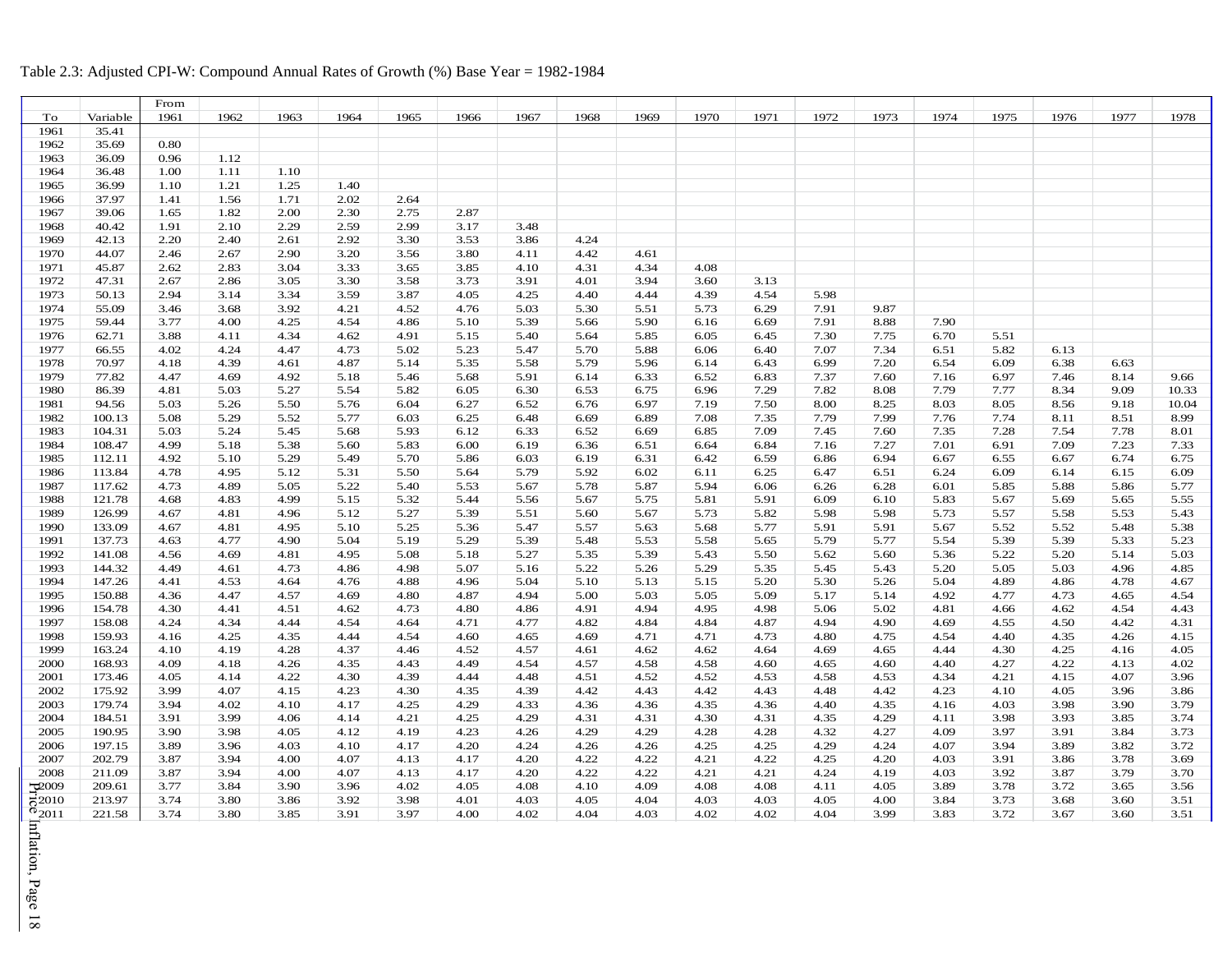|                     |                  | From         |              |              |              |      |      |              |      |      |      |      |      |      |      |         |      |      |  |
|---------------------|------------------|--------------|--------------|--------------|--------------|------|------|--------------|------|------|------|------|------|------|------|---------|------|------|--|
| To                  | Variable         | 1978         | 1979         | 1980         | 1981         | 1982 | 1983 | 1984         | 1985 | 1986 | 1987 | 1988 | 1989 | 1990 | 1991 | 1992    | 1993 | 1994 |  |
| 1978                | 70.97            |              |              |              |              |      |      |              |      |      |      |      |      |      |      |         |      |      |  |
| 1979                | 77.82            | 9.66         |              |              |              |      |      |              |      |      |      |      |      |      |      |         |      |      |  |
| 1980                | 86.39            | 10.33        | 11.01        |              |              |      |      |              |      |      |      |      |      |      |      |         |      |      |  |
| 1981                | 94.56            | 10.04        | 10.23        | 9.46         |              |      |      |              |      |      |      |      |      |      |      |         |      |      |  |
| 1982                | 100.13           | 8.99         | 8.76         | 7.66         | 5.89         |      |      |              |      |      |      |      |      |      |      |         |      |      |  |
| 1983                | 104.31           | 8.01         | 7.60         | 6.48         | 5.03         | 4.17 |      |              |      |      |      |      |      |      |      |         |      |      |  |
| 1984                | 108.47           | 7.33         | 6.87         | 5.86         | 4.68         | 4.08 | 3.99 |              |      |      |      |      |      |      |      |         |      |      |  |
| 1985                | 112.11           | 6.75         | 6.27         | 5.35         | 4.35         | 3.84 | 3.67 | 3.36         |      |      |      |      |      |      |      |         |      |      |  |
| 1986                | 113.84           | 6.09         | 5.58         | 4.71         | 3.78         | 3.26 | 2.96 | 2.45         | 1.54 |      |      |      |      |      |      |         |      |      |  |
| 1987                | 117.62           | 5.77         | 5.30         | 4.51         | 3.70         | 3.27 | 3.05 | 2.74         | 2.43 | 3.32 |      |      |      |      |      |         |      |      |  |
| 1988                | 121.78           | 5.55         | 5.10         | 4.38         | 3.68         | 3.32 | 3.15 | 2.93         | 2.79 | 3.43 | 3.53 |      |      |      |      |         |      |      |  |
| 1989                | 126.99           |              |              |              |              | 3.45 |      |              |      |      | 3.91 |      |      |      |      |         |      |      |  |
|                     |                  | 5.43         | 5.02         | 4.37         | 3.75         |      | 3.33 | 3.20         | 3.16 | 3.71 |      | 4.28 | 4.80 |      |      |         |      |      |  |
| 1990                | 133.09           | 5.38         | 5.00         | 4.42         | 3.87         | 3.62 | 3.54 | 3.47         | 3.49 | 3.98 | 4.20 | 4.54 |      |      |      |         |      |      |  |
| 1991                | 137.73           | 5.23         | 4.87         | 4.33         | 3.83         | 3.61 | 3.54 | 3.47         | 3.49 | 3.88 | 4.02 | 4.19 | 4.14 | 3.49 |      |         |      |      |  |
| 1992                | 141.08           | 5.03         | 4.68         | 4.17         | 3.70         | 3.49 | 3.41 | 3.34         | 3.34 | 3.64 | 3.70 | 3.75 | 3.57 | 2.96 | 2.43 |         |      |      |  |
| 1993                | 144.32           | 4.85         | 4.51         | 4.03         | 3.59         | 3.38 | 3.30 | 3.22         | 3.21 | 3.45 | 3.47 | 3.46 | 3.25 | 2.74 | 2.37 | 2.30    |      |      |  |
| 1994                | 147.26           | 4.67         | 4.34         | 3.88         | 3.47         | 3.27 | 3.18 | 3.10         | 3.08 | 3.27 | 3.26 | 3.22 | 3.01 | 2.56 | 2.26 | 2.17    | 2.04 |      |  |
| 1995                | 150.88           | 4.54         | 4.22         | 3.79         | 3.39         | 3.20 | 3.12 | 3.05         | 3.01 | 3.18 | 3.16 | 3.11 | 2.91 | 2.54 | 2.31 | 2.27    | 2.25 | 2.46 |  |
| 1996                | 154.78           | 4.43         | 4.13         | 3.71         | 3.34         | 3.16 | 3.08 | 3.01         | 2.97 | 3.12 | 3.10 | 3.04 | 2.87 | 2.55 | 2.36 | 2.34    | 2.36 | 2.52 |  |
| 1997                | 158.08           | 4.31         | 4.02         | 3.62         | 3.26         | 3.09 | 3.01 | 2.94         | 2.90 | 3.03 | 3.00 | 2.94 | 2.78 | 2.49 | 2.32 | 2.30    | 2.30 | 2.39 |  |
| 1998                | 159.93           | 4.15         | 3.86         | 3.48         | 3.14         | 2.97 | 2.89 | 2.81         | 2.77 | 2.87 | 2.83 | 2.76 | 2.60 | 2.32 | 2.16 | 2.11    | 2.08 | 2.09 |  |
| 1999                | 163.24           | 4.05         | 3.77         | 3.41         | 3.08         | 2.92 | 2.84 | 2.76         | 2.72 | 2.81 | 2.77 | 2.70 | 2.54 | 2.29 | 2.15 | 2.11    | 2.07 | 2.08 |  |
| 2000                | 168.93           | 4.02         | 3.76         | 3.41         | 3.10         | 2.95 | 2.88 | 2.81         | 2.77 | 2.86 | 2.82 | 2.76 | 2.63 | 2.41 | 2.29 | 2.28    | 2.27 | 2.31 |  |
| 2001                | 173.46           | 3.96         | 3.71         | 3.38         | 3.08         | 2.93 | 2.87 | 2.80         | 2.77 | 2.85 | 2.81 | 2.76 | 2.63 | 2.44 | 2.33 | 2.32    | 2.33 | 2.37 |  |
| 2002                | 175.92           | 3.86         | 3.61         | 3.29         | 3.00         | 2.86 | 2.79 | 2.72         | 2.69 | 2.76 | 2.72 | 2.66 | 2.54 | 2.35 | 2.25 | 2.23    | 2.22 | 2.25 |  |
| 2003                | 179.74           | 3.79         | 3.55         | 3.24         | 2.96         | 2.82 | 2.76 | 2.69         | 2.66 | 2.72 | 2.69 | 2.63 | 2.51 | 2.34 | 2.24 | 2.23    | 2.22 | 2.24 |  |
| 2004                | 184.51           | 3.74         | 3.51         | 3.21         | 2.95         | 2.82 | 2.75 | 2.69         | 2.66 | 2.72 | 2.68 | 2.63 | 2.52 | 2.36 | 2.27 | 2.26    | 2.26 | 2.28 |  |
| 2005                | 190.95           | 3.73         | 3.51         | 3.22         | 2.97         | 2.85 | 2.79 | 2.73         | 2.70 | 2.76 | 2.73 | 2.68 | 2.58 | 2.44 | 2.36 | 2.36    | 2.36 | 2.39 |  |
| 2006                | 197.15           | 3.72         | 3.50         | 3.22         | 2.98         | 2.86 | 2.81 | 2.75         | 2.72 | 2.78 | 2.76 | 2.71 | 2.62 | 2.49 | 2.42 | 2.42    | 2.43 | 2.46 |  |
| 2007                | 202.79           | 3.69         | 3.48         | 3.21         | 2.98         | 2.86 | 2.81 | 2.76         | 2.73 | 2.79 | 2.76 | 2.72 | 2.63 | 2.51 | 2.45 | 2.45    | 2.46 | 2.49 |  |
| 2008                | 211.09           | 3.70         | 3.50         | 3.24         | 3.02         | 2.91 | 2.86 | 2.81         | 2.79 | 2.85 | 2.82 | 2.79 | 2.71 | 2.60 | 2.54 | 2.55    | 2.57 | 2.61 |  |
| 2009                | 209.61           | 3.56         | 3.36         | 3.10         | 2.88         | 2.77 | 2.72 | 2.67         | 2.64 | 2.69 | 2.66 | 2.62 | 2.54 | 2.42 | 2.36 | 2.36    | 2.36 | 2.38 |  |
| 2010                | 213.97           | 3.51         | 3.32         | 3.07         | 2.86         | 2.75 | 2.70 | 2.65         | 2.62 | 2.66 | 2.64 | 2.60 | 2.52 | 2.40 | 2.35 | 2.34    | 2.34 | 2.36 |  |
| 2011                | 221.58           | 3.51         | 3.32         | 3.08         | 2.88         | 2.78 | 2.73 | 2.68         | 2.65 | 2.70 | 2.67 | 2.64 | 2.56 | 2.46 | 2.41 | 2.40    | 2.41 | 2.43 |  |
|                     |                  |              |              |              |              |      |      |              |      |      |      |      |      |      |      |         |      |      |  |
|                     |                  |              |              |              |              |      |      |              |      |      |      |      |      |      |      |         |      |      |  |
|                     |                  | From         |              | 1996         | 1997         | 1998 |      |              |      |      |      |      |      |      |      |         |      |      |  |
| To                  | Variable         | 1994         | 1995         |              |              |      | 1999 | 2000         | 2001 | 2002 | 2003 | 2004 | 2005 | 2006 | 2007 | 2008    | 2009 | 2010 |  |
| 1994                | 147.26           |              |              |              |              |      |      |              |      |      |      |      |      |      |      |         |      |      |  |
| 1995                | 150.88           | 2.46         |              |              |              |      |      |              |      |      |      |      |      |      |      |         |      |      |  |
| 1996<br>1997        | 154.78           | 2.52         | 2.58         |              |              |      |      |              |      |      |      |      |      |      |      |         |      |      |  |
| 1998                | 158.08<br>159.93 | 2.39<br>2.09 | 2.36<br>1.96 | 2.14<br>1.65 | 1.17         |      |      |              |      |      |      |      |      |      |      |         |      |      |  |
| 1999                | 163.24           | 2.08         | 1.99         | 1.79         | 1.62         | 2.07 |      |              |      |      |      |      |      |      |      |         |      |      |  |
| 2000                | 168.93           | 2.31         | 2.29         | 2.21         | 2.24         | 2.77 | 3.48 |              |      |      |      |      |      |      |      |         |      |      |  |
|                     |                  |              |              |              |              | 2.74 | 3.08 |              |      |      |      |      |      |      |      |         |      |      |  |
| 2001<br>2002        | 173.46<br>175.92 | 2.37<br>2.25 | 2.35<br>2.22 | 2.31<br>2.16 | 2.35<br>2.16 | 2.41 | 2.52 | 2.69<br>2.05 | 1.42 |      |      |      |      |      |      |         |      |      |  |
| 2003                | 179.74           | 2.24         | 2.21         | 2.16         | 2.16         | 2.36 | 2.44 | 2.09         | 1.79 | 2.17 |      |      |      |      |      |         |      |      |  |
| 2004                | 184.51           | 2.28         | 2.26         | 2.22         | 2.23         | 2.41 | 2.48 | 2.23         | 2.08 | 2.41 | 2.65 |      |      |      |      |         |      |      |  |
| 2005                | 190.95           | 2.39         | 2.38         | 2.36         | 2.39         | 2.56 | 2.65 | 2.48         | 2.43 | 2.77 | 3.07 | 3.49 |      |      |      |         |      |      |  |
| 2006                | 197.15           | 2.46         | 2.46         | 2.45         | 2.48         | 2.65 | 2.73 | 2.61         | 2.59 | 2.89 | 3.13 | 3.37 | 3.25 |      |      |         |      |      |  |
| 2007                | 202.79           | 2.49         | 2.49         | 2.49         | 2.52         | 2.67 | 2.75 | 2.64         | 2.64 | 2.88 | 3.06 | 3.20 | 3.06 | 2.86 |      |         |      |      |  |
| 2008                | 211.09           | 2.61         | 2.62         | 2.62         | 2.66         | 2.81 | 2.90 | 2.82         | 2.84 | 3.08 | 3.27 | 3.42 | 3.40 | 3.47 | 4.09 |         |      |      |  |
| 2009                | 209.61           | 2.38         | 2.38         | 2.36         | 2.38         | 2.49 | 2.53 | 2.43         | 2.39 | 2.53 | 2.60 | 2.58 | 2.36 | 2.06 | 1.67 | $-0.70$ |      |      |  |
| $\mathbb{F}_{2010}$ | 213.97           | 2.36         | 2.36         | 2.34         | 2.36         | 2.46 | 2.49 | 2.39         | 2.36 | 2.48 | 2.52 | 2.50 | 2.30 | 2.07 | 1.80 | 0.68    | 2.08 |      |  |
| $\overline{6}2011$  | 221.58           | 2.43         | 2.43         | 2.42         | 2.44         | 2.54 | 2.58 | 2.50         | 2.48 | 2.60 | 2.65 | 2.65 | 2.51 | 2.36 | 2.24 | 1.63    | 2.81 | 3.55 |  |
|                     |                  |              |              |              |              |      |      |              |      |      |      |      |      |      |      |         |      |      |  |

#### Table 2.3 (continued). Adjusted CPI-W: Compound Annual Rates of Growth (%) Base Year = 1982-1984

Price Inflation, Page 19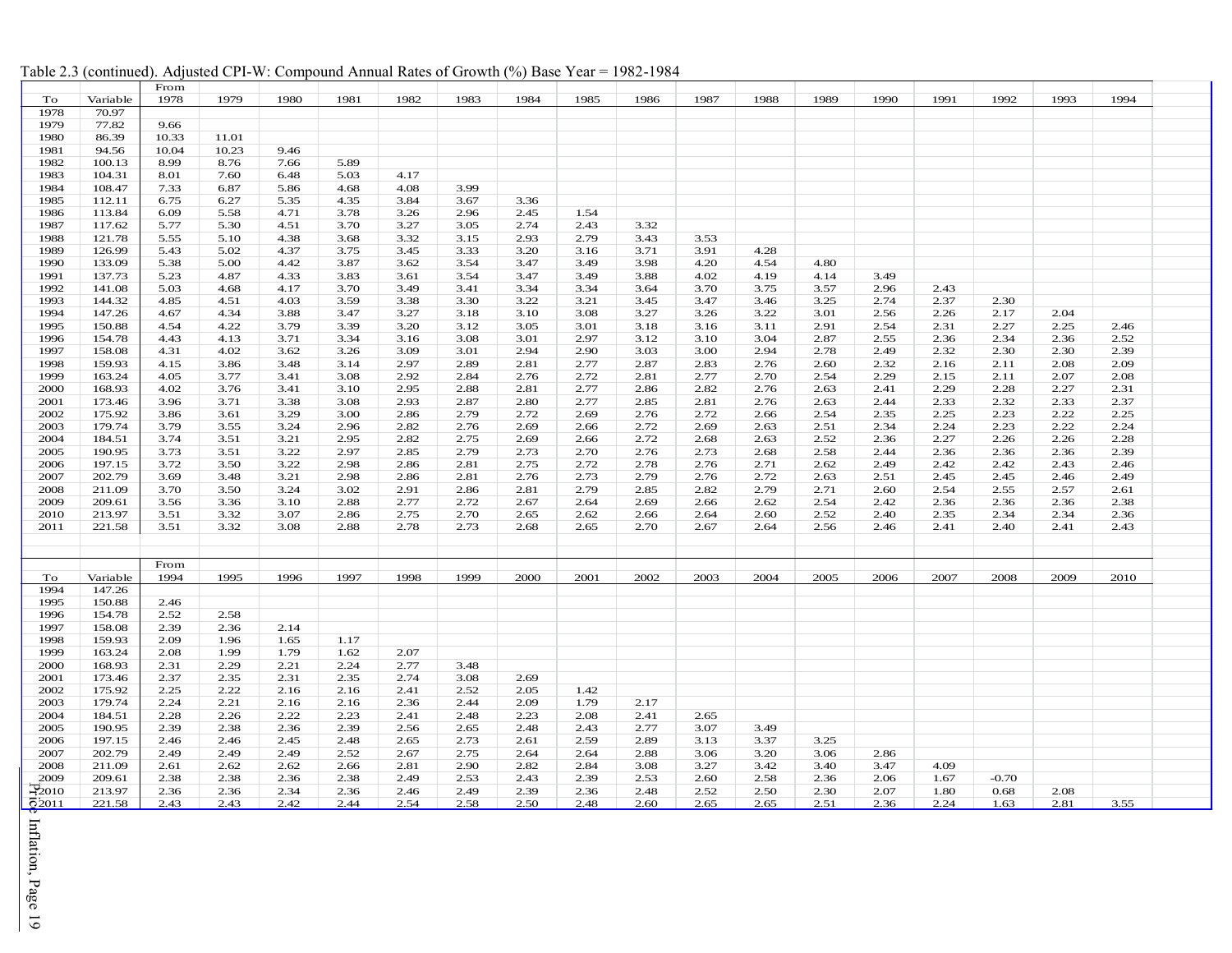#### Price Inflation, Page 20 From To Variable 1961 1962 1963 1964 1965 1966 1967 1968 1969 1970 1971 1972 1973 1974 1975 1976 1977 1978 1961 19.16 1962 19.40 1.27<br>1963 19.59 1.11 19.59 1.11 0.94 1964 19.87 1.22 1.19 1.45 1965 20.21 1.35 1.37 1.59 1.73 1966 20.76 1.62 1.70 1.96 2.21 2.70 1967 21.37 1.84 1.95 2.21 2.46 2.83 2.97 1968 22.26 2.17 2.32 2.60 2.88 3.27 3.56 4.15 23.34 2.50 2.67 2.97 3.27 3.66 3.98 4.49 4.84 24.55 2.79 2.98 3.28 3.59 3.96 4.28 4.72 5.00 5.17 1971 25.75 3.00 3.19 3.48 3.77 4.12 4.40 4.76 4.97 5.04 4.90 26.83 3.11 3.29 3.56 3.83 4.13 4.37 4.65 4.78 4.76 4.55 4.20 28.29 3.30 3.49 3.75 4.00 4.29 4.52 4.78 4.91 4.93 4.85 4.82 5.44 30.82 3.73 3.93 4.21 4.49 4.80 5.06 5.37 5.57 5.72 5.86 6.18 7.18 8.95 1975 33.71 4.12 4.34 4.63 4.92 5.25 5.54 5.86 6.11 6.32 6.55 6.97 7.91 9.16 9.37 35.61 4.22 4.43 4.71 4.98 5.28 5.55 5.84 6.05 6.22 6.40 6.70 7.34 7.97 7.49 5.64 37.84 4.35 4.55 4.82 5.08 5.36 5.61 5.88 6.07 6.23 6.38 6.63 7.12 7.54 7.07 5.94 6.25 40.45 4.49 4.70 4.95 5.21 5.48 5.72 5.97 6.15 6.30 6.44 6.67 7.08 7.41 7.03 6.26 6.58 6.90 43.81 4.70 4.91 5.16 5.41 5.68 5.91 6.16 6.35 6.50 6.65 6.87 7.26 7.56 7.29 6.77 7.15 7.60 8.31 47.82 4.93 5.14 5.39 5.64 5.91 6.14 6.39 6.58 6.74 6.90 7.12 7.49 7.79 7.59 7.24 7.65 8.12 8.73 52.33 5.15 5.36 5.61 5.86 6.13 6.36 6.60 6.80 6.96 7.12 7.35 7.71 7.99 7.86 7.60 8.00 8.44 8.96 55.51 5.20 5.40 5.64 5.87 6.12 6.34 6.57 6.74 6.89 7.04 7.23 7.54 7.78 7.63 7.38 7.68 7.97 8.23 57.71 5.14 5.33 5.55 5.77 6.00 6.20 6.40 6.56 6.68 6.80 6.96 7.21 7.39 7.22 6.95 7.14 7.29 7.37 59.87 5.08 5.26 5.47 5.67 5.88 6.06 6.25 6.38 6.48 6.58 6.71 6.92 7.05 6.86 6.59 6.71 6.77 6.75 61.69 4.99 5.16 5.35 5.54 5.74 5.90 6.07 6.18 6.26 6.34 6.44 6.61 6.71 6.51 6.23 6.30 6.30 6.21 63.06 4.88 5.03 5.22 5.39 5.57 5.71 5.86 5.96 6.02 6.07 6.15 6.29 6.36 6.15 5.86 5.88 5.84 5.71 64.82 4.80 4.94 5.11 5.28 5.44 5.57 5.70 5.79 5.84 5.88 5.94 6.06 6.10 5.88 5.60 5.60 5.53 5.38 67.05 4.75 4.88 5.05 5.20 5.35 5.47 5.59 5.67 5.71 5.74 5.79 5.89 5.92 5.71 5.43 5.41 5.34 5.18 69.58 4.71 4.84 5.00 5.14 5.29 5.40 5.51 5.58 5.61 5.64 5.68 5.77 5.79 5.58 5.31 5.29 5.21 5.05 72.27 4.68 4.81 4.95 5.09 5.23 5.34 5.44 5.50 5.53 5.55 5.58 5.66 5.67 5.47 5.22 5.19 5.10 4.96 74.83 4.65 4.76 4.90 5.03 5.16 5.26 5.36 5.41 5.44 5.45 5.48 5.55 5.55 5.36 5.11 5.08 4.99 4.85 76.60 4.57 4.68 4.82 4.94 5.06 5.15 5.24 5.28 5.30 5.31 5.33 5.39 5.38 5.19 4.95 4.90 4.81 4.67 1993 78.29 4.50 4.60 4.73 4.84 4.95 5.04 5.12 5.16 5.17 5.17 5.18 5.23 5.22 5.03 4.79 4.74 4.65 4.50 79.94 4.42 4.52 4.64 4.75 4.86 4.93 5.01 5.04 5.05 5.04 5.05 5.09 5.07 4.88 4.65 4.59 4.50 4.35 81.60 4.35 4.45 4.56 4.66 4.76 4.83 4.90 4.93 4.93 4.92 4.92 4.96 4.93 4.75 4.52 4.46 4.36 4.21 83.15 4.28 4.37 4.48 4.57 4.67 4.73 4.80 4.82 4.82 4.80 4.80 4.83 4.80 4.61 4.39 4.33 4.23 4.08 84.63 4.21 4.30 4.40 4.49 4.58 4.64 4.69 4.71 4.71 4.69 4.68 4.70 4.67 4.49 4.27 4.21 4.11 3.96 85.58 4.13 4.21 4.30 4.39 4.47 4.53 4.58 4.59 4.58 4.56 4.55 4.56 4.53 4.35 4.13 4.07 3.96 3.82 86.84 4.06 4.13 4.22 4.30 4.38 4.43 4.48 4.49 4.48 4.45 4.44 4.45 4.41 4.23 4.02 3.95 3.85 3.71 88.72 4.01 4.08 4.17 4.24 4.32 4.36 4.41 4.42 4.40 4.38 4.36 4.36 4.32 4.15 3.95 3.88 3.77 3.63 90.73 3.96 4.03 4.12 4.19 4.26 4.30 4.34 4.35 4.33 4.31 4.29 4.29 4.25 4.08 3.88 3.81 3.71 3.57 92.19 3.91 3.97 4.05 4.12 4.19 4.23 4.26 4.27 4.25 4.22 4.20 4.20 4.16 3.99 3.80 3.73 3.63 3.49 94.13 3.86 3.93 4.00 4.07 4.13 4.17 4.20 4.21 4.19 4.16 4.13 4.13 4.09 3.92 3.74 3.67 3.57 3.44 96.78 3.84 3.90 3.97 4.04 4.10 4.13 4.17 4.17 4.15 4.12 4.09 4.09 4.05 3.89 3.70 3.64 3.54 3.41 100.00 3.83 3.89 3.96 4.02 4.08 4.11 4.14 4.14 4.12 4.09 4.07 4.07 4.02 3.87 3.69 3.62 3.53 3.41 103.24 3.81 3.87 3.94 4.00 4.06 4.09 4.12 4.12 4.10 4.07 4.05 4.04 4.00 3.85 3.68 3.61 3.52 3.40 106.23 3.79 3.85 3.92 3.98 4.03 4.06 4.09 4.09 4.07 4.04 4.02 4.01 3.97 3.82 3.65 3.59 3.50 3.39 108.57 3.76 3.81 3.88 3.94 3.99 4.02 4.04 4.04 4.02 3.99 3.97 3.96 3.92 3.77 3.61 3.54 3.46 3.35 109.53 3.70 3.75 3.81 3.87 3.92 3.94 3.97 3.96 3.94 3.91 3.88 3.88 3.83 3.69 3.53 3.46 3.38 3.27 111.00 3.65 3.70 3.76 3.81 3.86 3.88 3.91 3.90 3.88 3.84 3.82 3.81 3.76 3.62 3.46 3.40 3.32 3.20 113.37 3.62 3.67 3.73 3.77 3.82 3.84 3.86 3.86 3.83 3.80 3.78 3.76 3.72 3.58 3.43 3.36 3.28 3.17

#### Table 2.4: Adjusted GDP Deflator: Compound Annual Rates of Growth (%) Base Year = 1982-1984

Inflation, Page

 $\overline{0}$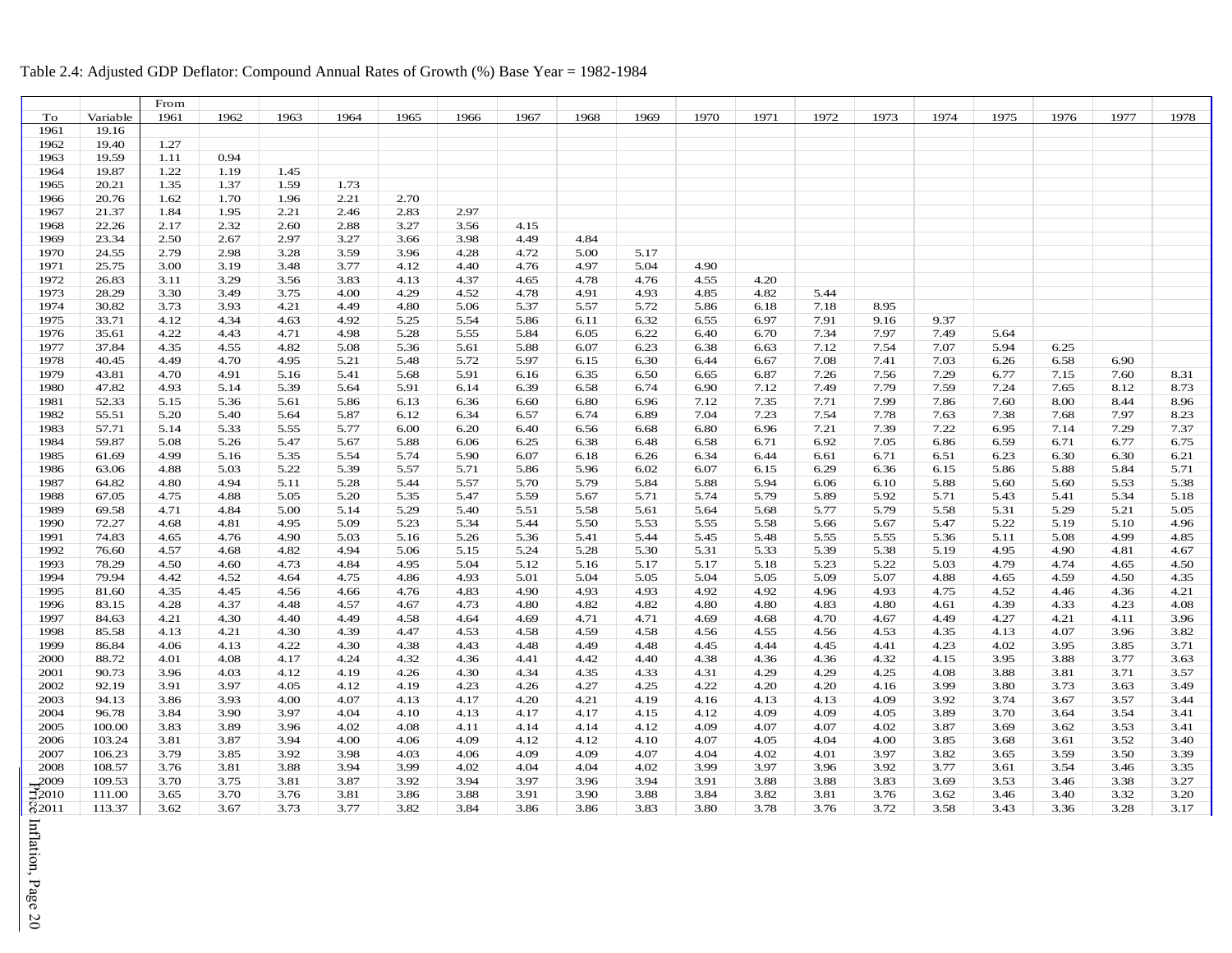| Table 2.4 (continued). Adjusted GDP Deflator: Compound Annual Rates of Growth (%) Base Year = 1982-1984 |  |  |  |  |  |  |  |
|---------------------------------------------------------------------------------------------------------|--|--|--|--|--|--|--|
|---------------------------------------------------------------------------------------------------------|--|--|--|--|--|--|--|

| To<br>Variable<br>1978<br>1979<br>1980<br>1981<br>1982<br>1983<br>1984<br>1985<br>1986<br>1987<br>1988<br>1989<br>1990<br>1991<br>1992<br>1993<br>1994<br>1978<br>40.45<br>1979<br>43.81<br>8.31<br>47.82<br>8.73<br>9.15<br>1980<br>9.29<br>1981<br>52.33<br>8.96<br>9.43<br>7.74<br>1982<br>55.51<br>8.23<br>8.21<br>6.08<br>3.96<br>1983<br>57.71<br>7.37<br>7.13<br>6.47<br>5.01<br>59.87<br>3.85<br>3.74<br>1984<br>6.75<br>6.45<br>5.78<br>4.59<br>1985<br>61.69<br>6.21<br>5.87<br>5.23<br>4.20<br>3.58<br>3.39<br>3.04<br>5.34<br>4.72<br>3.80<br>3.24<br>2.22<br>1986<br>63.06<br>5.71<br>3.00<br>2.63<br>1987<br>64.82<br>5.38<br>5.02<br>4.44<br>3.63<br>3.15<br>2.95<br>2.68<br>2.51<br>2.79<br>3.20<br>3.44<br>1988<br>67.05<br>5.18<br>4.84<br>4.32<br>3.60<br>3.05<br>2.87<br>2.82<br>3.12<br>1989<br>5.05<br>4.73<br>4.26<br>3.63<br>3.28<br>3.17<br>3.05<br>3.05<br>3.33<br>3.61<br>3.77<br>69.58<br>4.22<br>1990<br>72.27<br>4.66<br>3.65<br>3.35<br>3.27<br>3.19<br>3.22<br>3.47<br>3.69<br>3.82<br>3.87<br>4.96<br>3.30<br>3.70<br>1991<br>74.83<br>4.56<br>4.15<br>3.64<br>3.37<br>3.24<br>3.27<br>3.48<br>3.66<br>3.73<br>3.54<br>4.85<br>1992<br>4.39<br>4.00<br>3.52<br>3.27<br>3.20<br>3.13<br>3.14<br>3.29<br>3.40<br>3.38<br>2.95<br>2.37<br>76.60<br>4.67<br>3.26<br>1993<br>78.29<br>4.50<br>4.23<br>3.86<br>3.41<br>3.18<br>3.10<br>3.03<br>3.02<br>3.14<br>3.20<br>3.15<br>2.99<br>2.70<br>2.29<br>2.21<br>4.09<br>3.74<br>3.31<br>3.09<br>3.01<br>2.93<br>3.04<br>2.97<br>2.81<br>2.55<br>2.23<br>2.16<br>1994<br>79.94<br>4.35<br>2.92<br>3.01<br>2.11<br>1995<br>3.96<br>3.63<br>3.22<br>3.01<br>2.93<br>2.86<br>2.84<br>2.91<br>2.92<br>2.85<br>2.69<br>2.46<br>2.19<br>2.13<br>2.09<br>2.08<br>81.60<br>4.21<br>3.52<br>2.93<br>2.07<br>1996<br>83.15<br>4.08<br>3.84<br>3.14<br>2.85<br>2.78<br>2.75<br>2.80<br>2.81<br>2.73<br>2.58<br>2.36<br>2.13<br>2.03<br>1.99<br>1997<br>3.73<br>3.41<br>3.05<br>2.85<br>2.77<br>2.70<br>2.71<br>2.70<br>2.62<br>2.48<br>2.28<br>2.07<br>2.01<br>1.97<br>1.92<br>84.63<br>3.96<br>2.67<br>2.94<br>2.33<br>1998<br>85.58<br>3.82<br>3.59<br>3.29<br>2.74<br>2.66<br>2.58<br>2.55<br>2.58<br>2.56<br>2.47<br>2.14<br>1.94<br>1.86<br>1.80<br>1.72<br>1999<br>3.71<br>3.48<br>3.19<br>2.85<br>2.67<br>2.59<br>2.51<br>2.47<br>2.49<br>2.47<br>2.38<br>2.24<br>2.06<br>1.88<br>1.74<br>1.67<br>86.84<br>1.81<br>2000<br>88.72<br>3.42<br>2.82<br>2.64<br>2.56<br>2.49<br>2.47<br>2.44<br>2.36<br>2.23<br>2.07<br>1.91<br>1.85<br>1.80<br>1.75<br>3.63<br>3.14<br>2.45<br>2.79<br>2.62<br>2.24<br>2001<br>90.73<br>3.57<br>3.36<br>3.10<br>2.55<br>2.48<br>2.44<br>2.43<br>2.35<br>2.09<br>1.95<br>1.90<br>1.83<br>2.45<br>1.86<br>3.29<br>2.73<br>2.57<br>2.50<br>2002<br>92.19<br>3.49<br>3.03<br>2.43<br>2.39<br>2.40<br>2.38<br>2.30<br>2.19<br>2.05<br>1.91<br>1.87<br>1.83<br>1.80<br>2.99<br>2003<br>3.24<br>2.70<br>2.55<br>2.48<br>2.41<br>2.38<br>2.38<br>2.36<br>2.29<br>2.18<br>2.05<br>1.93<br>1.89<br>1.83<br>94.13<br>3.44<br>1.86<br>2.71<br>2.22<br>2.00<br>2004<br>96.78<br>3.41<br>3.22<br>2.98<br>2.56<br>2.49<br>2.43<br>2.40<br>2.41<br>2.39<br>2.32<br>2.11<br>1.97<br>1.95<br>1.93<br>2.74<br>2005<br>100.00<br>3.41<br>3.23<br>2.99<br>2.59<br>2.53<br>2.47<br>2.44<br>2.46<br>2.44<br>2.38<br>2.29<br>2.19<br>2.09<br>2.07<br>2.06<br>2.06<br>103.24<br>3.23<br>3.00<br>2.76<br>2.62<br>2.56<br>2.51<br>2.50<br>2.43<br>2.35<br>2.25<br>2.17<br>2.15<br>2.15<br>2.15<br>2006<br>3.40<br>2.48<br>2.48<br>3.21<br>2.57<br>2.52<br>2.29<br>2.21<br>2.21<br>2007<br>106.23<br>3.39<br>3.00<br>2.76<br>2.63<br>2.50<br>2.51<br>2.50<br>2.45<br>2.38<br>2.20<br>2.20<br>3.35<br>3.18<br>2.97<br>2.74<br>2.61<br>2.56<br>2.51<br>2.49<br>2.50<br>2.49<br>2.44<br>2.37<br>2.29<br>2.21<br>2.20<br>2.20<br>2.21<br>2008<br>108.57<br>2.67<br>2009<br>109.53<br>3.27<br>3.10<br>2.90<br>2.55<br>2.50<br>2.45<br>2.42<br>2.41<br>2.36<br>2.29<br>2.21<br>2.14<br>2.13<br>2.12<br>2.12<br>2.43<br>3.04<br>2.25<br>2.07<br>2010<br>111.00<br>3.20<br>2.85<br>2.63<br>2.51<br>2.45<br>2.40<br>2.38<br>2.38<br>2.37<br>2.32<br>2.17<br>2.10<br>2.08<br>2.07<br>3.02<br>2.82<br>2.49<br>2.24<br>2.08<br>2011<br>113.37<br>3.17<br>2.61<br>2.44<br>2.39<br>2.37<br>2.37<br>2.36<br>2.31<br>2.17<br>2.10<br>2.08<br>2.08<br>From<br>1994<br>1995<br>1996<br>1997<br>1998<br>1999<br>2000<br>2001<br>2002<br>2003<br>2004<br>2005<br>2006<br>2007<br>2008<br>2009<br>2010<br>To<br>Variable<br>1994<br>79.94<br>1995<br>2.08<br>81.60<br>1996<br>83.15<br>1.99<br>1.90<br>1997<br>1.92<br>1.84<br>1.78<br>84.63<br>1998<br>85.58<br>1.72<br>1.60<br>1.45<br>1.12<br>1.30<br>1.47<br>1999<br>1.67<br>1.57<br>1.46<br>86.84<br>1.69<br>1.82<br>2000<br>88.72<br>1.75<br>1.63<br>1.59<br>2.16<br>1.78<br>1.76<br>1.76<br>1.97<br>2.22<br>2.27<br>2001<br>90.73<br>1.83<br>2002<br>92.19<br>1.80<br>1.76<br>1.73<br>1.73<br>1.88<br>2.01<br>1.94<br>1.61<br>2003<br>94.13<br>1.83<br>1.80<br>1.79<br>1.79<br>1.92<br>2.04<br>1.99<br>1.86<br>2.10<br>1.91<br>1.92<br>1.93<br>2.07<br>2004<br>96.78<br>1.93<br>2.19<br>2.20<br>2.18<br>2.46<br>2.82<br>2.05<br>2.07<br>2.11<br>2.25<br>3.33<br>2005<br>100.00<br>2.06<br>2.38<br>2.42<br>2.46<br>2.75<br>3.07<br>2.23<br>2.37<br>2006<br>103.24<br>2.15<br>2.16<br>2.19<br>2.50<br>2.56<br>2.62<br>2.87<br>3.13<br>3.28<br>3.24<br>2.22<br>2.25<br>2.30<br>2.43<br>2.55<br>3.07<br>3.07<br>2.90<br>2007<br>106.23<br>2.21<br>2.61<br>2.66<br>2.88<br>3.15<br>2.22<br>2.25<br>2.29<br>2.41<br>2.51<br>2.56<br>2.90<br>2.92<br>2.78<br>2.55<br>2.20<br>2008<br>108.57<br>2.21<br>2.60<br>2.76<br>109.53<br>2.12<br>2.14<br>2.17<br>2.27<br>2.35<br>2.56<br>2.30<br>1.99<br>1.54<br>0.88<br><b>0009</b><br>2.12<br>2.37<br>2.38<br>2.49<br>2.51<br>72010<br>2.07<br>2.07<br>2.08<br>2.11<br>2.19<br>2.26<br>2.27<br>2.38<br>2.31<br>2.11<br>1.83<br>1.47<br>111.00<br>2.27<br>2.35<br>1.34<br>1.11<br>02011<br>113.37<br>2.08<br>2.08<br>2.09<br>2.11<br>2.19<br>2.25<br>2.25<br>2.35<br>2.29<br>2.11<br>1.89<br>2.25<br>2.32<br>1.64<br>1.45<br>1.74<br>2.14 |  | From |  |  |  |  |  |  |  |  |  |
|-------------------------------------------------------------------------------------------------------------------------------------------------------------------------------------------------------------------------------------------------------------------------------------------------------------------------------------------------------------------------------------------------------------------------------------------------------------------------------------------------------------------------------------------------------------------------------------------------------------------------------------------------------------------------------------------------------------------------------------------------------------------------------------------------------------------------------------------------------------------------------------------------------------------------------------------------------------------------------------------------------------------------------------------------------------------------------------------------------------------------------------------------------------------------------------------------------------------------------------------------------------------------------------------------------------------------------------------------------------------------------------------------------------------------------------------------------------------------------------------------------------------------------------------------------------------------------------------------------------------------------------------------------------------------------------------------------------------------------------------------------------------------------------------------------------------------------------------------------------------------------------------------------------------------------------------------------------------------------------------------------------------------------------------------------------------------------------------------------------------------------------------------------------------------------------------------------------------------------------------------------------------------------------------------------------------------------------------------------------------------------------------------------------------------------------------------------------------------------------------------------------------------------------------------------------------------------------------------------------------------------------------------------------------------------------------------------------------------------------------------------------------------------------------------------------------------------------------------------------------------------------------------------------------------------------------------------------------------------------------------------------------------------------------------------------------------------------------------------------------------------------------------------------------------------------------------------------------------------------------------------------------------------------------------------------------------------------------------------------------------------------------------------------------------------------------------------------------------------------------------------------------------------------------------------------------------------------------------------------------------------------------------------------------------------------------------------------------------------------------------------------------------------------------------------------------------------------------------------------------------------------------------------------------------------------------------------------------------------------------------------------------------------------------------------------------------------------------------------------------------------------------------------------------------------------------------------------------------------------------------------------------------------------------------------------------------------------------------------------------------------------------------------------------------------------------------------------------------------------------------------------------------------------------------------------------------------------------------------------------------------------------------------------------------------------------------------------------------------------------------------------------------------------------------------------------------------------------------------------------------------------------------------------------------------------------------------------------------------------------------------------------------------------------------------------------------------------------------------------------------------------------------------------------------------------------------------------------------------------------------------------------------------------------------------------------------------------------------------------------------------------------------------------------------------------------------------------------------------------------------------------------------------------------------------------------------------------------------------------------------------------------------------------------------------------------------------------------------------------------------------------------------------------------------------------------------------------------------------------------------------------------------------------------------------------------------------------------------------------------------------------------------------------------------------------------------------------|--|------|--|--|--|--|--|--|--|--|--|
|                                                                                                                                                                                                                                                                                                                                                                                                                                                                                                                                                                                                                                                                                                                                                                                                                                                                                                                                                                                                                                                                                                                                                                                                                                                                                                                                                                                                                                                                                                                                                                                                                                                                                                                                                                                                                                                                                                                                                                                                                                                                                                                                                                                                                                                                                                                                                                                                                                                                                                                                                                                                                                                                                                                                                                                                                                                                                                                                                                                                                                                                                                                                                                                                                                                                                                                                                                                                                                                                                                                                                                                                                                                                                                                                                                                                                                                                                                                                                                                                                                                                                                                                                                                                                                                                                                                                                                                                                                                                                                                                                                                                                                                                                                                                                                                                                                                                                                                                                                                                                                                                                                                                                                                                                                                                                                                                                                                                                                                                                                                                                                                                                                                                                                                                                                                                                                                                                                                                                                                                                                                                                     |  |      |  |  |  |  |  |  |  |  |  |
|                                                                                                                                                                                                                                                                                                                                                                                                                                                                                                                                                                                                                                                                                                                                                                                                                                                                                                                                                                                                                                                                                                                                                                                                                                                                                                                                                                                                                                                                                                                                                                                                                                                                                                                                                                                                                                                                                                                                                                                                                                                                                                                                                                                                                                                                                                                                                                                                                                                                                                                                                                                                                                                                                                                                                                                                                                                                                                                                                                                                                                                                                                                                                                                                                                                                                                                                                                                                                                                                                                                                                                                                                                                                                                                                                                                                                                                                                                                                                                                                                                                                                                                                                                                                                                                                                                                                                                                                                                                                                                                                                                                                                                                                                                                                                                                                                                                                                                                                                                                                                                                                                                                                                                                                                                                                                                                                                                                                                                                                                                                                                                                                                                                                                                                                                                                                                                                                                                                                                                                                                                                                                     |  |      |  |  |  |  |  |  |  |  |  |
|                                                                                                                                                                                                                                                                                                                                                                                                                                                                                                                                                                                                                                                                                                                                                                                                                                                                                                                                                                                                                                                                                                                                                                                                                                                                                                                                                                                                                                                                                                                                                                                                                                                                                                                                                                                                                                                                                                                                                                                                                                                                                                                                                                                                                                                                                                                                                                                                                                                                                                                                                                                                                                                                                                                                                                                                                                                                                                                                                                                                                                                                                                                                                                                                                                                                                                                                                                                                                                                                                                                                                                                                                                                                                                                                                                                                                                                                                                                                                                                                                                                                                                                                                                                                                                                                                                                                                                                                                                                                                                                                                                                                                                                                                                                                                                                                                                                                                                                                                                                                                                                                                                                                                                                                                                                                                                                                                                                                                                                                                                                                                                                                                                                                                                                                                                                                                                                                                                                                                                                                                                                                                     |  |      |  |  |  |  |  |  |  |  |  |
|                                                                                                                                                                                                                                                                                                                                                                                                                                                                                                                                                                                                                                                                                                                                                                                                                                                                                                                                                                                                                                                                                                                                                                                                                                                                                                                                                                                                                                                                                                                                                                                                                                                                                                                                                                                                                                                                                                                                                                                                                                                                                                                                                                                                                                                                                                                                                                                                                                                                                                                                                                                                                                                                                                                                                                                                                                                                                                                                                                                                                                                                                                                                                                                                                                                                                                                                                                                                                                                                                                                                                                                                                                                                                                                                                                                                                                                                                                                                                                                                                                                                                                                                                                                                                                                                                                                                                                                                                                                                                                                                                                                                                                                                                                                                                                                                                                                                                                                                                                                                                                                                                                                                                                                                                                                                                                                                                                                                                                                                                                                                                                                                                                                                                                                                                                                                                                                                                                                                                                                                                                                                                     |  |      |  |  |  |  |  |  |  |  |  |
|                                                                                                                                                                                                                                                                                                                                                                                                                                                                                                                                                                                                                                                                                                                                                                                                                                                                                                                                                                                                                                                                                                                                                                                                                                                                                                                                                                                                                                                                                                                                                                                                                                                                                                                                                                                                                                                                                                                                                                                                                                                                                                                                                                                                                                                                                                                                                                                                                                                                                                                                                                                                                                                                                                                                                                                                                                                                                                                                                                                                                                                                                                                                                                                                                                                                                                                                                                                                                                                                                                                                                                                                                                                                                                                                                                                                                                                                                                                                                                                                                                                                                                                                                                                                                                                                                                                                                                                                                                                                                                                                                                                                                                                                                                                                                                                                                                                                                                                                                                                                                                                                                                                                                                                                                                                                                                                                                                                                                                                                                                                                                                                                                                                                                                                                                                                                                                                                                                                                                                                                                                                                                     |  |      |  |  |  |  |  |  |  |  |  |
|                                                                                                                                                                                                                                                                                                                                                                                                                                                                                                                                                                                                                                                                                                                                                                                                                                                                                                                                                                                                                                                                                                                                                                                                                                                                                                                                                                                                                                                                                                                                                                                                                                                                                                                                                                                                                                                                                                                                                                                                                                                                                                                                                                                                                                                                                                                                                                                                                                                                                                                                                                                                                                                                                                                                                                                                                                                                                                                                                                                                                                                                                                                                                                                                                                                                                                                                                                                                                                                                                                                                                                                                                                                                                                                                                                                                                                                                                                                                                                                                                                                                                                                                                                                                                                                                                                                                                                                                                                                                                                                                                                                                                                                                                                                                                                                                                                                                                                                                                                                                                                                                                                                                                                                                                                                                                                                                                                                                                                                                                                                                                                                                                                                                                                                                                                                                                                                                                                                                                                                                                                                                                     |  |      |  |  |  |  |  |  |  |  |  |
|                                                                                                                                                                                                                                                                                                                                                                                                                                                                                                                                                                                                                                                                                                                                                                                                                                                                                                                                                                                                                                                                                                                                                                                                                                                                                                                                                                                                                                                                                                                                                                                                                                                                                                                                                                                                                                                                                                                                                                                                                                                                                                                                                                                                                                                                                                                                                                                                                                                                                                                                                                                                                                                                                                                                                                                                                                                                                                                                                                                                                                                                                                                                                                                                                                                                                                                                                                                                                                                                                                                                                                                                                                                                                                                                                                                                                                                                                                                                                                                                                                                                                                                                                                                                                                                                                                                                                                                                                                                                                                                                                                                                                                                                                                                                                                                                                                                                                                                                                                                                                                                                                                                                                                                                                                                                                                                                                                                                                                                                                                                                                                                                                                                                                                                                                                                                                                                                                                                                                                                                                                                                                     |  |      |  |  |  |  |  |  |  |  |  |
|                                                                                                                                                                                                                                                                                                                                                                                                                                                                                                                                                                                                                                                                                                                                                                                                                                                                                                                                                                                                                                                                                                                                                                                                                                                                                                                                                                                                                                                                                                                                                                                                                                                                                                                                                                                                                                                                                                                                                                                                                                                                                                                                                                                                                                                                                                                                                                                                                                                                                                                                                                                                                                                                                                                                                                                                                                                                                                                                                                                                                                                                                                                                                                                                                                                                                                                                                                                                                                                                                                                                                                                                                                                                                                                                                                                                                                                                                                                                                                                                                                                                                                                                                                                                                                                                                                                                                                                                                                                                                                                                                                                                                                                                                                                                                                                                                                                                                                                                                                                                                                                                                                                                                                                                                                                                                                                                                                                                                                                                                                                                                                                                                                                                                                                                                                                                                                                                                                                                                                                                                                                                                     |  |      |  |  |  |  |  |  |  |  |  |
|                                                                                                                                                                                                                                                                                                                                                                                                                                                                                                                                                                                                                                                                                                                                                                                                                                                                                                                                                                                                                                                                                                                                                                                                                                                                                                                                                                                                                                                                                                                                                                                                                                                                                                                                                                                                                                                                                                                                                                                                                                                                                                                                                                                                                                                                                                                                                                                                                                                                                                                                                                                                                                                                                                                                                                                                                                                                                                                                                                                                                                                                                                                                                                                                                                                                                                                                                                                                                                                                                                                                                                                                                                                                                                                                                                                                                                                                                                                                                                                                                                                                                                                                                                                                                                                                                                                                                                                                                                                                                                                                                                                                                                                                                                                                                                                                                                                                                                                                                                                                                                                                                                                                                                                                                                                                                                                                                                                                                                                                                                                                                                                                                                                                                                                                                                                                                                                                                                                                                                                                                                                                                     |  |      |  |  |  |  |  |  |  |  |  |
|                                                                                                                                                                                                                                                                                                                                                                                                                                                                                                                                                                                                                                                                                                                                                                                                                                                                                                                                                                                                                                                                                                                                                                                                                                                                                                                                                                                                                                                                                                                                                                                                                                                                                                                                                                                                                                                                                                                                                                                                                                                                                                                                                                                                                                                                                                                                                                                                                                                                                                                                                                                                                                                                                                                                                                                                                                                                                                                                                                                                                                                                                                                                                                                                                                                                                                                                                                                                                                                                                                                                                                                                                                                                                                                                                                                                                                                                                                                                                                                                                                                                                                                                                                                                                                                                                                                                                                                                                                                                                                                                                                                                                                                                                                                                                                                                                                                                                                                                                                                                                                                                                                                                                                                                                                                                                                                                                                                                                                                                                                                                                                                                                                                                                                                                                                                                                                                                                                                                                                                                                                                                                     |  |      |  |  |  |  |  |  |  |  |  |
|                                                                                                                                                                                                                                                                                                                                                                                                                                                                                                                                                                                                                                                                                                                                                                                                                                                                                                                                                                                                                                                                                                                                                                                                                                                                                                                                                                                                                                                                                                                                                                                                                                                                                                                                                                                                                                                                                                                                                                                                                                                                                                                                                                                                                                                                                                                                                                                                                                                                                                                                                                                                                                                                                                                                                                                                                                                                                                                                                                                                                                                                                                                                                                                                                                                                                                                                                                                                                                                                                                                                                                                                                                                                                                                                                                                                                                                                                                                                                                                                                                                                                                                                                                                                                                                                                                                                                                                                                                                                                                                                                                                                                                                                                                                                                                                                                                                                                                                                                                                                                                                                                                                                                                                                                                                                                                                                                                                                                                                                                                                                                                                                                                                                                                                                                                                                                                                                                                                                                                                                                                                                                     |  |      |  |  |  |  |  |  |  |  |  |
|                                                                                                                                                                                                                                                                                                                                                                                                                                                                                                                                                                                                                                                                                                                                                                                                                                                                                                                                                                                                                                                                                                                                                                                                                                                                                                                                                                                                                                                                                                                                                                                                                                                                                                                                                                                                                                                                                                                                                                                                                                                                                                                                                                                                                                                                                                                                                                                                                                                                                                                                                                                                                                                                                                                                                                                                                                                                                                                                                                                                                                                                                                                                                                                                                                                                                                                                                                                                                                                                                                                                                                                                                                                                                                                                                                                                                                                                                                                                                                                                                                                                                                                                                                                                                                                                                                                                                                                                                                                                                                                                                                                                                                                                                                                                                                                                                                                                                                                                                                                                                                                                                                                                                                                                                                                                                                                                                                                                                                                                                                                                                                                                                                                                                                                                                                                                                                                                                                                                                                                                                                                                                     |  |      |  |  |  |  |  |  |  |  |  |
|                                                                                                                                                                                                                                                                                                                                                                                                                                                                                                                                                                                                                                                                                                                                                                                                                                                                                                                                                                                                                                                                                                                                                                                                                                                                                                                                                                                                                                                                                                                                                                                                                                                                                                                                                                                                                                                                                                                                                                                                                                                                                                                                                                                                                                                                                                                                                                                                                                                                                                                                                                                                                                                                                                                                                                                                                                                                                                                                                                                                                                                                                                                                                                                                                                                                                                                                                                                                                                                                                                                                                                                                                                                                                                                                                                                                                                                                                                                                                                                                                                                                                                                                                                                                                                                                                                                                                                                                                                                                                                                                                                                                                                                                                                                                                                                                                                                                                                                                                                                                                                                                                                                                                                                                                                                                                                                                                                                                                                                                                                                                                                                                                                                                                                                                                                                                                                                                                                                                                                                                                                                                                     |  |      |  |  |  |  |  |  |  |  |  |
|                                                                                                                                                                                                                                                                                                                                                                                                                                                                                                                                                                                                                                                                                                                                                                                                                                                                                                                                                                                                                                                                                                                                                                                                                                                                                                                                                                                                                                                                                                                                                                                                                                                                                                                                                                                                                                                                                                                                                                                                                                                                                                                                                                                                                                                                                                                                                                                                                                                                                                                                                                                                                                                                                                                                                                                                                                                                                                                                                                                                                                                                                                                                                                                                                                                                                                                                                                                                                                                                                                                                                                                                                                                                                                                                                                                                                                                                                                                                                                                                                                                                                                                                                                                                                                                                                                                                                                                                                                                                                                                                                                                                                                                                                                                                                                                                                                                                                                                                                                                                                                                                                                                                                                                                                                                                                                                                                                                                                                                                                                                                                                                                                                                                                                                                                                                                                                                                                                                                                                                                                                                                                     |  |      |  |  |  |  |  |  |  |  |  |
|                                                                                                                                                                                                                                                                                                                                                                                                                                                                                                                                                                                                                                                                                                                                                                                                                                                                                                                                                                                                                                                                                                                                                                                                                                                                                                                                                                                                                                                                                                                                                                                                                                                                                                                                                                                                                                                                                                                                                                                                                                                                                                                                                                                                                                                                                                                                                                                                                                                                                                                                                                                                                                                                                                                                                                                                                                                                                                                                                                                                                                                                                                                                                                                                                                                                                                                                                                                                                                                                                                                                                                                                                                                                                                                                                                                                                                                                                                                                                                                                                                                                                                                                                                                                                                                                                                                                                                                                                                                                                                                                                                                                                                                                                                                                                                                                                                                                                                                                                                                                                                                                                                                                                                                                                                                                                                                                                                                                                                                                                                                                                                                                                                                                                                                                                                                                                                                                                                                                                                                                                                                                                     |  |      |  |  |  |  |  |  |  |  |  |
|                                                                                                                                                                                                                                                                                                                                                                                                                                                                                                                                                                                                                                                                                                                                                                                                                                                                                                                                                                                                                                                                                                                                                                                                                                                                                                                                                                                                                                                                                                                                                                                                                                                                                                                                                                                                                                                                                                                                                                                                                                                                                                                                                                                                                                                                                                                                                                                                                                                                                                                                                                                                                                                                                                                                                                                                                                                                                                                                                                                                                                                                                                                                                                                                                                                                                                                                                                                                                                                                                                                                                                                                                                                                                                                                                                                                                                                                                                                                                                                                                                                                                                                                                                                                                                                                                                                                                                                                                                                                                                                                                                                                                                                                                                                                                                                                                                                                                                                                                                                                                                                                                                                                                                                                                                                                                                                                                                                                                                                                                                                                                                                                                                                                                                                                                                                                                                                                                                                                                                                                                                                                                     |  |      |  |  |  |  |  |  |  |  |  |
|                                                                                                                                                                                                                                                                                                                                                                                                                                                                                                                                                                                                                                                                                                                                                                                                                                                                                                                                                                                                                                                                                                                                                                                                                                                                                                                                                                                                                                                                                                                                                                                                                                                                                                                                                                                                                                                                                                                                                                                                                                                                                                                                                                                                                                                                                                                                                                                                                                                                                                                                                                                                                                                                                                                                                                                                                                                                                                                                                                                                                                                                                                                                                                                                                                                                                                                                                                                                                                                                                                                                                                                                                                                                                                                                                                                                                                                                                                                                                                                                                                                                                                                                                                                                                                                                                                                                                                                                                                                                                                                                                                                                                                                                                                                                                                                                                                                                                                                                                                                                                                                                                                                                                                                                                                                                                                                                                                                                                                                                                                                                                                                                                                                                                                                                                                                                                                                                                                                                                                                                                                                                                     |  |      |  |  |  |  |  |  |  |  |  |
|                                                                                                                                                                                                                                                                                                                                                                                                                                                                                                                                                                                                                                                                                                                                                                                                                                                                                                                                                                                                                                                                                                                                                                                                                                                                                                                                                                                                                                                                                                                                                                                                                                                                                                                                                                                                                                                                                                                                                                                                                                                                                                                                                                                                                                                                                                                                                                                                                                                                                                                                                                                                                                                                                                                                                                                                                                                                                                                                                                                                                                                                                                                                                                                                                                                                                                                                                                                                                                                                                                                                                                                                                                                                                                                                                                                                                                                                                                                                                                                                                                                                                                                                                                                                                                                                                                                                                                                                                                                                                                                                                                                                                                                                                                                                                                                                                                                                                                                                                                                                                                                                                                                                                                                                                                                                                                                                                                                                                                                                                                                                                                                                                                                                                                                                                                                                                                                                                                                                                                                                                                                                                     |  |      |  |  |  |  |  |  |  |  |  |
|                                                                                                                                                                                                                                                                                                                                                                                                                                                                                                                                                                                                                                                                                                                                                                                                                                                                                                                                                                                                                                                                                                                                                                                                                                                                                                                                                                                                                                                                                                                                                                                                                                                                                                                                                                                                                                                                                                                                                                                                                                                                                                                                                                                                                                                                                                                                                                                                                                                                                                                                                                                                                                                                                                                                                                                                                                                                                                                                                                                                                                                                                                                                                                                                                                                                                                                                                                                                                                                                                                                                                                                                                                                                                                                                                                                                                                                                                                                                                                                                                                                                                                                                                                                                                                                                                                                                                                                                                                                                                                                                                                                                                                                                                                                                                                                                                                                                                                                                                                                                                                                                                                                                                                                                                                                                                                                                                                                                                                                                                                                                                                                                                                                                                                                                                                                                                                                                                                                                                                                                                                                                                     |  |      |  |  |  |  |  |  |  |  |  |
|                                                                                                                                                                                                                                                                                                                                                                                                                                                                                                                                                                                                                                                                                                                                                                                                                                                                                                                                                                                                                                                                                                                                                                                                                                                                                                                                                                                                                                                                                                                                                                                                                                                                                                                                                                                                                                                                                                                                                                                                                                                                                                                                                                                                                                                                                                                                                                                                                                                                                                                                                                                                                                                                                                                                                                                                                                                                                                                                                                                                                                                                                                                                                                                                                                                                                                                                                                                                                                                                                                                                                                                                                                                                                                                                                                                                                                                                                                                                                                                                                                                                                                                                                                                                                                                                                                                                                                                                                                                                                                                                                                                                                                                                                                                                                                                                                                                                                                                                                                                                                                                                                                                                                                                                                                                                                                                                                                                                                                                                                                                                                                                                                                                                                                                                                                                                                                                                                                                                                                                                                                                                                     |  |      |  |  |  |  |  |  |  |  |  |
|                                                                                                                                                                                                                                                                                                                                                                                                                                                                                                                                                                                                                                                                                                                                                                                                                                                                                                                                                                                                                                                                                                                                                                                                                                                                                                                                                                                                                                                                                                                                                                                                                                                                                                                                                                                                                                                                                                                                                                                                                                                                                                                                                                                                                                                                                                                                                                                                                                                                                                                                                                                                                                                                                                                                                                                                                                                                                                                                                                                                                                                                                                                                                                                                                                                                                                                                                                                                                                                                                                                                                                                                                                                                                                                                                                                                                                                                                                                                                                                                                                                                                                                                                                                                                                                                                                                                                                                                                                                                                                                                                                                                                                                                                                                                                                                                                                                                                                                                                                                                                                                                                                                                                                                                                                                                                                                                                                                                                                                                                                                                                                                                                                                                                                                                                                                                                                                                                                                                                                                                                                                                                     |  |      |  |  |  |  |  |  |  |  |  |
|                                                                                                                                                                                                                                                                                                                                                                                                                                                                                                                                                                                                                                                                                                                                                                                                                                                                                                                                                                                                                                                                                                                                                                                                                                                                                                                                                                                                                                                                                                                                                                                                                                                                                                                                                                                                                                                                                                                                                                                                                                                                                                                                                                                                                                                                                                                                                                                                                                                                                                                                                                                                                                                                                                                                                                                                                                                                                                                                                                                                                                                                                                                                                                                                                                                                                                                                                                                                                                                                                                                                                                                                                                                                                                                                                                                                                                                                                                                                                                                                                                                                                                                                                                                                                                                                                                                                                                                                                                                                                                                                                                                                                                                                                                                                                                                                                                                                                                                                                                                                                                                                                                                                                                                                                                                                                                                                                                                                                                                                                                                                                                                                                                                                                                                                                                                                                                                                                                                                                                                                                                                                                     |  |      |  |  |  |  |  |  |  |  |  |
|                                                                                                                                                                                                                                                                                                                                                                                                                                                                                                                                                                                                                                                                                                                                                                                                                                                                                                                                                                                                                                                                                                                                                                                                                                                                                                                                                                                                                                                                                                                                                                                                                                                                                                                                                                                                                                                                                                                                                                                                                                                                                                                                                                                                                                                                                                                                                                                                                                                                                                                                                                                                                                                                                                                                                                                                                                                                                                                                                                                                                                                                                                                                                                                                                                                                                                                                                                                                                                                                                                                                                                                                                                                                                                                                                                                                                                                                                                                                                                                                                                                                                                                                                                                                                                                                                                                                                                                                                                                                                                                                                                                                                                                                                                                                                                                                                                                                                                                                                                                                                                                                                                                                                                                                                                                                                                                                                                                                                                                                                                                                                                                                                                                                                                                                                                                                                                                                                                                                                                                                                                                                                     |  |      |  |  |  |  |  |  |  |  |  |
|                                                                                                                                                                                                                                                                                                                                                                                                                                                                                                                                                                                                                                                                                                                                                                                                                                                                                                                                                                                                                                                                                                                                                                                                                                                                                                                                                                                                                                                                                                                                                                                                                                                                                                                                                                                                                                                                                                                                                                                                                                                                                                                                                                                                                                                                                                                                                                                                                                                                                                                                                                                                                                                                                                                                                                                                                                                                                                                                                                                                                                                                                                                                                                                                                                                                                                                                                                                                                                                                                                                                                                                                                                                                                                                                                                                                                                                                                                                                                                                                                                                                                                                                                                                                                                                                                                                                                                                                                                                                                                                                                                                                                                                                                                                                                                                                                                                                                                                                                                                                                                                                                                                                                                                                                                                                                                                                                                                                                                                                                                                                                                                                                                                                                                                                                                                                                                                                                                                                                                                                                                                                                     |  |      |  |  |  |  |  |  |  |  |  |
|                                                                                                                                                                                                                                                                                                                                                                                                                                                                                                                                                                                                                                                                                                                                                                                                                                                                                                                                                                                                                                                                                                                                                                                                                                                                                                                                                                                                                                                                                                                                                                                                                                                                                                                                                                                                                                                                                                                                                                                                                                                                                                                                                                                                                                                                                                                                                                                                                                                                                                                                                                                                                                                                                                                                                                                                                                                                                                                                                                                                                                                                                                                                                                                                                                                                                                                                                                                                                                                                                                                                                                                                                                                                                                                                                                                                                                                                                                                                                                                                                                                                                                                                                                                                                                                                                                                                                                                                                                                                                                                                                                                                                                                                                                                                                                                                                                                                                                                                                                                                                                                                                                                                                                                                                                                                                                                                                                                                                                                                                                                                                                                                                                                                                                                                                                                                                                                                                                                                                                                                                                                                                     |  |      |  |  |  |  |  |  |  |  |  |
|                                                                                                                                                                                                                                                                                                                                                                                                                                                                                                                                                                                                                                                                                                                                                                                                                                                                                                                                                                                                                                                                                                                                                                                                                                                                                                                                                                                                                                                                                                                                                                                                                                                                                                                                                                                                                                                                                                                                                                                                                                                                                                                                                                                                                                                                                                                                                                                                                                                                                                                                                                                                                                                                                                                                                                                                                                                                                                                                                                                                                                                                                                                                                                                                                                                                                                                                                                                                                                                                                                                                                                                                                                                                                                                                                                                                                                                                                                                                                                                                                                                                                                                                                                                                                                                                                                                                                                                                                                                                                                                                                                                                                                                                                                                                                                                                                                                                                                                                                                                                                                                                                                                                                                                                                                                                                                                                                                                                                                                                                                                                                                                                                                                                                                                                                                                                                                                                                                                                                                                                                                                                                     |  |      |  |  |  |  |  |  |  |  |  |
|                                                                                                                                                                                                                                                                                                                                                                                                                                                                                                                                                                                                                                                                                                                                                                                                                                                                                                                                                                                                                                                                                                                                                                                                                                                                                                                                                                                                                                                                                                                                                                                                                                                                                                                                                                                                                                                                                                                                                                                                                                                                                                                                                                                                                                                                                                                                                                                                                                                                                                                                                                                                                                                                                                                                                                                                                                                                                                                                                                                                                                                                                                                                                                                                                                                                                                                                                                                                                                                                                                                                                                                                                                                                                                                                                                                                                                                                                                                                                                                                                                                                                                                                                                                                                                                                                                                                                                                                                                                                                                                                                                                                                                                                                                                                                                                                                                                                                                                                                                                                                                                                                                                                                                                                                                                                                                                                                                                                                                                                                                                                                                                                                                                                                                                                                                                                                                                                                                                                                                                                                                                                                     |  |      |  |  |  |  |  |  |  |  |  |
|                                                                                                                                                                                                                                                                                                                                                                                                                                                                                                                                                                                                                                                                                                                                                                                                                                                                                                                                                                                                                                                                                                                                                                                                                                                                                                                                                                                                                                                                                                                                                                                                                                                                                                                                                                                                                                                                                                                                                                                                                                                                                                                                                                                                                                                                                                                                                                                                                                                                                                                                                                                                                                                                                                                                                                                                                                                                                                                                                                                                                                                                                                                                                                                                                                                                                                                                                                                                                                                                                                                                                                                                                                                                                                                                                                                                                                                                                                                                                                                                                                                                                                                                                                                                                                                                                                                                                                                                                                                                                                                                                                                                                                                                                                                                                                                                                                                                                                                                                                                                                                                                                                                                                                                                                                                                                                                                                                                                                                                                                                                                                                                                                                                                                                                                                                                                                                                                                                                                                                                                                                                                                     |  |      |  |  |  |  |  |  |  |  |  |
|                                                                                                                                                                                                                                                                                                                                                                                                                                                                                                                                                                                                                                                                                                                                                                                                                                                                                                                                                                                                                                                                                                                                                                                                                                                                                                                                                                                                                                                                                                                                                                                                                                                                                                                                                                                                                                                                                                                                                                                                                                                                                                                                                                                                                                                                                                                                                                                                                                                                                                                                                                                                                                                                                                                                                                                                                                                                                                                                                                                                                                                                                                                                                                                                                                                                                                                                                                                                                                                                                                                                                                                                                                                                                                                                                                                                                                                                                                                                                                                                                                                                                                                                                                                                                                                                                                                                                                                                                                                                                                                                                                                                                                                                                                                                                                                                                                                                                                                                                                                                                                                                                                                                                                                                                                                                                                                                                                                                                                                                                                                                                                                                                                                                                                                                                                                                                                                                                                                                                                                                                                                                                     |  |      |  |  |  |  |  |  |  |  |  |
|                                                                                                                                                                                                                                                                                                                                                                                                                                                                                                                                                                                                                                                                                                                                                                                                                                                                                                                                                                                                                                                                                                                                                                                                                                                                                                                                                                                                                                                                                                                                                                                                                                                                                                                                                                                                                                                                                                                                                                                                                                                                                                                                                                                                                                                                                                                                                                                                                                                                                                                                                                                                                                                                                                                                                                                                                                                                                                                                                                                                                                                                                                                                                                                                                                                                                                                                                                                                                                                                                                                                                                                                                                                                                                                                                                                                                                                                                                                                                                                                                                                                                                                                                                                                                                                                                                                                                                                                                                                                                                                                                                                                                                                                                                                                                                                                                                                                                                                                                                                                                                                                                                                                                                                                                                                                                                                                                                                                                                                                                                                                                                                                                                                                                                                                                                                                                                                                                                                                                                                                                                                                                     |  |      |  |  |  |  |  |  |  |  |  |
|                                                                                                                                                                                                                                                                                                                                                                                                                                                                                                                                                                                                                                                                                                                                                                                                                                                                                                                                                                                                                                                                                                                                                                                                                                                                                                                                                                                                                                                                                                                                                                                                                                                                                                                                                                                                                                                                                                                                                                                                                                                                                                                                                                                                                                                                                                                                                                                                                                                                                                                                                                                                                                                                                                                                                                                                                                                                                                                                                                                                                                                                                                                                                                                                                                                                                                                                                                                                                                                                                                                                                                                                                                                                                                                                                                                                                                                                                                                                                                                                                                                                                                                                                                                                                                                                                                                                                                                                                                                                                                                                                                                                                                                                                                                                                                                                                                                                                                                                                                                                                                                                                                                                                                                                                                                                                                                                                                                                                                                                                                                                                                                                                                                                                                                                                                                                                                                                                                                                                                                                                                                                                     |  |      |  |  |  |  |  |  |  |  |  |
|                                                                                                                                                                                                                                                                                                                                                                                                                                                                                                                                                                                                                                                                                                                                                                                                                                                                                                                                                                                                                                                                                                                                                                                                                                                                                                                                                                                                                                                                                                                                                                                                                                                                                                                                                                                                                                                                                                                                                                                                                                                                                                                                                                                                                                                                                                                                                                                                                                                                                                                                                                                                                                                                                                                                                                                                                                                                                                                                                                                                                                                                                                                                                                                                                                                                                                                                                                                                                                                                                                                                                                                                                                                                                                                                                                                                                                                                                                                                                                                                                                                                                                                                                                                                                                                                                                                                                                                                                                                                                                                                                                                                                                                                                                                                                                                                                                                                                                                                                                                                                                                                                                                                                                                                                                                                                                                                                                                                                                                                                                                                                                                                                                                                                                                                                                                                                                                                                                                                                                                                                                                                                     |  |      |  |  |  |  |  |  |  |  |  |
|                                                                                                                                                                                                                                                                                                                                                                                                                                                                                                                                                                                                                                                                                                                                                                                                                                                                                                                                                                                                                                                                                                                                                                                                                                                                                                                                                                                                                                                                                                                                                                                                                                                                                                                                                                                                                                                                                                                                                                                                                                                                                                                                                                                                                                                                                                                                                                                                                                                                                                                                                                                                                                                                                                                                                                                                                                                                                                                                                                                                                                                                                                                                                                                                                                                                                                                                                                                                                                                                                                                                                                                                                                                                                                                                                                                                                                                                                                                                                                                                                                                                                                                                                                                                                                                                                                                                                                                                                                                                                                                                                                                                                                                                                                                                                                                                                                                                                                                                                                                                                                                                                                                                                                                                                                                                                                                                                                                                                                                                                                                                                                                                                                                                                                                                                                                                                                                                                                                                                                                                                                                                                     |  |      |  |  |  |  |  |  |  |  |  |
|                                                                                                                                                                                                                                                                                                                                                                                                                                                                                                                                                                                                                                                                                                                                                                                                                                                                                                                                                                                                                                                                                                                                                                                                                                                                                                                                                                                                                                                                                                                                                                                                                                                                                                                                                                                                                                                                                                                                                                                                                                                                                                                                                                                                                                                                                                                                                                                                                                                                                                                                                                                                                                                                                                                                                                                                                                                                                                                                                                                                                                                                                                                                                                                                                                                                                                                                                                                                                                                                                                                                                                                                                                                                                                                                                                                                                                                                                                                                                                                                                                                                                                                                                                                                                                                                                                                                                                                                                                                                                                                                                                                                                                                                                                                                                                                                                                                                                                                                                                                                                                                                                                                                                                                                                                                                                                                                                                                                                                                                                                                                                                                                                                                                                                                                                                                                                                                                                                                                                                                                                                                                                     |  |      |  |  |  |  |  |  |  |  |  |
|                                                                                                                                                                                                                                                                                                                                                                                                                                                                                                                                                                                                                                                                                                                                                                                                                                                                                                                                                                                                                                                                                                                                                                                                                                                                                                                                                                                                                                                                                                                                                                                                                                                                                                                                                                                                                                                                                                                                                                                                                                                                                                                                                                                                                                                                                                                                                                                                                                                                                                                                                                                                                                                                                                                                                                                                                                                                                                                                                                                                                                                                                                                                                                                                                                                                                                                                                                                                                                                                                                                                                                                                                                                                                                                                                                                                                                                                                                                                                                                                                                                                                                                                                                                                                                                                                                                                                                                                                                                                                                                                                                                                                                                                                                                                                                                                                                                                                                                                                                                                                                                                                                                                                                                                                                                                                                                                                                                                                                                                                                                                                                                                                                                                                                                                                                                                                                                                                                                                                                                                                                                                                     |  |      |  |  |  |  |  |  |  |  |  |
|                                                                                                                                                                                                                                                                                                                                                                                                                                                                                                                                                                                                                                                                                                                                                                                                                                                                                                                                                                                                                                                                                                                                                                                                                                                                                                                                                                                                                                                                                                                                                                                                                                                                                                                                                                                                                                                                                                                                                                                                                                                                                                                                                                                                                                                                                                                                                                                                                                                                                                                                                                                                                                                                                                                                                                                                                                                                                                                                                                                                                                                                                                                                                                                                                                                                                                                                                                                                                                                                                                                                                                                                                                                                                                                                                                                                                                                                                                                                                                                                                                                                                                                                                                                                                                                                                                                                                                                                                                                                                                                                                                                                                                                                                                                                                                                                                                                                                                                                                                                                                                                                                                                                                                                                                                                                                                                                                                                                                                                                                                                                                                                                                                                                                                                                                                                                                                                                                                                                                                                                                                                                                     |  |      |  |  |  |  |  |  |  |  |  |
|                                                                                                                                                                                                                                                                                                                                                                                                                                                                                                                                                                                                                                                                                                                                                                                                                                                                                                                                                                                                                                                                                                                                                                                                                                                                                                                                                                                                                                                                                                                                                                                                                                                                                                                                                                                                                                                                                                                                                                                                                                                                                                                                                                                                                                                                                                                                                                                                                                                                                                                                                                                                                                                                                                                                                                                                                                                                                                                                                                                                                                                                                                                                                                                                                                                                                                                                                                                                                                                                                                                                                                                                                                                                                                                                                                                                                                                                                                                                                                                                                                                                                                                                                                                                                                                                                                                                                                                                                                                                                                                                                                                                                                                                                                                                                                                                                                                                                                                                                                                                                                                                                                                                                                                                                                                                                                                                                                                                                                                                                                                                                                                                                                                                                                                                                                                                                                                                                                                                                                                                                                                                                     |  |      |  |  |  |  |  |  |  |  |  |
|                                                                                                                                                                                                                                                                                                                                                                                                                                                                                                                                                                                                                                                                                                                                                                                                                                                                                                                                                                                                                                                                                                                                                                                                                                                                                                                                                                                                                                                                                                                                                                                                                                                                                                                                                                                                                                                                                                                                                                                                                                                                                                                                                                                                                                                                                                                                                                                                                                                                                                                                                                                                                                                                                                                                                                                                                                                                                                                                                                                                                                                                                                                                                                                                                                                                                                                                                                                                                                                                                                                                                                                                                                                                                                                                                                                                                                                                                                                                                                                                                                                                                                                                                                                                                                                                                                                                                                                                                                                                                                                                                                                                                                                                                                                                                                                                                                                                                                                                                                                                                                                                                                                                                                                                                                                                                                                                                                                                                                                                                                                                                                                                                                                                                                                                                                                                                                                                                                                                                                                                                                                                                     |  |      |  |  |  |  |  |  |  |  |  |
|                                                                                                                                                                                                                                                                                                                                                                                                                                                                                                                                                                                                                                                                                                                                                                                                                                                                                                                                                                                                                                                                                                                                                                                                                                                                                                                                                                                                                                                                                                                                                                                                                                                                                                                                                                                                                                                                                                                                                                                                                                                                                                                                                                                                                                                                                                                                                                                                                                                                                                                                                                                                                                                                                                                                                                                                                                                                                                                                                                                                                                                                                                                                                                                                                                                                                                                                                                                                                                                                                                                                                                                                                                                                                                                                                                                                                                                                                                                                                                                                                                                                                                                                                                                                                                                                                                                                                                                                                                                                                                                                                                                                                                                                                                                                                                                                                                                                                                                                                                                                                                                                                                                                                                                                                                                                                                                                                                                                                                                                                                                                                                                                                                                                                                                                                                                                                                                                                                                                                                                                                                                                                     |  |      |  |  |  |  |  |  |  |  |  |
|                                                                                                                                                                                                                                                                                                                                                                                                                                                                                                                                                                                                                                                                                                                                                                                                                                                                                                                                                                                                                                                                                                                                                                                                                                                                                                                                                                                                                                                                                                                                                                                                                                                                                                                                                                                                                                                                                                                                                                                                                                                                                                                                                                                                                                                                                                                                                                                                                                                                                                                                                                                                                                                                                                                                                                                                                                                                                                                                                                                                                                                                                                                                                                                                                                                                                                                                                                                                                                                                                                                                                                                                                                                                                                                                                                                                                                                                                                                                                                                                                                                                                                                                                                                                                                                                                                                                                                                                                                                                                                                                                                                                                                                                                                                                                                                                                                                                                                                                                                                                                                                                                                                                                                                                                                                                                                                                                                                                                                                                                                                                                                                                                                                                                                                                                                                                                                                                                                                                                                                                                                                                                     |  |      |  |  |  |  |  |  |  |  |  |
|                                                                                                                                                                                                                                                                                                                                                                                                                                                                                                                                                                                                                                                                                                                                                                                                                                                                                                                                                                                                                                                                                                                                                                                                                                                                                                                                                                                                                                                                                                                                                                                                                                                                                                                                                                                                                                                                                                                                                                                                                                                                                                                                                                                                                                                                                                                                                                                                                                                                                                                                                                                                                                                                                                                                                                                                                                                                                                                                                                                                                                                                                                                                                                                                                                                                                                                                                                                                                                                                                                                                                                                                                                                                                                                                                                                                                                                                                                                                                                                                                                                                                                                                                                                                                                                                                                                                                                                                                                                                                                                                                                                                                                                                                                                                                                                                                                                                                                                                                                                                                                                                                                                                                                                                                                                                                                                                                                                                                                                                                                                                                                                                                                                                                                                                                                                                                                                                                                                                                                                                                                                                                     |  |      |  |  |  |  |  |  |  |  |  |
|                                                                                                                                                                                                                                                                                                                                                                                                                                                                                                                                                                                                                                                                                                                                                                                                                                                                                                                                                                                                                                                                                                                                                                                                                                                                                                                                                                                                                                                                                                                                                                                                                                                                                                                                                                                                                                                                                                                                                                                                                                                                                                                                                                                                                                                                                                                                                                                                                                                                                                                                                                                                                                                                                                                                                                                                                                                                                                                                                                                                                                                                                                                                                                                                                                                                                                                                                                                                                                                                                                                                                                                                                                                                                                                                                                                                                                                                                                                                                                                                                                                                                                                                                                                                                                                                                                                                                                                                                                                                                                                                                                                                                                                                                                                                                                                                                                                                                                                                                                                                                                                                                                                                                                                                                                                                                                                                                                                                                                                                                                                                                                                                                                                                                                                                                                                                                                                                                                                                                                                                                                                                                     |  |      |  |  |  |  |  |  |  |  |  |
|                                                                                                                                                                                                                                                                                                                                                                                                                                                                                                                                                                                                                                                                                                                                                                                                                                                                                                                                                                                                                                                                                                                                                                                                                                                                                                                                                                                                                                                                                                                                                                                                                                                                                                                                                                                                                                                                                                                                                                                                                                                                                                                                                                                                                                                                                                                                                                                                                                                                                                                                                                                                                                                                                                                                                                                                                                                                                                                                                                                                                                                                                                                                                                                                                                                                                                                                                                                                                                                                                                                                                                                                                                                                                                                                                                                                                                                                                                                                                                                                                                                                                                                                                                                                                                                                                                                                                                                                                                                                                                                                                                                                                                                                                                                                                                                                                                                                                                                                                                                                                                                                                                                                                                                                                                                                                                                                                                                                                                                                                                                                                                                                                                                                                                                                                                                                                                                                                                                                                                                                                                                                                     |  |      |  |  |  |  |  |  |  |  |  |
|                                                                                                                                                                                                                                                                                                                                                                                                                                                                                                                                                                                                                                                                                                                                                                                                                                                                                                                                                                                                                                                                                                                                                                                                                                                                                                                                                                                                                                                                                                                                                                                                                                                                                                                                                                                                                                                                                                                                                                                                                                                                                                                                                                                                                                                                                                                                                                                                                                                                                                                                                                                                                                                                                                                                                                                                                                                                                                                                                                                                                                                                                                                                                                                                                                                                                                                                                                                                                                                                                                                                                                                                                                                                                                                                                                                                                                                                                                                                                                                                                                                                                                                                                                                                                                                                                                                                                                                                                                                                                                                                                                                                                                                                                                                                                                                                                                                                                                                                                                                                                                                                                                                                                                                                                                                                                                                                                                                                                                                                                                                                                                                                                                                                                                                                                                                                                                                                                                                                                                                                                                                                                     |  |      |  |  |  |  |  |  |  |  |  |
|                                                                                                                                                                                                                                                                                                                                                                                                                                                                                                                                                                                                                                                                                                                                                                                                                                                                                                                                                                                                                                                                                                                                                                                                                                                                                                                                                                                                                                                                                                                                                                                                                                                                                                                                                                                                                                                                                                                                                                                                                                                                                                                                                                                                                                                                                                                                                                                                                                                                                                                                                                                                                                                                                                                                                                                                                                                                                                                                                                                                                                                                                                                                                                                                                                                                                                                                                                                                                                                                                                                                                                                                                                                                                                                                                                                                                                                                                                                                                                                                                                                                                                                                                                                                                                                                                                                                                                                                                                                                                                                                                                                                                                                                                                                                                                                                                                                                                                                                                                                                                                                                                                                                                                                                                                                                                                                                                                                                                                                                                                                                                                                                                                                                                                                                                                                                                                                                                                                                                                                                                                                                                     |  |      |  |  |  |  |  |  |  |  |  |
|                                                                                                                                                                                                                                                                                                                                                                                                                                                                                                                                                                                                                                                                                                                                                                                                                                                                                                                                                                                                                                                                                                                                                                                                                                                                                                                                                                                                                                                                                                                                                                                                                                                                                                                                                                                                                                                                                                                                                                                                                                                                                                                                                                                                                                                                                                                                                                                                                                                                                                                                                                                                                                                                                                                                                                                                                                                                                                                                                                                                                                                                                                                                                                                                                                                                                                                                                                                                                                                                                                                                                                                                                                                                                                                                                                                                                                                                                                                                                                                                                                                                                                                                                                                                                                                                                                                                                                                                                                                                                                                                                                                                                                                                                                                                                                                                                                                                                                                                                                                                                                                                                                                                                                                                                                                                                                                                                                                                                                                                                                                                                                                                                                                                                                                                                                                                                                                                                                                                                                                                                                                                                     |  |      |  |  |  |  |  |  |  |  |  |
|                                                                                                                                                                                                                                                                                                                                                                                                                                                                                                                                                                                                                                                                                                                                                                                                                                                                                                                                                                                                                                                                                                                                                                                                                                                                                                                                                                                                                                                                                                                                                                                                                                                                                                                                                                                                                                                                                                                                                                                                                                                                                                                                                                                                                                                                                                                                                                                                                                                                                                                                                                                                                                                                                                                                                                                                                                                                                                                                                                                                                                                                                                                                                                                                                                                                                                                                                                                                                                                                                                                                                                                                                                                                                                                                                                                                                                                                                                                                                                                                                                                                                                                                                                                                                                                                                                                                                                                                                                                                                                                                                                                                                                                                                                                                                                                                                                                                                                                                                                                                                                                                                                                                                                                                                                                                                                                                                                                                                                                                                                                                                                                                                                                                                                                                                                                                                                                                                                                                                                                                                                                                                     |  |      |  |  |  |  |  |  |  |  |  |
|                                                                                                                                                                                                                                                                                                                                                                                                                                                                                                                                                                                                                                                                                                                                                                                                                                                                                                                                                                                                                                                                                                                                                                                                                                                                                                                                                                                                                                                                                                                                                                                                                                                                                                                                                                                                                                                                                                                                                                                                                                                                                                                                                                                                                                                                                                                                                                                                                                                                                                                                                                                                                                                                                                                                                                                                                                                                                                                                                                                                                                                                                                                                                                                                                                                                                                                                                                                                                                                                                                                                                                                                                                                                                                                                                                                                                                                                                                                                                                                                                                                                                                                                                                                                                                                                                                                                                                                                                                                                                                                                                                                                                                                                                                                                                                                                                                                                                                                                                                                                                                                                                                                                                                                                                                                                                                                                                                                                                                                                                                                                                                                                                                                                                                                                                                                                                                                                                                                                                                                                                                                                                     |  |      |  |  |  |  |  |  |  |  |  |
|                                                                                                                                                                                                                                                                                                                                                                                                                                                                                                                                                                                                                                                                                                                                                                                                                                                                                                                                                                                                                                                                                                                                                                                                                                                                                                                                                                                                                                                                                                                                                                                                                                                                                                                                                                                                                                                                                                                                                                                                                                                                                                                                                                                                                                                                                                                                                                                                                                                                                                                                                                                                                                                                                                                                                                                                                                                                                                                                                                                                                                                                                                                                                                                                                                                                                                                                                                                                                                                                                                                                                                                                                                                                                                                                                                                                                                                                                                                                                                                                                                                                                                                                                                                                                                                                                                                                                                                                                                                                                                                                                                                                                                                                                                                                                                                                                                                                                                                                                                                                                                                                                                                                                                                                                                                                                                                                                                                                                                                                                                                                                                                                                                                                                                                                                                                                                                                                                                                                                                                                                                                                                     |  |      |  |  |  |  |  |  |  |  |  |
|                                                                                                                                                                                                                                                                                                                                                                                                                                                                                                                                                                                                                                                                                                                                                                                                                                                                                                                                                                                                                                                                                                                                                                                                                                                                                                                                                                                                                                                                                                                                                                                                                                                                                                                                                                                                                                                                                                                                                                                                                                                                                                                                                                                                                                                                                                                                                                                                                                                                                                                                                                                                                                                                                                                                                                                                                                                                                                                                                                                                                                                                                                                                                                                                                                                                                                                                                                                                                                                                                                                                                                                                                                                                                                                                                                                                                                                                                                                                                                                                                                                                                                                                                                                                                                                                                                                                                                                                                                                                                                                                                                                                                                                                                                                                                                                                                                                                                                                                                                                                                                                                                                                                                                                                                                                                                                                                                                                                                                                                                                                                                                                                                                                                                                                                                                                                                                                                                                                                                                                                                                                                                     |  |      |  |  |  |  |  |  |  |  |  |
|                                                                                                                                                                                                                                                                                                                                                                                                                                                                                                                                                                                                                                                                                                                                                                                                                                                                                                                                                                                                                                                                                                                                                                                                                                                                                                                                                                                                                                                                                                                                                                                                                                                                                                                                                                                                                                                                                                                                                                                                                                                                                                                                                                                                                                                                                                                                                                                                                                                                                                                                                                                                                                                                                                                                                                                                                                                                                                                                                                                                                                                                                                                                                                                                                                                                                                                                                                                                                                                                                                                                                                                                                                                                                                                                                                                                                                                                                                                                                                                                                                                                                                                                                                                                                                                                                                                                                                                                                                                                                                                                                                                                                                                                                                                                                                                                                                                                                                                                                                                                                                                                                                                                                                                                                                                                                                                                                                                                                                                                                                                                                                                                                                                                                                                                                                                                                                                                                                                                                                                                                                                                                     |  |      |  |  |  |  |  |  |  |  |  |
|                                                                                                                                                                                                                                                                                                                                                                                                                                                                                                                                                                                                                                                                                                                                                                                                                                                                                                                                                                                                                                                                                                                                                                                                                                                                                                                                                                                                                                                                                                                                                                                                                                                                                                                                                                                                                                                                                                                                                                                                                                                                                                                                                                                                                                                                                                                                                                                                                                                                                                                                                                                                                                                                                                                                                                                                                                                                                                                                                                                                                                                                                                                                                                                                                                                                                                                                                                                                                                                                                                                                                                                                                                                                                                                                                                                                                                                                                                                                                                                                                                                                                                                                                                                                                                                                                                                                                                                                                                                                                                                                                                                                                                                                                                                                                                                                                                                                                                                                                                                                                                                                                                                                                                                                                                                                                                                                                                                                                                                                                                                                                                                                                                                                                                                                                                                                                                                                                                                                                                                                                                                                                     |  |      |  |  |  |  |  |  |  |  |  |
|                                                                                                                                                                                                                                                                                                                                                                                                                                                                                                                                                                                                                                                                                                                                                                                                                                                                                                                                                                                                                                                                                                                                                                                                                                                                                                                                                                                                                                                                                                                                                                                                                                                                                                                                                                                                                                                                                                                                                                                                                                                                                                                                                                                                                                                                                                                                                                                                                                                                                                                                                                                                                                                                                                                                                                                                                                                                                                                                                                                                                                                                                                                                                                                                                                                                                                                                                                                                                                                                                                                                                                                                                                                                                                                                                                                                                                                                                                                                                                                                                                                                                                                                                                                                                                                                                                                                                                                                                                                                                                                                                                                                                                                                                                                                                                                                                                                                                                                                                                                                                                                                                                                                                                                                                                                                                                                                                                                                                                                                                                                                                                                                                                                                                                                                                                                                                                                                                                                                                                                                                                                                                     |  |      |  |  |  |  |  |  |  |  |  |
|                                                                                                                                                                                                                                                                                                                                                                                                                                                                                                                                                                                                                                                                                                                                                                                                                                                                                                                                                                                                                                                                                                                                                                                                                                                                                                                                                                                                                                                                                                                                                                                                                                                                                                                                                                                                                                                                                                                                                                                                                                                                                                                                                                                                                                                                                                                                                                                                                                                                                                                                                                                                                                                                                                                                                                                                                                                                                                                                                                                                                                                                                                                                                                                                                                                                                                                                                                                                                                                                                                                                                                                                                                                                                                                                                                                                                                                                                                                                                                                                                                                                                                                                                                                                                                                                                                                                                                                                                                                                                                                                                                                                                                                                                                                                                                                                                                                                                                                                                                                                                                                                                                                                                                                                                                                                                                                                                                                                                                                                                                                                                                                                                                                                                                                                                                                                                                                                                                                                                                                                                                                                                     |  |      |  |  |  |  |  |  |  |  |  |
|                                                                                                                                                                                                                                                                                                                                                                                                                                                                                                                                                                                                                                                                                                                                                                                                                                                                                                                                                                                                                                                                                                                                                                                                                                                                                                                                                                                                                                                                                                                                                                                                                                                                                                                                                                                                                                                                                                                                                                                                                                                                                                                                                                                                                                                                                                                                                                                                                                                                                                                                                                                                                                                                                                                                                                                                                                                                                                                                                                                                                                                                                                                                                                                                                                                                                                                                                                                                                                                                                                                                                                                                                                                                                                                                                                                                                                                                                                                                                                                                                                                                                                                                                                                                                                                                                                                                                                                                                                                                                                                                                                                                                                                                                                                                                                                                                                                                                                                                                                                                                                                                                                                                                                                                                                                                                                                                                                                                                                                                                                                                                                                                                                                                                                                                                                                                                                                                                                                                                                                                                                                                                     |  |      |  |  |  |  |  |  |  |  |  |
|                                                                                                                                                                                                                                                                                                                                                                                                                                                                                                                                                                                                                                                                                                                                                                                                                                                                                                                                                                                                                                                                                                                                                                                                                                                                                                                                                                                                                                                                                                                                                                                                                                                                                                                                                                                                                                                                                                                                                                                                                                                                                                                                                                                                                                                                                                                                                                                                                                                                                                                                                                                                                                                                                                                                                                                                                                                                                                                                                                                                                                                                                                                                                                                                                                                                                                                                                                                                                                                                                                                                                                                                                                                                                                                                                                                                                                                                                                                                                                                                                                                                                                                                                                                                                                                                                                                                                                                                                                                                                                                                                                                                                                                                                                                                                                                                                                                                                                                                                                                                                                                                                                                                                                                                                                                                                                                                                                                                                                                                                                                                                                                                                                                                                                                                                                                                                                                                                                                                                                                                                                                                                     |  |      |  |  |  |  |  |  |  |  |  |

Price Inflation, Page 21 Inflation, Page 21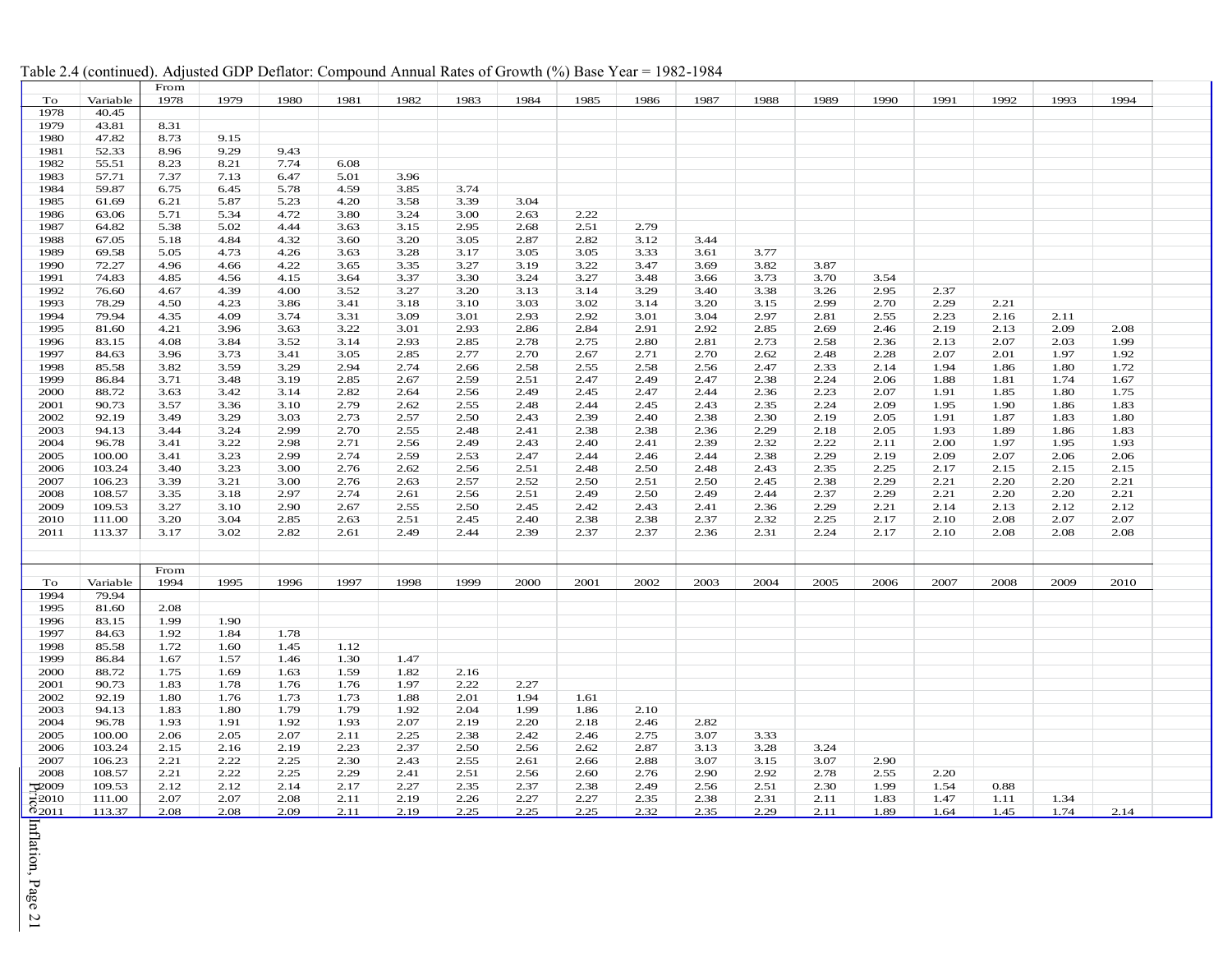#### **2.6 Appendix 2.1**

OCACT adjustments to the actual published CPI-W annual growth rates. Between 1978 and 2011, OCACT set the annual growth rate in the adjusted CPI-W to the growth rate in the actual published CPI-W plus an annual growth rate differential, defined as the growth rate in the CPI-U "Research Series" (CPI-U-RS) less the growth rate in the actual published CPI-U. BLS constructs the CPI-U-RS by recalculating the CPI-U back to 1978 using present methodology (see http://stats.bls.gov/cpi/cpirsdc.htm). An exception to this specification was made because BLS introduced an improvement for "rental equivalence" in 1983 for the CPI-U, but not until 1985 for the CPI-W. Thus, for 1983 and 1984, the annual percent change in the adjusted CPI-W is defined as the percent change in the CPI-U-RS less 0.1 percentage point. This adjustment reflects the belief that, had the introductions been simultaneous in 1983, the observed differences in growth between the two inflation measures would have been equal to their published compound average annual difference (0.1 percentage point) over the post-1985 period.

Between 1967 and 1977, the annual growth rate in the adjusted CPI-W was set to the growth rate in the actual published CPI-W less 0.2 percentage point plus an annual growth rate differential, defined as the growth rate in the CPI-U-X1 (a BLS "experimental series" that incorporates the improvement for rental equivalence into the historical CPI-U) less the growth rate in the actual published CPI-U. The 0.2 percentage point adjustment reflects a BLS estimate of the effect of introducing an improved geometric weighting formula into the CPI-W beginning in January 1999. Finally, for 1966 and earlier, the annual growth rate in the adjusted CPI-W was set to the growth rate in the actual published CPI-W less the 0.2 percentage point adjustment for the improved geometric formula.

OCACT adjustments to the actual published PGDP and real GDP (and therefore productivity) annual growth rates. As mentioned above, starting in January 1999, BLS introduced a new geometric weighting formula to the CPI, estimating that it would lower the future annual growth rate in the CPI by about 0.2 percentage point. BEA estimates that this change would have had a 50.0 percent "feed-through" effect on the aggregate annual PGDP growth rate in the past. Thus, due to BLS' introduction of an improved geometric weighting formula to the CPI, BEA lowered the annual growth rate in the aggregate PGDP by about 0.1 percentage point  $(0.2 * 50.0\%)$ . And, since the BLS improvement to the CPI does not alter the historical path of nominal GDP, BEA raised the annual growth rate in the real GDP by about 0.1 percentage point. However, BEA made these adjustments only back to 1978. Thus, to improve consistency, OCACT added the effect of this BLS improvement to the earlier data. That is, for 1978 and each earlier year, OCACT lowered the annual growth rate in the CPI by 0.2 percentage point, lowered the annual growth rate in the aggregate PGDP index by 0.1 percentage point, and raised the annual growth rate in real GDP, and therefore productivity, by 0.1 percentage point. Furthermore, a change in the CPI growth rate affects the PGDP through about 85.0% of the prices used to determine one of the components of the PGDP, that is, the GDP deflator for consumption (PGDP\_C). Hence, the annual growth rate for the PGDP\_C in 1978 and earlier was lowered by about 0.17 percent  $(0.2 * 0.85)$ .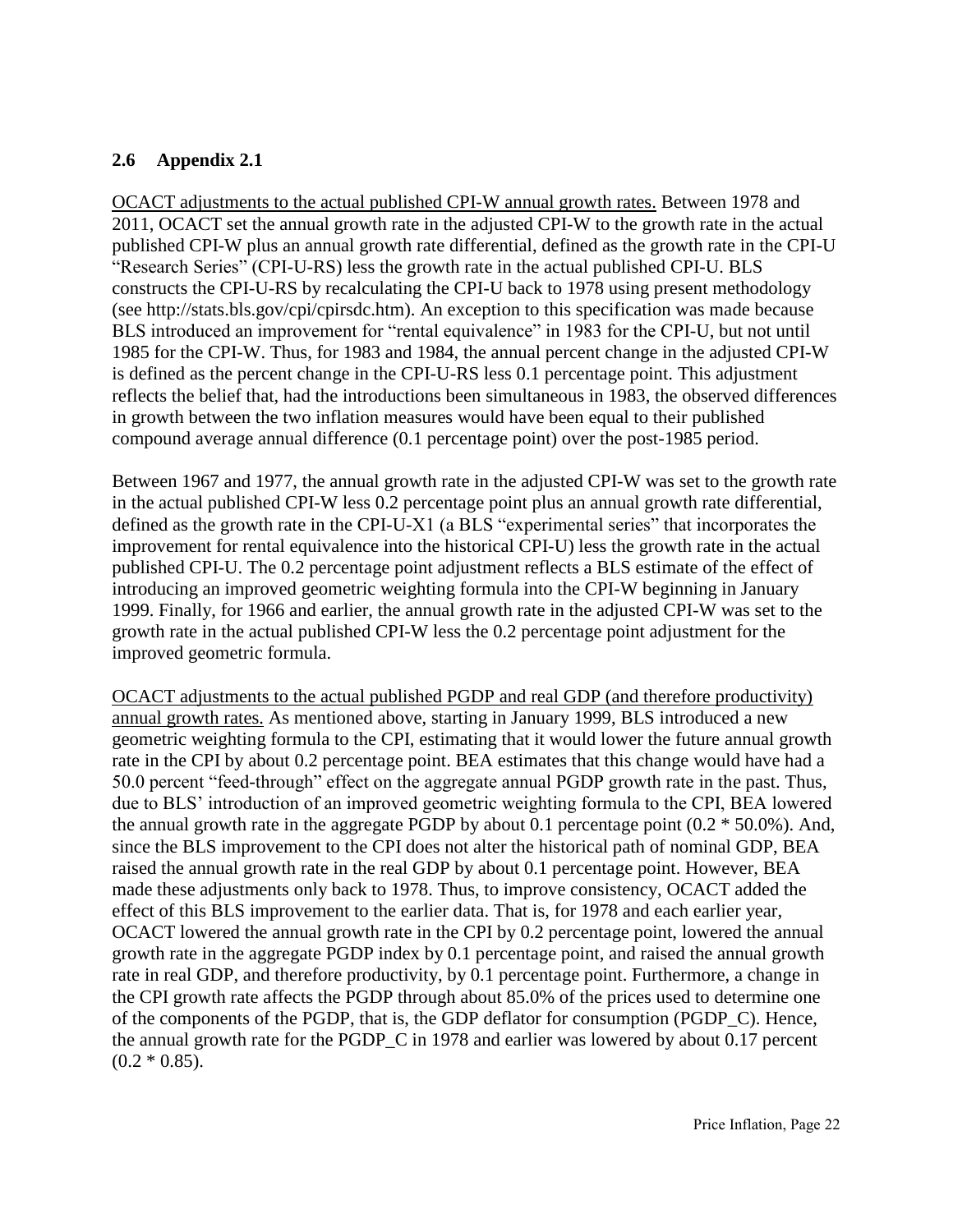## **3. AVERAGE REAL WAGE DIFFERENTIAL**

THE 2013 TRUSTEES REPORT

OFFICE OF THE CHIEF ACTUARY, SOCIAL SECURITY ADMINISTRATION

#### **TABLE OF CONTENTS** PAGE

| 3 |         |  |
|---|---------|--|
|   |         |  |
|   | 3.1     |  |
|   | 3.2     |  |
|   | 3.3     |  |
|   | 3.3.1   |  |
|   | 3.3.2   |  |
|   | 3.3.2.1 |  |
|   | 3.3.2.2 |  |
|   | 3.3.2.3 |  |
|   | 3.3.2.4 |  |
|   | 3.3.2.5 |  |
|   | 3.4     |  |
|   | 3.5     |  |
|   |         |  |

#### **TABLE OF TABLES** PAGE

| TABLE 3.2: AVERAGE ANNUAL PERCENTAGE CHANGE IN AVERAGE REAL EARNINGS: COMPARISON OF THE U.S.     |  |
|--------------------------------------------------------------------------------------------------|--|
|                                                                                                  |  |
| TABLE 3.3: AVERAGE ANNUAL PERCENTAGE CHANGE IN AVERAGE REAL EARNINGS: TOTAL U.S. ECONOMY AND ITS |  |
|                                                                                                  |  |
| TABLE 3.4: AVERAGE HOURS WORKED PER WEEK, TOTAL U.S.: COMPOUND ANNUAL RATES OF CHANGE (%) 12     |  |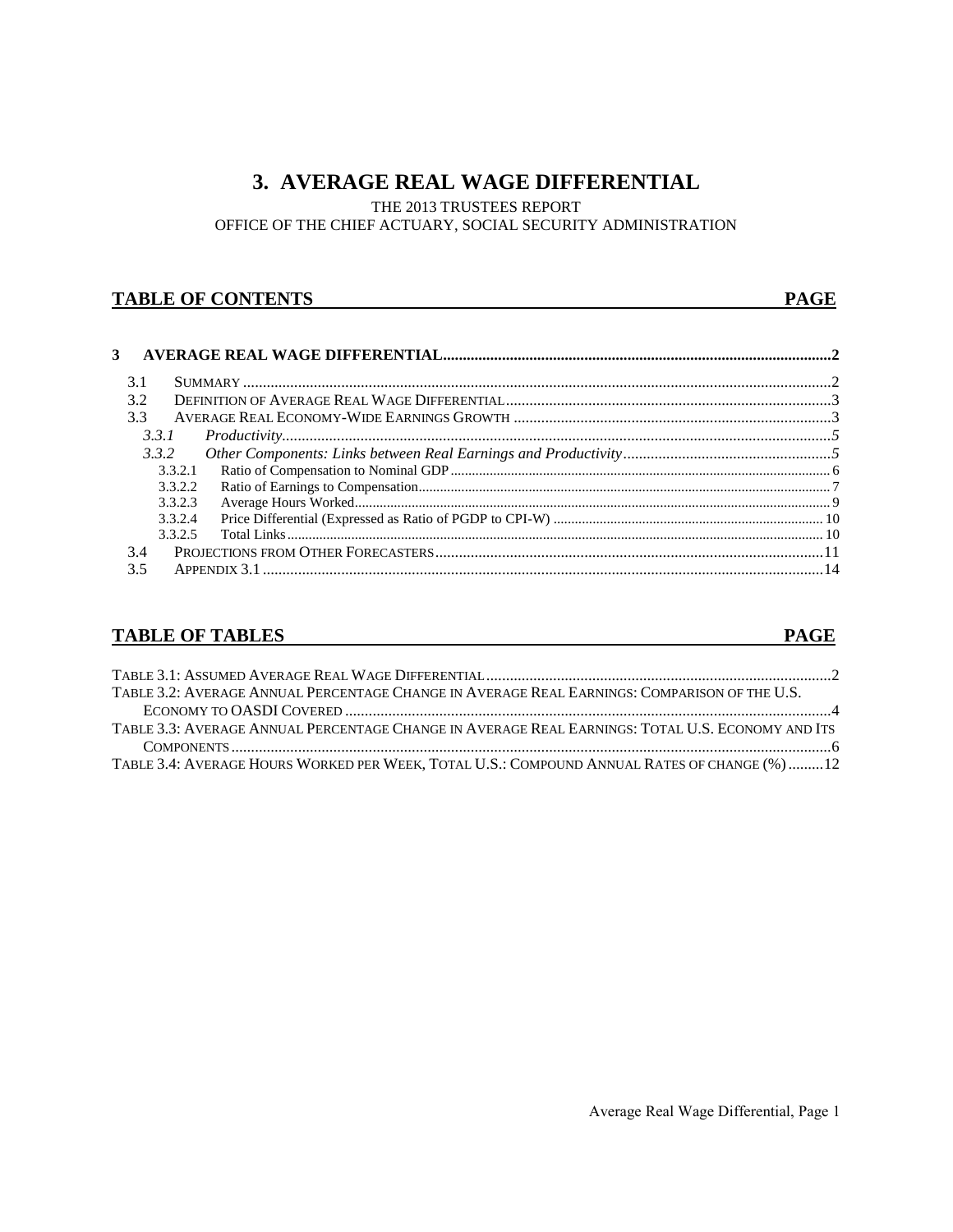## **3 Average Real Wage Differential**

#### **3.1 Summary**

l

For the 2013 Trustees Report, over the 65-year period from 2022 to 2087, the Trustees set the average annual growth rate in the OASDI covered wage to 3.5 percent, 3.9 percent, and 4.3 percent for alternatives I, II, and III, respectively (Table 3.1). 44,45 Also for the 2013 Trustees Report, the Trustees set the assumed ultimate annual rates of increase in the CPI-W to 1.8 percent, 2.8 percent, and 3.8 percent for alternatives I, II, and III, respectively (Table 2.1). Thus, for the 2013 Trustees Report, the Trustees set the average real wage differential, over the 65-year period from 2022 to 2087, to 1.7 percent (3.5 less 1.8), 1.1 percent (3.9 less 2.8), and 0.5 percent  $(4.3$  less 3.8) for alternatives I, II, and III, respectively.<sup>46</sup> These average real wage differentials for alternatives I, II, and III are the same as those used in the 2012 Trustees Report.

| Average Annual Percent Change<br>(2022 to 2087) |     | 2013 Trustees Report<br>Alternative |     |     | 2012 Trustees Report<br>Alternative |     |     | 2013 Trustees Report Less<br>2012 Trustees Report |     |
|-------------------------------------------------|-----|-------------------------------------|-----|-----|-------------------------------------|-----|-----|---------------------------------------------------|-----|
|                                                 |     | П                                   | Ш   | I   | $\mathbf{H}$                        | Ш   | I   | П                                                 | Ш   |
| Average Nominal Wage                            | 3.5 | 3.9                                 | 4.3 | 3.5 | 3.9                                 | 4.3 | 0.0 | 0.0                                               | 0.0 |
| Less: CPI-W                                     | 1.8 | 2.8                                 | 3.8 | 1.8 | 2.8                                 | 3.8 | 0.0 | 0.0                                               | 0.0 |
| Equals:                                         |     |                                     |     |     |                                     |     |     |                                                   |     |
| Average Real Wage Differential                  | 1.7 | 1.1                                 | 0.5 | 1.7 | 1.1                                 | 0.5 | 0.0 | 0.0                                               | 0.0 |

Table 3.1: Assumed Average Real Wage Differential

<sup>44</sup> The 65-year period begins with the last year of the 10-year (2012 to 2022) "short-range" projection period and ends with the last year of the 75-year (2012 to 2087) "long-range" projection period.

<sup>45</sup> For the 2009 Trustees Report, the annual growth rate in the average OASDI covered wage was assumed to have a constant "ultimate" value over the last 65 years of the projection period. This was due, in part, to the assumption that the ratio of wages to compensation would decline at a fixed "ultimate" rate per year (e.g., 0.2 percent for alternative II) over the period. Starting with the 2010 Trustees Report, the annual growth rate in the average OASDI covered wage was assumed to vary over the last 65 years of the projection. This was due to the assumption that the ratio of wages to compensation would decline at a varying rate over the period due, in turn, to the assumed effect of the 2010 health care legislation on employer contributions to employee group health insurance.

<sup>46</sup> The real wage differential is defined as the annual percent change in the average OASDI covered wage minus the annual percent change in the CPI.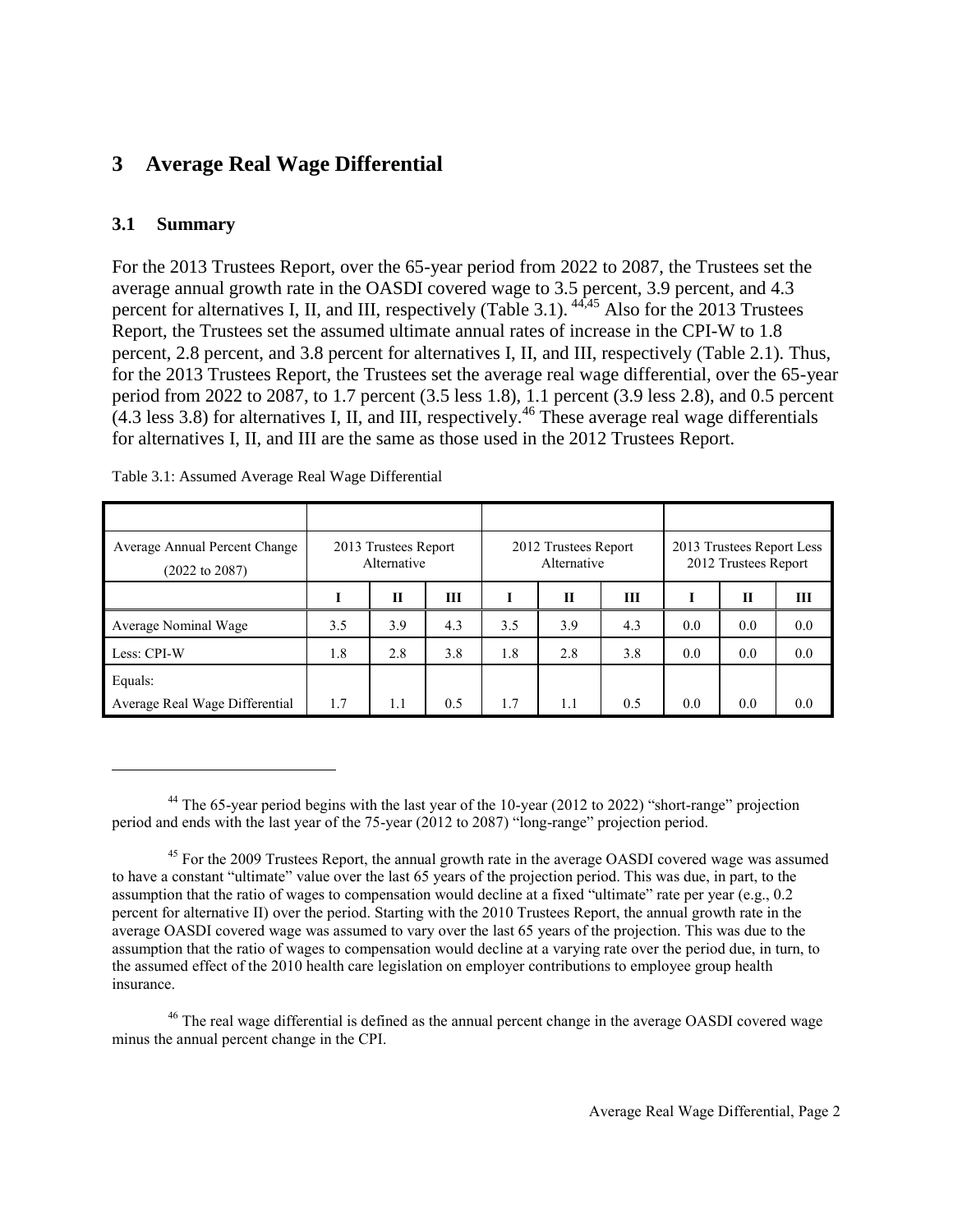#### **3.2 Definition of Average Real Wage Differential**

The average OASDI covered wage is defined as the ratio of OASDI covered wages to employment. The annual real wage differential is defined as the annual percentage change in the average OASDI covered wage minus the annual percentage change in the CPI. The average real wage differential over the 65-year period from 2022 to 2087 is the average of annual real wage differentials over the period.

Both the income to the Social Security program and the benefits paid are related to total covered earnings (i.e., the combination of covered wages and covered net earnings from selfemployment). For this reason, the growth in average earnings, not average wages, is the subject of the balance of this section.

#### **3.3 Average Real Economy-Wide Earnings Growth**

Average real earnings in the total U.S. economy are defined as the ratio of total nominal earnings (wage and salary disbursements and net proprietors' income) to total adjusted civilian employment (see Appendix 3.1) and U.S. Armed Forces, divided by the adjusted CPI-W. BEA estimates historical values for nominal earnings as part of its broader responsibility of maintaining the NIPA for the U.S. economy. BLS estimates the CPI-W and the civilian employment from its monthly CPS data. Because CPS data for the U.S. represent average weekly employment, the average earnings for the total U.S. economy represent average weekly earnings for those employed.

Average real weekly earnings in the total U.S. economy increased at an average annual rate of 0.86 percent over the last 40 years (1971-2011), 1.21 percent over the last 30 years (1981-2011), 1.32 percent over the last 20 years (1991-2011), and 0.25 percent over the last 10 years (2001- 2011). The average real earnings of OASDI covered workers (which differs from average real weekly earnings in the total economy partly because of changes in the number and kind of workers covered by the OASDI program) increased at an average annual rate of 0.89 percent over the last 40 years, 1.06 percent over the last 30 years, 1.08 percent over the last 20 years, and 0.26 percent over the last 10 years (see Table 3.2 below). Note that these periods do not cover complete economic cycles and thus may not be the best indicators of true trend growth rates.

Federal civilian government employees will become completely covered under OASDI around 2030 (all employees hired after 1983 are covered). As a result, the composition of OASDI covered employment, which has varied since 1940, will stabilize around 2030. This suggests that it is reasonable to evaluate the 1.1 percent proposed average rate of increase for real covered earnings for alternative II in relation to the historical growth rate in real earnings for all workers in the total economy. Therefore, the balance of this section focuses on the past trends for average earnings in the U.S. economy.

Considering complete economic cycles, the average annual growth rate in real earnings for all workers in the total U.S. economy was 2.09 percent from 1966 to 1973 (7 years), -0.47 percent from 1973 to 1979 (6 years), 0.50 percent from 1979 to 1989 (10 years), 2.15 percent from 1989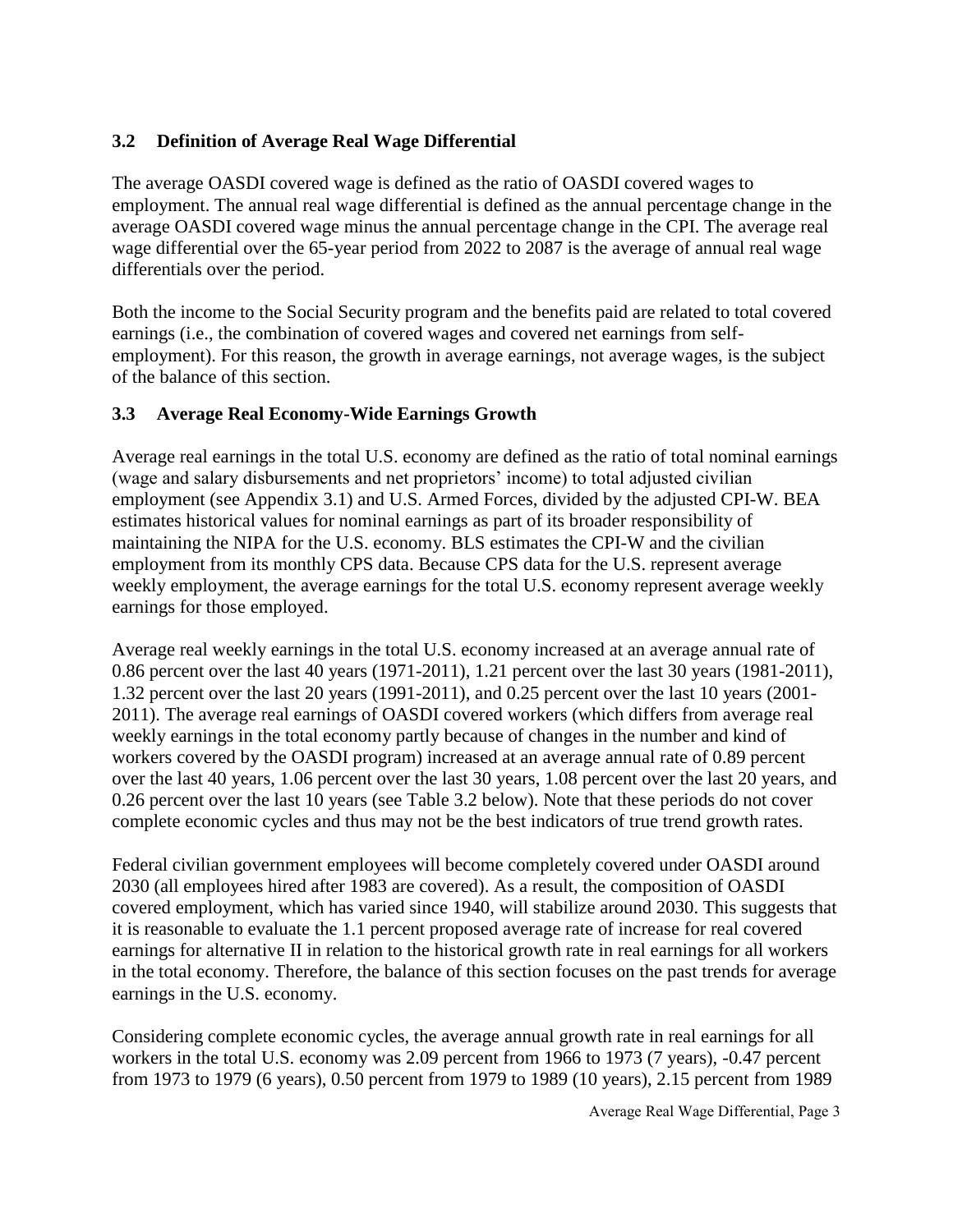to 2000 (11 years), and 0.67 percent from 2000 to 2007 (7 years).<sup>47</sup> The 1.1 percent assumed average future annual real growth rate in average economy-wide earnings is significantly higher than the 0.89 percent historical average annual real growth rate over the last four complete economic cycles (the 34-year period from 1973 to 2007), but equal to the 1.10 percent historical average annual real growth rate over the last five complete cycles (41-year period from 1966 to 2007).

|                   | Average Real                               |         | Ratio of Employed      | Ratio of         | Average Real         |
|-------------------|--------------------------------------------|---------|------------------------|------------------|----------------------|
|                   | Earnings for                               | Total   | Labor Force to         | Covered Earnings | Earnings for         |
| Period            | U.S. Economy                               | Links   | <b>Covered Workers</b> | to U.S. Earnings | <b>OASDI</b> Covered |
| Historical:       | (1)                                        | (2)     | (3)                    | (4)              | (5)                  |
| By Decade:        |                                            |         |                        |                  |                      |
| 1961-1971         | 2.51                                       | $-0.29$ | $-0.57$                | 0.29             | 2.21                 |
| 1971-1981         | $-0.18$                                    | 0.55    | 0.31                   | 0.24             | 0.37                 |
| 1981-1991         | 0.99                                       | 0.03    | $-0.04$                | 0.07             | 1.02                 |
| 1991-2001         | 2.39                                       | $-0.47$ | $-0.19$                | $-0.27$          | 1.92                 |
| 2001-2011         | 0.25                                       | 0.01    | 0.06                   | $-0.06$          | 0.26                 |
|                   |                                            |         |                        |                  |                      |
| 1961-2011         | 1.19                                       | $-0.03$ | $-0.09$                | 0.05             | 1.15                 |
| 1971-2011         | 0.86                                       | 0.03    | 0.04                   | $-0.01$          | 0.89                 |
| 1981-2011         | 1.21                                       | $-0.14$ | $-0.06$                | $-0.09$          | 1.06                 |
| 1991-2011         | 1.32                                       | $-0.23$ | $-0.06$                | $-0.17$          | 1.08                 |
| 2001-2011         | 0.25                                       | 0.01    | 0.06                   | $-0.06$          | 0.26                 |
|                   |                                            |         |                        |                  |                      |
|                   | By Complete Economic Cycle (Peak-to-Peak): |         |                        |                  |                      |
| Individual Cycle  |                                            |         |                        |                  |                      |
| 1966-1973         | 2.09                                       | $-0.25$ | $-0.34$                | 0.09             | 1.84                 |
| 1973-1979         | $-0.47$                                    | 1.02    | 0.49                   | 0.53             | 0.55                 |
| 1979-1989         | 0.50                                       | 0.17    | 0.10                   | 0.07             | 0.67                 |
| 1989-2000         | 2.15                                       | $-0.45$ | $-0.20$                | $-0.25$          | 1.69                 |
| 2000-2007         | 0.67                                       | $-0.08$ | 0.05                   | $-0.13$          | 0.59                 |
|                   |                                            |         |                        |                  |                      |
| Last Two Cycles   |                                            |         |                        |                  |                      |
| 1989-2007         | 1.57                                       | $-0.31$ | $-0.10$                | $-0.20$          | 1.26                 |
| Last Three Cycles |                                            |         |                        |                  |                      |
| 1979-2007         | 1.19                                       | $-0.14$ | $-0.03$                | $-0.11$          | 1.05                 |
| Last Four Cycles  |                                            |         |                        |                  |                      |
| 1973-2007         | 0.89                                       | 0.07    | 0.06                   | 0.01             | 0.96                 |
| Last Five Cycles  |                                            |         |                        |                  |                      |
| 1966-2007         | $1.10\,$                                   | 0.01    | $-0.01$                | 0.02             | 1.11                 |

Table 3.2: Average Annual Percentage Change in Average Real Earnings: Comparison of the U.S. Economy to OASDI Covered

The real growth rate in average earnings of all workers in the economy was depressed for the 1973-1979 and 1979-1989 cycles in a way not expected to be repeated in the future. During this

 $\overline{a}$ 

 $47$  Peaks in economic cycles roughly follow the NBER cycle dating, except for short recoveries such as 1980-81, which are not counted as separate cycles.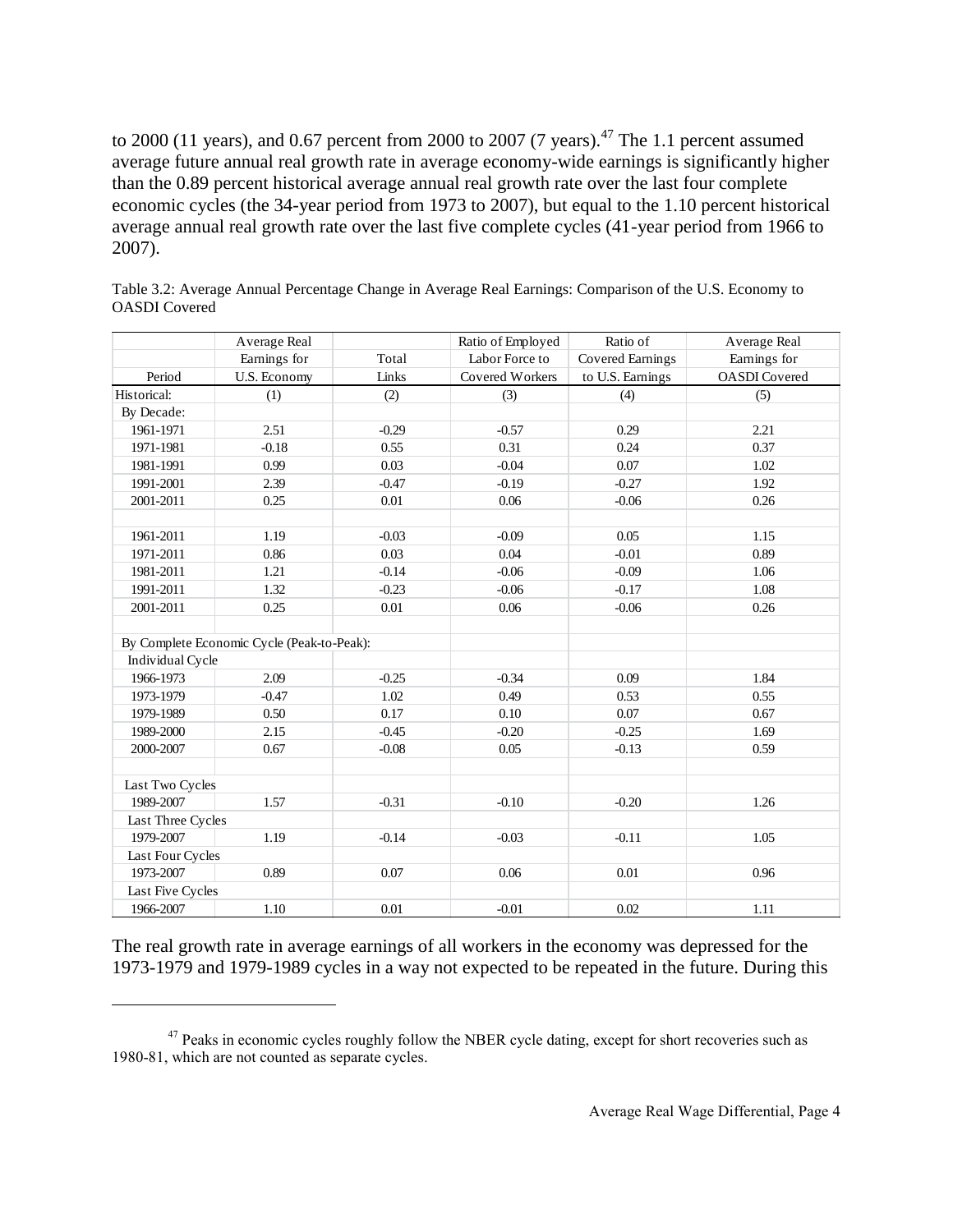period, the baby boom generation reached working age and the proportion of women in the labor force increased dramatically. As a result, the economy accommodated an extraordinary number of relatively low-paid (inexperienced and young) workers, thus depressing the real growth in the overall average earnings. However, the inclusion of baby boomers in the labor force ended in the mid-1980s, and the increasing percentage of women under age 60 in the labor force stabilized more recently.

The rapid increase in average earnings during the complete economic cycle from 1989 to 2000 may reflect maturation of the baby boomers and women in the labor force. The large number of baby boomers and women in the labor force have been reaching prime working ages and thus boosted growth since 1989. This kind of swing in demographic trends is not projected to occur in the future, so consideration of the longer period of the last five complete economic cycles seems appropriate. This approach allows us to average out the effects of past demographic trends, which initially depressed and later boosted average earnings growth.

Additional circumstances contributing to potential future growth are discussed in the next two sections on productivity growth and earnings links to productivity.

## 3.3.1 Productivity

 $\overline{a}$ 

Total-economy productivity is defined as the ratio of real GDP to total hours worked in the U.S. economy. For the 2013 Trustees Report, the Trustees set the assumed ultimate annual rates of increase in total-economy productivity to 1.98 percent, 1.68 percent, and 1.38 percent for alternatives I, II, and III, respectively. OCACT believes that these ultimate rates of increase for total-economy productivity are approximately consistent with ultimate annual rates of increase in nonfarm business productivity of 2.39 percent, 2.03 percent, and 1.67 percent for alternatives I, II, and III, respectively (see Section 1).

## 3.3.2 Other Components: Links between Real Earnings and Productivity

Analysis of the links between productivity and average real earnings gains shows that not all of the historical gains in productivity have resulted in proportional increases in average real earnings. For example, over the last four economic cycles (1973-2007), average real earnings increased at an average annual rate of only 0.89 percent per year, while productivity for the total U.S. economy increased at 1.58 percent per year. The approximate difference of -0.67 percent per year (1.0089 / 1.0158) was due to changes in the links, that is, those factors that connect productivity to average real earnings in a multiplicative fashion. Table 3.3 summarizes the U.S. experience over the last five decades for each of these factors.<sup>48</sup> They include the ratio of

<sup>&</sup>lt;sup>48</sup> For consistency, Section 3 calculates values for productivity, hours per week, price differential, and average real earnings using adjusted data for the CPI, PGDP, real GDP, and employment (weeks worked). Hence, Table 3.3 contains adjusted productivity values which may not equal the unadjusted productivity values on Table 1.4 in Section 1. Adjustments to the CPI, PGDP and real GDP are described in Appendix 2.1. Adjustments to employment are described in Appendix 3.1.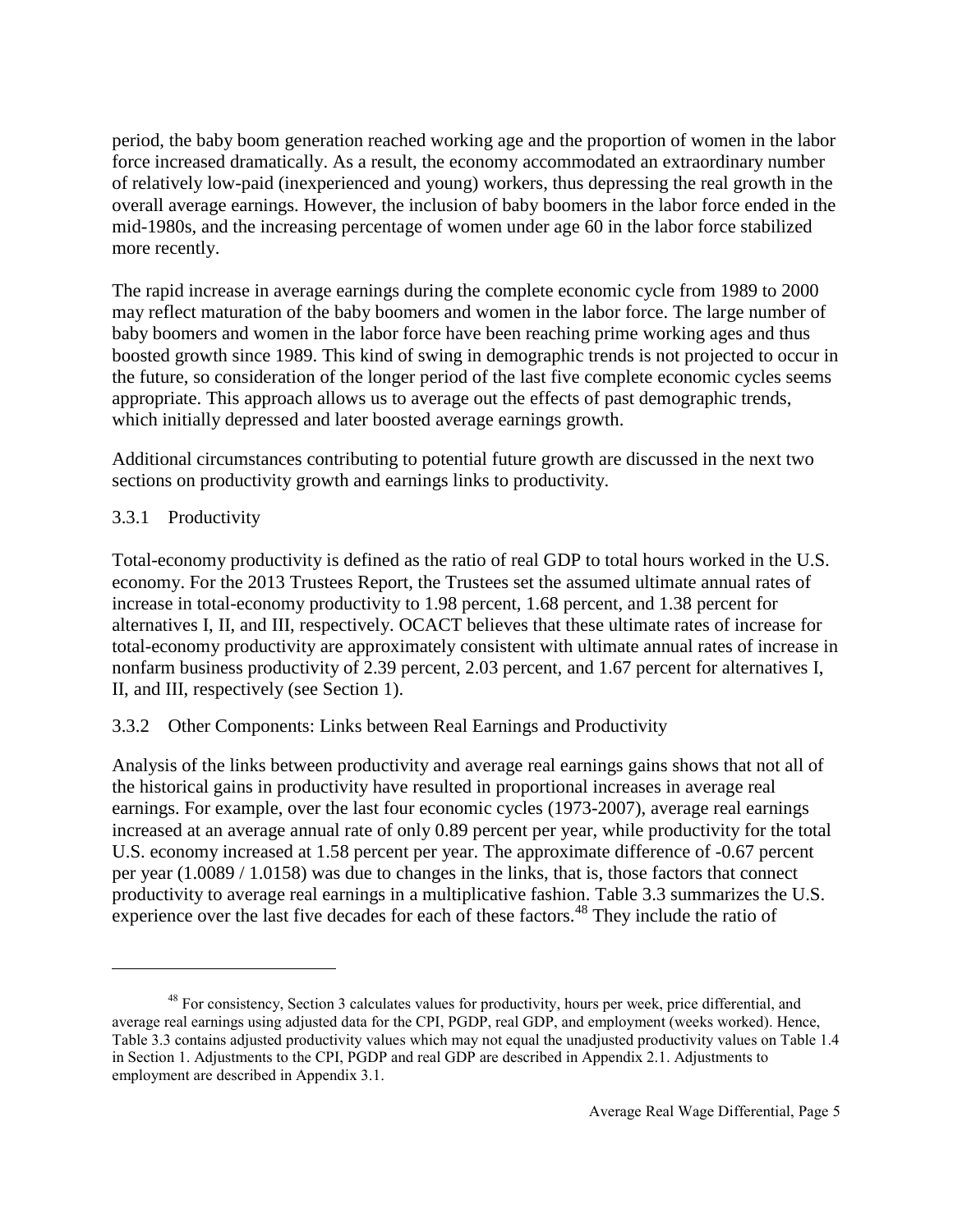compensation to nominal GDP, the ratio of earnings to compensation, the ratio of total hours worked to total average (weekly) employment, and the ratio of the gross domestic product implicit price deflator (PGDP) to the CPI-W. Each is discussed separately below.

|                   |                                            | Total   | Compensation | Earnings to                                                                                 | Hours per | Price        |          | Average       |
|-------------------|--------------------------------------------|---------|--------------|---------------------------------------------------------------------------------------------|-----------|--------------|----------|---------------|
| Period            | Productivity                               | Links   | to GDP       | Compensation                                                                                | Week      | Differential | Residual | Real Earnings |
| Historical:       | (1)                                        | (2)     | (3)          | (4)                                                                                         | (5)       | (6)          | (7)      | (8)           |
| By Decade:        |                                            |         |              |                                                                                             |           |              |          |               |
| 1961-1971         | 2.77                                       | $-0.26$ | 0.03         | $-0.34$                                                                                     | $-0.31$   | 0.37         | 0.00     | 2.51          |
| 1971-1981         | 1.45                                       | $-1.59$ | $-0.31$      | $-0.61$                                                                                     | $-0.54$   | $-0.14$      | 0.00     | $-0.18$       |
| 1981-1991         | 1.35                                       | $-0.38$ | $-0.08$      | $-0.12$                                                                                     | 0.00      | $-0.18$      | 0.00     | 0.99          |
| 1991-2001         | 1.87                                       | 0.51    | 0.48         | 0.17                                                                                        | 0.25      | $-0.38$      | 0.00     | 2.39          |
| 2001-2011         | 1.81                                       | $-1.53$ | $-0.60$      | $-0.27$                                                                                     | $-0.44$   | $-0.22$      | 0.00     | 0.25          |
|                   |                                            |         |              |                                                                                             |           |              |          |               |
| 1961-2011         | 1.85                                       | $-0.65$ | $-0.10$      | $-0.24$                                                                                     | $-0.21$   | $-0.11$      | 0.00     | 1.19          |
| 1971-2011         | 1.62                                       | $-0.75$ | $-0.13$      | $-0.21$                                                                                     | $-0.18$   | $-0.23$      | 0.00     | 0.86          |
| 1981-2011         | 1.68                                       | $-0.47$ | $-0.07$      | $-0.07$                                                                                     | $-0.06$   | $-0.26$      | 0.00     | 1.21          |
| 1991-2011         | 1.84                                       | $-0.51$ | $-0.06$      | $-0.05$                                                                                     | $-0.10$   | $-0.30$      | 0.00     | 1.32          |
| 2001-2011         | 1.81                                       | $-1.53$ | $-0.60$      | $-0.27$                                                                                     | $-0.44$   | $-0.22$      | 0.00     | 0.25          |
|                   |                                            |         |              |                                                                                             |           |              |          |               |
|                   | By Complete Economic Cycle (Peak-to-Peak): |         |              |                                                                                             |           |              |          |               |
| Individual Cycle  |                                            |         |              |                                                                                             |           |              |          |               |
| 1966-1973         | 2.36                                       | $-0.26$ | 0.45         | $-0.44$                                                                                     | $-0.72$   | 0.45         | 0.00     | 2.09          |
| 1973-1979         | 1.17                                       | $-1.61$ | $-0.34$      | $-0.67$                                                                                     | $-0.57$   | $-0.04$      | 0.00     | $-0.47$       |
| 1979-1989         | 1.30                                       | $-0.79$ | $-0.31$      | $-0.14$                                                                                     | $-0.07$   | $-0.27$      | 0.00     | 0.50          |
| 1989-2000         | 1.76                                       | 0.39    | 0.40         | 0.13                                                                                        | 0.25      | $-0.38$      | 0.00     | 2.15          |
| 2000-2007         | 2.06                                       | $-1.36$ | $-0.57$      | $-0.25$                                                                                     | $-0.51$   | $-0.04$      | 0.00     | 0.67          |
|                   |                                            |         |              |                                                                                             |           |              |          |               |
| Last Two Cycles   |                                            |         |              |                                                                                             |           |              |          |               |
| 1989-2007         | 1.87                                       | $-0.30$ | 0.02         | $-0.02$                                                                                     | $-0.05$   | $-0.25$      | 0.00     | 1.57          |
| Last Three Cycles |                                            |         |              |                                                                                             |           |              |          |               |
| 1979-2007         | 1.67                                       | $-0.47$ | $-0.10$      | $-0.06$                                                                                     | $-0.06$   | $-0.26$      | 0.00     | 1.19          |
| Last Four Cycles  |                                            |         |              |                                                                                             |           |              |          |               |
| 1973-2007         | 1.58                                       | $-0.67$ | $-0.14$      | $-0.17$                                                                                     | $-0.15$   | $-0.22$      | 0.00     | 0.89          |
| Last Five Cycles  |                                            |         |              |                                                                                             |           |              |          |               |
| 1966-2007         | 1.71                                       | $-0.60$ | $-0.04$      | $-0.21$                                                                                     | $-0.25$   | $-0.10$      | 0.00     | 1.10          |
|                   |                                            |         |              | Recommeded Future Average Annual Rates of Increase for the 2013 Trustees Report (2022-2087) |           |              |          |               |
| $\bf{I}$          | 1.98                                       | $-0.27$ | 0.00         | $-0.03$                                                                                     | 0.05      | $-0.29$      | 0.00     | 1.70          |
| $\rm II$          | 1.68                                       | $-0.55$ | 0.00         | $-0.11$                                                                                     | $-0.05$   | $-0.39$      | 0.00     | 1.12          |
| Ш                 | 1.38                                       | $-0.83$ | 0.00         | $-0.20$                                                                                     | $-0.15$   | $-0.48$      | 0.00     | 0.54          |

Table 3.3: Average Annual Percentage Change in Average Real Earnings: Total U.S. Economy and Its Components

#### 3.3.2.1 Ratio of Compensation to Nominal GDP

l

The first link is the ratio of total compensation to nominal GDP, or the total compensation ratio (CR). Total compensation is the sum of employee compensation and self-employed (proprietors') income to nominal GDP. For the 2013 Trustees Report, the Trustees set the assumed ultimate annual rate of change in the CR to 0.0 percent in alternatives I, II, and III. This is consistent with the relatively small average annual growth rate of -0.04 percent experienced over the last five economic cycles (the 41-year period from 1966 to 2007).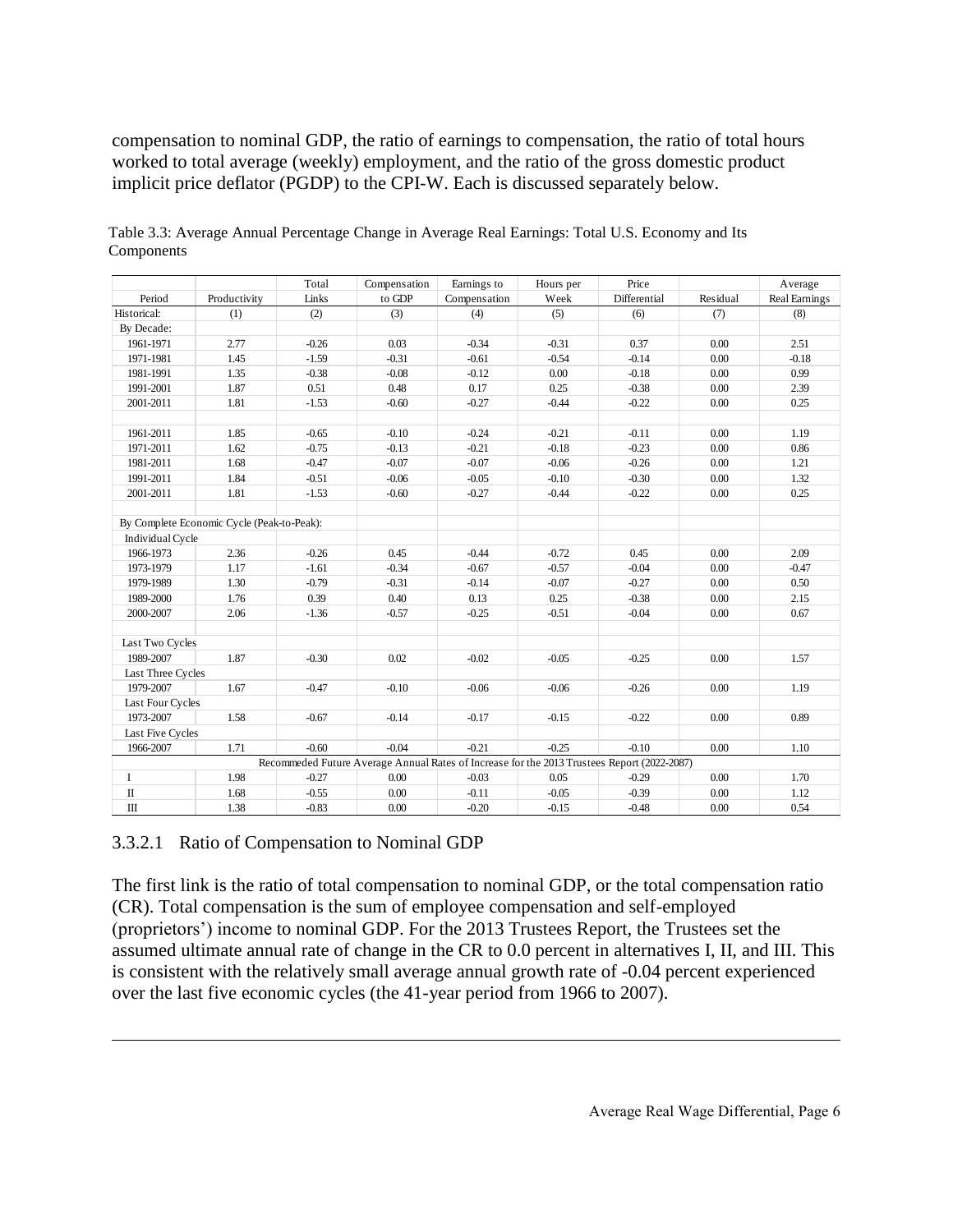The CR is closely related to the labor's share of total output. Most economists believe that the shares of total output going to the various factors of production will be stable in the long run. Therefore, OCACT believes that it is reasonable to assume the CR will be a constant in the long-range future.

#### 3.3.2.2 Ratio of Earnings to Compensation

The second link is the ratio of total worker earnings to compensation. Using NIPA definitions, total worker earnings are the sum of total wage and salary disbursements and total proprietors' income. Total compensation is the sum of employee compensation and total proprietors' income. Total employee compensation is the sum of total wage and salary disbursements, employer contributions for employee pension and insurance funds, and employer contributions to government social insurance. Employer contributions to government social insurance include payments for public insurance and publicly mandated insurance such as for unemployment, workers' compensation, Medicare, and Social Security.

The average annual rate of change for the ratio was -0.21 percent from 1966 to 2007, a 41-year period that covers the last five peak-to-peak economic cycles. The historical decline in the ratio has been due primarily to the relatively faster growth in employer contributions to employee pensions and health insurance.

Most employer contributions to pensions are for employees in the private sector and are composed of contributions to defined-benefit and defined-contribution plans. Since 2000, employer contributions to employee defined-benefit plans have risen sharply due to the decline in the stock market and relatively low interest rates. It is plausible to expect these contributions to decline in the near future if interest rates and the stock market rebound. OCACT also expects a relative increase in employer contributions to employee pension funds due to increased life expectancy, and a relative decrease due to a continued shift from defined-benefit to defined-contribution plans.

Contributions to employer-sponsored group health insurance (ESI) in the future are expected to be significantly affected by the health care legislation enacted in 2010. This expectation led to a significant change in the assumed future path of the ratio of earnings to compensation between the 2009 and 2010 Trustees Reports.

For the 2009 Trustees Report, the ratio of wages and salaries disbursements (WSD) to employee compensation (WSS) was assumed to decline at a fixed "ultimate" annual rate in each of the last 65 years of the 75-year projection horizon. The assumed ultimate annual rate of change in the ratio of WSD to WSS was set to -0.1, -0.2, and -0.3 percentage point for alternative I, II, and III, respectively. The assumed average annual rate of change of -0.20 percent for alternative II was roughly consistent with the historical record over the last 50 years and the assumed average annual rate of increase in the ratio of ESI to WSS over the next 75 years. In turn, the assumed average annual rate of increase in the ratio of ESI to WSS was mostly based on the Centers for Medicare and Medicaid Services' (CMS) assumption that the average annual growth rate in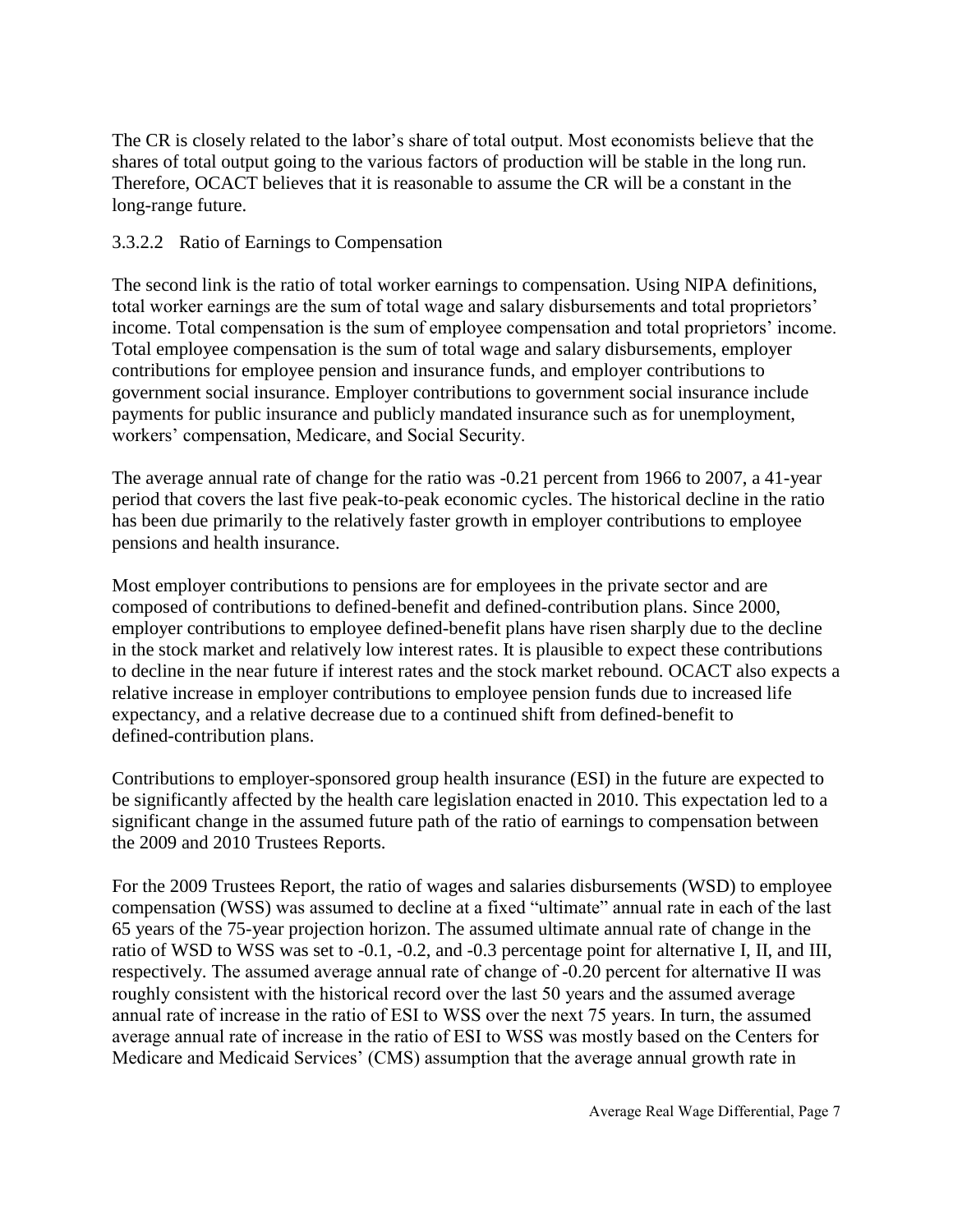national health care expenditures will be about 1.0 percentage point higher than the average annual growth rate in GDP (and in WSS).

For the 2010 Trustees Report, CMS projected components of national health care expenditures, including ESI, under pre-new-law assumptions and new-law assumptions (i.e., before and after the new health care reform legislation enacted in 2010). The more detailed CMS data enabled projection of annual rates of change for the ratio of WSD to WSS.

For alternative II pre-new-law assumptions, the projected annual rate of change in the ratio of WSD to WSS averaged:

- -0.01 percentage point over the first 10 years (i.e., from 2009 to 2019),
- $-0.27$  percentage point over the next 30 years (from 2019 to 2049),
- -0.20 percentage point over the last 35 years (from 2049 to 2084), and
- -0.20 percentage point over the total 75-year projection horizon (from 2009 to 2084).

Although the projected 75-year average rate of change in the ratio of WSD to WSS was approximately 0.20 percent per year for alternative II in both the 2009 Trustees Report and in the 2010 Trustees Report pre-new-law assumptions, the annual rates of change for each year were different. For alternative II, the projected average annual rate of change in the ratio for the 2010 Trustees Report pre-new-law assumptions, compared to that for the 2009 Trustees Report, was:

- Higher by 0.19 percentage point (-0.01 less -0.20) over the first 10 years of the 75-year projection horizon,
- Lower by 0.07 percentage point (-0.27 less -0.20) over the next 30 years, and
- About equal at -0.20 percentage point over the last 35 years.

For the alternative II new-law assumptions, CMS incorporated the effects of the new health care legislation and updated its projection of ESI, which gave a corresponding change in projected annual rates of change for the ratio of WSD to WSS. For the alternative II new-law assumptions, the projected annual rate of change in the ratio of WSD to WSS averaged:

- $+0.02$  percentage point over the first 10 years (i.e., from 2009 to 2019),
- $-0.11$  percentage point over the next 30 years (from 2019 to 2049),
- -0.15 percentage point over the last 35 years (from 2049 to 2084), and
- -0.13 percentage point over the total 75-year projection horizon (from 2009 to 2084).

The projected average annual rate of change in the ratio of WSD to WSS was higher than in the pre-new-law assumptions by:

- 0.03 percentage point  $(+0.02$  less  $-0.01$ ) over the first 10 years of the 75-year projection horizon,
- 0.16 percentage point (-0.11 less -0.27) over the next 30 years,
- 0.05 percentage point (-0.15 less -0.20) over the last 35 years, and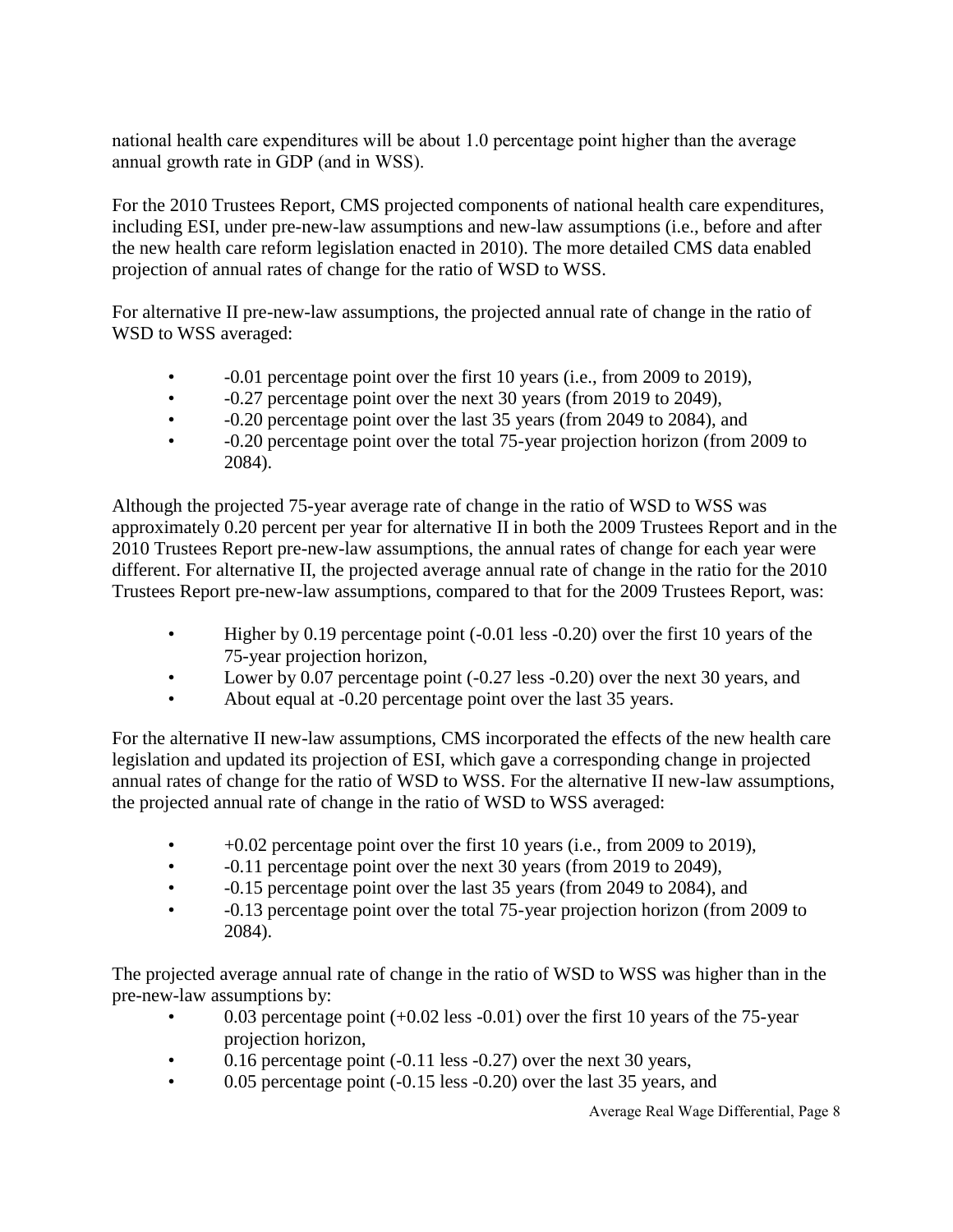• 0.07 percentage point (-0.13 less -0.20) over the total 75-year projection horizon.

For the 2013 Trustees Report, the Trustees set a path for the annual rates of change in the ratio of WSD to WSS over the last 65 years of the projection horizon (2022 to 2087) consistent with the annual rates of change over the same period from the 2012 Trustees Report. This will result in an average annual rate of growth in the ratio of WSD to WSS of about -0.1 percent over the last 65 years of the 75-year projection period.

Hence, for the 2013 Trustees Report, the Trustees set the average annual rate of change in the ratio of wages to employee compensation over the last 65 years of the projection horizon (2022 to 2087) to -0.03, -0.13, and -0.23 percentage point for alternatives I, II, and III, respectively. Consistent with this, the Trustees set the average annual rate of change in the ratio of earnings to total compensation over the last 65 years of the projection horizon (2022 to 2087) to -0.03, -0.11, and -0.20 percentage point for alternatives I, II, and III, respectively.

#### 3.3.2.3 Average Hours Worked

The third link is average hours worked per week (AHW), defined as the ratio of total hours worked to total employment in the U.S. economy. Its compounded annual rate of change is shown in Table 3.4. Total hours worked in the U.S. economy is an unpublished series provided by BLS, based mostly on the CES. Total employment, computed on an average weekly basis, is the sum of civilian employment and the U.S. Armed Forces. BLS publishes total civilian employment from the CPS. The Census Bureau provides estimates for the U.S. Armed Forces. For the 2013 Trustees Report, the Trustees set the assumed ultimate annual rate of change in average hours worked to +0.05 percent, -0.05 percent and -0.15 percent in alternatives I, II, and III, respectively. These rates of increase are the same as those used in the 2012 Trustees Report.

The average annual rate of change in AHW was -0.25 percent over the last five economic cycles, a 41-year period from 1966 to 2007. Looking at individual cycles, the average annual rate of change in AHW was -0.72 percent, -0.57 percent, -0.07 percent, 0.25 percent, and -0.51 percent, over the 1966-1973, 1973-1979, 1979-1989, 1989-2000, and 2000-2007 periods, respectively. To reflect, in part, the shift from negative to positive rates of change over the 1966 to 2000 period, the Trustees raised the assumed ultimate intermediate case annual rate of change in AHW from -0.2 percent for the 1996 Trustees Report to -0.1 percent for the 1997 through 2002 Reports, and to 0.0 percent for the 2003 through 2011 Reports.

At least some of the reversal in the historical decline in AHW between 1982 and 1999 is due to changes in the education and age-sex distributions of the workforce. Workers with higher education tend to work more hours than their less-educated counterparts, males tend to work more hours than females, and prime-age workers more than the very young and the very old. In analyses for the 2001 Trustees Reports (see memorandum dated October 6, 2000 on AHW for more details), OCACT estimated that, due to changes in the education and age-sex distributions of the workforce alone, the average annual rate of change in AHW increased by about 0.18 percent per year over the 1979-1989 period, and by 0.06 percent over the 1989-1998 period. Thus, as a rough approximation, the underlying "trend" rate of change in the AHW was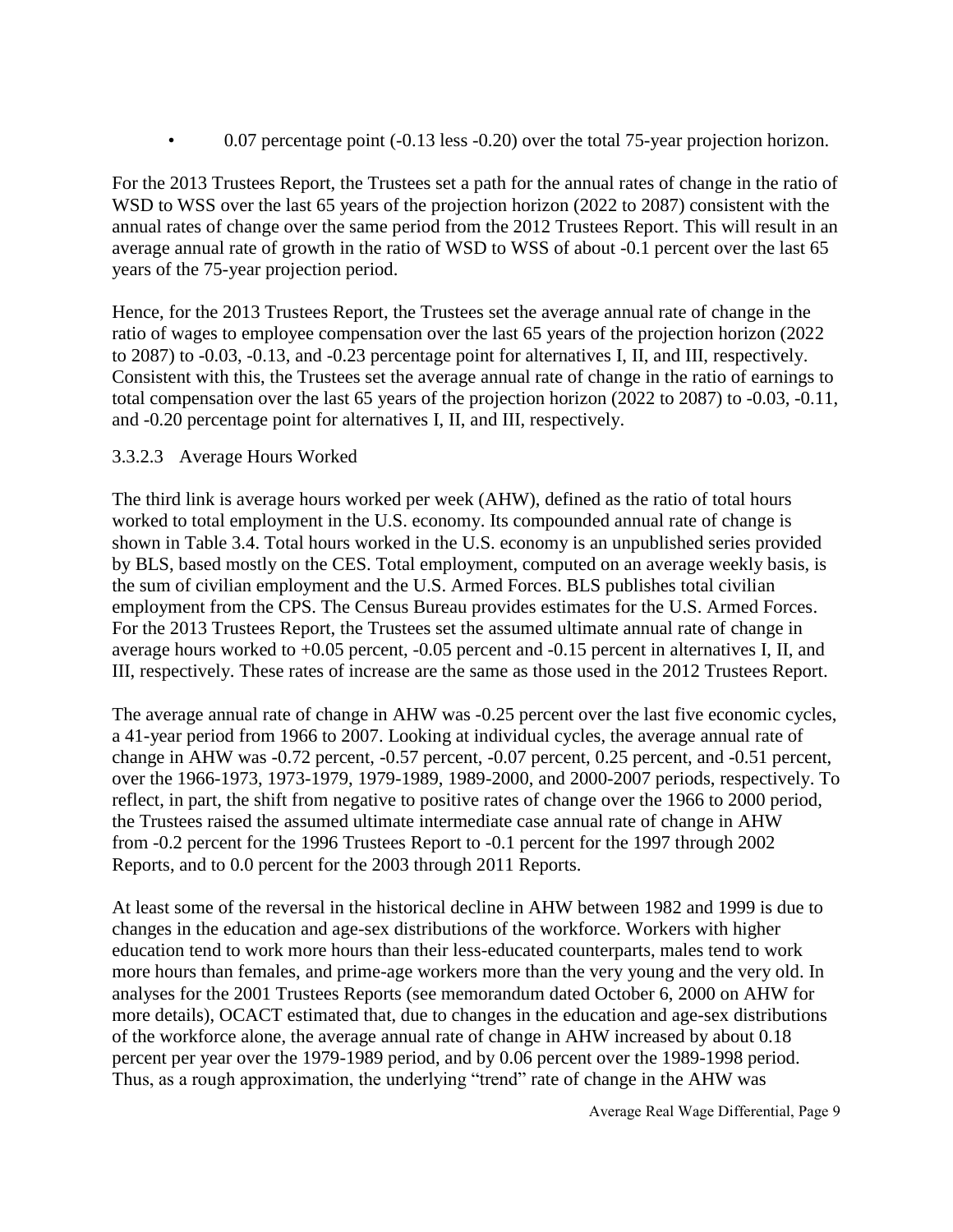estimated to be about  $-0.25$  percent  $(-0.07 - 0.18)$  over the 1978-1989 economic cycle, and about 0.19 percent  $(0.25 - 0.06)$  over the 1989-2000 economic cycle.

Other data from the CPS also suggested that the trend movement in the average annual rate of change in AHW was close to 0.0 percent over the 1989 to 2000 period. BLS publishes a CPSbased measure of average hours worked per week for the total labor force (AHW\_CPS). The average annual rate of change in the AHW\_CPS was about 0.02 percent over the 1989 to 2000 period. If the effect of changes in the education and age-sex distributions of the workforce is removed from this measure, the residual average annual rate of change in the AHW\_CPS would have been about -0.04 percent  $(0.02 - 0.06)$  over the period.

The average annual rate of change in AHW was -0.51 percent over the last economic cycle, a 7 year period from 2000 to 2007, suggesting a return to the steep declines over the period from 1966 to 1979. However, the magnitude of this drop should be viewed with some uncertainty because the average annual rate of change in AHW\_CPS suggests a much more moderate decline of about 0.22 percent over the period. Regardless, the return to declines in the rate of change in AHW since 2000 was substantial. Accordingly, the Trustees lowered the assumed ultimate annual rate of change in AHW to -0.05 percent for the 2012 Report, or approximately equal to the average annual rate of change of -0.06 percent over the last three economic cycles, a 28-year period from 1979 to 2007.

OCACT believes that there are factors that may affect the future AHW in offsetting ways. On one hand, the assumed steady increases in productivity will allow workers to gradually increase leisure time while still maintaining increases in weekly and annual earnings. On the other hand, OCACT also believes that the assumed future increases in life expectancy will raise labor force participation rates for older workers and may also raise AHW, holding other factors constant. The average projected changes in the education and age-sex distributions of the workforce are not expected to significantly affect the average annual rate of change in the AHW in the future.

#### 3.3.2.4 Price Differential (Expressed as Ratio of PGDP to CPI-W)

The final link is the ratio of the PGDP to the CPI-W. Including this ratio is necessary because nominal earnings depend on nominal GDP (i.e., the product of real GDP and the PGDP), but are converted to real earnings using the CPI-W. For the 2013 Trustees Report, the Trustees set the assumed ultimate price differential (expressed as the PGDP less CPI-W average annual rates of increase) to -0.3, -0.4, and -0.5 percentage point for alternative I, II, and III, respectively. For alternative II, the 0.4 percentage point price differential is the sum of a 0.3 percentage point computational difference and a 0.1 percentage point coverage difference (see Section 2.3). These values are unchanged from the ones assumed in the 2012 Trustees Report.

#### 3.3.2.5 Total Links

The average annual change in the total links was -0.47 percent over the last three economic cycles and -0.67 percent over the last four cycles. For the 2013 Trustees Report, the Trustees set the assumed average annual changes in the total links to approximately -0.27 percentage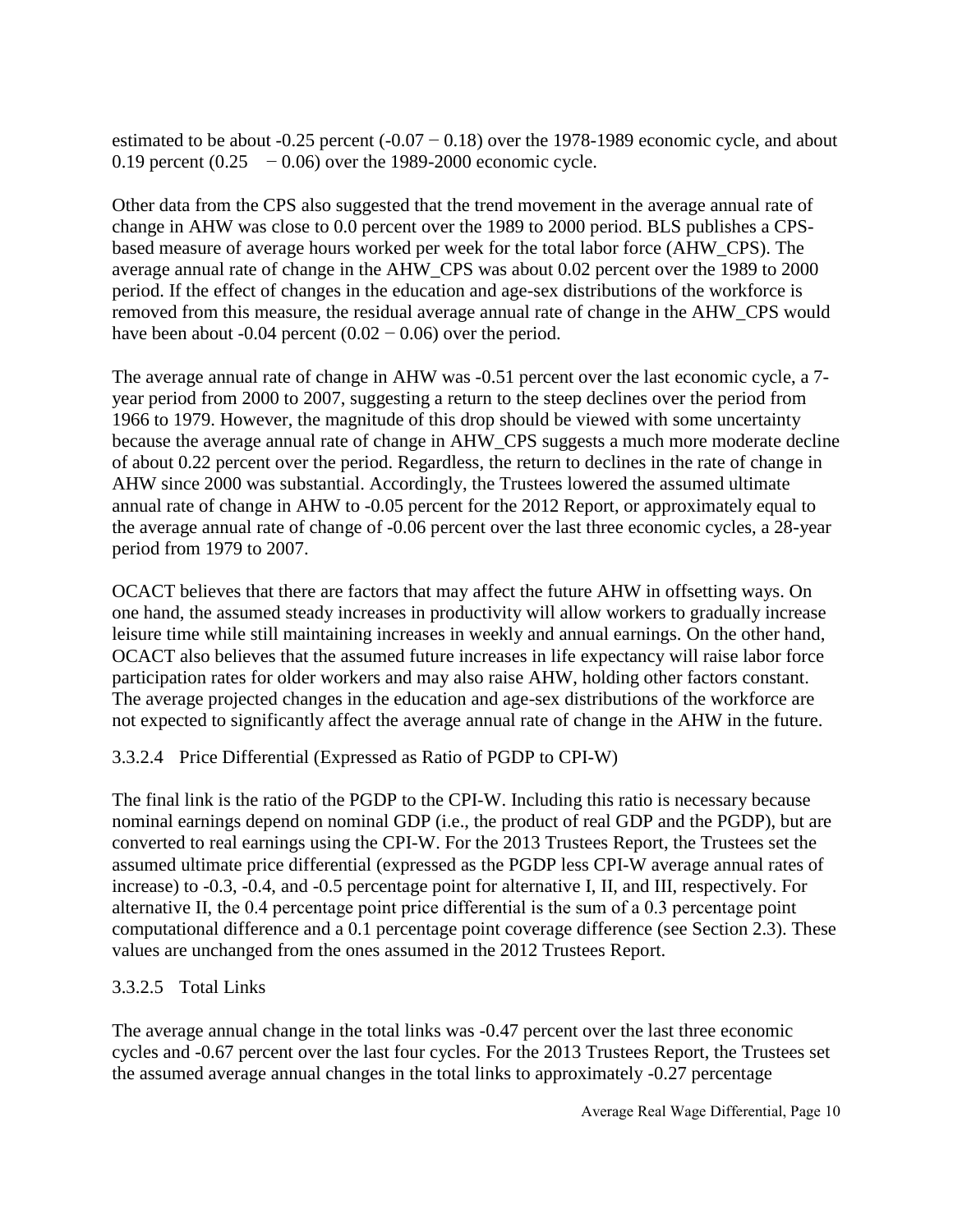point, -0.55 percentage point, and -0.83 percentage point for alternatives I, II, and III, respectively.

#### **3.4 Projections from Other Forecasters**

Global Insight, Inc. includes projections through 2042 in its latest long-run trend forecast (see August 2012 30-year US Macro Trend Projection). Global Insight, Inc. projects that the average annual growth rate for average real U.S. earnings will slow from about 1.6 percent over the 10-year period from 2022 to 2032 to about 1.1 percent over the 5-year period from 2038 to 2042. Macroeconomic Advisers publishes its latest long-run projections (*Long-Term Economic Outlook*, Third Quarter, 2012) through 2021. For 2020 and 2021, it projects an average annual growth rate for average real U.S. earnings of about 1.6 percent. Moody's Analytics' August 2012 forecast extends to 2042. Over the 20-year period from 2022 to 2042, Moody's Analytics projects that the annual growth rate for average real U.S. earnings will average 1.3 percent.

The Office of Management and Budget (OMB) Mid-Session Review of the Fiscal Year 2013 Budget includes projections through 2090. OMB projects that the annual growth rate for average real U.S. earnings will average about 1.5 percent for the 65-year period from 2022 to 2087. The Congressional Budget Office (CBO) June 2012 report, *The 2012 Long-Term Budget Outlook*, includes projections through 2087. CBO projects that the annual growth rate for average real U.S. wages will average about 1.4 percent from 2022 to 2087. The Social Security Advisory Board's 2011 Technical Panel on Assumptions and Methods recommended assuming an ultimate (i.e., long-range average) annual rate of increase in the average real wage of 1.5 percent for alternative II.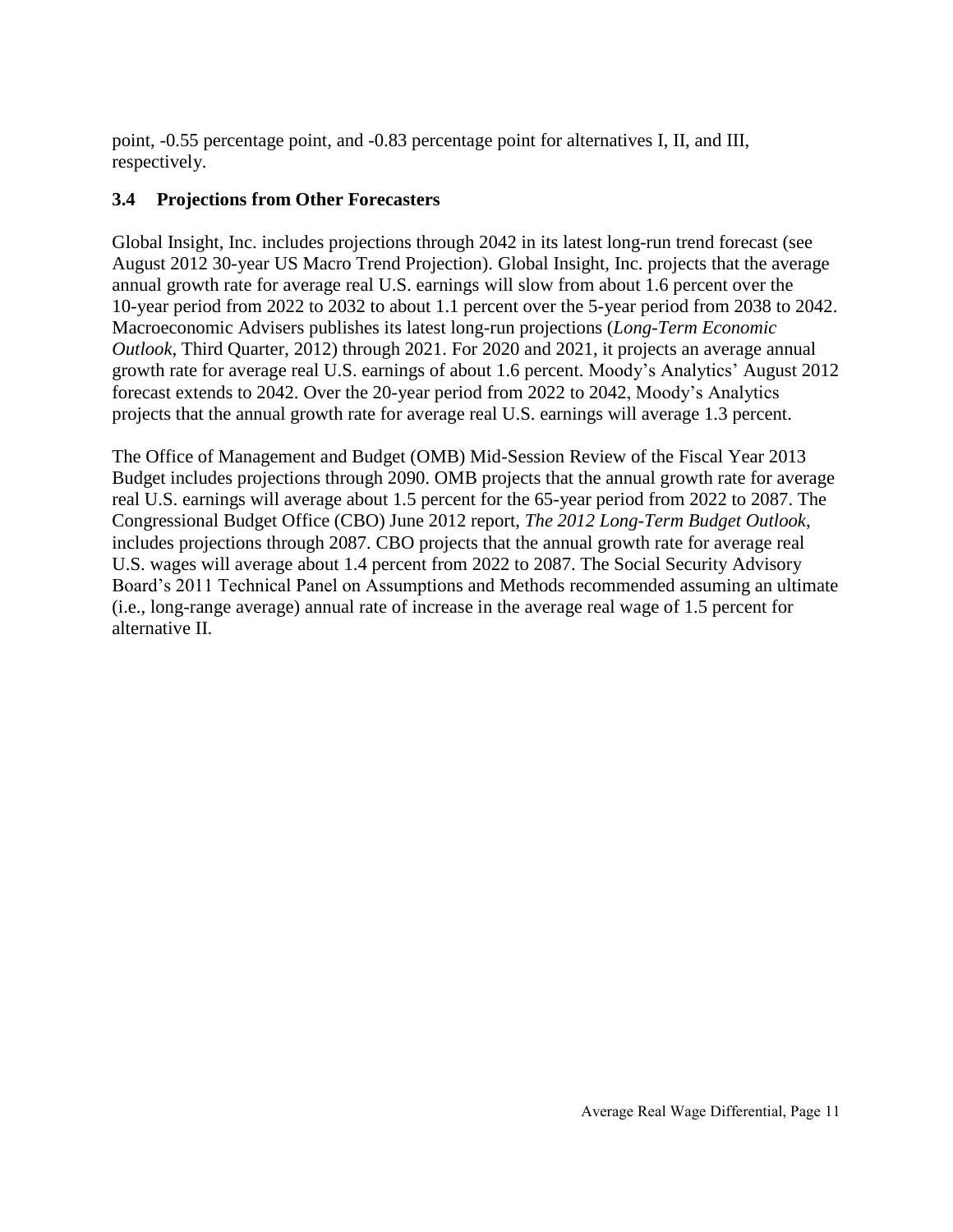#### Table 3.4: Average Hours Worked per Week, Total U.S.: Compound Annual Rates of change (%)

|                 |          | From    |         |         |         |         |         |         |         |         |         |         |         |         |         |         |         |         |         |
|-----------------|----------|---------|---------|---------|---------|---------|---------|---------|---------|---------|---------|---------|---------|---------|---------|---------|---------|---------|---------|
| To              | Variable | 1961    | 1962    | 1963    | 1964    | 1965    | 1966    | 1967    | 1968    | 1969    | 1970    | 1971    | 1972    | 1973    | 1974    | 1975    | 1976    | 1977    | 1978    |
| 1961            | 37.47    |         |         |         |         |         |         |         |         |         |         |         |         |         |         |         |         |         |         |
| 1962            | 37.74    | 0.73    |         |         |         |         |         |         |         |         |         |         |         |         |         |         |         |         |         |
| 1963            | 37.52    | 0.07    | $-0.59$ |         |         |         |         |         |         |         |         |         |         |         |         |         |         |         |         |
| 1964            | 37.67    | 0.18    | $-0.09$ | 0.40    |         |         |         |         |         |         |         |         |         |         |         |         |         |         |         |
| 1965            | 37.93    | 0.30    | 0.16    | 0.54    | 0.68    |         |         |         |         |         |         |         |         |         |         |         |         |         |         |
| 1966            | 38.11    | 0.34    | 0.24    | 0.52    | 0.58    | 0.48    |         |         |         |         |         |         |         |         |         |         |         |         |         |
| 1967            | 37.63    | 0.07    | $-0.06$ | 0.07    | $-0.04$ | $-0.40$ | $-1.27$ |         |         |         |         |         |         |         |         |         |         |         |         |
| 1968            | 37.52    | 0.02    | $-0.10$ | 0.00    | $-0.10$ | $-0.36$ | $-0.78$ | $-0.28$ |         |         |         |         |         |         |         |         |         |         |         |
| 1969            | 37.52    | 0.01    | $-0.09$ | 0.00    | $-0.08$ | $-0.27$ | $-0.52$ | $-0.15$ | $-0.01$ |         |         |         |         |         |         |         |         |         |         |
| 1970            | 36.64    | $-0.25$ | $-0.37$ | $-0.34$ | $-0.46$ | $-0.69$ | $-0.98$ | $-0.88$ | $-1.18$ | $-2.33$ |         |         |         |         |         |         |         |         |         |
| 1971            | 36.34    | $-0.31$ | $-0.42$ | $-0.40$ | $-0.51$ | $-0.71$ | $-0.95$ | $-0.87$ | $-1.06$ | $-1.58$ | $-0.82$ |         |         |         |         |         |         |         |         |
| 1972            | 36.27    | $-0.30$ | $-0.40$ | $-0.38$ | $-0.47$ | $-0.64$ | $-0.82$ | $-0.73$ | $-0.84$ | $-1.12$ | $-0.50$ | $-0.18$ |         |         |         |         |         |         |         |
| 1973            | 36.23    | $-0.28$ | $-0.37$ | $-0.35$ | $-0.43$ | $-0.57$ | $-0.72$ | $-0.63$ | $-0.70$ | $-0.87$ | $-0.37$ | $-0.15$ | $-0.11$ |         |         |         |         |         |         |
| 1974            | 35.69    | $-0.37$ | $-0.47$ | $-0.45$ | $-0.54$ | $-0.67$ | $-0.82$ | $-0.75$ | $-0.83$ | $-0.99$ | $-0.66$ | $-0.60$ | $-0.81$ | $-1.51$ |         |         |         |         |         |
| 1975            | 35.06    | $-0.47$ | $-0.57$ | $-0.56$ | $-0.65$ | $-0.78$ | $-0.92$ | $-0.88$ | $-0.96$ | $-1.12$ | $-0.88$ | $-0.89$ | $-1.13$ | $-1.63$ | $-1.75$ |         |         |         |         |
| 1976            | 34.93    | $-0.47$ | $-0.55$ | $-0.55$ | $-0.63$ | $-0.75$ | $-0.87$ | $-0.82$ | $-0.89$ | $-1.02$ | $-0.79$ | $-0.79$ | $-0.94$ | $-1.22$ | $-1.07$ | $-0.38$ |         |         |         |
| 1977            | 34.91    | $-0.44$ | $-0.52$ | $-0.52$ | $-0.59$ | $-0.69$ | $-0.80$ | $-0.75$ | $-0.80$ | $-0.90$ | $-0.69$ | $-0.67$ | $-0.77$ | $-0.93$ | $-0.74$ | $-0.22$ | $-0.07$ |         |         |
| 1978            | 35.05    | $-0.39$ | $-0.46$ | $-0.45$ | $-0.51$ | $-0.61$ | $-0.70$ | $-0.64$ | $-0.68$ | $-0.75$ | $-0.55$ | $-0.51$ | $-0.57$ | $-0.66$ | $-0.45$ | $-0.01$ | 0.17    | 0.41    |         |
| 1979            | 35.01    | $-0.38$ | $-0.44$ | $-0.43$ | $-0.49$ | $-0.57$ | $-0.65$ | $-0.60$ | $-0.63$ | $-0.69$ | $-0.50$ | $-0.46$ | $-0.50$ | $-0.57$ | $-0.38$ | $-0.04$ | 0.08    | 0.15    | $-0.10$ |
| 1980            | 34.74    | $-0.40$ | $-0.46$ | $-0.45$ | $-0.51$ | $-0.58$ | $-0.66$ | $-0.61$ | $-0.64$ | $-0.70$ | $-0.53$ | $-0.50$ | $-0.54$ | $-0.60$ | $-0.45$ | $-0.18$ | $-0.13$ | $-0.16$ | $-0.44$ |
|                 |          |         |         |         |         |         |         |         |         |         |         |         | $-0.59$ |         |         |         |         |         |         |
| 1981            | 34.41    | $-0.43$ | $-0.49$ | $-0.48$ | $-0.53$ | $-0.61$ | $-0.68$ | $-0.64$ | $-0.66$ | $-0.72$ | $-0.57$ | $-0.54$ |         | $-0.64$ | $-0.52$ | $-0.31$ | $-0.30$ | $-0.36$ | $-0.62$ |
| 1982            | 34.14    | $-0.44$ | $-0.50$ | $-0.50$ | $-0.55$ | $-0.62$ | $-0.69$ | $-0.65$ | $-0.67$ | $-0.72$ | $-0.59$ | $-0.57$ | $-0.60$ | $-0.66$ | $-0.55$ | $-0.38$ | $-0.38$ | $-0.44$ | $-0.66$ |
| 1983            | 34.28    | $-0.40$ | $-0.46$ | $-0.45$ | $-0.50$ | $-0.56$ | $-0.62$ | $-0.58$ | $-0.60$ | $-0.64$ | $-0.51$ | $-0.49$ | $-0.51$ | $-0.55$ | $-0.45$ | $-0.28$ | $-0.27$ | $-0.30$ | $-0.44$ |
| 1984            | 34.57    | $-0.35$ | $-0.40$ | $-0.39$ | $-0.43$ | $-0.49$ | $-0.54$ | $-0.50$ | $-0.51$ | $-0.54$ | $-0.41$ | $-0.38$ | $-0.40$ | $-0.43$ | $-0.32$ | $-0.16$ | $-0.13$ | $-0.14$ | $-0.23$ |
| 1985            | 34.64    | $-0.33$ | $-0.37$ | $-0.36$ | $-0.40$ | $-0.45$ | $-0.50$ | $-0.46$ | $-0.47$ | $-0.50$ | $-0.37$ | $-0.34$ | $-0.35$ | $-0.37$ | $-0.27$ | $-0.12$ | $-0.09$ | $-0.10$ | $-0.17$ |
| 1986            | 34.25    | $-0.36$ | $-0.40$ | $-0.40$ | $-0.43$ | $-0.49$ | $-0.53$ | $-0.49$ | $-0.51$ | $-0.54$ | $-0.42$ | $-0.39$ | $-0.41$ | $-0.43$ | $-0.34$ | $-0.21$ | $-0.20$ | $-0.21$ | $-0.29$ |
| 1987            | 34.27    | $-0.34$ | $-0.39$ | $-0.38$ | $-0.41$ | $-0.46$ | $-0.50$ | $-0.47$ | $-0.48$ | $-0.50$ | $-0.39$ | $-0.37$ | $-0.38$ | $-0.40$ | $-0.31$ | $-0.19$ | $-0.17$ | $-0.18$ | $-0.25$ |
| 1988            | 34.52    | $-0.30$ | $-0.34$ | $-0.33$ | $-0.36$ | $-0.41$ | $-0.45$ | $-0.41$ | $-0.42$ | $-0.44$ | $-0.33$ | $-0.30$ | $-0.31$ | $-0.32$ | $-0.24$ | $-0.12$ | $-0.10$ | $-0.10$ | $-0.15$ |
| 1989            | 34.76    | $-0.27$ | $-0.30$ | $-0.29$ | $-0.32$ | $-0.36$ | $-0.40$ | $-0.36$ | $-0.36$ | $-0.38$ | $-0.28$ | $-0.25$ | $-0.25$ | $-0.26$ | $-0.18$ | $-0.06$ | $-0.04$ | $-0.03$ | $-0.08$ |
| 1990            | 34.63    | $-0.27$ | $-0.31$ | $-0.30$ | $-0.32$ | $-0.36$ | $-0.40$ | $-0.36$ | $-0.36$ | $-0.38$ | $-0.28$ | $-0.25$ | $-0.26$ | $-0.27$ | $-0.19$ | $-0.08$ | $-0.06$ | $-0.06$ | $-0.10$ |
| 1991            | 34.41    | $-0.28$ | $-0.32$ | $-0.31$ | $-0.33$ | $-0.37$ | $-0.41$ | $-0.37$ | $-0.38$ | $-0.39$ | $-0.30$ | $-0.27$ | $-0.28$ | $-0.29$ | $-0.21$ | $-0.12$ | $-0.10$ | $-0.10$ | $-0.14$ |
| 1992            | 34.22    | $-0.29$ | $-0.33$ | $-0.32$ | $-0.34$ | $-0.38$ | $-0.41$ | $-0.38$ | $-0.38$ | $-0.40$ | $-0.31$ | $-0.29$ | $-0.29$ | $-0.30$ | $-0.23$ | $-0.14$ | $-0.13$ | $-0.13$ | $-0.17$ |
| 1993            | 34.51    | $-0.26$ | $-0.29$ | $-0.28$ | $-0.30$ | $-0.34$ | $-0.37$ | $-0.33$ | $-0.33$ | $-0.35$ | $-0.26$ | $-0.23$ | $-0.24$ | $-0.24$ | $-0.18$ | $-0.09$ | $-0.07$ | $-0.07$ | $-0.10$ |
| 1994            | 34.95    | $-0.21$ | $-0.24$ | $-0.23$ | $-0.25$ | $-0.28$ | $-0.31$ | $-0.27$ | $-0.27$ | $-0.28$ | $-0.20$ | $-0.17$ | $-0.17$ | $-0.17$ | $-0.10$ | $-0.02$ | 0.00    | 0.01    | $-0.02$ |
| 1995            | 35.27    | $-0.18$ | $-0.21$ | $-0.19$ | $-0.21$ | $-0.24$ | $-0.27$ | $-0.23$ | $-0.23$ | $-0.24$ | $-0.15$ | $-0.12$ | $-0.12$ | $-0.12$ | $-0.06$ | 0.03    | 0.05    | 0.06    | 0.04    |
| 1996            | 35.18    | $-0.18$ | $-0.21$ | $-0.19$ | $-0.21$ | $-0.24$ | $-0.27$ | $-0.23$ | $-0.23$ | $-0.24$ | $-0.16$ | $-0.13$ | $-0.13$ | $-0.13$ | $-0.06$ | 0.02    | 0.04    | 0.04    | 0.02    |
| 1997            | 35.39    | $-0.16$ | $-0.18$ | $-0.17$ | $-0.19$ | $-0.22$ | $-0.24$ | $-0.20$ | $-0.20$ | $-0.21$ | $-0.13$ | $-0.10$ | $-0.10$ | $-0.10$ | $-0.04$ | 0.04    | 0.06    | 0.07    | 0.05    |
| 1998            | 35.60    | $-0.14$ | $-0.16$ | $-0.15$ | $-0.17$ | $-0.19$ | $-0.21$ | $-0.18$ | $-0.17$ | $-0.18$ | $-0.10$ | $-0.08$ | $-0.07$ | $-0.07$ | $-0.01$ | 0.07    | 0.09    | 0.09    | 0.08    |
| 1999            | 35.72    | $-0.13$ | $-0.15$ | $-0.14$ | $-0.15$ | $-0.18$ | $-0.20$ | $-0.16$ | $-0.16$ | $-0.16$ | $-0.09$ | $-0.06$ | $-0.06$ | $-0.05$ | 0.00    | 0.08    | 0.10    | 0.11    | 0.09    |
| 2000            | 35.71    | $-0.12$ | $-0.15$ | $-0.13$ | $-0.15$ | $-0.17$ | $-0.19$ | $-0.16$ | $-0.15$ | $-0.16$ | $-0.09$ | $-0.06$ | $-0.06$ | $-0.05$ | 0.00    | 0.07    | 0.09    | 0.10    | 0.09    |
| 2001            | 35.28    | $-0.15$ | $-0.17$ | $-0.16$ | $-0.18$ | $-0.20$ | $-0.22$ | $-0.19$ | $-0.19$ | $-0.19$ | $-0.12$ | $-0.10$ | $-0.10$ | $-0.09$ | $-0.04$ | 0.02    | 0.04    | 0.05    | 0.03    |
| 2002            | 34.94    | $-0.17$ | $-0.19$ | $-0.18$ | $-0.20$ | $-0.22$ | $-0.24$ | $-0.21$ | $-0.21$ | $-0.22$ | $-0.15$ | $-0.13$ | $-0.12$ | $-0.12$ | $-0.08$ | $-0.01$ | 0.00    | 0.00    | $-0.01$ |
| 2003            | 34.61    | $-0.19$ | $-0.21$ | $-0.20$ | $-0.22$ | $-0.24$ | $-0.26$ | $-0.23$ | $-0.23$ | $-0.24$ | $-0.17$ | $-0.15$ | $-0.15$ | $-0.15$ | $-0.11$ | $-0.05$ | $-0.03$ | $-0.03$ | $-0.05$ |
| 2004            | 34.57    | $-0.19$ | $-0.21$ | $-0.20$ | $-0.21$ | $-0.24$ | $-0.26$ | $-0.23$ | $-0.23$ | $-0.23$ | $-0.17$ | $-0.15$ | $-0.15$ | $-0.15$ | $-0.11$ | $-0.05$ | $-0.04$ | $-0.04$ | $-0.05$ |
| 2005            | 34.54    | $-0.19$ | $-0.21$ | $-0.20$ | $-0.21$ | $-0.23$ | $-0.25$ | $-0.23$ | $-0.22$ | $-0.23$ | $-0.17$ | $-0.15$ | $-0.15$ | $-0.15$ | $-0.11$ | $-0.05$ | $-0.04$ | $-0.04$ | $-0.05$ |
| 2006            | 34.54    | $-0.18$ | $-0.20$ | $-0.19$ | $-0.21$ | $-0.23$ | $-0.25$ | $-0.22$ | $-0.22$ | $-0.22$ | $-0.16$ | $-0.15$ | $-0.14$ | $-0.15$ | $-0.10$ | $-0.05$ | $-0.04$ | $-0.04$ | $-0.05$ |
| 2007            | 34.46    | $-0.18$ | $-0.20$ | $-0.19$ | $-0.21$ | $-0.23$ | $-0.25$ | $-0.22$ | $-0.22$ | $-0.22$ | $-0.17$ | $-0.15$ | $-0.15$ | $-0.15$ | $-0.11$ | $-0.05$ | $-0.04$ | $-0.04$ | $-0.06$ |
| 2008            | 34.14    | $-0.20$ | $-0.22$ | $-0.21$ | $-0.22$ | $-0.24$ | $-0.26$ | $-0.24$ | $-0.24$ | $-0.24$ | $-0.19$ | $-0.17$ | $-0.17$ | $-0.17$ | $-0.13$ | $-0.08$ | $-0.07$ | $-0.07$ | $-0.09$ |
| 2009            | 33.42    | $-0.24$ | $-0.26$ | $-0.25$ | $-0.27$ | $-0.29$ | $-0.31$ | $-0.28$ | $-0.28$ | $-0.29$ | $-0.24$ | $-0.22$ | $-0.22$ | $-0.22$ | $-0.19$ | $-0.14$ | $-0.13$ | $-0.14$ | $-0.15$ |
| 2010            | 33.56    | $-0.22$ | $-0.24$ | $-0.24$ | $-0.25$ | $-0.27$ | $-0.29$ | $-0.27$ | $-0.27$ | $-0.27$ | $-0.22$ | $-0.20$ | $-0.20$ | $-0.21$ | $-0.17$ | $-0.12$ | $-0.12$ | $-0.12$ | $-0.14$ |
| $\nabla_{2011}$ | 33.76    | $-0.21$ | $-0.23$ | $-0.22$ | $-0.23$ | $-0.25$ | $-0.27$ | $-0.25$ | $-0.25$ | $-0.25$ | $-0.20$ | $-0.18$ | $-0.18$ | $-0.19$ | $-0.15$ | $-0.11$ | $-0.10$ | $-0.10$ | $-0.11$ |
| コマ              |          |         |         |         |         |         |         |         |         |         |         |         |         |         |         |         |         |         |         |

Differential, Page Average Real Wage verage Real Wage<br>|fferential, Page 12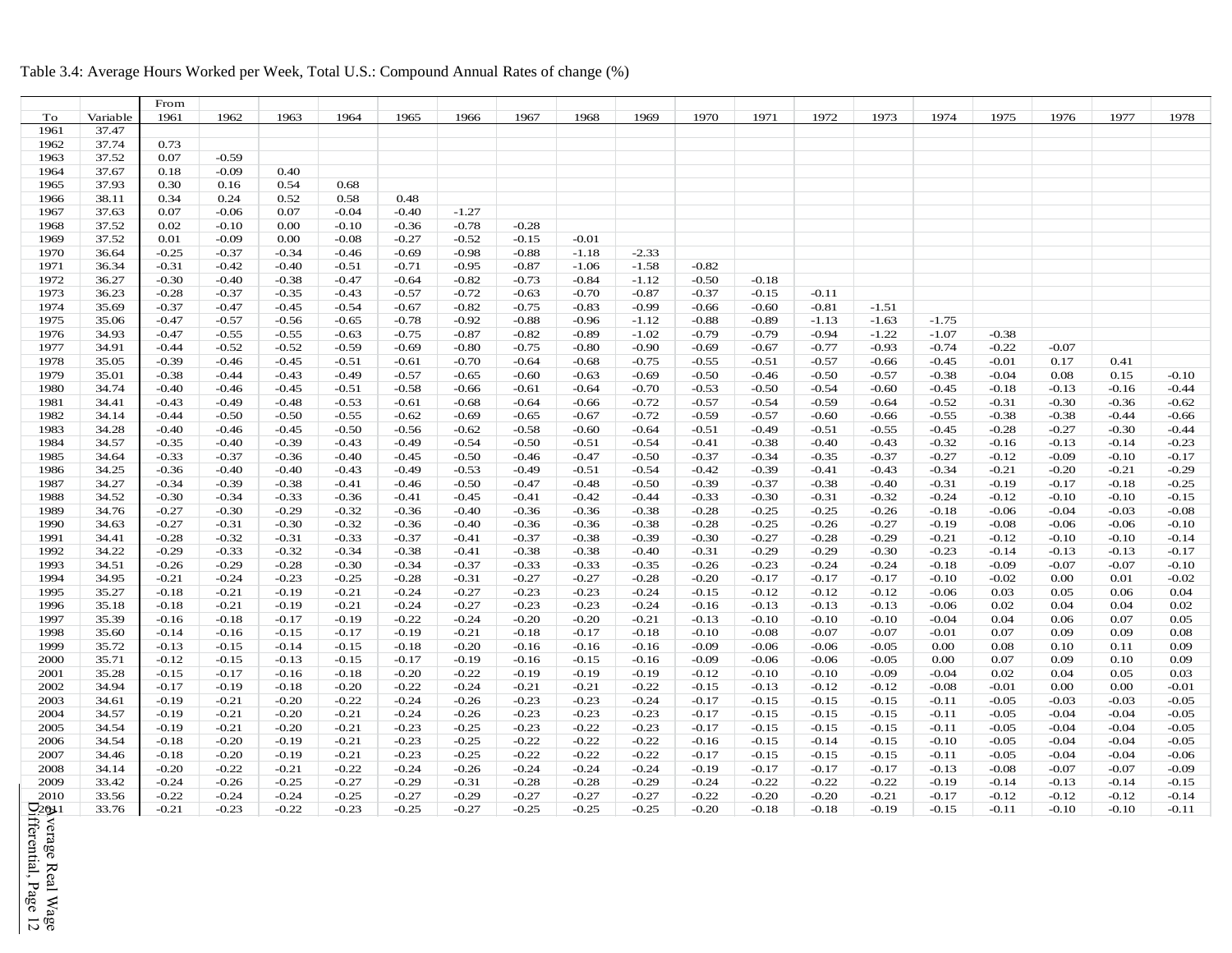| Table 3.4. Average Hours Worked per Week, Total U.S. (continued): Compound Annual Rates of change (%) |  |  |
|-------------------------------------------------------------------------------------------------------|--|--|
|                                                                                                       |  |  |

|                    |          | From    |         |         |         |              |         |         |         |         |         |         |              |         |              |         |         |         |  |
|--------------------|----------|---------|---------|---------|---------|--------------|---------|---------|---------|---------|---------|---------|--------------|---------|--------------|---------|---------|---------|--|
| To                 | Variable | 1978    | 1979    | 1980    | 1981    | 1982         | 1983    | 1984    | 1985    | 1986    | 1987    | 1988    | 1989         | 1990    | 1991         | 1992    | 1993    | 1994    |  |
| 1978               | 35.05    |         |         |         |         |              |         |         |         |         |         |         |              |         |              |         |         |         |  |
| 1979               | 35.01    | $-0.10$ |         |         |         |              |         |         |         |         |         |         |              |         |              |         |         |         |  |
| 1980               | 34.74    | $-0.44$ | $-0.78$ |         |         |              |         |         |         |         |         |         |              |         |              |         |         |         |  |
| 1981               | 34.41    | $-0.62$ | $-0.87$ | $-0.96$ |         |              |         |         |         |         |         |         |              |         |              |         |         |         |  |
| 1982               | 34.14    | $-0.66$ | $-0.84$ | $-0.87$ | $-0.78$ |              |         |         |         |         |         |         |              |         |              |         |         |         |  |
| 1983               | 34.28    | $-0.44$ | $-0.53$ | $-0.45$ | $-0.19$ | 0.41         |         |         |         |         |         |         |              |         |              |         |         |         |  |
| 1984               | 34.57    | $-0.23$ | $-0.25$ | $-0.12$ | 0.16    | 0.63         | 0.86    |         |         |         |         |         |              |         |              |         |         |         |  |
| 1985               | 34.64    | $-0.17$ | $-0.18$ | $-0.06$ | 0.17    | 0.48         | 0.52    | 0.19    |         |         |         |         |              |         |              |         |         |         |  |
| 1986               | 34.25    | $-0.29$ | $-0.32$ | $-0.24$ | $-0.09$ | 0.08         | $-0.03$ | $-0.47$ | $-1.13$ |         |         |         |              |         |              |         |         |         |  |
| 1987               | 34.27    | $-0.25$ | $-0.27$ | $-0.19$ | $-0.06$ | 0.08         | 0.00    | $-0.29$ | $-0.53$ | 0.08    |         |         |              |         |              |         |         |         |  |
| 1988               | 34.52    | $-0.15$ | $-0.16$ | $-0.08$ | 0.05    | 0.19         | 0.14    | $-0.04$ | $-0.11$ | 0.40    | 0.72    |         |              |         |              |         |         |         |  |
| 1989               | 34.76    | $-0.08$ | $-0.07$ | 0.01    | 0.13    | 0.26         | 0.23    | 0.11    | 0.09    | 0.50    | 0.71    | 0.69    |              |         |              |         |         |         |  |
| 1990               | 34.63    | $-0.10$ | $-0.10$ | $-0.03$ | 0.07    | 0.18         | 0.15    | 0.03    | 0.00    | 0.28    | 0.35    | 0.16    | $-0.37$      |         |              |         |         |         |  |
| 1991               | 34.41    | $-0.14$ | $-0.14$ | $-0.09$ | 0.00    | 0.09         | 0.05    | $-0.07$ | $-0.11$ | 0.10    | 0.10    | $-0.10$ | $-0.50$      | $-0.63$ |              |         |         |         |  |
| 1992               | 34.22    | $-0.17$ | $-0.18$ | $-0.13$ | $-0.05$ | 0.02         | $-0.02$ | $-0.13$ | $-0.17$ | $-0.01$ | $-0.03$ | $-0.22$ | $-0.52$      | $-0.60$ | $-0.57$      |         |         |         |  |
| 1993               | 34.51    | $-0.10$ | $-0.10$ | $-0.05$ | 0.03    | 0.10         | 0.07    | $-0.02$ | $-0.05$ | 0.11    | 0.12    | $-0.01$ | $-0.18$      | $-0.12$ | 0.14         | 0.86    |         |         |  |
| 1994               | 34.95    | $-0.02$ | $-0.01$ | 0.04    | 0.12    | 0.20         | 0.18    | 0.11    | 0.10    | 0.25    | 0.28    | 0.20    | 0.11         | 0.23    | 0.51         | 1.06    | 1.26    |         |  |
| 1995               | 35.27    | 0.04    | 0.05    | 0.10    | 0.18    | 0.25         | 0.24    | 0.18    | 0.18    | 0.33    | 0.36    | 0.31    | 0.24         | 0.37    | 0.62         | 1.01    | 1.09    | 0.93    |  |
| 1996               | 35.18    | 0.02    | 0.03    | 0.08    | 0.15    | 0.22         | 0.20    | 0.15    | 0.14    | 0.27    | 0.29    | 0.24    | 0.17         | 0.26    | 0.44         | 0.70    | 0.64    | 0.34    |  |
| 1997               | 35.39    | 0.05    | 0.06    | 0.11    | 0.18    | 0.24         | 0.23    | 0.18    | 0.18    | 0.30    | 0.32    | 0.28    | 0.23         | 0.31    | 0.47         | 0.68    | 0.63    | 0.42    |  |
| 1998               | 35.60    | 0.08    | 0.09    | 0.14    | 0.20    | 0.26         | 0.25    | 0.21    | 0.21    | 0.32    | 0.35    | 0.31    | 0.27         | 0.35    | 0.49         | 0.66    | 0.62    | 0.47    |  |
| 1999               | 35.72    | 0.09    | 0.10    | 0.15    | 0.21    | 0.27         | 0.26    | 0.22    | 0.22    | 0.33    | 0.35    | 0.31    | 0.27         | 0.35    | 0.47         | 0.62    | 0.58    | 0.44    |  |
|                    |          |         |         |         |         |              |         |         |         |         |         |         |              |         |              |         |         |         |  |
| 2000               | 35.71    | 0.09    | 0.09    | 0.14    | 0.20    | 0.25<br>0.17 | 0.24    | 0.20    | 0.20    | 0.30    | 0.32    | 0.28    | 0.25<br>0.12 | 0.31    | 0.41<br>0.25 | 0.54    | 0.49    | 0.36    |  |
| 2001               | 35.28    | 0.03    | 0.04    | 0.07    | 0.13    |              | 0.16    | 0.12    | 0.12    | 0.20    | 0.21    | 0.17    |              | 0.17    |              | 0.34    | 0.28    | 0.14    |  |
| 2002               | 34.94    | $-0.01$ | $-0.01$ | 0.03    | 0.07    | 0.12         | 0.10    | 0.06    | 0.05    | 0.13    | 0.13    | 0.09    | 0.04         | 0.07    | 0.14         | 0.21    | 0.14    | 0.00    |  |
| 2003               | 34.61    | $-0.05$ | $-0.05$ | $-0.02$ | 0.03    | 0.07         | 0.05    | 0.01    | 0.00    | 0.06    | 0.06    | 0.02    | $-0.03$      | 0.00    | 0.05         | 0.10    | 0.03    | $-0.11$ |  |
| 2004               | 34.57    | $-0.05$ | $-0.05$ | $-0.02$ | 0.02    | 0.06         | 0.04    | 0.00    | $-0.01$ | 0.05    | 0.05    | 0.01    | $-0.04$      | $-0.01$ | 0.04         | 0.09    | 0.02    | $-0.11$ |  |
| 2005               | 34.54    | $-0.05$ | $-0.05$ | $-0.02$ | 0.02    | 0.05         | 0.03    | 0.00    | $-0.01$ | 0.04    | 0.04    | 0.00    | $-0.04$      | $-0.02$ | 0.03         | 0.07    | 0.01    | $-0.11$ |  |
| 2006               | 34.54    | $-0.05$ | $-0.05$ | $-0.02$ | 0.01    | 0.05         | 0.03    | 0.00    | $-0.01$ | 0.04    | 0.04    | 0.00    | $-0.04$      | $-0.02$ | 0.02         | 0.07    | 0.01    | $-0.10$ |  |
| 2007               | 34.46    | $-0.06$ | $-0.06$ | $-0.03$ | 0.01    | 0.04         | 0.02    | $-0.01$ | $-0.02$ | 0.03    | 0.03    | $-0.01$ | $-0.05$      | $-0.03$ | 0.01         | 0.05    | $-0.01$ | $-0.11$ |  |
| 2008               | 34.14    | $-0.09$ | $-0.09$ | $-0.06$ | $-0.03$ | 0.00         | $-0.02$ | $-0.05$ | $-0.06$ | $-0.01$ | $-0.02$ | $-0.06$ | $-0.09$      | $-0.08$ | $-0.05$      | $-0.01$ | $-0.07$ | $-0.17$ |  |
| 2009               | 33.42    | $-0.15$ | $-0.16$ | $-0.13$ | $-0.10$ | $-0.08$      | $-0.10$ | $-0.14$ | $-0.15$ | $-0.11$ | $-0.12$ | $-0.15$ | $-0.20$      | $-0.19$ | $-0.16$      | $-0.14$ | $-0.20$ | $-0.30$ |  |
| 2010               | 33.56    | $-0.14$ | $-0.14$ | $-0.12$ | $-0.09$ | $-0.06$      | $-0.08$ | $-0.11$ | $-0.13$ | $-0.08$ | $-0.09$ | $-0.13$ | $-0.17$      | $-0.16$ | $-0.13$      | $-0.11$ | $-0.16$ | $-0.25$ |  |
| 2011               | 33.76    | $-0.11$ | $-0.11$ | $-0.09$ | $-0.06$ | $-0.04$      | $-0.05$ | $-0.09$ | $-0.10$ | $-0.06$ | $-0.06$ | $-0.10$ | $-0.13$      | $-0.12$ | $-0.10$      | $-0.07$ | $-0.12$ | $-0.20$ |  |
|                    |          |         |         |         |         |              |         |         |         |         |         |         |              |         |              |         |         |         |  |
|                    |          |         |         |         |         |              |         |         |         |         |         |         |              |         |              |         |         |         |  |
|                    |          | From    |         |         |         |              |         |         |         |         |         |         |              |         |              |         |         |         |  |
| To                 | Variable | 1994    | 1995    | 1996    | 1997    | 1998         | 1999    | 2000    | 2001    | 2002    | 2003    | 2004    | 2005         | 2006    | 2007         | 2008    | 2009    | 2010    |  |
| 1994               | 34.95    |         |         |         |         |              |         |         |         |         |         |         |              |         |              |         |         |         |  |
| 1995               | 35.27    | 0.93    |         |         |         |              |         |         |         |         |         |         |              |         |              |         |         |         |  |
| 1996               | 35.18    | 0.34    | $-0.25$ |         |         |              |         |         |         |         |         |         |              |         |              |         |         |         |  |
| 1997               | 35.39    | 0.42    | 0.17    | 0.60    |         |              |         |         |         |         |         |         |              |         |              |         |         |         |  |
| 1998               | 35.60    | 0.47    | 0.31    | 0.60    | 0.59    |              |         |         |         |         |         |         |              |         |              |         |         |         |  |
| 1999               | 35.72    | 0.44    | 0.32    | 0.51    | 0.47    | 0.34         |         |         |         |         |         |         |              |         |              |         |         |         |  |
| 2000               | 35.71    | 0.36    | 0.25    | 0.38    | 0.30    | 0.16         | $-0.03$ |         |         |         |         |         |              |         |              |         |         |         |  |
| 2001               | 35.28    | 0.14    | 0.01    | 0.06    | $-0.08$ | $-0.30$      | $-0.62$ | $-1.20$ |         |         |         |         |              |         |              |         |         |         |  |
| 2002               | 34.94    | 0.00    | $-0.13$ | -0.11   | $-0.26$ | $-0.47$      | $-0.73$ | $-1.08$ | $-0.97$ |         |         |         |              |         |              |         |         |         |  |
| 2003               | 34.61    | $-0.11$ | $-0.24$ | $-0.23$ | $-0.37$ | $-0.56$      | $-0.79$ | $-1.04$ | $-0.96$ | $-0.96$ |         |         |              |         |              |         |         |         |  |
| 2004               | 34.57    | $-0.11$ | $-0.22$ | $-0.22$ | $-0.33$ | $-0.49$      | $-0.65$ | $-0.81$ | $-0.68$ | $-0.53$ | $-0.11$ |         |              |         |              |         |         |         |  |
| 2005               | 34.54    | $-0.11$ | $-0.21$ | $-0.21$ | $-0.31$ | $-0.43$      | $-0.56$ | $-0.67$ | $-0.53$ | $-0.39$ | $-0.10$ | $-0.10$ |              |         |              |         |         |         |  |
| 2006               | 34.54    | $-0.10$ | $-0.19$ | $-0.19$ | $-0.27$ | $-0.38$      | $-0.48$ | $-0.56$ | $-0.43$ | $-0.29$ | $-0.07$ | $-0.05$ | 0.00         |         |              |         |         |         |  |
| 2007               | 34.46    | $-0.11$ | $-0.19$ | $-0.19$ | $-0.27$ | $-0.36$      | $-0.45$ | $-0.51$ | $-0.39$ | $-0.28$ | $-0.11$ | $-0.11$ | $-0.11$      | $-0.21$ |              |         |         |         |  |
| 2008               | 34.14    | $-0.17$ | $-0.25$ | $-0.25$ | $-0.33$ | $-0.42$      | $-0.50$ | $-0.56$ | $-0.47$ | $-0.39$ | $-0.27$ | $-0.31$ | $-0.39$      | $-0.58$ | $-0.94$      |         |         |         |  |
| 2009               | 33.42    | $-0.30$ | $-0.38$ | $-0.40$ | $-0.48$ | $-0.57$      | $-0.67$ | $-0.74$ | $-0.68$ | $-0.64$ | $-0.58$ | $-0.68$ | $-0.82$      | $-1.09$ | $-1.53$      | $-2.12$ |         |         |  |
| 2010               | 33.56    | $-0.25$ | $-0.33$ | $-0.34$ | $-0.41$ | $-0.49$      | $-0.57$ | $-0.62$ | $-0.56$ | $-0.50$ | $-0.44$ | $-0.49$ | $-0.57$      | $-0.71$ | $-0.88$      | $-0.85$ | 0.43    |         |  |
| $\frac{1}{2}$ 20±1 | 33.76    | $-0.20$ | $-0.27$ | $-0.27$ | $-0.34$ | $-0.41$      | $-0.47$ | $-0.51$ | $-0.44$ | $-0.38$ | $-0.31$ | $-0.34$ | $-0.38$      | $-0.45$ | $-0.51$      | $-0.37$ | 0.51    | 0.59    |  |
|                    |          |         |         |         |         |              |         |         |         |         |         |         |              |         |              |         |         |         |  |

Differential, Page Average Real Wage verage Real Wage<br>|fferential, Page 13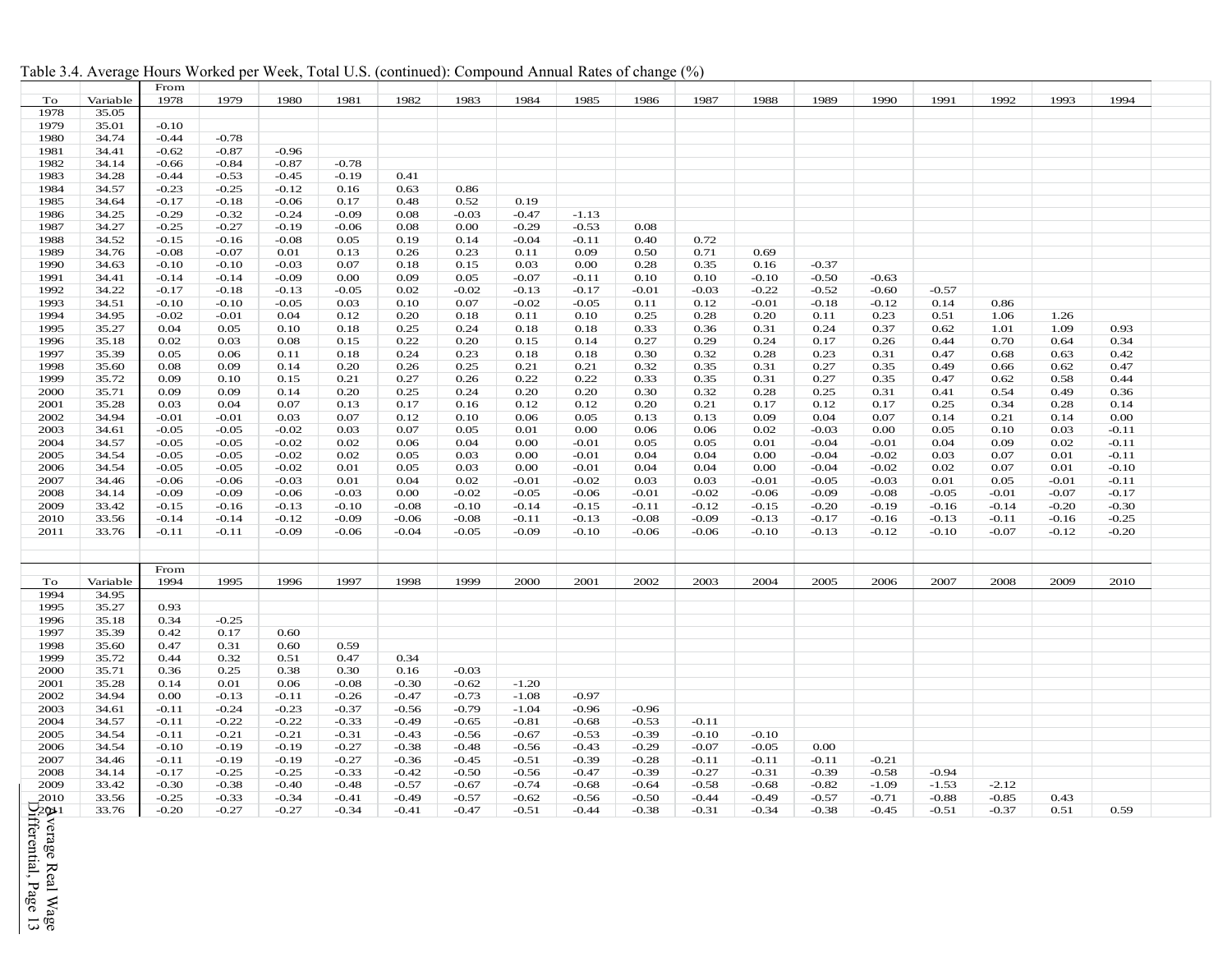#### **3.5 Appendix 3.1**

l

BLS has introduced numerous changes to the Current Population Survey (CPS) concepts over the historical period, such that values for employment are not historically comparable over the period (for more detail on noncomparability of CPS concepts, see http://www.bls.gov/cps/eetech\_methods.pdf). To make the total employment series more comparable, OCACT adjusted the published values for the following:

1990 Census **-** 1990 Census-based population controls were introduced in January 1994 by BLS, increasing employment levels for 1990 from the originally-published estimates by about 880,000 (0.7%). BLS later revised the 1990 to 1993 estimates, but not those for earlier years. Consequently, OCACT adjusted the CPS data for 1981 to 1989 using a linear interpolation of the 0.7% increase.

2000 Census - Population controls based on Census 2000 results were introduced by BLS in January 2003. The revised employment series for 2000 was 1.27% (or 1.724 million persons) higher than the previously published series. BLS revised the CPS data only back to January 2000. OCACT adjusted the CPS data back to 1991 by linearly interpolating the 1.27% adjustment.

1994 CPS Methodology Change **-** In 1994, BLS introduced methodology changes and a complete redesign of its CPS. Because the survey redesign and methodology changes raised the aggregate employment for 1994, the series was not comparable with earlier years. Thus, OCACT applied a multiplicative-adjustment factor estimated by Polivka and Miller  $(1995)^{49}$  to the series for years prior to 1994. The aggregate employment series was adjusted for 1993 and earlier years by a factor of 1.0053.

Population Controls since the 2000 Census **-** Beginning in January 2003, the U.S. Census Bureau reflected its updated population controls in the CPS estimates. The difference between the updated and originally published employment values for December 2002 is an increase of 576,000 persons. Data from December 2002 and earlier are not updated by BLS. OCACT adjusted the employment series back to 2000.

In January 2004, the U.S. Census Bureau reflected revised net international migration estimates in its updated population controls. The difference between the updated and originally published employment values for December 2003 is a decrease of 409,000 persons. Data from December 2003 and earlier are not updated by BLS. OCACT adjusted the employment series back to 2000.

<sup>&</sup>lt;sup>49</sup> Anne E. Polivka and Stephen M. Miller, "The CPS after the Redesign: Refocusing the Economic Lens," *Labor Statistics Measurement Issues; Studies in Income and Wealth Volume 60*, Edited by John Haltiwanger, Marilyn E. Manser and Robert Topel, National Bureau of Economic Research, 1998, Table 6. Also available at http://www.bls.gov/ore/pdf/ec950090.pdf . Polivka and Miller's adjustment factors are for employment-population ratios, not employment levels. Because the CPS methodology change affected the employment levels, but not the civilian noninstitutional population, we can use their multiplicative employment-population ratio factors to adjust the employment levels.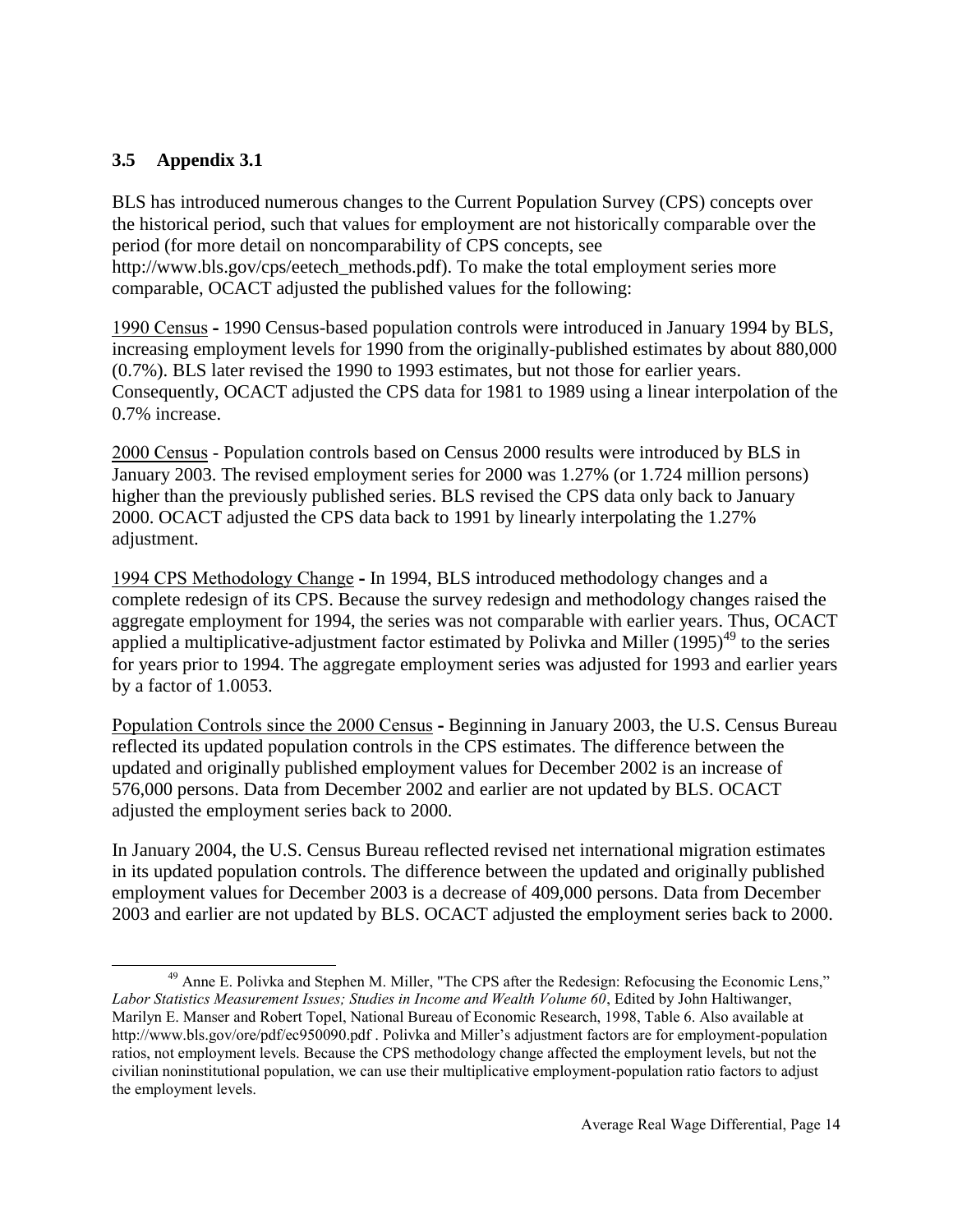Beginning in January 2005, the U.S. Census Bureau began using its updated population controls, which reflected updated vital statistics information, as well as revised estimates of net international migration. The difference between the updated and originally published employment values for December 2004 is a decrease of 45,000 persons. Data from December 2004 and earlier are not updated by BLS. OCACT adjusted the employment series back to 2000.

In January 2006, the U.S. Census Bureau introduced updated population controls, which reflected updated vital statistics information, as well as revised estimates of net international migration. The difference between the updated and originally published employment values for December 2005 is a decrease of 123,000 persons. Data from December 2005 and earlier are not updated by BLS. OCACT adjusted the employment series back to 2000.

In January 2007, the U.S. Census Bureau introduced updated population controls, which reflected revised estimates of net international migration and updated vital statistics information. The difference between the updated and originally published employment values for December 2006 is an increase of 153,000 persons. Data from December 2006 and earlier are not updated by BLS. OCACT adjusted the employment series back to 2000.

Beginning in January 2008, the U.S. Census Bureau began using its updated population controls, which reflected updated vital statistics information, as well as revised estimates of net international migration and the institutional population. The difference between the updated and originally published employment values for December 2007 is a decrease of 598,000 persons. Data from December 2007 and earlier are not updated by BLS. OCACT adjusted the employment series back to 2000.

In January 2009, the U.S. Census Bureau introduced updated population controls, reflecting revised net international migration and vital statistics information. The difference between the updated and originally published employment values for December 2008 is a decrease of 483,000 persons. Data from December 2008 and earlier are not updated by BLS. OCACT adjusted the employment series back to 2000.

Beginning in January 2010, the U.S. Census Bureau began using its updated population controls, reflecting updated vital statistics information, revised estimates of net international migration, as well as methodological changes in the population estimation process. The difference between the updated and originally published employment values for December 2009 is a decrease of 243,000 persons. BLS does not update data from December 2009 and earlier. OCACT adjusted the employment series back to 2000.

In January 2011, the U.S. Census Bureau introduced updated population controls, reflecting revised net international migration, vital statistics information, and some methodological changes in the population estimation process. The difference between the updated and originally published employment values for December 2010 is a decrease of 472,000 persons. BLS does not update data from December 2010 and earlier. OCACT adjusted the employment series back to 2000.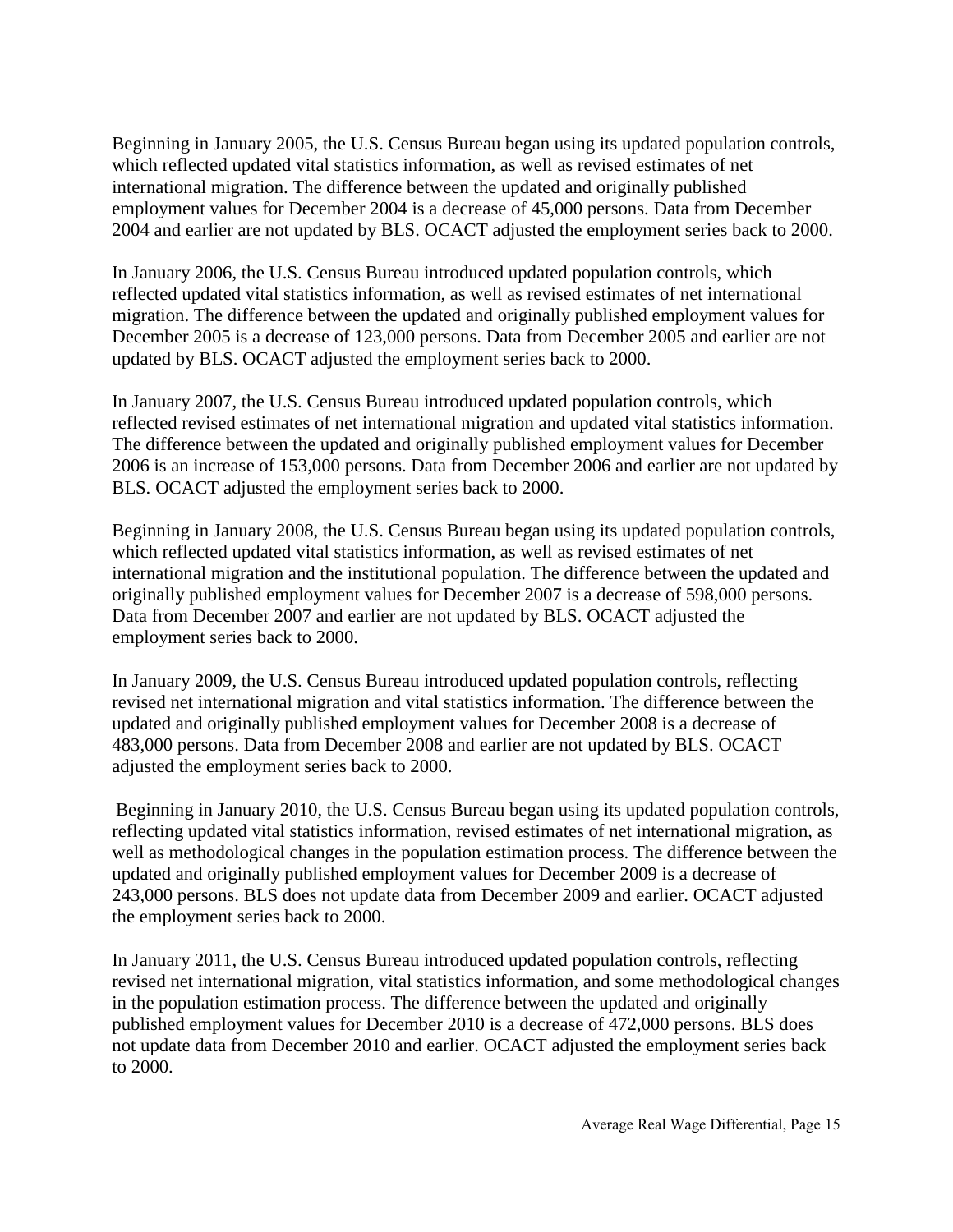Beginning in January 2012, the U.S. Census Bureau incorporated the Census 2010 population base, as well as adjustments for net international migration, updated vital statistics information, and methodological changes in the population estimation process. The difference between the updated and originally published employment values for December 2011 is an increase of 216,000 persons. BLS does not update data from December 2011 and earlier. OCACT adjusted the employment series back to 2000.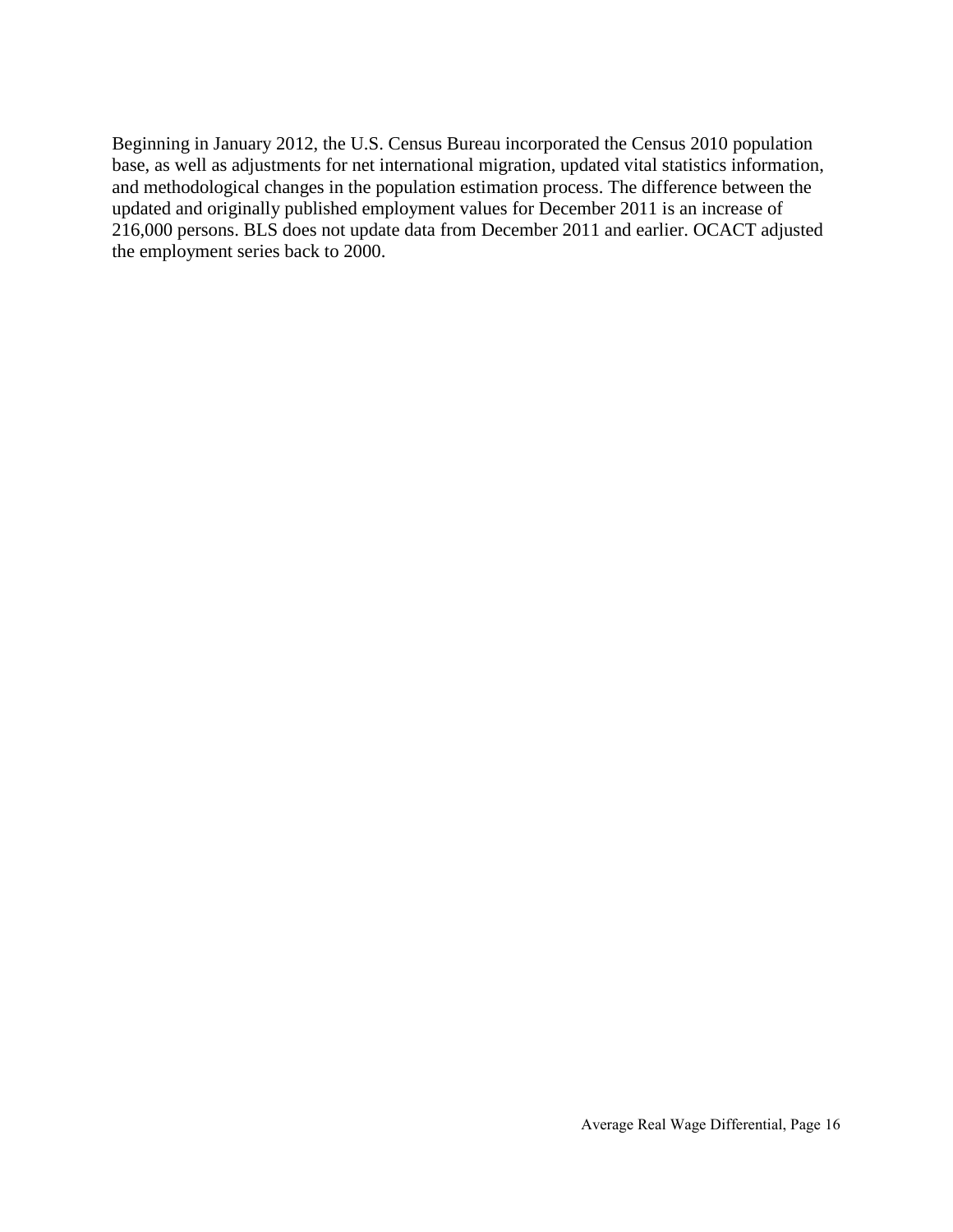## **4. UNEMPLOYMENT RATE**

## THE 2013 TRUSTEES REPORT

#### OFFICE OF THE CHIEF ACTUARY, SOCIAL SECURITY ADMINISTRATION

#### **TABLE OF CONTENTS** PAGE

#### **4 UNEMPLOYMENT RATE................................................................................................................................2** 4.1 SUMMARY ......................................................................................................................................................2 4.2 PAST EXPERIENCE ..........................................................................................................................................2 4.3 FUTURE EXPECTATIONS .................................................................................................................................3 4.4 PROJECTIONS FROM OTHER FORECASTERS.....................................................................................................4

## **TABLE OF TABLES** PAGE

| TABLE 4.2: CIVILIAN UNEMPLOYMENT RATES OVER COMPLETE ECONOMIC CYCLES (PEAK-TO-PEAK)3             |  |
|--------------------------------------------------------------------------------------------------|--|
| TABLE 4.3: TOTAL AND AGE-SEX ADJUSTED CIVILIAN UNEMPLOYMENT RATES OVER SELECTED INTERVALS (%)  5 |  |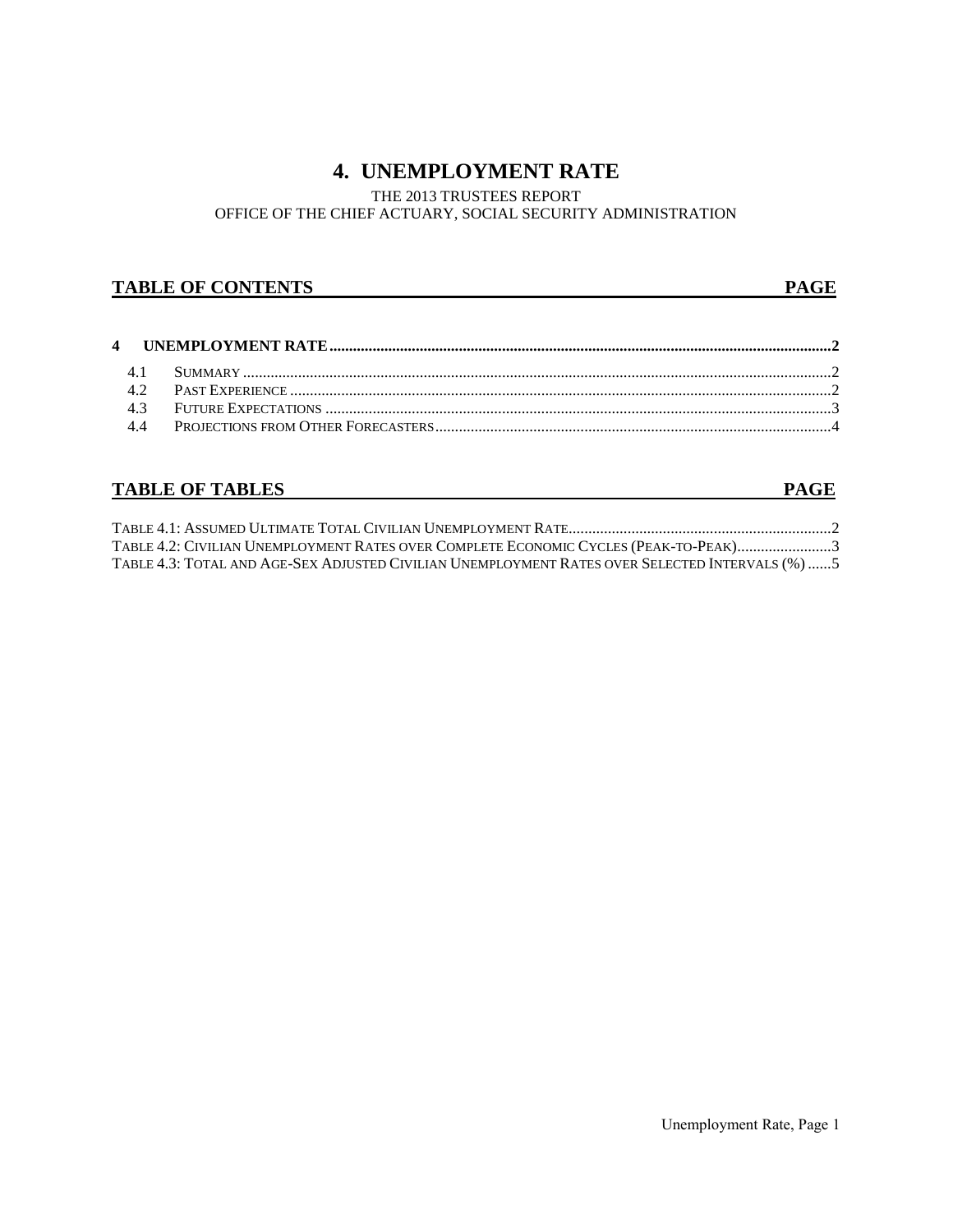## **4 Unemployment Rate**

#### **4.1 Summary**

For the 2013 Trustees Report, the Trustees assume ultimate total civilian unemployment rates (adjusted by the age and sex distribution of the 2010 civilian labor force) of 4.5 percent, 5.5 percent, and 6.5 percent for alternatives I, II, and III, respectively (Table 4.1). These assumptions are the same as those used for the 2012 Trustees Report.

|                            |     | 2013 Trustees Report<br>Alternative |     |     | 2012 Trustees Report<br>Alternative |     | 2013 Trustees Report Less<br>2012 Trustees Report |     |     |  |
|----------------------------|-----|-------------------------------------|-----|-----|-------------------------------------|-----|---------------------------------------------------|-----|-----|--|
|                            |     | Н                                   | ш   |     | Н                                   | ш   |                                                   |     |     |  |
| Civilian Unemployment Rate | 4.5 | 5.5                                 | 6.5 | 4.5 | 5.5                                 | 6.5 | 0.0                                               | 0.0 | 0.0 |  |

Table 4.1: Assumed Ultimate Total Civilian Unemployment Rate

#### **4.2 Past Experience**

 $\overline{a}$ 

BLS publishes civilian unemployment rates, defined as the proportion of unemployed persons in the civilian labor force, by sex and age group as part of its Current Population Survey. The Trustees ultimate civilian unemployment rate assumptions are based on analysis of past experience and expected future conditions and trends. Because the aggregate unemployment rate is sensitive to changes in the age-sex composition of the civilian labor force, OCACT constructed an age-sex-adjusted unemployment rate by weighting the unadjusted age-sex unemployment rates by the age-sex distribution of the 2010 civilian labor force. Since the civilian unemployment rate varies significantly over an economic cycle, it is useful to look at averages over complete economic cycles or long periods (decades). Table 4.2 shows average civilian unemployment rates over complete (peak-to-peak) economic cycles. Over the last two (1989-2007), three (1979-2007), four (1973-2007), and five (1966-2007) complete economic cycles, the unemployment rate averaged 5.1, 5.5, 5.5, and 5.2 percent, respectively.<sup>50</sup> Table 4.3 shows annual values for both the adjusted and unadjusted civilian rates. Over the 10-year, 20 year, 30-year, and 40-year periods ending in 2011, the age-sex adjusted total unemployment rates averaged 6.4, 5.7, 5.9, and 5.8 percent, respectively. Average rates over economic cycles and long periods suggest an ultimate unemployment rate in the 5.1 to 5.9 percent range.

<sup>&</sup>lt;sup>50</sup> Peaks in economic cycles roughly follow the NBER cycle dating, except for short recoveries such as 1980-81, which are not counted as separate cycles.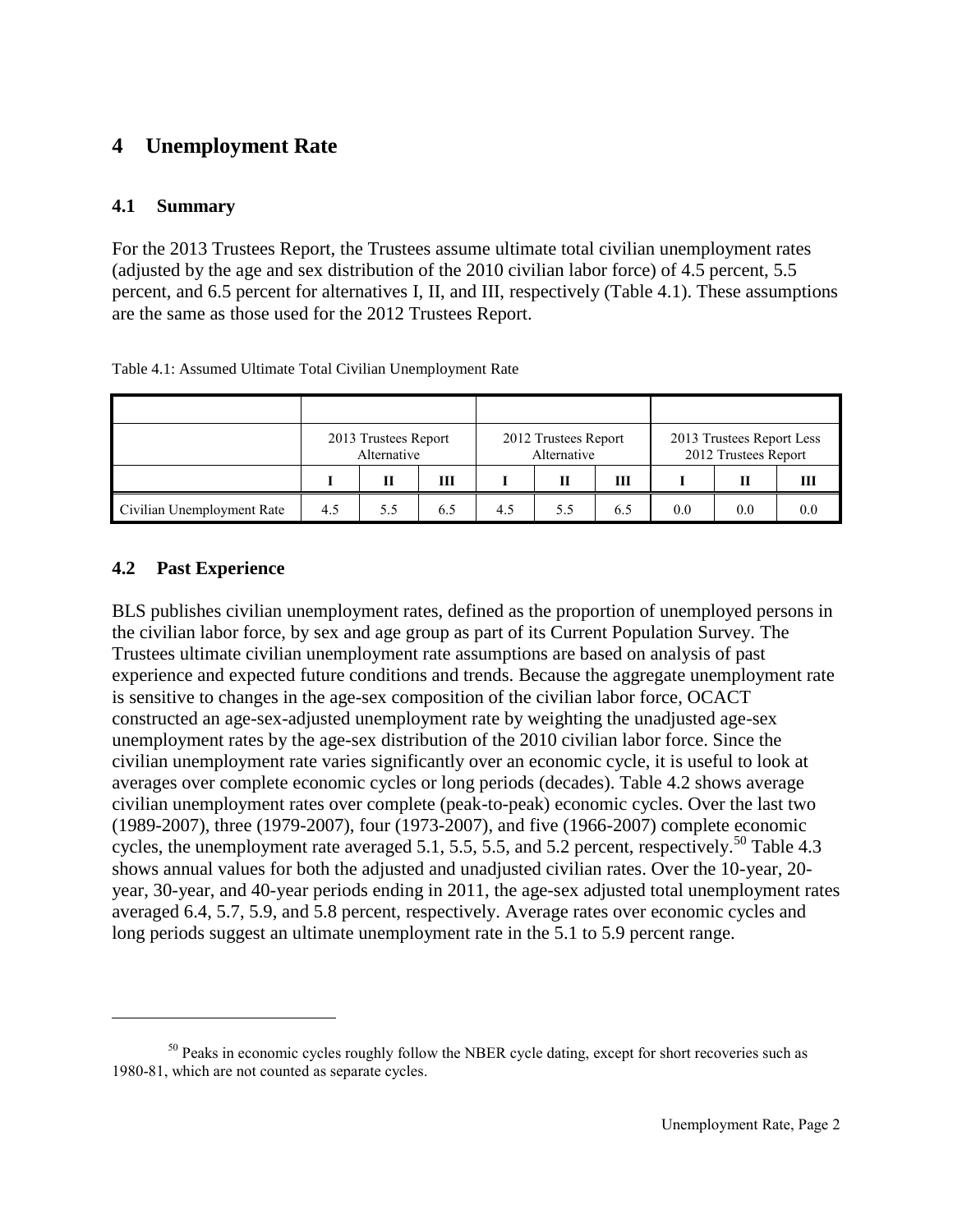|                         | <b>Total Rate</b> | Age-Sex Adjusted Rate |
|-------------------------|-------------------|-----------------------|
| Individual Cycle:       |                   |                       |
| 1966-1972               | 4.5               | 3.8                   |
| 1973-1978               | 6.6               | 5.5                   |
| 1979-1988               | 7.3               | 6.3                   |
| 1989-2000               | 5.6               | 5.1                   |
| 2001-2007               | 5.2               | 5.0                   |
| Last Two Cycles         |                   |                       |
| 1989-2007               | 5.4               | 5.1                   |
| Last Three Cycles       |                   |                       |
| 1979-2007               | 6.1               | 5.5                   |
| Last Four Cycles        |                   |                       |
| 1973-2007               | 6.2               | 5.5                   |
| <b>Last Five Cycles</b> |                   |                       |
| 1966-2007               | 5.9               | 5.2                   |

Table 4.2: Civilian Unemployment Rates over Complete Economic Cycles (Peak-to-Peak)

It is also useful to look at unemployment rates over specific periods. Beginning around 1975, and lasting through about 1994, the U.S. experienced generally high unemployment rates. There are several possible explanations for why these higher levels of unemployment occurred during this period. Firstly, due to rapid changes in technology and increased global competition, job searches and retraining may have become more frequent and lasted for longer periods. Secondly, the huge influx of women and baby boomers into the labor market may have increased the quantity of labor supplied beyond the quantity demanded in the 1970s and 1980s. Between 1997 and 2000, rapid economic expansion reduced unemployment rates to unusually low levels. A mild recession raised rates above the ultimate assumed level in 2002 and 2003. In addition, the most recent recession has resulted in rates above the ultimate assumed level.

#### **4.3 Future Expectations**

It is not clear how the aging baby boomers will affect the unemployment rate into the future. As these workers age, the working-age population is expected to grow more slowly, particularly in relation to the size of the total population. This demographic shift can be expected to increase the demand for older workers. Meanwhile, the supply of potential older workers is expected to increase, as a significant portion of the baby boomers is expected to remain in the labor force, in many cases, out of necessity (as their life expectancies increase). Even with increases in labor supply from older workers, it seems likely the increasing age-dependency ratio will exert downward pressure on the age-sex-adjusted unemployment rate.

OCACT expects slower rates of increase in female labor force participation, as their rates of labor force participation stabilize closer to, but generally below, those of their male counterparts. The expected slower growth in the labor supply in the future relative to the total population is expected to produce an unemployment rate below the 5.8 percent experienced over the last 40 years (1971-2011). OCACT believes it is more reasonable to expect that the ultimate future age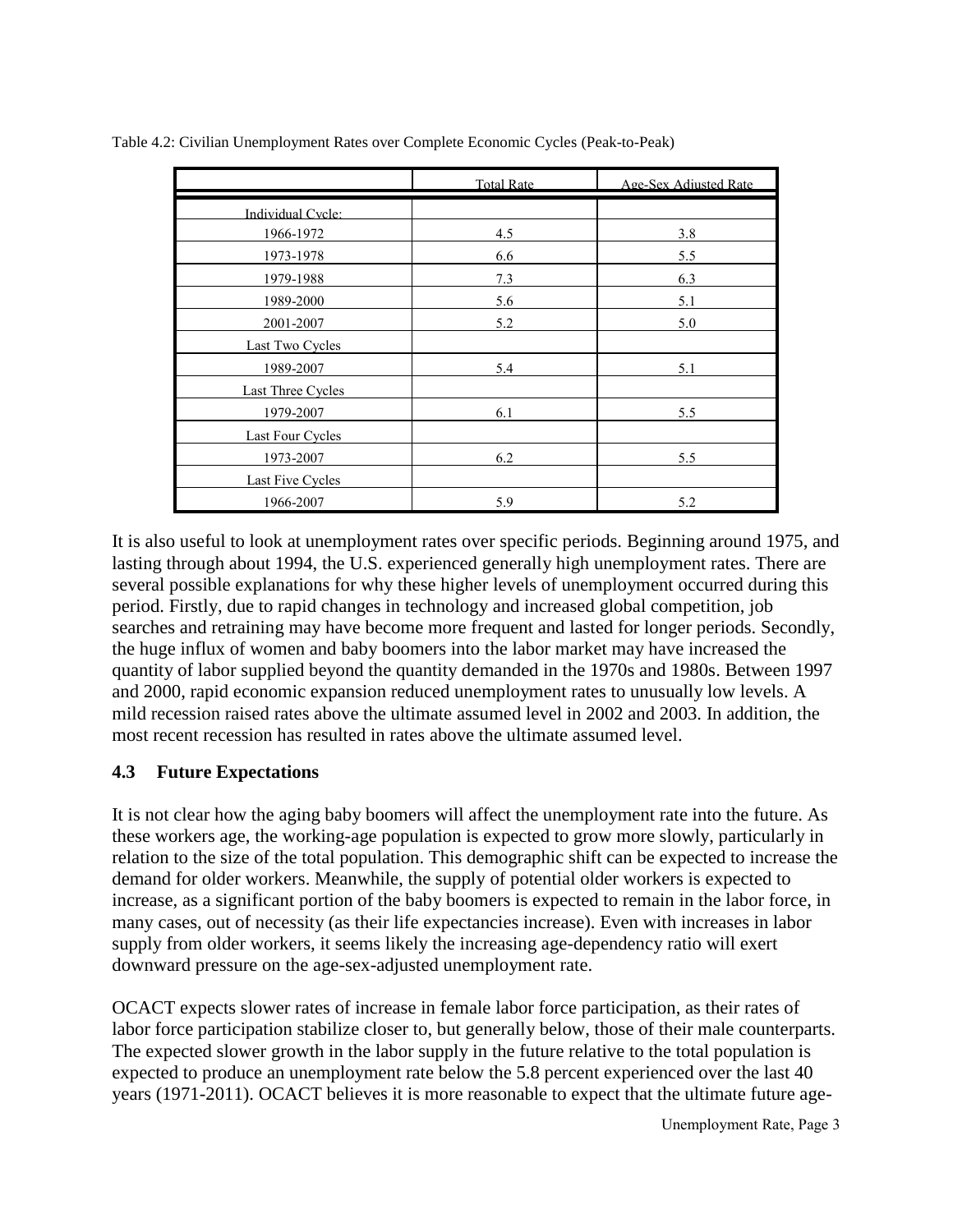sex-adjusted unemployment rate will be between 5.4 and 5.8 percent, the levels experienced over the last 50 years (1961-2011) and 40 years (1971-2011). Therefore, the Trustees set the assumed ultimate average unemployment rate to 5.5 percent (age-sex adjusted to the 2010 labor force) for alternative II.

#### **4.4 Projections from Other Forecasters**

The most recent Global Insight, Inc. 30-year trend projections (August 2012 30-Year US Macro Trend Scenario Forecast) assume that the age-sex-adjusted civilian unemployment rate will be 5.4 percent in 2022 and 5.0 percent in 2042. The Global Insight full-employment unemployment rate is 4.8 percent in 2022 and 2042. Macroeconomic Advisers' ten-year forecast (*Long-Term Economic Outlook*, Third Quarter 2012) indicates an age-sex-adjusted civilian unemployment rate of 5.3 percent in 2021. The Moody's Analytics September 2012 forecast shows an age-sexadjusted civilian unemployment rate of 5.8 percent in 2022 and 6.2 percent in 2042.

The OMB Mid-Session Review of the 2013 Fiscal Year Budget includes long-range projections through 2090. OMB projects an aggregate civilian unemployment rate of 5.4 percent for 2019 and later. The Congressional Budget Office (CBO) *The 2012 Long-Term Outlook* (published June 2012) includes projections through 2087. CBO projects an aggregate civilian unemployment rate of 5.3 percent for 2022 and 5.0 percent for 2087. The Social Security Advisory Board's 2011 Technical Panel on Assumptions and Methods recommended assuming an ultimate (i.e., long-range average) aggregate civilian unemployment rate of 5.5 percent for alternative II.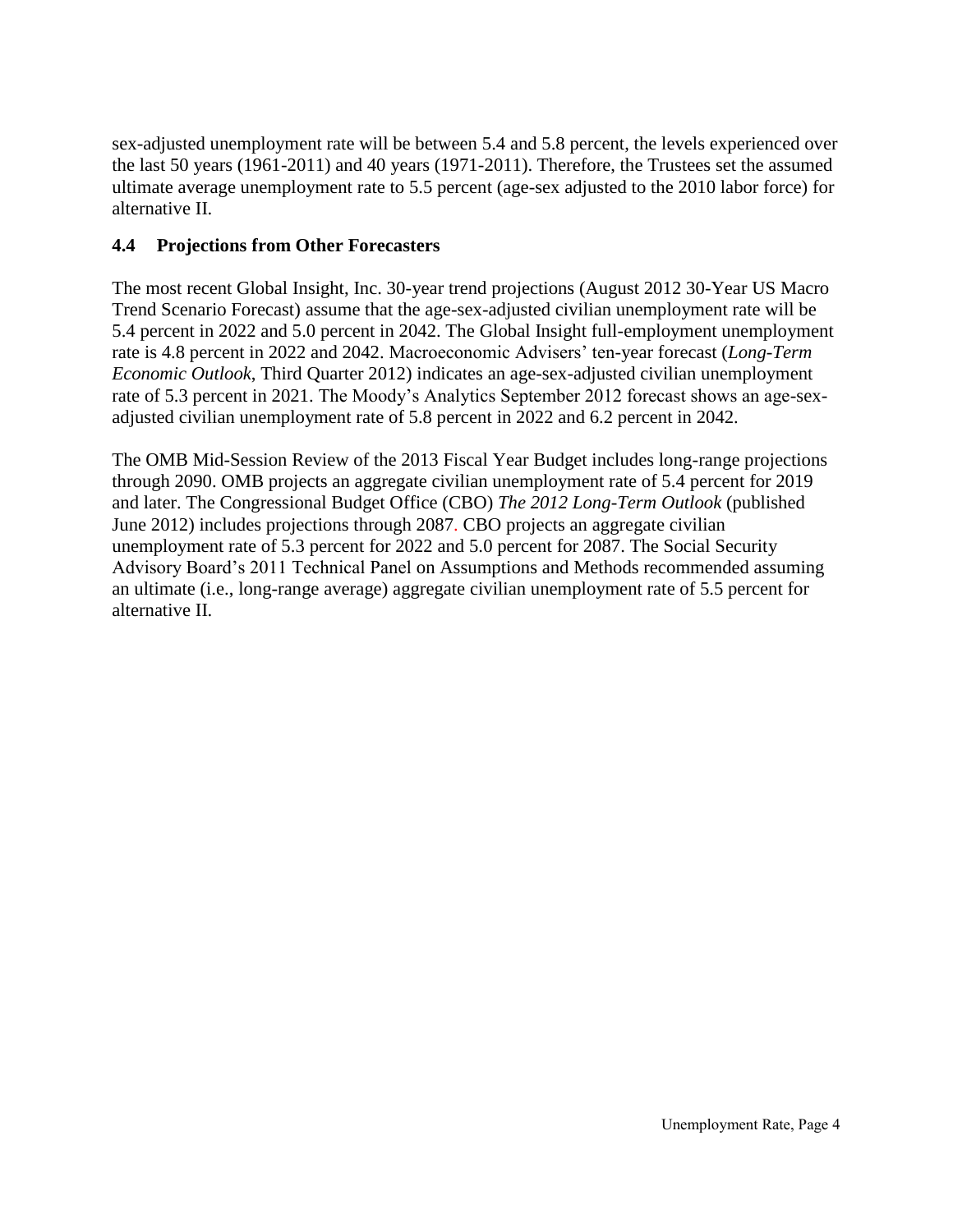|      | <b>Total Rate</b><br>Annual Average over the Following Number of Years |         |     |     |     |     |     |     |     |     | Age-Sex Adjusted Rate |                                                   |     |     |     |     |     |     |     |     |     |     |
|------|------------------------------------------------------------------------|---------|-----|-----|-----|-----|-----|-----|-----|-----|-----------------------|---------------------------------------------------|-----|-----|-----|-----|-----|-----|-----|-----|-----|-----|
|      |                                                                        |         |     |     |     |     |     |     |     |     |                       | Annual Average over the Following Number of Years |     |     |     |     |     |     |     |     |     |     |
| Year |                                                                        | 5       | 10  | 15  | 20  | 25  | 30  | 35  | 40  | 45  | 50                    | - 1                                               | 5   | 10  | 15  | 20  | 25  | 30  | 35  | 40  | 45  | 50  |
| 1961 | 6.7                                                                    |         |     |     |     |     |     |     |     |     |                       | 6.3                                               |     |     |     |     |     |     |     |     |     |     |
| 1962 | 5.5                                                                    |         |     |     |     |     |     |     |     |     |                       | 5.2                                               |     |     |     |     |     |     |     |     |     |     |
| 1963 | 5.6                                                                    |         |     |     |     |     |     |     |     |     |                       | 5.2                                               |     |     |     |     |     |     |     |     |     |     |
| 1964 | 5.2                                                                    |         |     |     |     |     |     |     |     |     |                       | 4.7                                               |     |     |     |     |     |     |     |     |     |     |
| 1965 | 4.5                                                                    | 5.5     |     |     |     |     |     |     |     |     |                       | 4.0                                               | 5.1 |     |     |     |     |     |     |     |     |     |
| 1966 | 3.8                                                                    | 4.9     |     |     |     |     |     |     |     |     |                       | 3.3                                               | 4.5 |     |     |     |     |     |     |     |     |     |
| 1967 | 3.8                                                                    | 4.6     |     |     |     |     |     |     |     |     |                       | 3.3                                               | 4.1 |     |     |     |     |     |     |     |     |     |
| 1968 | 3.5                                                                    | 4.2     |     |     |     |     |     |     |     |     |                       | 3.0                                               | 3.7 |     |     |     |     |     |     |     |     |     |
| 1969 | 3.5                                                                    | 3.8     |     |     |     |     |     |     |     |     |                       | 2.9                                               | 3.3 |     |     |     |     |     |     |     |     |     |
| 1970 | 5.0                                                                    | 3.9     | 4.7 |     |     |     |     |     |     |     |                       | 4.2                                               | 3.4 | 4.2 |     |     |     |     |     |     |     |     |
| 1971 | 6.0                                                                    | 4.4     | 4.6 |     |     |     |     |     |     |     |                       | 5.1                                               | 3.7 | 4.1 |     |     |     |     |     |     |     |     |
| 1972 | 5.6                                                                    | 4.7     | 4.7 |     |     |     |     |     |     |     |                       | 4.7                                               | 4.0 | 4.0 |     |     |     |     |     |     |     |     |
| 1973 | 4.9                                                                    | 5.0     | 4.6 |     |     |     |     |     |     |     |                       | 3.9                                               | 4.2 | 3.9 |     |     |     |     |     |     |     |     |
| 1974 | 5.6                                                                    | 5.4     | 4.6 |     |     |     |     |     |     |     |                       | 4.5                                               | 4.5 | 3.9 |     |     |     |     |     |     |     |     |
| 1975 | 8.5                                                                    | 6.1     | 5.0 | 5.2 |     |     |     |     |     |     |                       | 7.2                                               | 5.1 | 4.2 | 4.5 |     |     |     |     |     |     |     |
| 1976 | 7.7                                                                    | 6.5     | 5.4 | 5.2 |     |     |     |     |     |     |                       | 6.4                                               | 5.4 | 4.5 | 4.5 |     |     |     |     |     |     |     |
| 1977 | 7.0                                                                    | 6.7     | 5.7 | 5.3 |     |     |     |     |     |     |                       | 5.8                                               | 5.6 | 4.8 | 4.6 |     |     |     |     |     |     |     |
| 1978 | 6.1                                                                    | 7.0     | 6.0 | 5.4 |     |     |     |     |     |     |                       | 4.9                                               | 5.8 | 5.0 | 4.5 |     |     |     |     |     |     |     |
| 1979 | 5.8                                                                    | 7.0     | 6.2 | 5.4 |     |     |     |     |     |     |                       | 4.7                                               | 5.8 | 5.1 | 4.5 |     |     |     |     |     |     |     |
| 1980 | 7.2                                                                    | 6.8     | 6.4 | 5.6 | 5.6 |     |     |     |     |     |                       | 5.9                                               | 5.6 | 5.3 | 4.7 | 4.8 |     |     |     |     |     |     |
| 1981 | 7.6                                                                    | 6.7     | 6.6 | 5.9 | 5.6 |     |     |     |     |     |                       | 6.3                                               | 5.5 | 5.4 | 4.9 | 4.8 |     |     |     |     |     |     |
| 1982 | 9.7                                                                    | 7.3     | 7.0 | 6.2 | 5.8 |     |     |     |     |     |                       | 8.3                                               | 6.0 | 5.8 | 5.2 | 4.9 |     |     |     |     |     |     |
| 1983 | 9.6                                                                    | $8.0\,$ | 7.5 | 6.6 | 6.0 |     |     |     |     |     |                       | 8.3                                               | 6.7 | 6.2 | 5.6 | 5.1 |     |     |     |     |     |     |
| 1984 | 7.5                                                                    | 8.3     | 7.7 | 6.9 | 6.1 |     |     |     |     |     |                       | 6.6                                               | 7.1 | 6.4 | 5.8 | 5.2 |     |     |     |     |     |     |
| 1985 | 7.2                                                                    | 8.3     | 7.5 | 7.1 | 6.3 | 6.1 |     |     |     |     |                       | 6.3                                               | 7.2 | 6.4 | 5.9 | 5.3 | 5.2 |     |     |     |     |     |
| 1986 | 7.0                                                                    | 8.2     | 7.5 | 7.1 | 6.4 | 6.1 |     |     |     |     |                       | 6.1                                               | 7.1 | 6.3 | 6.0 | 5.4 | 5.2 |     |     |     |     |     |
| 1987 | 6.2                                                                    | 7.5     | 7.4 | 7.2 | 6.6 | 6.2 |     |     |     |     |                       | 5.4                                               | 6.6 | 6.3 | 6.1 | 5.5 | 5.2 |     |     |     |     |     |
| 1988 | 5.5                                                                    | 6.7     | 7.3 | 7.2 | 6.7 | 6.2 |     |     |     |     |                       | 4.9                                               | 5.9 | 6.3 | 6.1 | 5.6 | 5.2 |     |     |     |     |     |
| 1989 | 5.3                                                                    | 6.2     | 7.3 | 7.2 | 6.7 | 6.2 |     |     |     |     |                       | 4.7                                               | 5.5 | 6.3 | 6.1 | 5.7 | 5.2 |     |     |     |     |     |
| 1990 | 5.6                                                                    | 5.9     | 7.1 | 7.0 | 6.8 | 6.2 | 6.1 |     |     |     |                       | 5.0                                               | 5.2 | 6.2 | 6.0 | 5.8 | 5.3 | 5.2 |     |     |     |     |
| 1991 | 6.8                                                                    | 5.9     | 7.0 | 6.9 | 6.8 | 6.3 | 6.1 |     |     |     |                       | 6.2                                               | 5.3 | 6.2 | 6.0 | 5.8 | 5.4 | 5.2 |     |     |     |     |
| 1992 | 7.5                                                                    | 6.1     | 6.8 | 7.0 | 6.9 | 6.5 | 6.2 |     |     |     |                       | 7.0                                               | 5.6 | 6.1 | 6.0 | 5.9 | 5.5 | 5.3 |     |     |     |     |
| 1993 | 6.9                                                                    | 6.4     | 6.6 | 7.0 | 7.0 | 6.6 | 6.2 |     |     |     |                       | 6.4                                               | 5.9 | 5.9 | 6.1 | 6.1 | 5.7 | 5.3 |     |     |     |     |
| 1994 | 6.1                                                                    | 6.6     | 6.4 | 7.0 | 7.0 | 6.7 | 6.2 |     |     |     |                       | 5.7                                               | 6.1 | 5.8 | 6.2 | 6.1 | 5.8 | 5.4 |     |     |     |     |
| 1995 | 5.6                                                                    | 6.6     | 6.3 | 6.9 | 6.9 | 6.7 | 6.3 | 6.2 |     |     |                       | 5.2                                               | 6.1 | 5.7 | 6.2 | 6.0 | 5.8 | 5.4 | 5.4 |     |     |     |
| 1996 | 5.4                                                                    | 6.3     | 6.1 | 6.8 | 6.8 | 6.7 | 6.3 | 6.1 |     |     |                       | 5.0                                               | 5.8 | 5.6 | 6.1 | 5.9 | 5.8 | 5.5 | 5.3 |     |     |     |
| 1997 | 4.9                                                                    | 5.8     | 6.0 | 6.5 | 6.7 | 6.7 | 6.4 | 6.1 |     |     |                       | 4.6                                               | 5.4 | 5.5 | 5.8 | 5.9 | 5.8 | 5.5 | 5.3 |     |     |     |
| 1998 | 4.5                                                                    | 5.3     | 5.9 | 6.1 | 6.6 | 6.7 | 6.4 | 6.1 |     |     |                       | 4.2                                               | 4.9 | 5.4 | 5.6 | 5.8 | 5.8 | 5.6 | 5.3 |     |     |     |
| 1999 | 4.2                                                                    | 4.9     | 5.8 | 5.9 | 6.5 | 6.6 | 6.4 | 6.0 |     |     |                       | 3.9                                               | 4.6 | 5.3 | 5.4 | 5.8 | 5.8 | 5.6 | 5.3 |     |     |     |
| 2000 | 4.0                                                                    | 4.6     | 5.6 | 5.7 | 6.4 | 6.4 | 6.4 | 6.0 | 6.0 |     |                       | 3.7                                               | 4.3 | 5.2 | 5.2 | 5.7 | 5.7 | 5.6 | 5.3 | 5.2 |     |     |
| 2001 | 4.8                                                                    | 4.5     | 5.4 | 5.6 | 6.2 | 6.3 | 6.3 | 6.1 | 5.9 |     |                       | 4.5                                               | 4.2 | 5.0 | 5.1 | 5.6 | 5.6 | 5.6 | 5.3 | 5.2 |     |     |
| 2002 | 5.8                                                                    | 4.6     | 5.2 | 5.5 | 6.0 | 6.3 | 6.3 | 6.1 | 5.9 |     |                       | 5.6                                               | 4.4 | 4.9 | 5.1 | 5.5 | 5.6 | 5.6 | 5.4 | 5.2 |     |     |
| 2003 | 6.0                                                                    | 4.9     | 5.1 | 5.6 | 5.8 | 6.3 | 6.4 | 6.2 | 5.9 |     |                       | 5.8                                               | 4.7 | 4.8 | 5.2 | 5.3 | 5.6 | 5.6 | 5.4 | 5.2 |     |     |
| 2004 | 5.5                                                                    | 5.2     | 5.1 | 5.6 | 5.7 | 6.3 | 6.4 | 6.2 | 5.9 |     |                       | 5.4                                               | 5.0 | 4.8 | 5.2 | 5.3 | 5.6 | 5.7 | 5.5 | 5.2 |     |     |
| 2005 | 5.1                                                                    | 5.4     | 5.0 | 5.5 | 5.6 | 6.2 | 6.3 | 6.2 | 6.0 | 5.9 |                       | 4.9                                               | 5.2 | 4.8 | 5.2 | 5.2 | 5.6 | 5.6 | 5.5 | 5.2 | 5.2 |     |
| 2006 | 4.6                                                                    | 5.4     | 4.9 | 5.4 | 5.5 | 6.1 | 6.2 | 6.2 | 6.0 | 5.9 |                       | 4.5                                               | 5.2 | 4.7 | 5.1 | 5.1 | 5.5 | 5.5 | 5.5 | 5.3 | 5.2 |     |
| 2007 | 4.6                                                                    | 5.2     | 4.9 | 5.2 | 5.4 | 5.8 | 6.1 | 6.2 | 6.0 | 5.8 |                       | 4.5                                               | 5.0 | 4.7 | 4.9 | 5.1 | 5.4 | 5.5 | 5.5 | 5.3 | 5.2 |     |
| 2008 | 5.8                                                                    | 5.1     | 5.0 | 5.1 | 5.5 | 5.7 | 6.1 | 6.2 | 6.1 | 5.8 |                       | 5.7                                               | 5.0 | 4.9 | 4.9 | 5.1 | 5.3 | 5.5 | 5.6 | 5.4 | 5.2 |     |
| 2009 | 9.3                                                                    | 5.9     | 5.5 | 5.3 | 5.7 | 5.8 | 6.2 | 6.3 | 6.2 | 5.9 |                       | 9.2                                               | 5.8 | 5.4 | 5.1 | 5.4 | 5.4 | 5.7 | 5.7 | 5.5 | 5.3 |     |
| 2010 | 9.6                                                                    | 6.8     | 6.1 | 5.6 | 5.9 | 5.9 | 6.3 | 6.3 | 6.3 | 6.0 | 6.0                   | 9.6                                               | 6.7 | 6.0 | 5.4 | 5.6 | 5.5 | 5.8 | 5.8 | 5.7 | 5.4 | 5.4 |
| 2011 | 9.0                                                                    | 7.7     | 6.5 | 5.8 | 6.0 | 5.9 | 6.3 | 6.4 | 6.4 | 6.2 | 6.0                   | 9.0                                               | 7.6 | 6.4 | 5.7 | 5.7 | 5.6 | 5.9 |     |     | 5.5 | 5.4 |
|      |                                                                        |         |     |     |     |     |     |     |     |     |                       |                                                   |     |     |     |     |     |     | 5.8 | 5.8 |     |     |

#### Table 4.3: Total and Age-Sex Adjusted Civilian Unemployment Rates over Selected Intervals (%)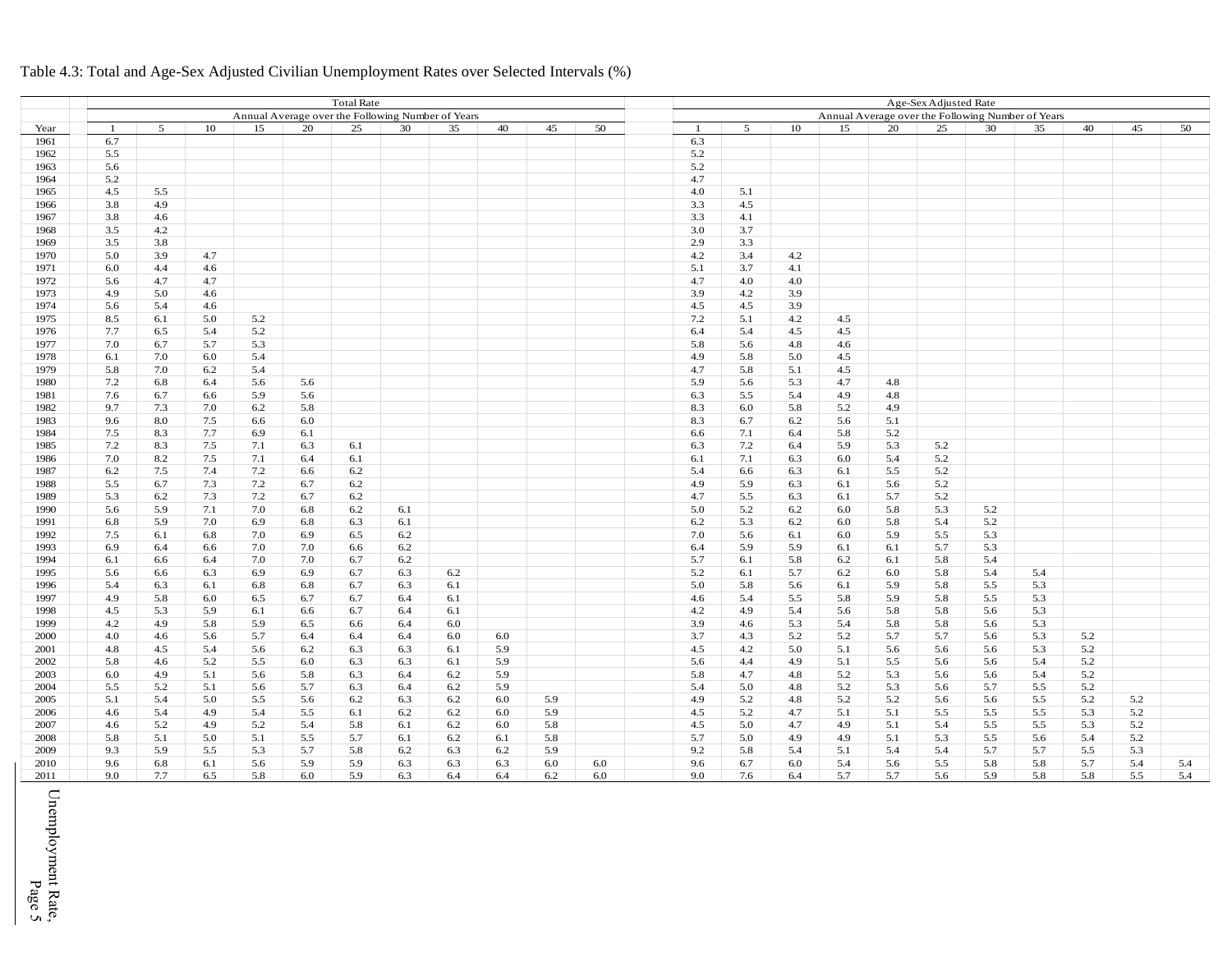## **5. ANNUAL TRUST FUND REAL INTEREST RATE**

THE 2013 TRUSTEES REPORT

OFFICE OF THE CHIEF ACTUARY, SOCIAL SECURITY ADMINISTRATION

#### **TABLE OF CONTENTS** PAGE

## **TABLE OF TABLES** PAGE

| Table 5.3: Real Interest Rates for OASDI Trust Fund New Issues and the Compound Average Real. |  |
|-----------------------------------------------------------------------------------------------|--|
|                                                                                               |  |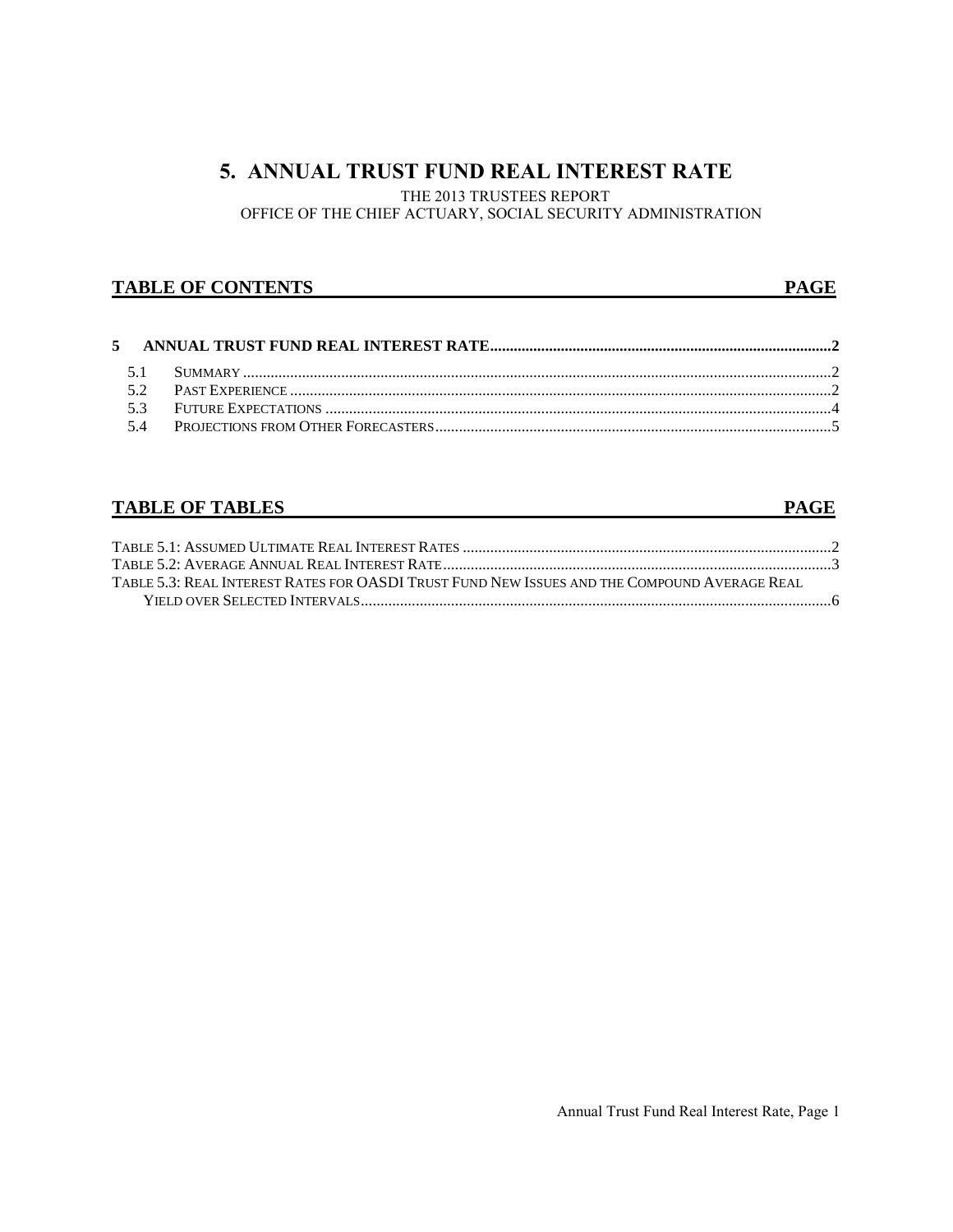# **5 Annual Trust Fund Real Interest Rate**

## **5.1 Summary**

For the 2013 Trustees Report, the Trustees assume ultimate real interest rates (effective annual real yields on special public debt obligations issuable to the trust funds by the U.S. Treasury) of 3.4 percent, 2.9 percent, and 2.4 percent for alternatives I, II, and III, respectively (Table 5.1). These assumptions are identical to the rates used for the 2012 Trustees Report.

|                           |     | 2013 Trustees Report<br>Alternative |     |     | 2012 Trustees Report<br>Alternative |     | 2013 Trustees Report Less<br>Actual 2012 Trustees Report |     |   |  |
|---------------------------|-----|-------------------------------------|-----|-----|-------------------------------------|-----|----------------------------------------------------------|-----|---|--|
|                           |     | Н                                   | Ш   |     | Н                                   | Ш   |                                                          |     | Ш |  |
| <b>Real Interest Rate</b> | 3.4 | 2.9                                 | 2.4 | 3.4 | 2.9                                 | 2.4 | 0.0                                                      | 0.0 |   |  |

Table 5.1: Assumed Ultimate Real Interest Rates

Since October 1960, interest rates on special public debt obligations issuable to the trust funds each month have been set equal to the average market yield on all marketable fixed-rate Federal obligations that are not callable and do not mature within the next 4 years. As such, the rate on new issues to the trust funds represents a fair market return for longer-term, highly liquid, default-risk-free obligations. The real interest rate (real effective annual yield) on these obligations can be computed either as an expected yield (i.e., nominal effective annual yield less expected future inflation rate) or as the actual realized yield over some period after issue (i.e., nominal effective annual yield less the actual increase in price levels after issue). For the purpose of this analysis, actual realized yields over the year after issue will be examined for obligations issuable each year. Real interest rates over periods of two or more years are computed as the average annual yield of an investment at the beginning of the period that is reinvested annually at the new issue rate.

## **5.2 Past Experience**

 $\overline{a}$ 

Tables 5.2 and 5.3 show the average annual real interest rates over various decades and economic cycles, using an adjusted CPI-W that reflects BLS improvements to the Index.<sup>51</sup> (See Appendix 2.1.)

The average annual real interest rate on trust fund assets over the past 40 years was 3.13 percent (computed as the average annual return, as of 2011, for investments in 1971 which were reinvested annually at the new issue rates for years 1971 through 2010). Annual real interest

 $<sup>51</sup>$  Peaks in economic cycles roughly follow the NBER cycle dating, except for short recoveries such as</sup> 1980-81, which are not counted as separate cycles.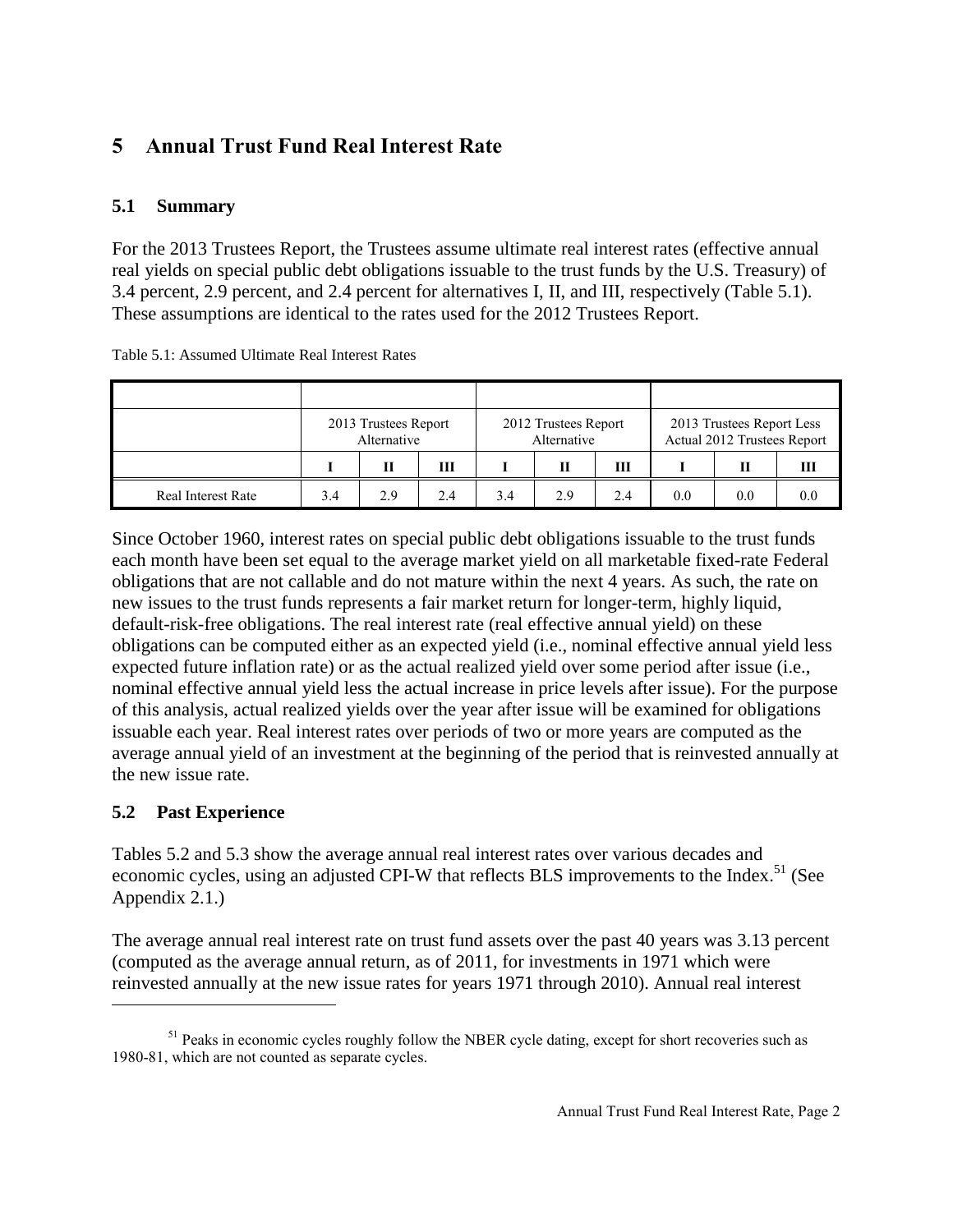rates for individual years within this period varied substantially from this average of 3.13 percent. Even the average rates of 0.22, 6.46, 4.27, and 1.68 percent for the 10-year periods ending with 1981, 1991, 2001, and 2011, respectively, varied substantially from one another. The large differences among these periods suggest substantially different conditions across these decades.

|                                           |         | Average Annual Real Interest Rate |     |
|-------------------------------------------|---------|-----------------------------------|-----|
| Period                                    |         | (percent)                         |     |
| Historical:                               |         |                                   |     |
| <b>By Decade</b>                          |         |                                   |     |
| 1971-1981                                 |         | 0.22                              |     |
| 1981-1991                                 |         | 6.46                              |     |
| 1991-2001                                 |         | 4.27                              |     |
| 2001-2011                                 |         | 1.68                              |     |
|                                           |         |                                   |     |
| 1971-2011                                 |         | 3.13                              |     |
| 1981-2011                                 |         | 4.12                              |     |
| 1991-2011                                 |         | 2.96                              |     |
|                                           |         |                                   |     |
| By Complete Economic Cycle (Peak-to-Peak) |         |                                   |     |
| Individual Cycle                          |         |                                   |     |
| 1966-1973                                 |         | 1.84                              |     |
| 1973-1979                                 |         | $-0.13$                           |     |
| 1979-1989                                 |         | 5.54                              |     |
| 1989-2000                                 |         | 4.38                              |     |
| 2000-2007                                 |         | 2.19                              |     |
|                                           |         |                                   |     |
| Last Two Cycles                           |         |                                   |     |
| 1989-2007                                 |         | 3.52                              |     |
| Last Three Cycles                         |         |                                   |     |
| 1979-2007                                 |         | 4.24                              |     |
| Last Four Cycles                          |         |                                   |     |
| 1973-2007                                 |         | 3.45                              |     |
| Last Five Cycles                          |         |                                   |     |
| 1966-2007                                 |         | 3.17                              |     |
|                                           |         |                                   |     |
|                                           |         | Alternative                       |     |
| <b>Ultimate Assumptions</b>               | $\bf I$ | $\mathbf{I}$                      | III |
|                                           |         |                                   |     |
| 2012 Trustees Report (Actual)             | 3.4     | 2.9                               | 2.4 |
| 2013 Trustees Report (Assumed)            | 3.4     | 2.9                               | 2.4 |
|                                           |         |                                   |     |

Table 5.2: Average Annual Real Interest Rate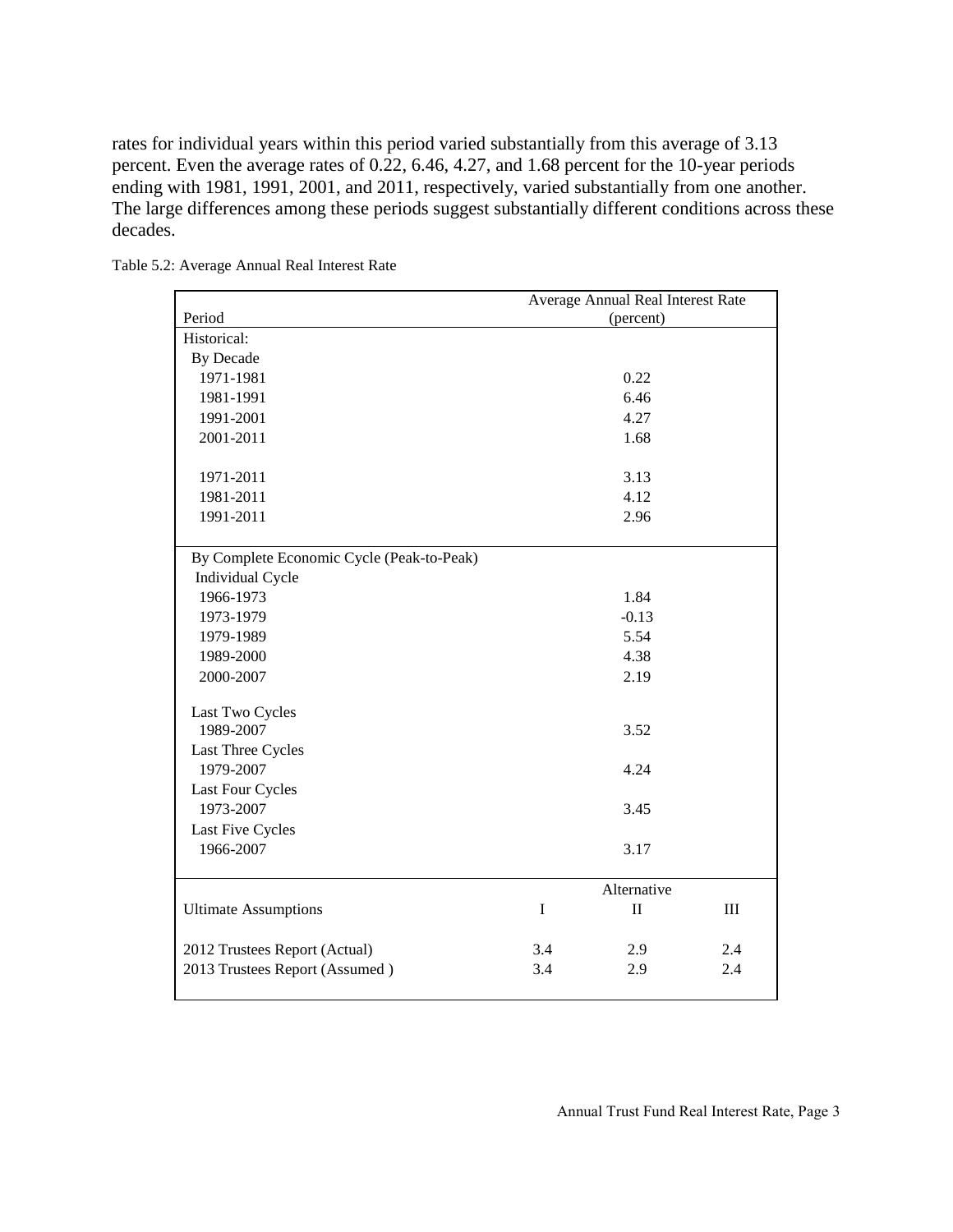After experiencing negative real yields in the investments in U.S. Treasury securities from 1974 through 1980, caused largely by higher-than-expected price inflation, investors demanded higher interest rates to protect their investments. Sustained high real interest rates in the years after 1981 have resulted from the following factors: constrained money supply growth, increased borrowing by businesses, reduced savings rates in the U.S. economy, deregulation of banks and other financial institutions, and lower than expected inflation in the beginning of that period.

As the rate of inflation declined from the highs of the early 1980s and remained under control, the real interest rate slowly followed suit, declining to 2.39 percent in 2000. In October 2001, the federal government, in response to its favorable budget situation, suspended the sale of 30-year Treasury securities (leaving the 10-year notes as the longest duration being issued). Since then, the budget has fallen back into deficit and, beginning in February 2006, the Treasury reintroduced regular semi-annual auctions of the 30-year nominal Treasury bond. Neither the budget deficits nor the federal funds rate hikes by the Federal Reserve between 2004 and 2006 have resulted in a spike in real interest rates, due in part to foreigners' increased willingness to accumulate Treasury securities. Instead, the real interest rate continued to trend downwards, reaching a low of 0.60 percent in 2008. After rebounding to 4.40 percent in 2009, the real interest rate fell to -0.75 percent in 2011. These swings partly reflect volatile energy prices.

#### **5.3 Future Expectations**

Over the near term, yields on Treasury securities can be expected to remain at depressed levels as long as the economy remains weak and Europe's sovereign debt crisis remains unresolved. Furthermore, the Federal Reserve, concerned about slow employment growth, recently announced that it will purchase \$40 billion of additional agency mortgage-backed securities per month until it sees a "substantial" improvement in the labor market. The Federal Reserve expects that these purchases would put downward pressure on longer-term interest rates, support mortgage markets, and ultimately boost employment growth.

The realized average real interest rate over the post-1987 period is a useful indicator of the likely future rate. During this period, monetary policy was stable with few periods of inflation surprises that distort real realized rates. The CPI growth rate averaged 2.7 percent and the real interest rate averaged 3.2 percent. However, one of the fairly consistent conditions that prevailed in this period is that the federal government ran large budget deficits much of the time. These deficits put upward pressure on real interest rates during the period from the late 1980s to the early 1990s. Although the federal debt is expected to continue to grow over the short-range period, it is reasonable to believe that the Federal government would have to restore fiscal sustainability over the remainder of the long-range period. Thus, OCACT feels that an ultimate interest rate of 2.9 percent for the intermediate (alternative II) assumption is appropriate. However, if the government debt grows to a level higher than what investors are willing to absorb, then a higher real interest rate assumption would be reasonable.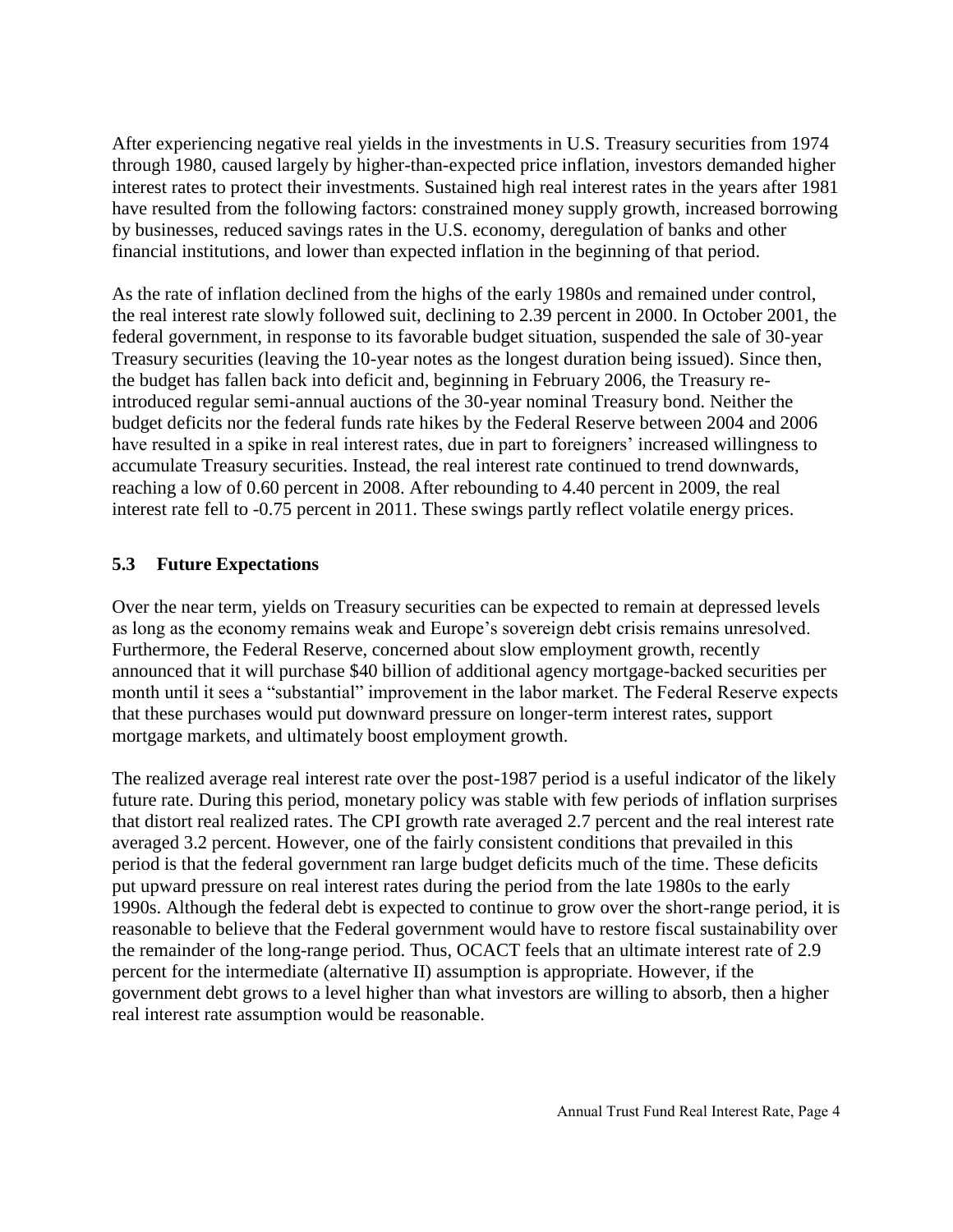#### **5.4 Projections from Other Forecasters**

Global Insight, Inc. includes projections through 2042 in its latest long-run trend forecast (see August 2012 30-year US Macro Trend Projection). They project real yields on 10-year U.S. Treasury notes to rise to 2.9 percent for 2023 through 2028 before declining to an ultimate rate of 2.7 percent in 2037 and thereafter. Moody's Analytics' August 2012 forecast projects real yields on 10-year U.S. Treasury notes to fall from 0.7 percent in 2012 to -0.2 percent in 2014 before rising to 2.9 for 2035 through 2038 and then gradually decline to an ultimate rate of 2.7 percent in 2041 and thereafter (through 2042). Macroeconomic Advisers produces forecasts to 2021 only. In its third quarter 2012 *Long-Term Economic Outlook* publication, Macroeconomic Advisers projects real yields on 10-year U.S. Treasury notes to be 2.7 percent for 2020 and 2021.

The Office of Management and Budget (OMB) Mid-Session Review of the Fiscal Year 2013 Budget projects the real yield on the trust funds' special-issue securities to reach 2.9 percent by 2021 and remain at that level for the remainder of the long-range projection period (through 2090). The Congressional Budget Office (CBO) *The 2012 Long-Term Outlook* (published June 2012) includes projections through 2087. CBO projects real yields on 10-year Treasury notes of 3.0 percent in 2068 and later. The Social Security Advisory Board's 2011 Technical Panel on Assumptions and Methods recommended lowering the alternative II real interest rate assumption to 2.7 percent. The prior technical panel, which met in 2007, recommended lowering the alternative II real interest rate assumption to 2.6 percent.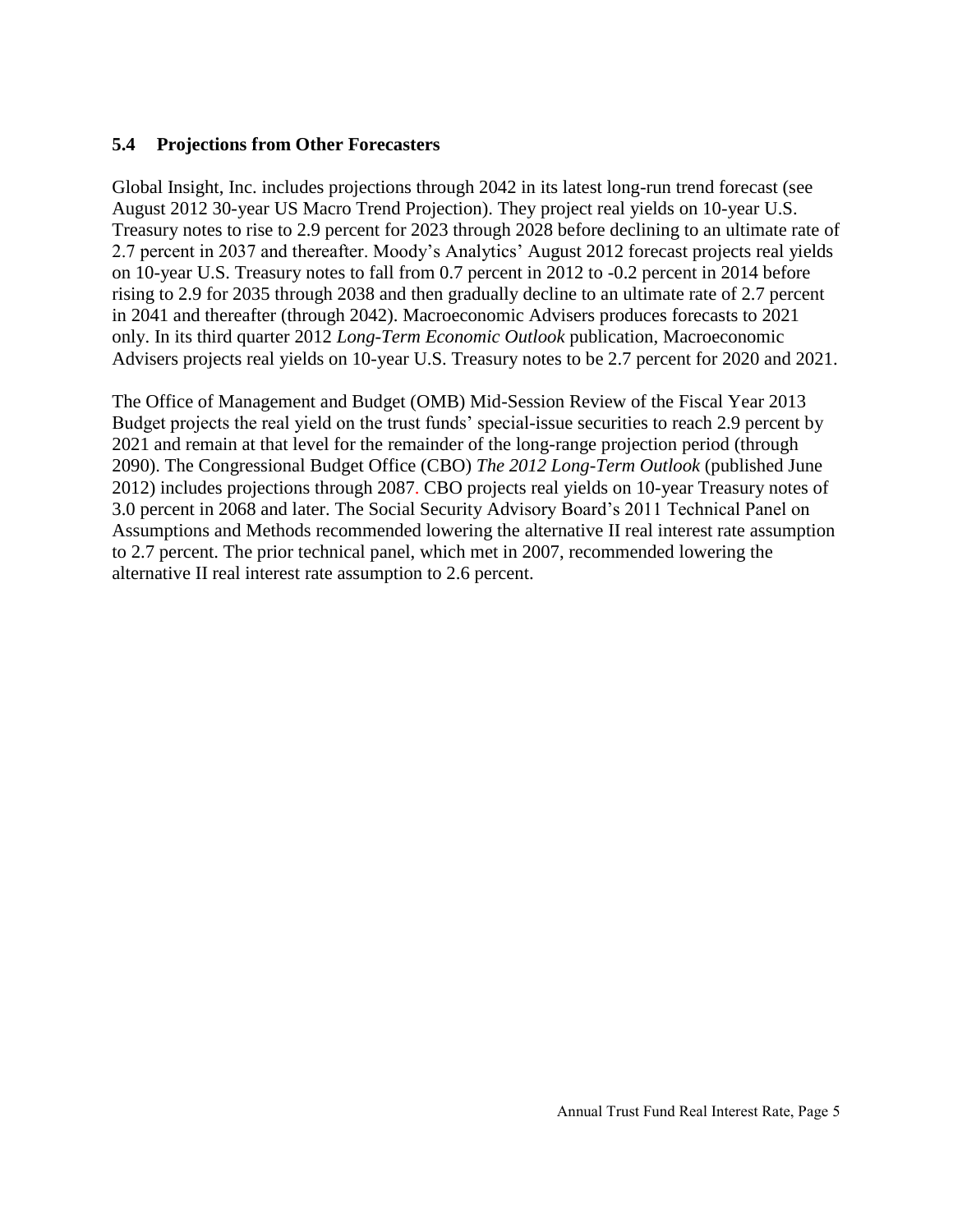|      |                |              |          |                                                       |      |      |      | Average Annual Percentage Change over the Following Number of Years: |      |                                                                                                                       |      |      |
|------|----------------|--------------|----------|-------------------------------------------------------|------|------|------|----------------------------------------------------------------------|------|-----------------------------------------------------------------------------------------------------------------------|------|------|
| To   | <b>RYINDEX</b> | $\mathbf{1}$ | 5        | 10                                                    | 15   | 20   | 25   | 30                                                                   | 35   | 40                                                                                                                    | 45   | 50   |
| 1961 | 23.27          |              |          |                                                       |      |      |      |                                                                      |      |                                                                                                                       |      |      |
| 1962 | 23.97          | 3.03         |          |                                                       |      |      |      |                                                                      |      |                                                                                                                       |      |      |
| 1963 | 24.63          | 2.74         |          |                                                       |      |      |      |                                                                      |      |                                                                                                                       |      |      |
| 1964 | 25.33          | 2.81         |          |                                                       |      |      |      |                                                                      |      |                                                                                                                       |      |      |
| 1965 | 26.02          | 2.73         |          |                                                       |      |      |      |                                                                      |      |                                                                                                                       |      |      |
| 1966 | 26.42          | 1.56         | 2.57     |                                                       |      |      |      |                                                                      |      |                                                                                                                       |      |      |
| 1967 | 26.97          | 2.08         | 2.38     |                                                       |      |      |      |                                                                      |      |                                                                                                                       |      |      |
| 1968 | 27.37          | 1.49         | 2.13     |                                                       |      |      |      |                                                                      |      |                                                                                                                       |      |      |
| 1969 | 27.72          | 1.27         | 1.83     |                                                       |      |      |      |                                                                      |      |                                                                                                                       |      |      |
| 1970 | 28.28          | 2.00         | 1.68     |                                                       |      |      |      |                                                                      |      |                                                                                                                       |      |      |
| 1971 | 29.18          | 3.18         | $2.00\,$ | 2.29                                                  |      |      |      |                                                                      |      |                                                                                                                       |      |      |
| 1972 | 30.01          | 2.85         | 2.16     | 2.27                                                  |      |      |      |                                                                      |      |                                                                                                                       |      |      |
| 1973 | 30.02          | $0.04\,$     | 1.86     | 2.00                                                  |      |      |      |                                                                      |      |                                                                                                                       |      |      |
| 1974 | 29.17          | $-2.84$      | 1.02     | 1.42                                                  |      |      |      |                                                                      |      |                                                                                                                       |      |      |
| 1975 | 29.09          | $-0.25$      | 0.57     | $1.12\,$                                              |      |      |      |                                                                      |      |                                                                                                                       |      |      |
| 1976 | 29.65          | 1.92         | 0.32     | 1.16                                                  | 1.63 |      |      |                                                                      |      |                                                                                                                       |      |      |
| 1977 | 29.97          | 1.08         | $-0.02$  | 1.06                                                  | 1.50 |      |      |                                                                      |      |                                                                                                                       |      |      |
| 1978 | 30.13          | 0.54         | $0.08\,$ | 0.97                                                  | 1.35 |      |      |                                                                      |      |                                                                                                                       |      |      |
| 1979 | 29.78          | $-1.18$      | 0.42     | 0.72                                                  | 1.09 |      |      |                                                                      |      |                                                                                                                       |      |      |
| 1980 | 29.33          | $-1.52$      | 0.16     | 0.36                                                  | 0.80 |      |      |                                                                      |      |                                                                                                                       |      |      |
| 1981 | 29.82          | 1.69         | 0.11     | 0.22                                                  | 0.81 | 1.25 |      |                                                                      |      |                                                                                                                       |      |      |
| 1982 | 32.04          | 7.45         | 1.34     | 0.66                                                  | 1.15 | 1.46 |      |                                                                      |      |                                                                                                                       |      |      |
| 1983 | 34.82          | 8.66         | 2.93     | 1.49                                                  | 1.62 | 1.75 |      |                                                                      |      |                                                                                                                       |      |      |
| 1984 | 37.27          | 7.06         | 4.59     | 2.48                                                  | 1.99 | 1.95 |      |                                                                      |      |                                                                                                                       |      |      |
| 1985 | 40.67          | 9.12         | 6.76     | 3.41                                                  | 2.45 | 2.26 |      |                                                                      |      |                                                                                                                       |      |      |
| 1986 | 44.49          | 9.39         | 8.33     | 4.14                                                  | 2.85 | 2.64 | 2.63 |                                                                      |      |                                                                                                                       |      |      |
| 1987 | 46.57          | 4.67         | 7.76     | 4.50                                                  | 2.97 | 2.77 | 2.69 |                                                                      |      |                                                                                                                       |      |      |
| 1988 | 48.84          | 4.87         | 7.00     | 4.95                                                  | 3.30 | 2.94 | 2.78 |                                                                      |      |                                                                                                                       |      |      |
| 1989 | 51.05          | 4.54         | 6.49     | 5.54                                                  | 3.80 | 3.10 | 2.84 |                                                                      |      |                                                                                                                       |      |      |
| 1990 | 53.02          | 3.86         | 5.45     | 6.10                                                  | 4.08 | 3.19 | 2.89 |                                                                      |      |                                                                                                                       |      |      |
| 1991 | 55.75          | 5.15         | 4.62     | 6.46                                                  | 4.30 | 3.29 | 3.03 | 2.96                                                                 |      |                                                                                                                       |      |      |
| 1992 | 58.85          | 5.55         | 4.79     | 6.27                                                  | 4.60 | 3.42 | 3.17 | 3.04                                                                 |      |                                                                                                                       |      |      |
| 1993 | 61.67          | 4.80         | 4.78     | 5.88                                                  | 4.89 | 3.67 | 3.30 | 3.11                                                                 |      |                                                                                                                       |      |      |
| 1994 | 64.16          | 4.04         | 4.68     | 5.58                                                  | 5.25 | 4.02 | 3.41 | 3.15                                                                 |      |                                                                                                                       |      |      |
| 1995 | 67.11          | 4.60         | 4.83     | 5.14                                                  | 5.67 | 4.27 | 3.52 | 3.21                                                                 |      |                                                                                                                       |      |      |
| 1996 | 70.00          | 4.30         | 4.66     | 4.64                                                  | 5.85 | 4.39 | 3.56 | 3.30                                                                 | 3.20 |                                                                                                                       |      |      |
| 1997 | 73.13          | 4.47         | 4.44     | 4.62                                                  | 5.66 | 4.56 | 3.63 | 3.38                                                                 | 3.24 |                                                                                                                       |      |      |
| 1998 | 77.13          | 5.47         | 4.57     | 4.68                                                  | 5.45 | 4.81 | 3.85 | 3.51                                                                 | 3.31 |                                                                                                                       |      |      |
| 1999 | 79.87          | 3.56         | 4.48     | 4.58                                                  | 5.21 | 5.06 | 4.11 | 3.59                                                                 | 3.34 |                                                                                                                       |      |      |
| 2000 | 81.78          | 2.39         | 4.03     | 4.43                                                  | 4.77 | 5.26 | 4.22 | 3.60                                                                 | 3.33 |                                                                                                                       |      |      |
| 2001 | 84.69          | 3.56         | 3.88     | 4.27                                                  | 4.38 | 5.36 | 4.29 | 3.62                                                                 | 3.38 | 3.28                                                                                                                  |      |      |
| 2002 | 87.93          | 3.83         | 3.75     | 4.10                                                  | 4.33 | 5.18 | 4.40 | 3.65                                                                 | 3.43 | 3.30                                                                                                                  |      |      |
| 2003 | 90.29          | 2.69         | 3.20     | 3.89                                                  | 4.18 | 4.88 | 4.49 | 3.74                                                                 | 3.47 | 3.30                                                                                                                  |      |      |
| 2004 | 91.58          | 1.42         | 2.77     | 3.62                                                  | 3.97 | 4.60 | 4.60 | 3.89                                                                 | 3.47 | 3.27                                                                                                                  |      |      |
| 2005 | 92.31          | $0.80\,$     | 2.45     | 3.24                                                  | 3.77 | 4.18 | 4.69 | 3.92                                                                 | 3.44 | 3.22                                                                                                                  |      |      |
| 2006 | 93.31          | 1.08         | 1.96     | 2.92                                                  | 3.49 | 3.77 | 4.67 | 3.90                                                                 | 3.38 | 3.20                                                                                                                  | 3.13 |      |
| 2007 | 95.14          | 1.96         | 1.59     | 2.67                                                  | 3.25 | 3.64 | 4.45 | 3.93                                                                 | 3.35 | 3.20                                                                                                                  | 3.11 |      |
| 2008 | 95.70          | $0.60\,$     | 1.17     | 2.18                                                  | 2.97 | 3.42 | 4.13 | 3.93                                                                 | 3.37 | 3.18                                                                                                                  | 3.06 |      |
| 2009 | 99.91          | 4.40         | 1.76     | 2.26                                                  | 3.00 | 3.41 | 4.02 | 4.12                                                                 | 3.58 | 3.26                                                                                                                  | 3.10 |      |
| 2010 | 100.75         | 0.84         | 1.77     | 2.11                                                  | 2.75 | 3.26 | 3.70 | 4.20                                                                 | 3.61 | 3.23                                                                                                                  | 3.05 |      |
| 2011 | 100.00         | $-0.75$      | 1.40     | 1.68                                                  | 2.41 | 2.96 | 3.29 | 4.12                                                                 | 3.53 | 3.13                                                                                                                  | 3.00 | 2.96 |
|      |                |              |          |                                                       |      |      |      |                                                                      |      | Note: The index for each year is the accumulated value in that year of an investment made in the prior year in the    |      |      |
|      |                |              |          |                                                       |      |      |      |                                                                      |      | amount of the prior year's index, with interest paid at the average rate for special public debt obligations issuable |      |      |
|      |                |              |          | to the OASI and DI Trust Funds during the prior year. |      |      |      |                                                                      |      |                                                                                                                       |      |      |

Table 5.3: Real Interest Rates for OASDI Trust Fund New Issues and the Compound Average Real Yield over Selected Intervals

Annual Trust Fund Real Interest Rate, Page 6